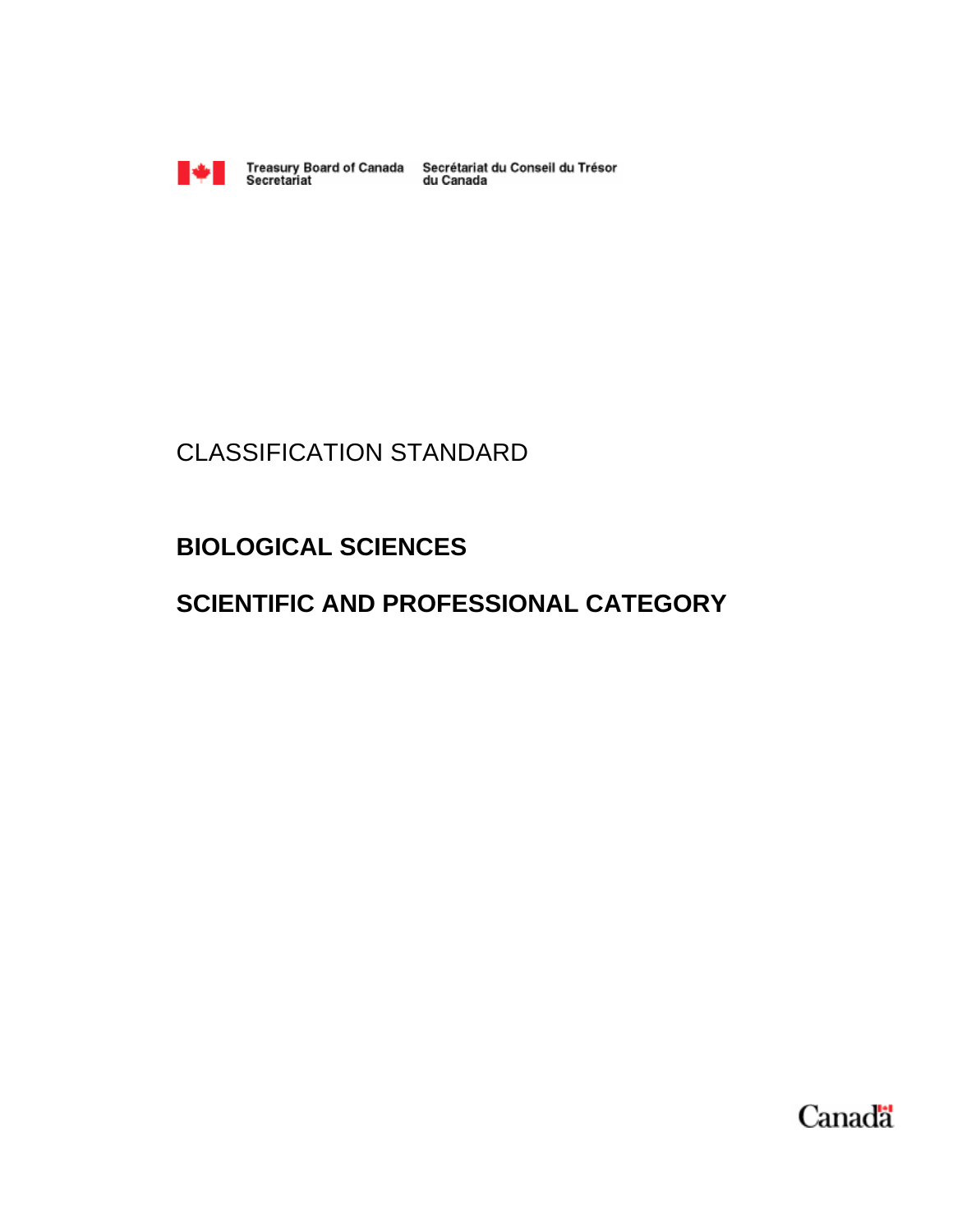# CLASSIFICATION STANDARD

# BIOLOGICAL SCIENCES

## **SCIENTIFIC AND PROFESSIONAL CATEGORY**

Issued by:

Classification, Human Resources Information Systems and Pay Division Personnel Policy Branch March 1989 Effective date October 1, 1988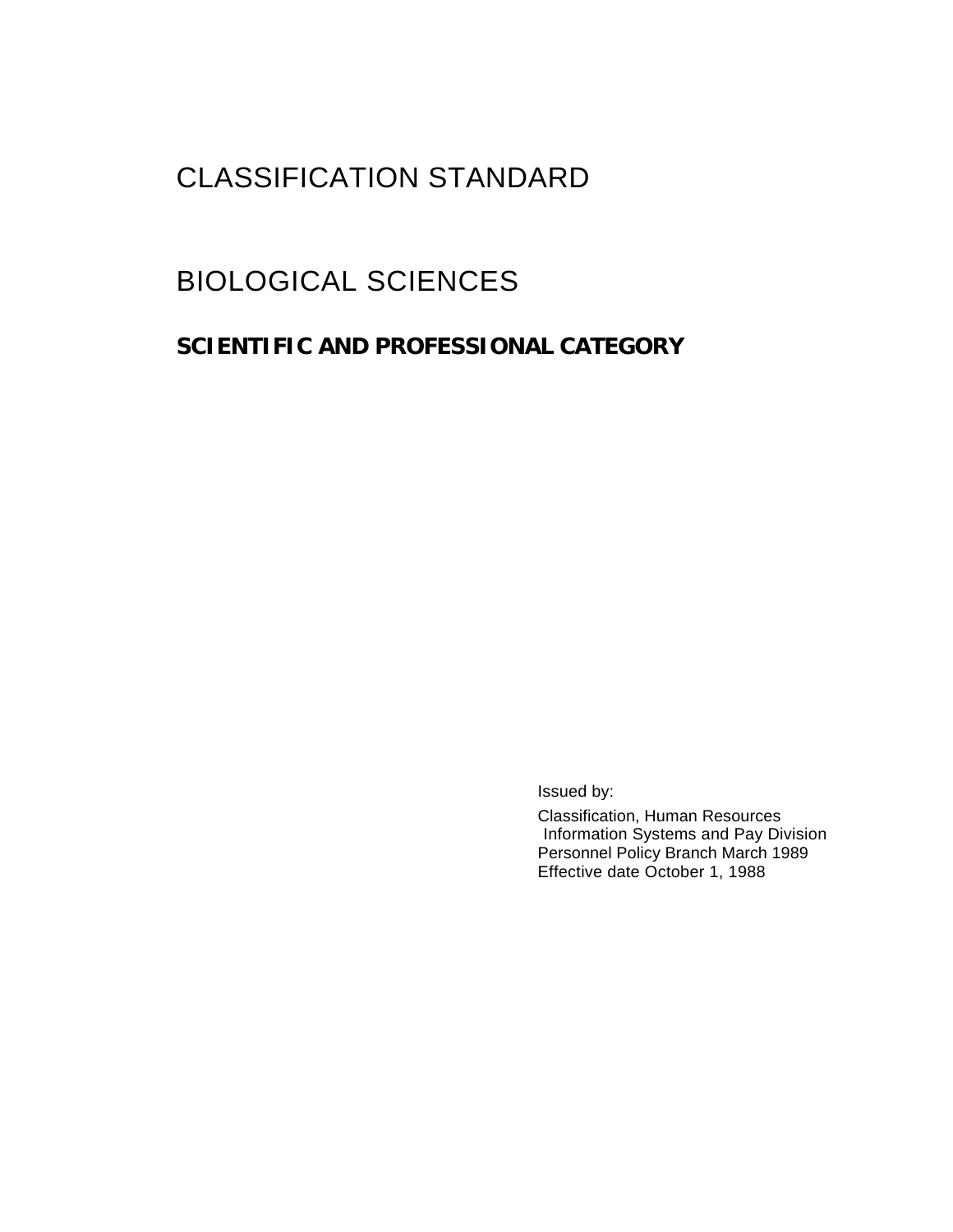°Minister of Supply and Services Canada 1989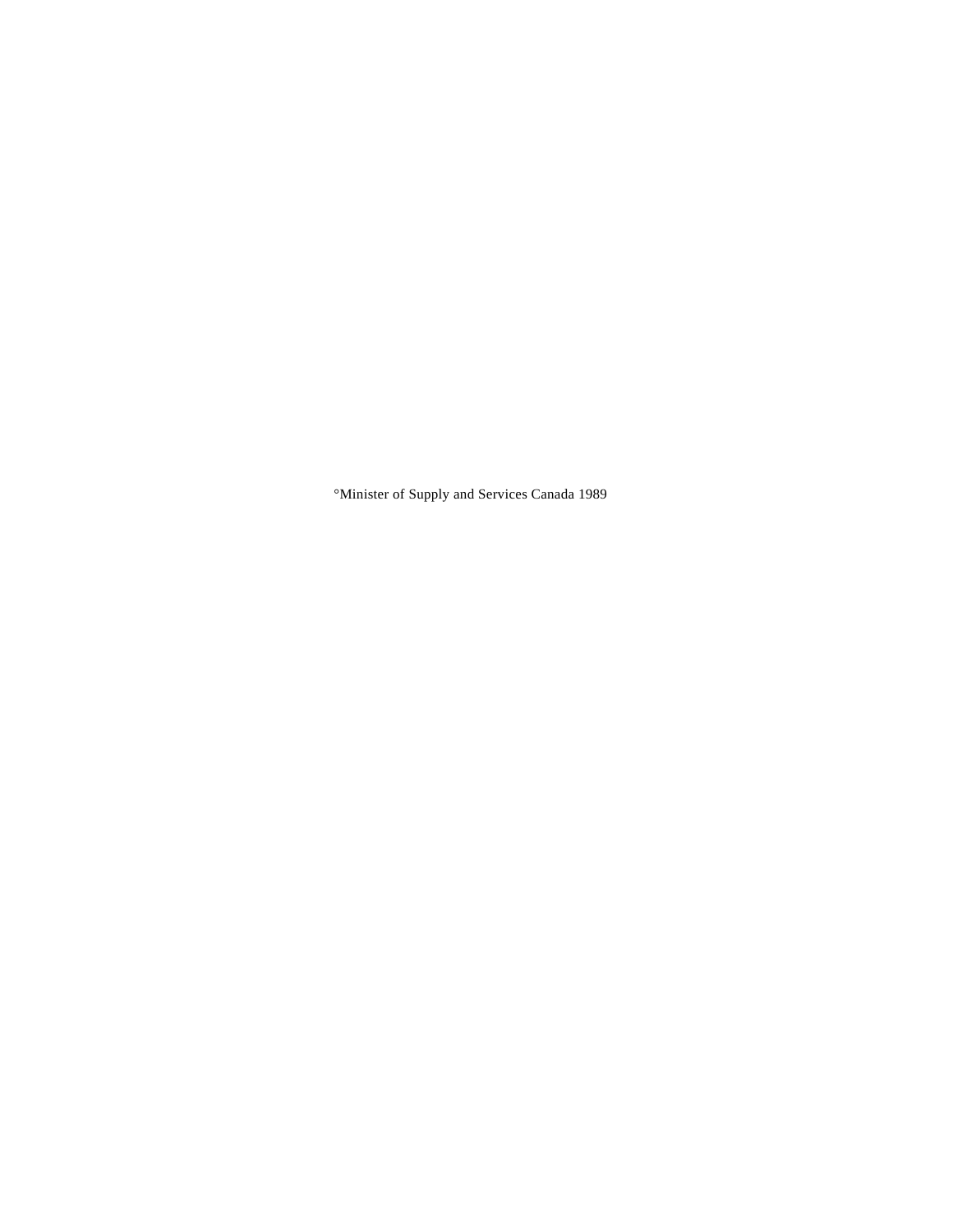### CONTENTS

|                                                                                    | PAGE           |
|------------------------------------------------------------------------------------|----------------|
| INTRODUCTION                                                                       | $\mathbf{1}$   |
| CATEGORY DEFINITION                                                                | 3              |
| GROUP DEFINITION                                                                   | $\overline{4}$ |
| GLOSSARY OF TERMS                                                                  | 5              |
| FACTORS AND FACTOR CHARACTERISTICS                                                 | 7              |
| DEFINITIONS OF FACTORS AND FACTOR CHARACTERISTICS,<br>DEGREES, AND NOTES TO RATERS | 8              |
| POSITION LEVELS: TYPICAL DISTINGUISHING FEATURES                                   | 15             |
| LIST OF BENCH-MARK POSITIONS                                                       | 16             |
| BENCH-MARK POSITIONS: RATING SUMMARY                                               | 17             |
| BENCH-MARK POSITIONS: DESCRIPTIONS, SPECIFICATIONS<br>AND RATINGS                  |                |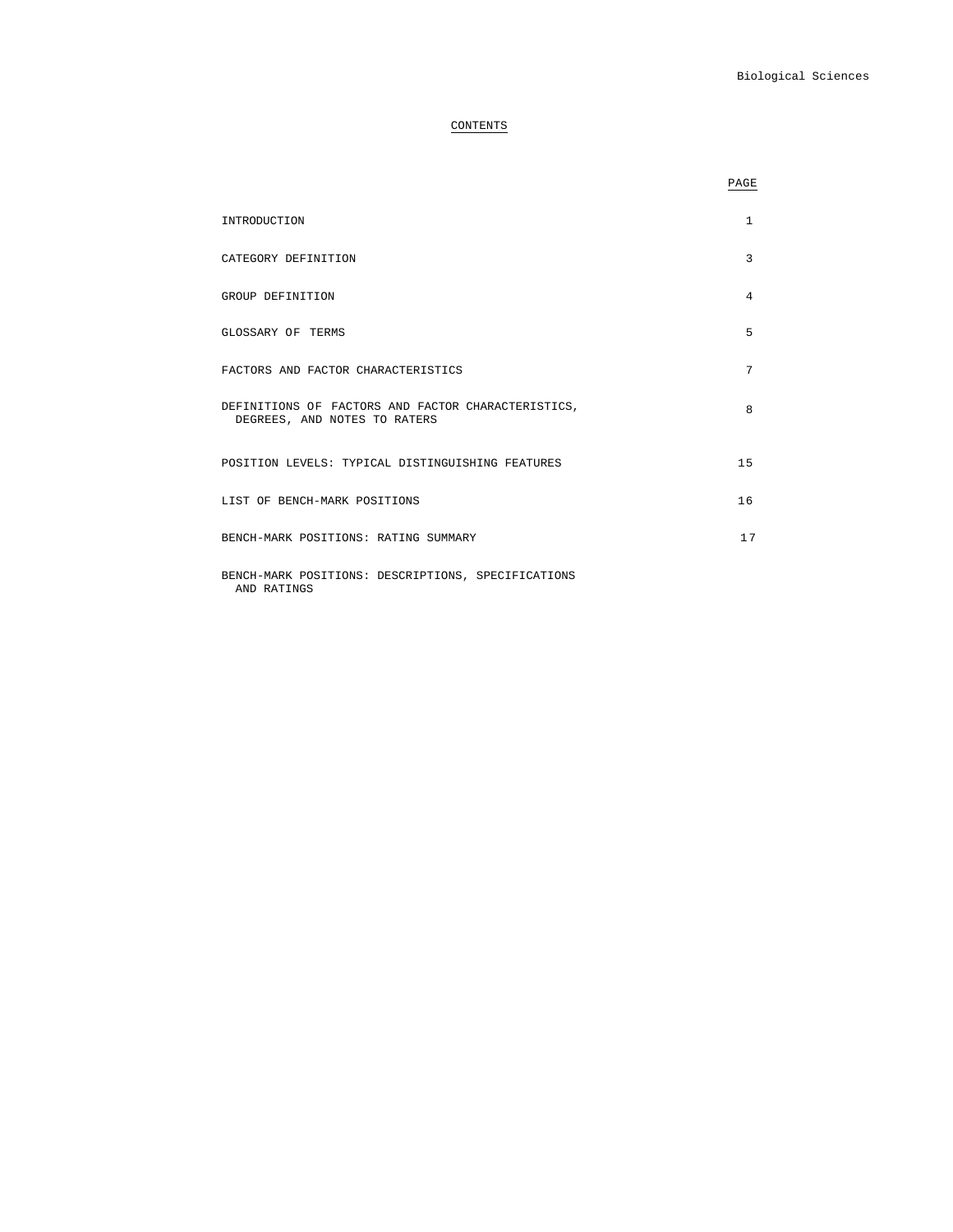### INTRODUCTION

This standard describes the plan to be used to classify positions allocated to the Biological Sciences Group. It consists of an introduction, definitions of the Scientific and Professional Category and the occupational group, a glossary of terms, factor definitions, characteristics and degree highlights, and bench-mark position descriptions.

The ultimate objective of job evaluation is the determination of the relative values of jobs in each occupational group. A classification plan of five levels, representing significant differences in the difficulty of the work, has been established for this group. Jobs assigned to a given level are regarded as being of equal difficulty.

### Factors

The evaluation of positions and their assignment to a classification level will be determined by the application of five factors:

> Kind of Assignments Complexity of Work Professional Responsibility Management Responsibility Impact of Recommendations and Activities

Each factor is described, and the descriptions designate the features of the work assigned to positions allocated to the group.

### Factor Characteristics

The factor characteristics are shown under each factor. The characteristics indicate the features of the work that are to be considered when evaluating a position under a particular factor.

Highlights which describe and distinguish the increasing difficulty of the work from the lowest to the highest degree, are provided for the five degrees of each factor characteristics. These highlights describe the features of the work that will be found in most positions.

### Bench-mark Positions

Bench-mark positions exemplify the degrees of the characteristics, the degrees of each factor and the levels of the classification plan. Each bench-mark consists of a descriptive title, a series of statements of the principal duties, and a set of specifications describing the features of the work of the position in terms of the characteristics of each of the five factors. The specifications exemplify the application of the evaluation plan to the duties and responsibilities of the bench-mark position and substantiate the degree assigned to the position for the characteristics and the factors. A classification level is assigned to each bench-mark position.

### Use of the Standard

There are six steps in the application of this classification standard.

1. The position description is studied to ensure understanding of the position as a whole and of the nature of the duties and responsibilities as they relate to the characteristics of each factor. The relationship of the position being studied to positions above and below it in the organization is also studied.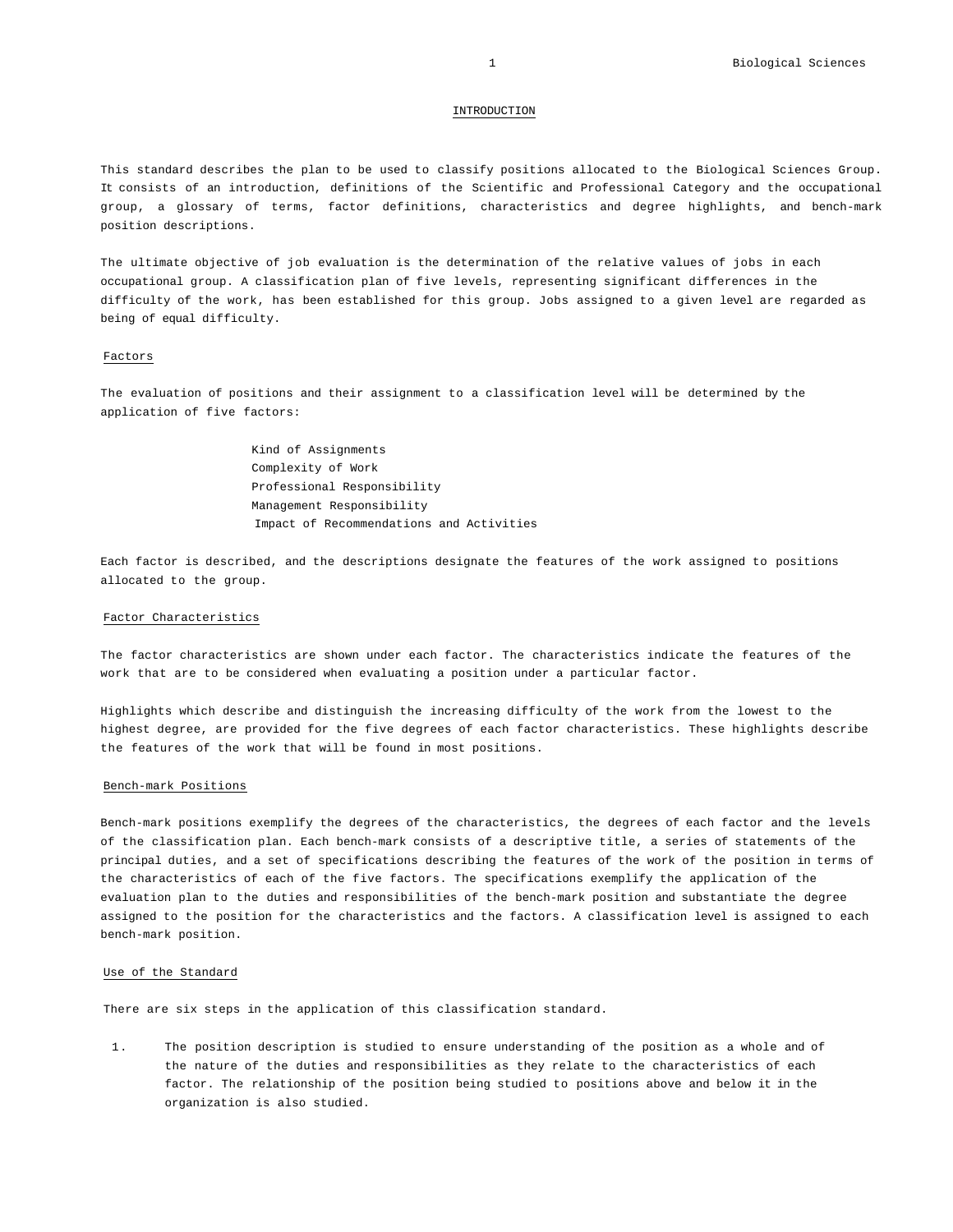- 1. Allocation of the position to the category and group is confirmed by reference to the definitions and the descriptions of inclusions and exclusions.
- 2.
- 3. A degree under each of the factor characteristics is tentatively assigned to the position being evaluated, by considering the duties and responsibilities of the position in relation to the degrees described for the factor characteristics, and attributing to the position the degree whose definition best reflects the conditions that are typical of the work of the position and most closely corresponds to its difficulty in terms of the characteristic. The degree tentatively assigned is confirmed by comparison with the bench-mark position descriptions and rating specifications for the characteristic.
- 4.
- 5. A degree under each factor is assigned to the position. The degree to be assigned for a factor is determined by the degree which predominates for the factor's characteristics. When one degree does not predominate, the raters are to compare the overall intensity of the requirements of the position with respect to the various characteristics of the factor with the bench-mark positions, and attribute to the position the factor degree that best equates, on the whole, to the bench-mark positions.
- 6.
- 7. The level of the position is determined by the degree that has been assigned to the position for at least three of the five factors. When one degree does not predominate, raters are to compare the total job with the bench-mark positions and determine the level that best corresponds, on the whole, with the duties and responsibilities of the position.
- 8.
- 9. The position is compared with bench-mark positions that have been assigned to the same level, as a check on the validity of the level selected.

### Guide

A Guide identifying a series of distinguishing features characterizing positions found typical of each level is included in the standard.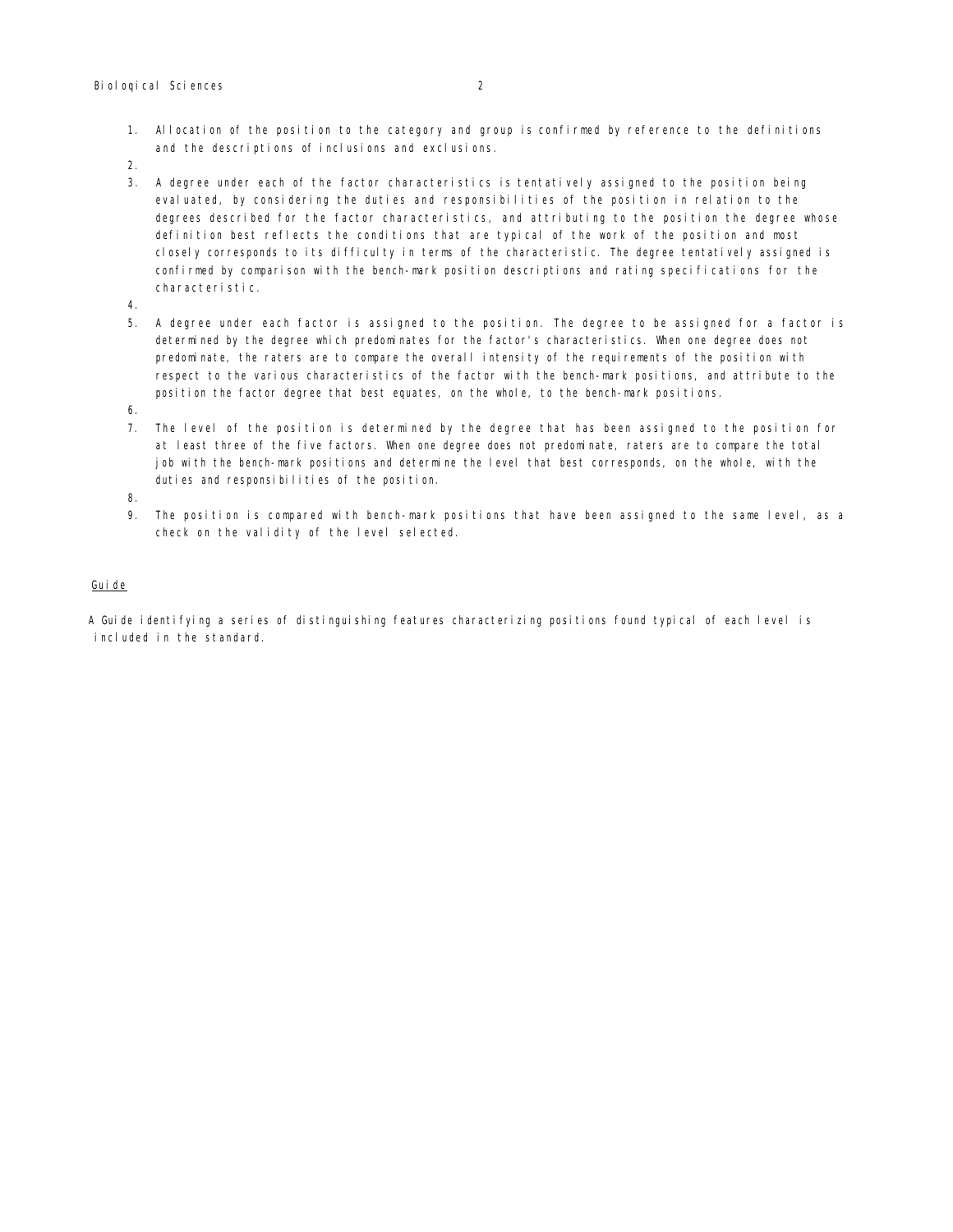### CATEGORY DEFINITION

Occupational categories were repealed by the Public Service Reform Act (PSRA), effective April 1, 1993. Therefore,<br>the occupational category definitions have been deleted from the classification standards.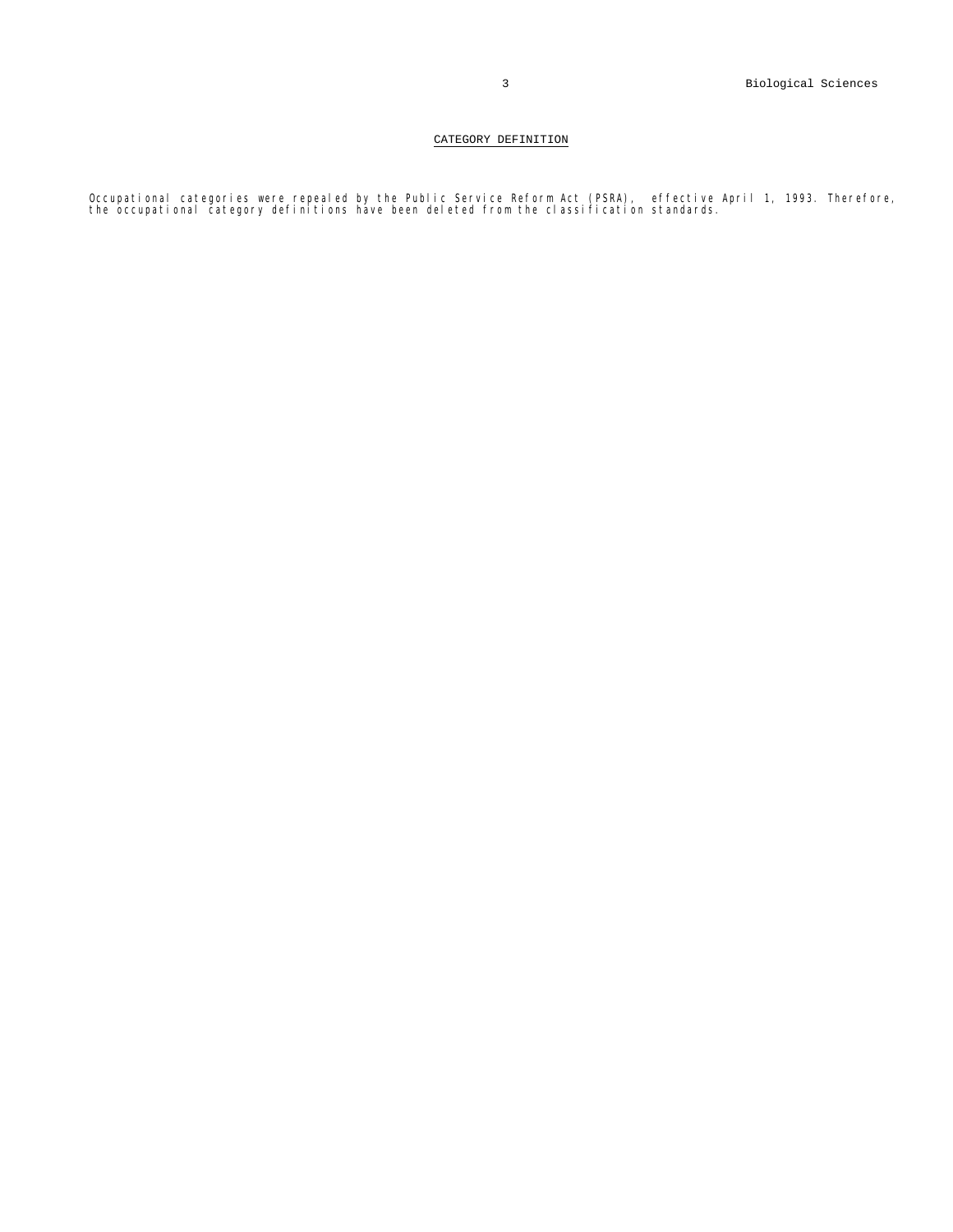For occupational group allocation, it is recommended that you use the <u>Occupational Group Definition</u> and <u>the</u><br><u>Occupational Sub-group Definition Maps</u>, which provide the 2005 group and sub-group definition and their<br>corr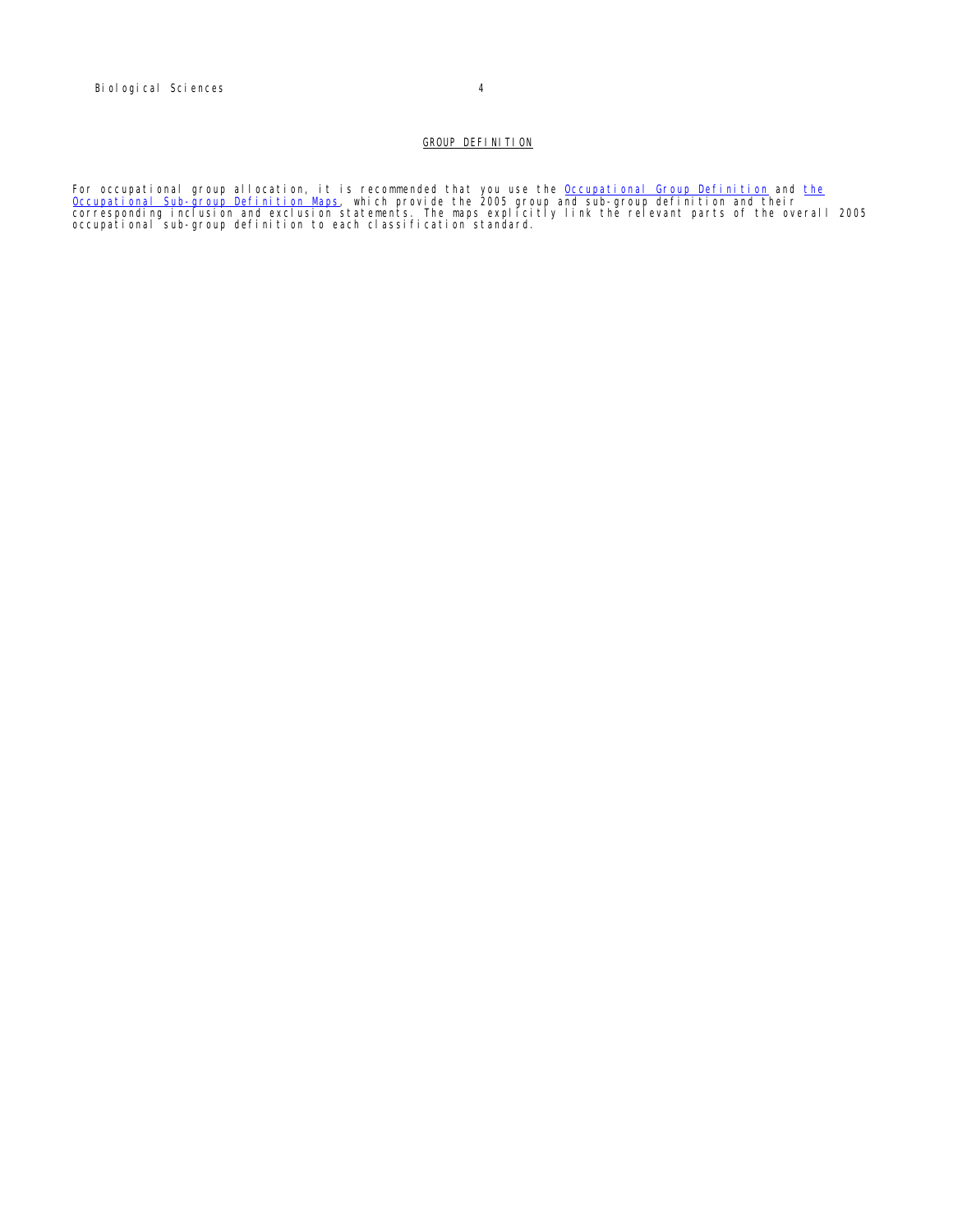### GLOSSARY OF TERMS

For the purpose of this standard -

Biological Sciences - Refers to the sciences which deal with the origin, physical characteristics, life processes and behavior of plants and animals. It includes botany, zoology, microbiology and their related fields such as ecology, entomology, cytology and genetics. - It also includes the application of the principles of biology to chemical, physical and geological systems.

Biological Analysis - Refers to the qualitative or quantitative examination of biological matter or organisms to determine their nature, number, proportion, function or relationships.

Bioassay - Refers to the use of living organisms to identify or quantify the biological effect of some substance, factor or condition.

Biological Resources - Refers to populations of plant and animal species in a natural environment or in capti vi ty.

Biological Resources (Management of) - Refers to the process of controlled consumption or conservation of biological populations.

Biological Systems - Refers to living organisms and their vital processes.

Conflicting Interests - Refers to different opinions or points of view that lead to a confrontation between individuals or organizations in respect of the advantageous or detrimental results of a contemplated action.

Continuing Operation - Refers to tasks or investigations, usually of an ongoing nature or occurring in a pattern or in repetitive cycles.

Contracts/Agreements (Evaluating of) - Refers to the critical examination of contract/agreement proposals or work done under contract for scientific merit or quality and the provision of a recommendation of acceptance with or without modifications or rejection.

Ecology - Refers to a branch of biology that deals with the relations between living organisms and their environment.

Eco-Systems - Refers to a unit of biological organization representing a community composed of its living organisms interacting with their environment.

Implications of External Matters - Refers to the difficulty added to the work because of the need to recognize the interests of others, including those over whom little effective influence can be exercised.

Organizational control - Refers to the control over a staff and its work that is exercised through an established organizational structure by means of which levels of responsibility and authority are clearly identified.

N.B.: Some of the terms defined in this Glossary are not used in this standard. However, the definitions of such terms can help ensure consistency where their use may be indicated.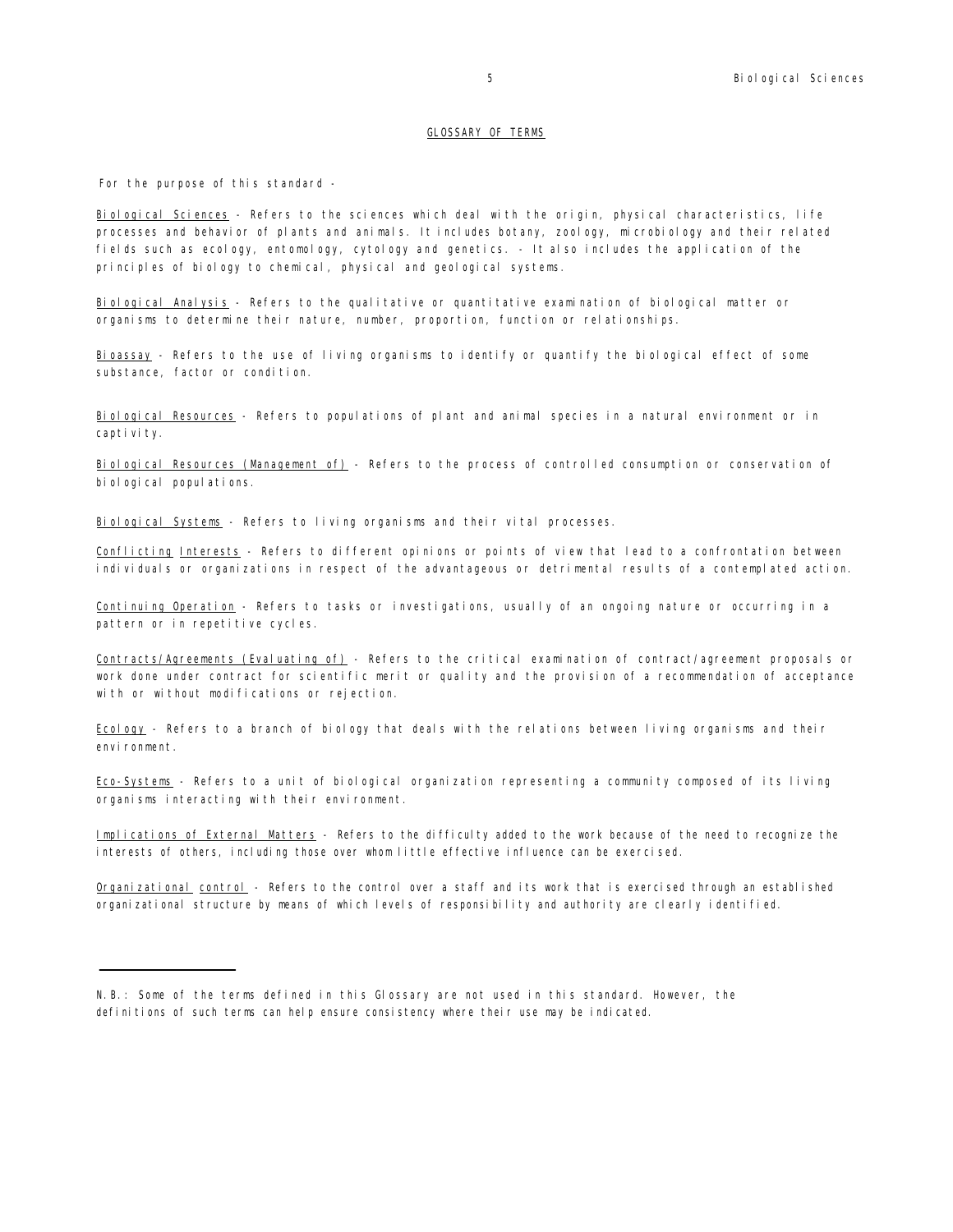Organizational Unit - In terms of size, refers to that which makes up or is understood to be encompassed by "normal span of supervisory control of professionals". - As illustrated by bench-mark positions, the number of staff is normally a function of the nature/complexity, conditions and requirements of the work, as well as of the type of organizational structure applied.

Outside Assistance - Refers to temporary assistance needed for the work and which must be obtained from sources ranging from outside the immediate organizational unit to organizations outside the Public Service.

Policy - Refers to a declaration of aims and intent established by legislation or ministerial authority to guide future courses of action.

Program - Refers to the general plan designed to achieve the objectives determined by a department or agency to meet the aims and intent of policy.

Project - Refers to a unit of work for which objectives have been defined and which is circumscribed by budgetary controls, time limits and the availability of resources.

Related Fields - Refers to general or specialized fields that are pertinent to or associated with the work of professionals in the biological sciences.

Significant Program Activity - Refers to that portion of a scientific based program which is visible as an entity and is comparable to work at the senior management level but with emphasis on the scientific nature of the work.

Specialized Subject Area - Refers to a "subject area" in which there is a narrowing of scope and the work to be performed necessitates an enhanced development of knowledge and experience.

Standards - Refers to:

- (i) A recognized weight, measure or material of specified composition or characteristics, or experimental procedure used as a reference for uniform measurement, comparison or calibration;
- (ii) A set of recognized criteria (mandatory or voluntary) specifying a minimum level of quality, purity, uniformity, performance, or safety for the manufacture, use or handling of a material, product, or device.

Studies - Refers to an in-depth examination or investigation of an area of interest.

Subject Areas - Refers to the facts, theories, ideas, techniques and related matters that are encompassed by a study, investigation, project or program, and include the application of one or more disciplines.

Supervisory responsibility - Refers to the responsibility for scheduling and allocating work instructing, training, controlling and assessing performance of other employees and for ensuring satisfactory completion of their work.

Survey - Refers to a general or broad examination of an area of interest.

N.B.: Some of the terms defined in this Glossary are not used in this standard. However, the definitions of such terms can help ensure consistency where their use may be indicated.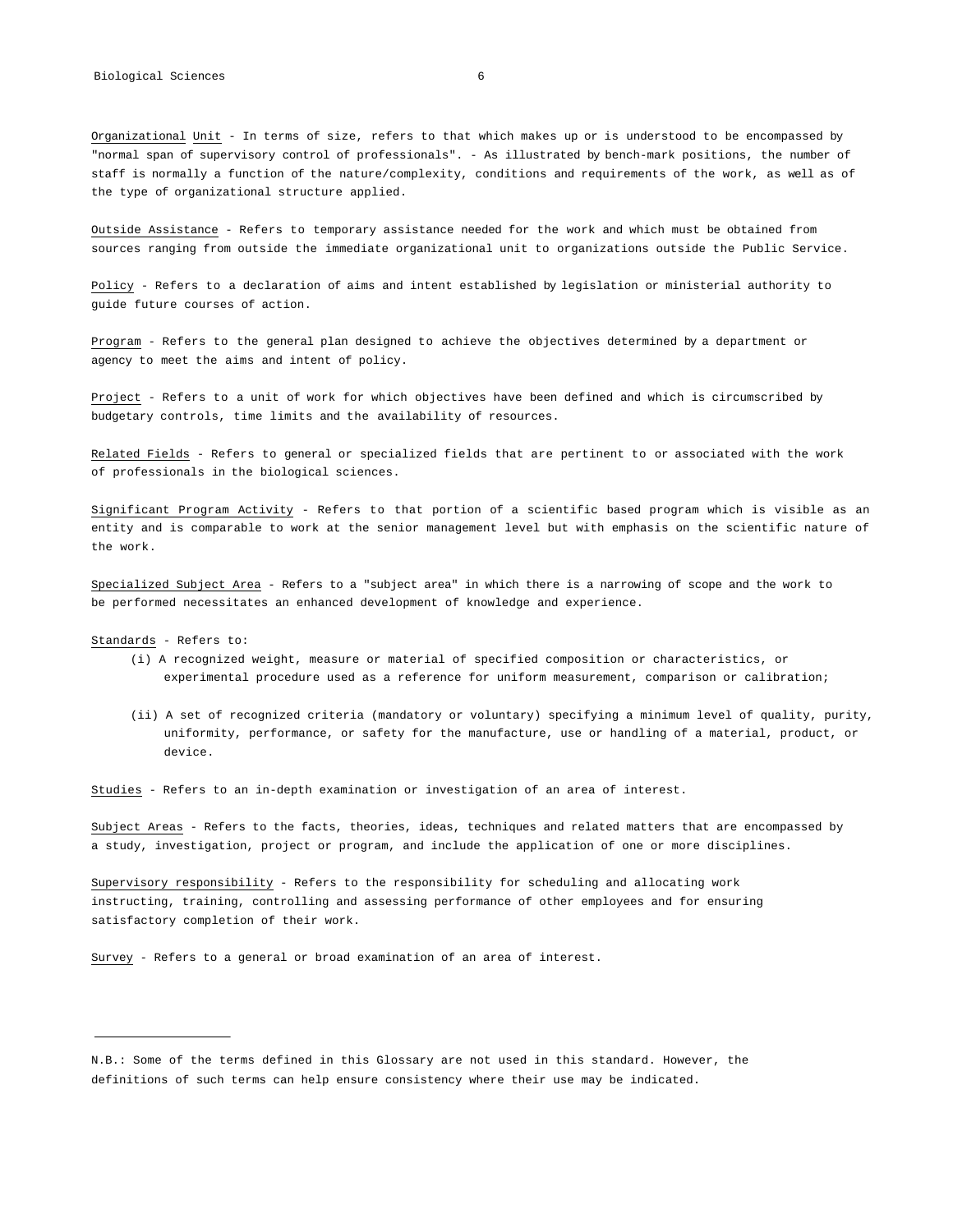#### FACTORS AND FACTOR CHARACTERISTICS

| FACTOR                        | CHARACTERI STI CS                                                                                                                                                                                                                                                                                                                                                                                                                                                                                                                                                       | <b>FACTOR</b>                                 | <b>CHARACTERISTICS</b>                                                                                                                                                                                                                                                                                                                                                                                                                                                  |
|-------------------------------|-------------------------------------------------------------------------------------------------------------------------------------------------------------------------------------------------------------------------------------------------------------------------------------------------------------------------------------------------------------------------------------------------------------------------------------------------------------------------------------------------------------------------------------------------------------------------|-----------------------------------------------|-------------------------------------------------------------------------------------------------------------------------------------------------------------------------------------------------------------------------------------------------------------------------------------------------------------------------------------------------------------------------------------------------------------------------------------------------------------------------|
| «KIND OF ASSIGNMENT»          | a)<br>Objectives establishing by<br>others for the work;<br>Extent of the work;<br>b)<br>Variety of activities;<br>c)<br>Scope for planning and<br>d)<br>conducting work.                                                                                                                                                                                                                                                                                                                                                                                               | «MANAGEMENT RESPONSI BILITY»                  | (Responsibility for:)<br>Control of staff;<br>a)<br>Control of physical<br>b)<br>resources;<br>Committing departmental<br>c)<br>resources;<br>Obtaining outside<br>d)<br>assistance;<br>Administrative control of<br>work;<br>e)<br>Co-ordination of work<br>performed for, or in<br>f)<br>conjunction with other<br>organi zati onal uni ts;<br>Implementing or developing<br>administrative procedures,<br>safety and management<br>g)<br>di rectives and quidelines. |
| «COMPLEXITY OF WORK»          | Availability and problems<br>a)<br>involved in obtaining<br>information and data;<br>Validity of information and<br>b)<br>data:<br>Number and variability of the<br>variables and ambiguity of<br>c)<br>information and data:<br>Relationships of the<br>vari ables;<br>d)<br>Effect of activities of others<br>on the work;<br>e)<br>Nature and purpose of<br>contacts;<br>Devel opment of concepts and<br>f)<br>approaches, procedures,<br>techniques and practices,<br>g)<br>their adaptation and<br>application;<br>Theoretical knowledge which<br>must be applied. | «IMPACT OF RECOMMENDATIONS<br>AND ACTIVITIES» | (Impact - Governmental)<br>On departmental work or<br>a)<br>other government program;<br>(Impact - External)<br>(i)<br>On an industrial or<br>b)<br>commercial process,<br>operation or product;<br>(ii) On the state of<br>natural resources or<br>the environment;<br>(iii) On public health and<br>safety;<br>(iv) On other external<br>areas.<br>On development and<br>understanding of a body of<br>c)<br>knowl edge.                                              |
| «PROFESSIONAL RESPONSIBILITY» | Extent work is checked by<br>h)<br>others;<br>Professional quidance<br>recei ved;<br>a)<br>Initiative and judgment in<br>defining objectives, dealing<br>with problems and establishing<br>b)<br>scientific quidelines;<br>Judgment in reviewing and<br>c)<br>assessing work of others;<br>Judgment in interpreting<br>results of work;<br>Judgment in giving advice.<br>d)<br>e)<br>f)                                                                                                                                                                                 |                                               |                                                                                                                                                                                                                                                                                                                                                                                                                                                                         |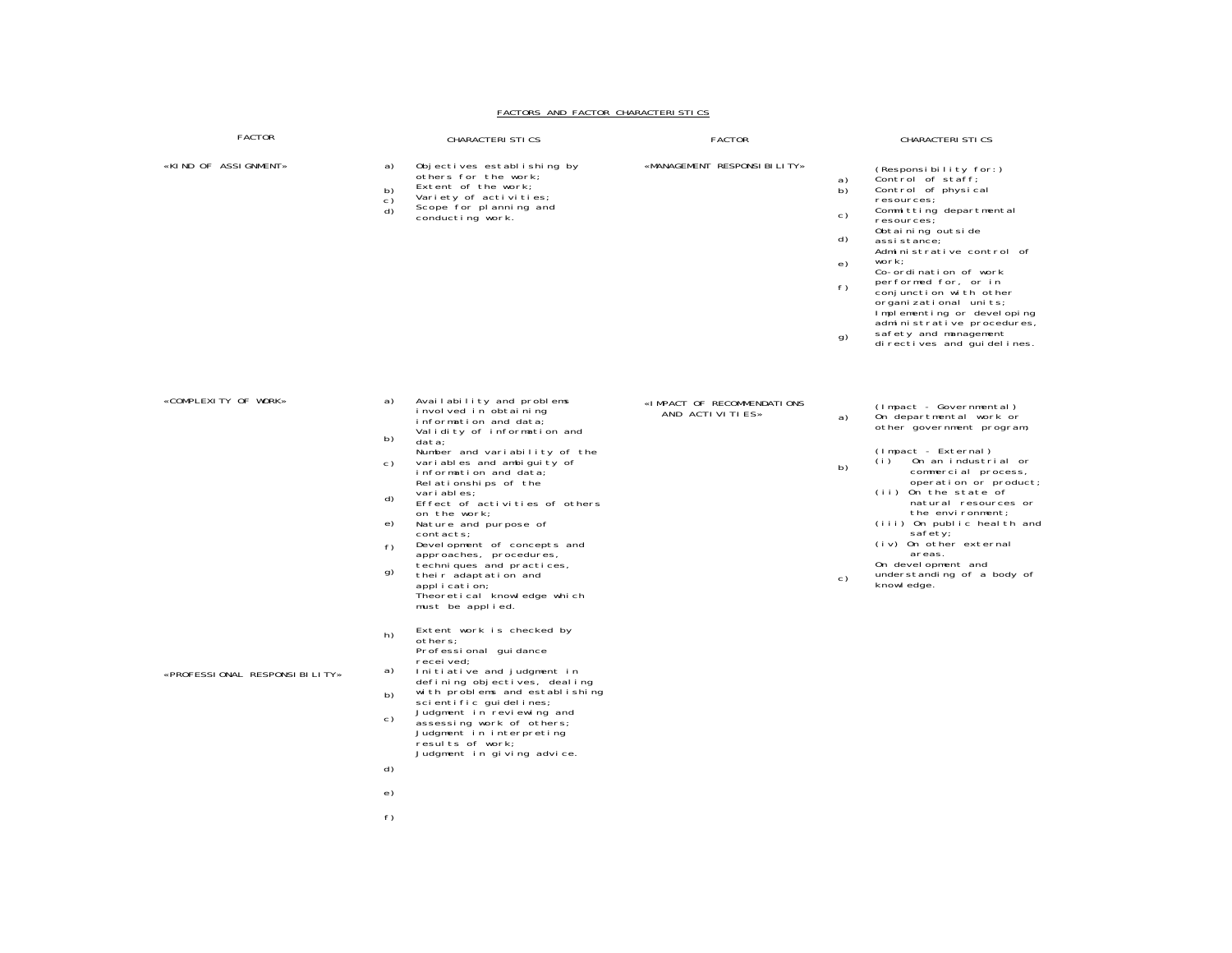### FACTOR: "KIND OF ASSIGNMENT"

This factor is used to measure the difficulty of the work in terms of its objectives and extent, the variety of activities and the scope for planning and conducting work.

### Notes to Raters

- i) When evaluating a position under this factor, raters are to consider the factor characteristics and their intensity ranging from degree I to degree 5, and<br>attribute to the position, for each characteristic, the degree w
- ii) For a same degree of intensity, all of the characteristics of the factor are considered equal.
- iii) The degree to be assigned to the position for the whole factor, is determined by the degree which predominates (i.e. the degree that has been assigned for<br>at least three of the four characteristics "A", "B", "C" and

| DEGREE 1                                                                                                                                                 | DEGREE 2                                                                                                                                                                                                                                                                                                                                                                          | <b>DEGREE 3</b>                                                                                                                                                                                                                                                                                                               | DEGREE 4                                                                                                                                                                                                                                                                                                                                                                                                                                                     | DEGREE 5                                                                                                                                                                                                                                                                                                                                                                                                                                                                                                                                                                                  |  |
|----------------------------------------------------------------------------------------------------------------------------------------------------------|-----------------------------------------------------------------------------------------------------------------------------------------------------------------------------------------------------------------------------------------------------------------------------------------------------------------------------------------------------------------------------------|-------------------------------------------------------------------------------------------------------------------------------------------------------------------------------------------------------------------------------------------------------------------------------------------------------------------------------|--------------------------------------------------------------------------------------------------------------------------------------------------------------------------------------------------------------------------------------------------------------------------------------------------------------------------------------------------------------------------------------------------------------------------------------------------------------|-------------------------------------------------------------------------------------------------------------------------------------------------------------------------------------------------------------------------------------------------------------------------------------------------------------------------------------------------------------------------------------------------------------------------------------------------------------------------------------------------------------------------------------------------------------------------------------------|--|
| Characteristic A: The objectives                                                                                                                         | established by others forthe conduct of the work.                                                                                                                                                                                                                                                                                                                                 |                                                                                                                                                                                                                                                                                                                               |                                                                                                                                                                                                                                                                                                                                                                                                                                                              |                                                                                                                                                                                                                                                                                                                                                                                                                                                                                                                                                                                           |  |
| Objectives and<br>instructions are provided<br>for the work.                                                                                             | Objectives of the work are<br>clearly defined.                                                                                                                                                                                                                                                                                                                                    | Objectives of the work are<br>defined in terms of<br>activity or project goals.                                                                                                                                                                                                                                               | Objectives of the work are<br>stated in terms of<br>operational goals.                                                                                                                                                                                                                                                                                                                                                                                       | Objectives of the work are<br>stated in terms of goals<br>for a significant program<br>activity.                                                                                                                                                                                                                                                                                                                                                                                                                                                                                          |  |
| Characteristic B: The extent                                                                                                                             | of the work.                                                                                                                                                                                                                                                                                                                                                                      |                                                                                                                                                                                                                                                                                                                               |                                                                                                                                                                                                                                                                                                                                                                                                                                                              |                                                                                                                                                                                                                                                                                                                                                                                                                                                                                                                                                                                           |  |
| Work normally consists of<br>a part or phase of a<br>project, study or<br>continuing operation<br>requiring limited<br>investigation.                    | Work normally consists of<br>a number of discrete<br>projects, studies or<br>investigations.                                                                                                                                                                                                                                                                                      | Work involves<br>comprehensive investigations,<br>projects or studies<br>within a specialized<br>subject area.                                                                                                                                                                                                                | Work involves the<br>application of a number of<br>scientific principles and<br>theories to complex<br>investigations or studies,<br>within a specialized subject<br>area; or the direction of<br>work in diverse subject<br>areas.                                                                                                                                                                                                                          | Work is performed within a<br>number of related specialized<br>subject areas and<br>comprises a significant<br>program activity.                                                                                                                                                                                                                                                                                                                                                                                                                                                          |  |
| Characteristic C: The variety                                                                                                                            | of activities.                                                                                                                                                                                                                                                                                                                                                                    |                                                                                                                                                                                                                                                                                                                               |                                                                                                                                                                                                                                                                                                                                                                                                                                                              |                                                                                                                                                                                                                                                                                                                                                                                                                                                                                                                                                                                           |  |
| Activities closely<br>resemble one another in<br>most aspects and consist<br>of a limited number of<br>straight-forward tasks<br>performed successively. | Activities differ from one<br>another and consist of a<br>variety of tasks such as:<br>using a number of related<br>scientific techniques for<br>surveying, observing,<br>analyzing and evaluating<br>products, phenomena or<br>processes; investigating<br>the composition, performance or<br>effect of<br>substances; allocating<br>work to support staff;<br>providing advice. | Activities differ from one<br>another and include using<br>a wide variety of scientific<br>techniques for investigating the<br>composition,<br>performance or effect of<br>substances or systems; or<br>supervising the work of<br>staff engaged in the<br>conduct of analyses or<br>investigations; and<br>providing advice. | Activities differ from one<br>another in many aspects<br>and include several of the<br>following: conducting<br>complete investigations;<br>providing functional<br>direction; coordinating<br>the work with other activities;<br>providing advice;<br>organizing, controlling<br>and supervising the work<br>of staff engaged in the<br>conduct of analyses or<br>investigations; controlling<br>the use of facilities.<br>materiel and human<br>resources. | Activities involving a<br>broad spectrum of<br>scientific and administrative<br>duties which differ<br>from one another in most<br>aspects and include:<br>evaluating and authorizing<br>projects or studies; making<br>recommendations or providing<br>advice on policy or<br>legislation; assessing the<br>implications of work<br>progress on program objectives;<br>providing quidance<br>on the determination of<br>approaches to complex<br>problems; and managing a<br>significant program<br>activity, or coordinating<br>activities at the national<br>and international levels. |  |
| Characteristic D: The scope                                                                                                                              | for planning and conducting work.                                                                                                                                                                                                                                                                                                                                                 |                                                                                                                                                                                                                                                                                                                               |                                                                                                                                                                                                                                                                                                                                                                                                                                                              |                                                                                                                                                                                                                                                                                                                                                                                                                                                                                                                                                                                           |  |
| Scheduling and performing<br>work using standardized<br>procedures and techniques.                                                                       | Planning activities,<br>determining approaches and<br>selecting methods to ensure<br>that the work meets clearly<br>defined objectives.                                                                                                                                                                                                                                           | Planning and performing a<br>broad diversity of work<br>within a subject area, or<br>planning and assigning<br>tasks for the ongoing work<br>of an organizational unit,<br>or a project or study team<br>to ensure that the objectives<br>are met within<br>established guidelines.                                           | Planning, organizing and<br>delegating work of a<br>number of organizational<br>units, or planning and<br>coordinating complex<br>projects or studies to<br>ensure that operational<br>goals are achieved within<br>resources limitations; or<br>planning, organizing and<br>conducting complex<br>projects or studies within<br>a specialized area with<br>high degree of freedom and<br>latitude.                                                          | Planning, coordinating and<br>implementing a significant<br>program activity or major<br>scientific studies.                                                                                                                                                                                                                                                                                                                                                                                                                                                                              |  |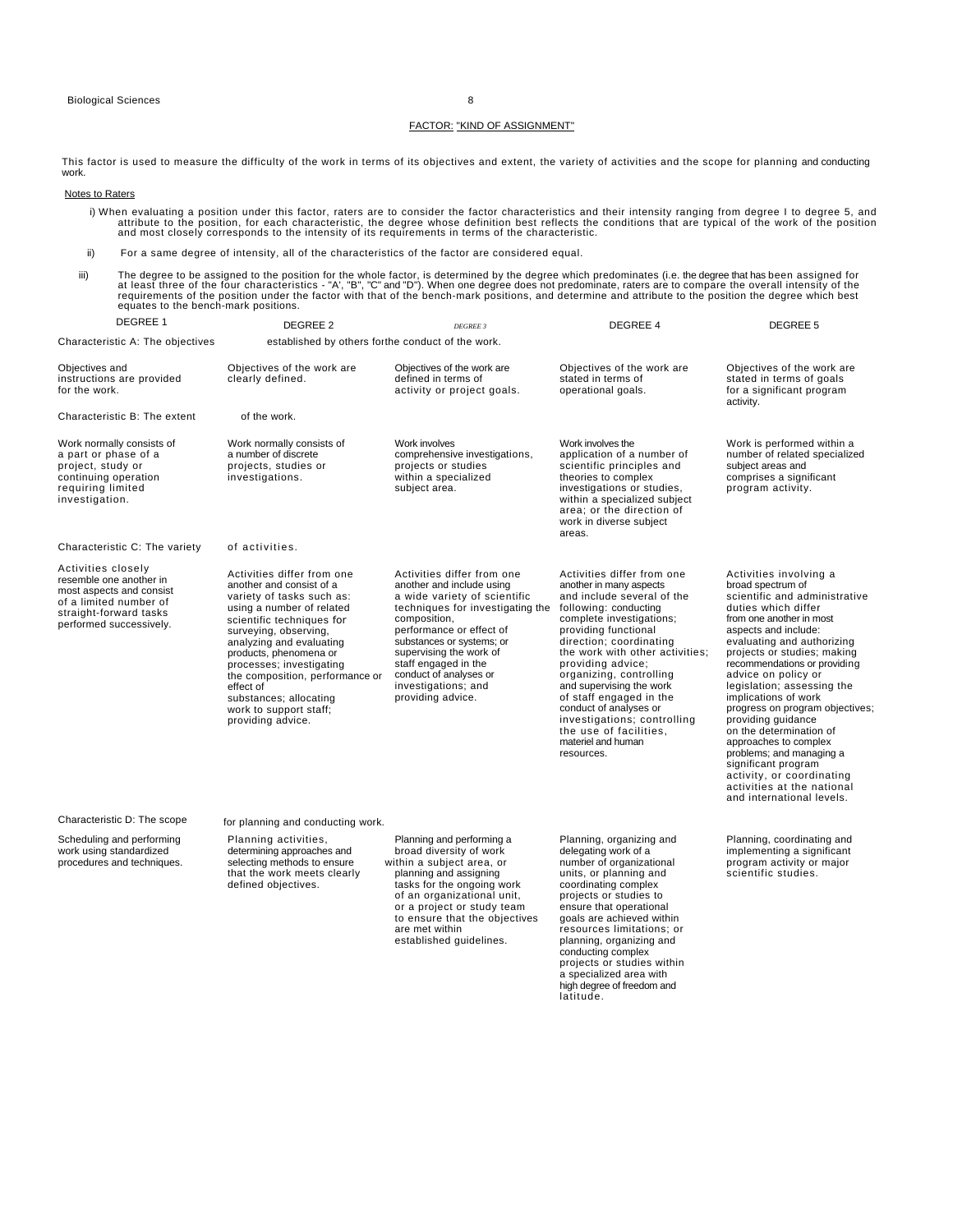### FACTOR: "COMPLEXITY OF WORK"

This factor is used to measure the difficulty of the work in terms of the nature of the information and data used; the influences external to the work; the<br>nature and purpose of contacts with others; the requirement for th

### Notes to Raters

,i) When evaluating positions under this factor, raters are to consider the factor characteristics and their intensity ranging from degree 1 to degree 5,<br>and attribute to the position, for each characteristic, the degree;

(ii) For a same degree of intensity, all of the characteristics of the factor are considered equal.

(iii) The degree to be assigned to the position for the whole factor, is determined by the degree which predominates (i.e. the degree that has been assigned for at least five of the eight characteristics - "A", "G", "E", "

| DEGREE 1                                                                                                                               | DEGREE 2                                                                                                                                                                             | DEGREE 3                                                                                                                                                                                                         | DEGREE 4                                                                                                                                                                                                                                 | DEGREE 5                                                                                                                                                                                                                                                                                   |
|----------------------------------------------------------------------------------------------------------------------------------------|--------------------------------------------------------------------------------------------------------------------------------------------------------------------------------------|------------------------------------------------------------------------------------------------------------------------------------------------------------------------------------------------------------------|------------------------------------------------------------------------------------------------------------------------------------------------------------------------------------------------------------------------------------------|--------------------------------------------------------------------------------------------------------------------------------------------------------------------------------------------------------------------------------------------------------------------------------------------|
| Characteristic A:<br>The<br>availability                                                                                               | of, and the problems                                                                                                                                                                 | involved in obtaining information                                                                                                                                                                                | and data.                                                                                                                                                                                                                                |                                                                                                                                                                                                                                                                                            |
| The work requires<br>obtaining or receiving<br>information and data from<br>easily accessible sources.                                 | The work requires<br>obtaining information and<br>data by direct observation,<br>collection or selection from<br>established<br>recognized sources.                                  | The work requires<br>obtaining, by investigation,<br>information and data<br>which are often difficult<br>to obtain, interpret and<br>select. Sources may be<br>identified from past<br>practices or guidelines. | The work requires<br>obtaining, by intensive<br>investigation, informs-<br>Lion and data which are<br>often difficult to obtain,<br>interpret and select.<br>Sources are difficult to<br>identify and to access.                         | The work requires<br>coordinating the collection and<br>selection of<br>information and data which<br>are usually obtained with<br>great difficulty and<br>require the conduct of<br>intensive study and<br>investigation. Sources<br>are likely to be obscure<br>or have to be developed. |
| Characteristic B:<br>The<br>validity                                                                                                   | of information and data.                                                                                                                                                             |                                                                                                                                                                                                                  |                                                                                                                                                                                                                                          |                                                                                                                                                                                                                                                                                            |
| Information and data of<br>known validity are obtained<br>from recognized reliable<br>sources or by standardized<br>procedures.        | Information and data can<br>normally be validated by<br>known procedures or<br>literature references.                                                                                | Information and data can<br>normally be validated by<br>a combination of<br>experimentation and detailed<br>literature referencing or<br>further field<br>investigations.                                        | Information and data can<br>be validated only by<br>difficult or complex<br>investigations.                                                                                                                                              | Information and data may<br>not be completely<br>validatable.                                                                                                                                                                                                                              |
| Characteristic C:                                                                                                                      | The number and variability of the<br>أساسا الماسا فسأستعدد                                                                                                                           | and the ambiguity of<br>the form of the state                                                                                                                                                                    | and data.                                                                                                                                                                                                                                |                                                                                                                                                                                                                                                                                            |
| Information and data are<br>characterized by few<br>variables, low variability, lack<br>of ambiguity and<br>are of known implications. | Information and data are<br>characterized by several<br>variables requiring<br>interpretation, but of<br>known implications and<br>variability.                                      | Information and data can<br>be characterized by<br>several variables requiring<br>interpretation, poorly<br>defined variability and<br>some ambiguity.                                                           | Information and data can<br>be characterized by variability,<br>many variables,<br>difficulty of interpretation,<br>and the need for judgment to<br>use the<br>data.                                                                     | Information and data are<br>characterized by high<br>variability, many variables,<br>ambiguity, and<br>require ingenuity and<br>highly selective<br>judgment to use.                                                                                                                       |
| Characteristic D:<br>The<br>relationshins                                                                                              | of the variables.                                                                                                                                                                    |                                                                                                                                                                                                                  |                                                                                                                                                                                                                                          |                                                                                                                                                                                                                                                                                            |
| Relationships between the<br>variables are simple and<br>known.                                                                        | Relationships between the<br>variables can be established<br>and inconsistencies resolved by<br>straight-forward investigation.                                                      | Relationships between<br>variables are sometime<br>conflicting and require<br>investigation and<br>interpretation.                                                                                               | Relationships between<br>variables are complicated<br>and require in-depth<br>investigation to identify<br>and resolve conflicts and<br>interpretation problems.                                                                         | Relationships between<br>variables are often<br>conflicting and difficult<br>to define and measure.                                                                                                                                                                                        |
| Characteristic E:<br>The effect                                                                                                        | of the activities of others                                                                                                                                                          | on the work.                                                                                                                                                                                                     |                                                                                                                                                                                                                                          |                                                                                                                                                                                                                                                                                            |
| Limited effects from the<br>activities of others within<br>the organizational unit.                                                    | Work is normally affected<br>by the activities of<br>others within the<br>organizational unit and<br>occasionally by the activities<br>of others outside the<br>organizational unit. | Work is frequently<br>affected by the<br>activities of scientists<br>and officials outside the<br>organizational unit.                                                                                           | Work is normally affected<br>by the activities of<br>scientists and officials<br>outside the organizational<br>unit, and requires<br>consideration of the<br>implication of their<br>activities on a project or the<br>ongoing activity. | The work of a significant<br>program activity is<br>affected by the activities<br>of other organizations or<br>agencies and requires<br>consideration of the<br>implications of the<br>activities of their<br>senior scientists or<br>officiale                                            |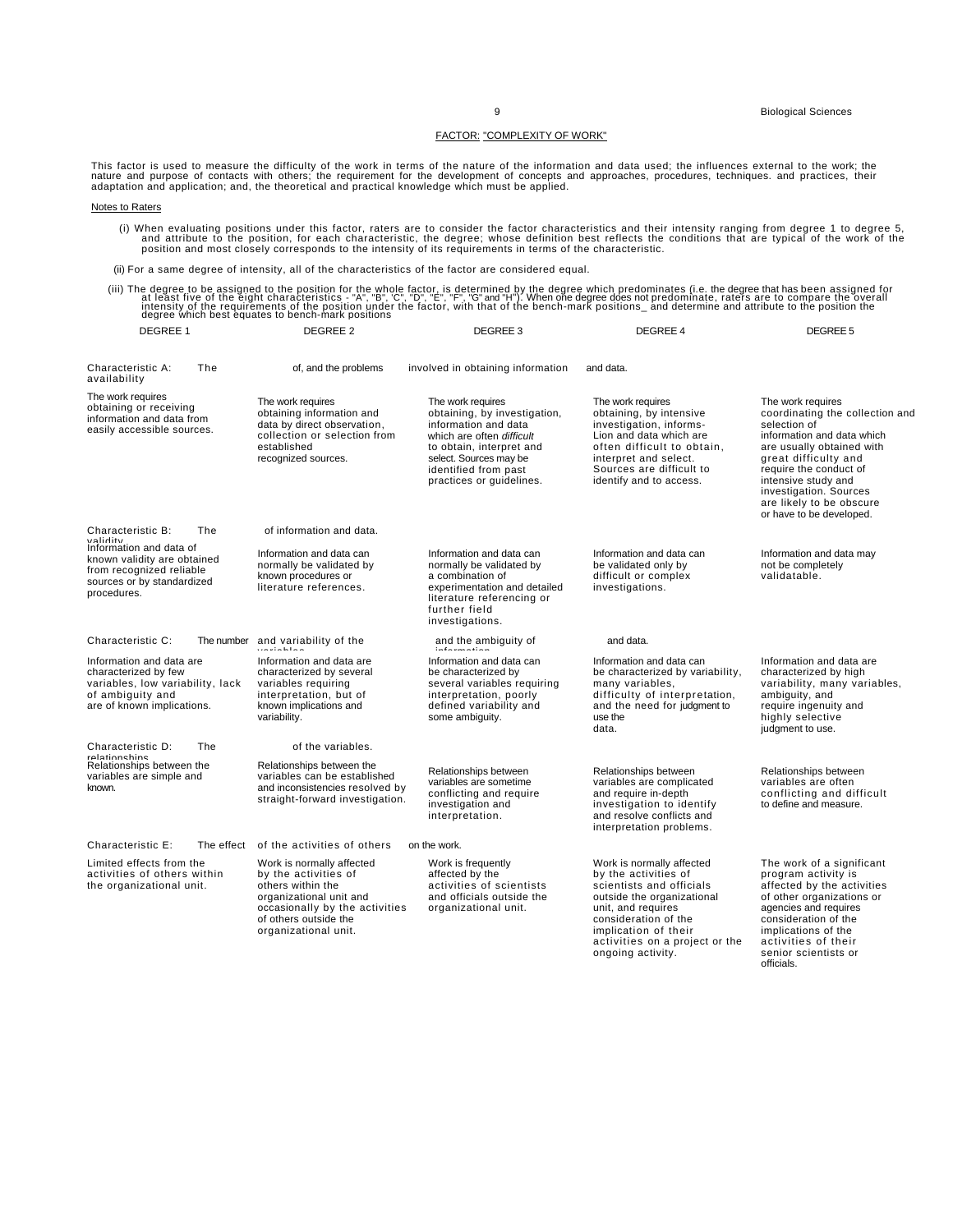| FACTOR: COMPLEXITY OF<br><b>DEGREE I</b>                                                                                                                                        | (WORK (COHTD)<br>DEGREE 2                                                                                                                                                                                                              | DEGREE 3                                                                                                                                                                                                                                                                                                                     | <b>DEGREE 4</b>                                                                                                                                                                                                                                                                                                                                                                                           | DEGREE 5                                                                                                                                                                                                                                                                                                                  |  |  |
|---------------------------------------------------------------------------------------------------------------------------------------------------------------------------------|----------------------------------------------------------------------------------------------------------------------------------------------------------------------------------------------------------------------------------------|------------------------------------------------------------------------------------------------------------------------------------------------------------------------------------------------------------------------------------------------------------------------------------------------------------------------------|-----------------------------------------------------------------------------------------------------------------------------------------------------------------------------------------------------------------------------------------------------------------------------------------------------------------------------------------------------------------------------------------------------------|---------------------------------------------------------------------------------------------------------------------------------------------------------------------------------------------------------------------------------------------------------------------------------------------------------------------------|--|--|
| Characteristic F:<br>The nature                                                                                                                                                 | and purpose of contacts with                                                                                                                                                                                                           | others.                                                                                                                                                                                                                                                                                                                      |                                                                                                                                                                                                                                                                                                                                                                                                           |                                                                                                                                                                                                                                                                                                                           |  |  |
| Contacts are with others<br>within own organizational<br>unit far obtaining and<br>discussing information,                                                                      | Contacts are with others<br>working in the same or<br>closely related subject<br>areas for obtaining and<br>exchanging information<br>and discussing problems.<br>May provide information<br>and facts to the public<br>and the media. | Contacts are with<br>scientists and officials<br>for obtaining and exchanging<br>information, participating in<br>cooperative<br>projects, resolving<br>problems, and providing<br>advice. May explain<br>on-going activities and<br>objectives of the work<br>and exchange information<br>with the public and the<br>media. | Contacts are with<br>scientists and officials<br>outside the organizational<br>unit for arranging co-<br>operative projects.<br>negotiating terms of<br>agreements, establishing<br>standards, implementing<br>regulations, and for<br>providing advice based on<br>recognized expertise. May<br>provide scientific and<br>technical information to<br>the public and the media<br>on contentious issues. | Contacts are with senior<br>scientists and officials<br>at the national and<br>international levels at<br>meetings where conflicting<br>interest are represented, and<br>agreement affecting a<br>significant program activity<br>are negotiated. May represent<br>the department at public<br>forums and with the media. |  |  |
| Characteristic G:<br><b>The</b><br>requirement                                                                                                                                  |                                                                                                                                                                                                                                        | for the development of concepts and approaches,<br>procedures,                                                                                                                                                                                                                                                               | techniques and practices, their                                                                                                                                                                                                                                                                                                                                                                           | adaptation and                                                                                                                                                                                                                                                                                                            |  |  |
| annlication<br>The work involves applying<br>conventional practices,<br>techniques and procedures.<br>Minor adaptations may be<br>required.                                     | The work requires adapting<br>practices, techniques, and<br>procedures.                                                                                                                                                                | The work requires<br>developing new techniques<br>and procedures using known<br>approaches and existing<br>precedents.                                                                                                                                                                                                       | The work requires<br>developing new procedures<br>and techniques using<br>novel approaches where<br>precedents often do not<br>exist.                                                                                                                                                                                                                                                                     | The work requires<br>approving or recommending<br>new procedures and developing<br>new concepts and approaches.<br>Work is characterized by the<br>absence of precedents.                                                                                                                                                 |  |  |
| Characteristic H:<br>The                                                                                                                                                        | and practical knowledgewhich must be applied.                                                                                                                                                                                          |                                                                                                                                                                                                                                                                                                                              |                                                                                                                                                                                                                                                                                                                                                                                                           |                                                                                                                                                                                                                                                                                                                           |  |  |
| theoretical<br>The work requires the<br>application of a sound<br>knowledge of the<br>principles and theories of<br>a discipline and some<br>familiarity with its<br>practices. | The work requires the<br>application of a sound<br>knowledge of the principles,<br>theories and<br>practices of a discipline<br>and some familiarity with<br>the practices in related<br>disciplines.                                  | The work requires the<br>application of a thorough<br>knowledge of the<br>principles, theories and<br>practices of a subject<br>area and its pertinent<br>disciplines, and familiarity<br>with the practices<br>in related disciplines,<br>subject areas or<br>supervisory practices.                                        | The work requires the<br>application of a thorough<br>knowledge of the<br>principles, theories and<br>practices of a specialized<br>subject area, and a<br>knowledge of related<br>scientific disciplines.<br>subject areas or of<br>management practices.                                                                                                                                                | The work requires the<br>application of an advanced<br>knowledge of the principles,<br>theories and practices of a<br>specialized subject area,<br>and a good knowledge of<br>related scientific<br>disciplines.<br>subject areas or of<br>management practices.                                                          |  |  |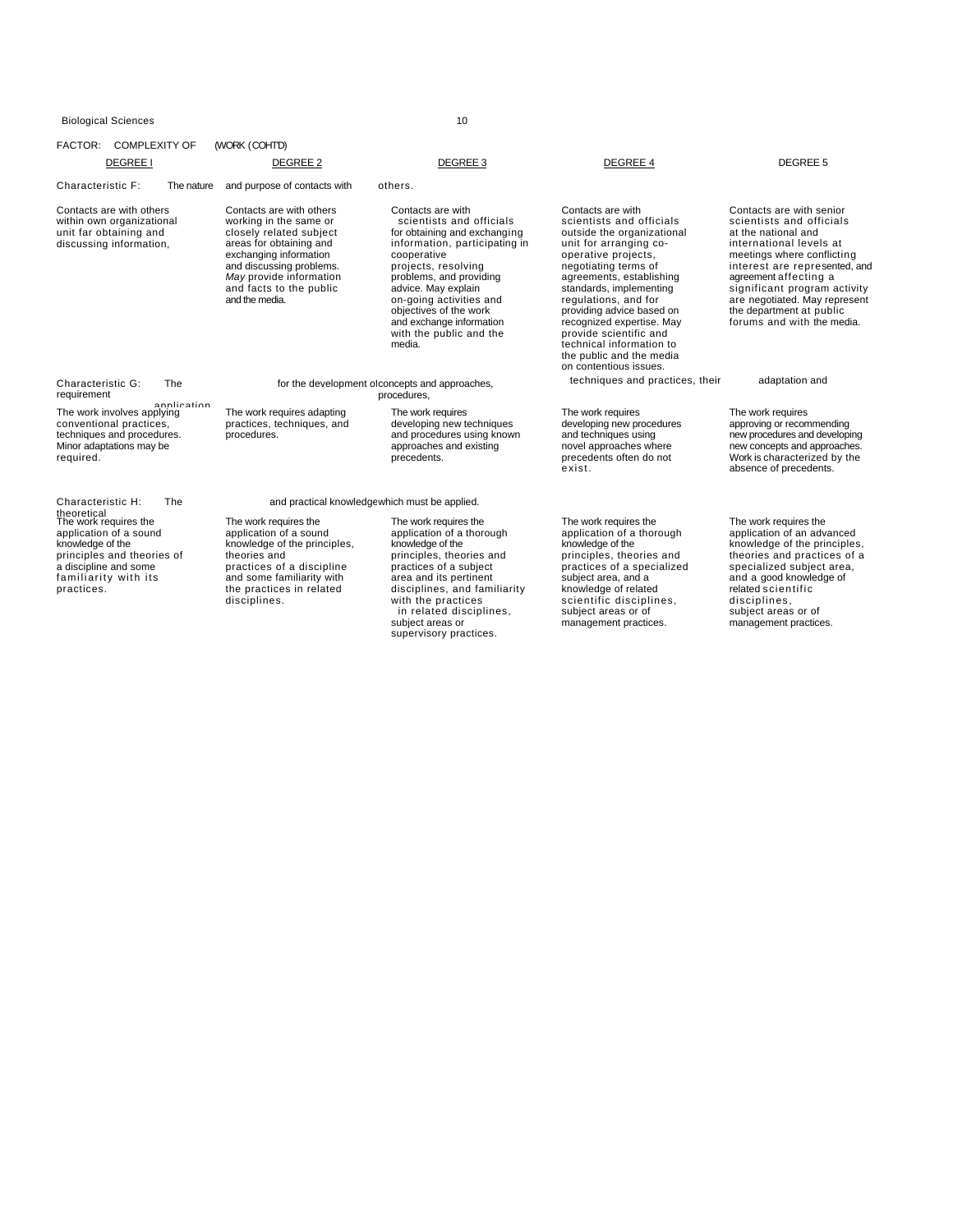### FACTOR: "PROFESSIONAL RESPONSIBILITY"

This factor is used to measure the difficulty of the work in terms of the checks and controls over the work and the professional leadership received. It is also<br>used to measure the requirement to exercise initiative and pr

#### Notes to Raters

(i) When evaluating a position under this factor, raters are to consider the factor characteristics and their intensity ranging from degree 1 to degree 5, and<br>attribute to the position, for each characteristic, the degree

(ii) For a same degree of intensity, all of the characteristics of the factor are considered equal.

(iii) The degree to be assigned to the position for the whole factor, is determined by the degree which predominates (i.e. the degree that has been assigned for at<br>least four of the six characteristics - "A", "B", "C", D",

| DEGREE 1                                                                                                                                                                 | DEGREE 2                                                                                                                                                                                                             | DEGREE 3                                                                                                                                                                                                                                                                                      | DEGREE 4                                                                                                                                                                                                                                                                                       | DEGREE 5                                                                                                                                                                                                                                                                                                                 |
|--------------------------------------------------------------------------------------------------------------------------------------------------------------------------|----------------------------------------------------------------------------------------------------------------------------------------------------------------------------------------------------------------------|-----------------------------------------------------------------------------------------------------------------------------------------------------------------------------------------------------------------------------------------------------------------------------------------------|------------------------------------------------------------------------------------------------------------------------------------------------------------------------------------------------------------------------------------------------------------------------------------------------|--------------------------------------------------------------------------------------------------------------------------------------------------------------------------------------------------------------------------------------------------------------------------------------------------------------------------|
| Characteristic A: The extent                                                                                                                                             | to which work is checked by others.                                                                                                                                                                                  |                                                                                                                                                                                                                                                                                               |                                                                                                                                                                                                                                                                                                |                                                                                                                                                                                                                                                                                                                          |
| Work is reviewed for<br>consistency and accuracy<br>while in progress and on<br>completion.                                                                              | Work is accepted as<br>technically accurate. Work<br>assignments and conclusions<br>are reviewed for<br>consistency and<br>completeness.                                                                             | Work approaches,<br>recommendations and<br>conclusions are reviewed<br>for soundness of judgment<br>in terms of the attainment<br>of study or project<br>objectives.                                                                                                                          | Key recommendations and<br>conclusions are reviewed<br>for effectiveness. Results<br>are periodically reviewed<br>in terms of the attainment<br>of objectives.                                                                                                                                 | Results are evaluated in<br>terms of achievement of<br>policy and program<br>objectives.                                                                                                                                                                                                                                 |
| Characteristic 8: The<br>professional                                                                                                                                    | guidance received.                                                                                                                                                                                                   |                                                                                                                                                                                                                                                                                               |                                                                                                                                                                                                                                                                                                |                                                                                                                                                                                                                                                                                                                          |
| Professional guidance is<br>received to assure correct<br>use of methods and<br>techniques.                                                                              | Professional quidance is<br>received on new aspects of<br>the work.                                                                                                                                                  | Professional quidance is<br>received on the resolution<br>of difficult problems.                                                                                                                                                                                                              | Professional quidance is<br>received on the resolution<br>of unusual and complex<br>problems.                                                                                                                                                                                                  | Guidance is received on<br>policy intent and program<br>implications. Profession<br>quidance may be received<br>from other scientific<br>authorities.                                                                                                                                                                    |
| Characteristic C: The<br>requirement                                                                                                                                     | to exercise initiative and                                                                                                                                                                                           | judgment in defining objectives                                                                                                                                                                                                                                                               | and dealing with problems                                                                                                                                                                                                                                                                      | and establishing scientific                                                                                                                                                                                                                                                                                              |
| muidalinae<br>Work requires indicating<br>problems and selecting<br>methods, techniques actor-<br>ding to established<br>procedure manuals,<br>guidelines or precedents. | Work requires identifying<br>problems and determining<br>approaches and suitable<br>methods for their<br>resolution.                                                                                                 | Work requires defining<br>objectives of studies,<br>identifying problems and<br>determining approaches for<br>the resolution of difficult<br>problems within own subject<br>area.                                                                                                             | Work requires establishing<br>the limitations and defining<br>the objectives of projects or<br>studies and indicating likely<br>approaches for the resolution of<br>unusual and difficult problems<br>within related subject areas.                                                            | Work requires defining<br>objectives, developing<br>conceptual approaches to<br>complex problems and<br>establishing scientific<br>guidelines for a significant<br>program activity.                                                                                                                                     |
| Characteristic D: The                                                                                                                                                    | to exercise judgment in                                                                                                                                                                                              | reviewing and assessing the work                                                                                                                                                                                                                                                              | of others.                                                                                                                                                                                                                                                                                     |                                                                                                                                                                                                                                                                                                                          |
| requirement<br>Work of support staff is<br>checked for correct<br>application of procedures<br>and consistency of results.                                               | The work of subordinate<br>staff is reviewed while in<br>progress and on completion<br>for technical accuracy.<br>External submissions are<br>reviewed for completeness<br>and compliance with data<br>requirements. | Work of subordinate staff<br>or project team members is<br>reviewed for completeness<br>and compliance with standards<br>and guidelines. Within own<br>subject area, results and<br>findings of other scientists are<br>reviewed for validity or<br>for applicability to own<br>subject area. | Work approaches,<br>recommendations and<br>conclusions of subordinate staff<br>or project team members,<br>are reviewed for soundness<br>of judgment. Other<br>scientists' proposals and<br>studies that are related to<br>own specialized subject<br>area, are reviewed for<br>acceptability. | Recommendations and<br>conclusions of staff are<br>reviewed in term of<br>validity and effectiveness<br>with respect to establish<br>policy, directives, guide<br>lines and resource<br>limitations. Major studies or<br>activities of other<br>scientists are evaluated<br>with respect to own<br>program's objectives. |
| Characteristic E: The<br>requirement                                                                                                                                     | to exercise judgment in                                                                                                                                                                                              | interpreting results of work.                                                                                                                                                                                                                                                                 |                                                                                                                                                                                                                                                                                                |                                                                                                                                                                                                                                                                                                                          |
| Own observations are<br>reviewed to ensure<br>reliability and<br>consistency.                                                                                            | Scientific observations and<br>results are interpreted to<br>produce meaningful information,<br>conclusions, recommendations or<br>reports.                                                                          | Complex scientific data or<br>results, conclusions and<br>recommendations of<br>subordinate staff or other<br>scientists are interpreted<br>to determine their meaning<br>and implications on work<br>activities.                                                                             | Results of studies or<br>projects are interpreted to<br>determine the implications<br>of conclusions and<br>recommendations on the objectives determine their broad<br>of own work and<br>significance to related<br>scientific and other<br>activities.                                       | Results of major studies,<br>conclusions and<br>recommendations are<br>interpreted to<br>implications on scientific<br>or other related activities<br>affecting a significant<br>program activity.                                                                                                                       |
| Characteristic F: The<br>requirement                                                                                                                                     | to exercise judgment in                                                                                                                                                                                              | giving advice.                                                                                                                                                                                                                                                                                |                                                                                                                                                                                                                                                                                                |                                                                                                                                                                                                                                                                                                                          |
| Instructions and guidance<br>may be provided to support<br>staff on matters closely<br>related to the work<br>performed.                                                 | Advice is provided to<br>colleagues and support<br>staff on matters closely<br>related to own area of<br>work.                                                                                                       | Specific technical advice<br>within own subject area is<br>provided to other<br>scientists and officials<br>and immediate superior.<br>Guidance on scientific<br>matters is provided to<br>subordinate staff or to<br>other scientists<br>contributing to the work.                           | Advice based on a<br>recognized expertise within<br>a specialized subject area,<br>is given to other<br>scientists and officials.                                                                                                                                                              | Authoritative advice and<br>recommendations in a numb<br>of related specialized<br>subject areas affecting a<br>significant program<br>activity, are provided to<br>other scientists and semi<br>officials.                                                                                                              |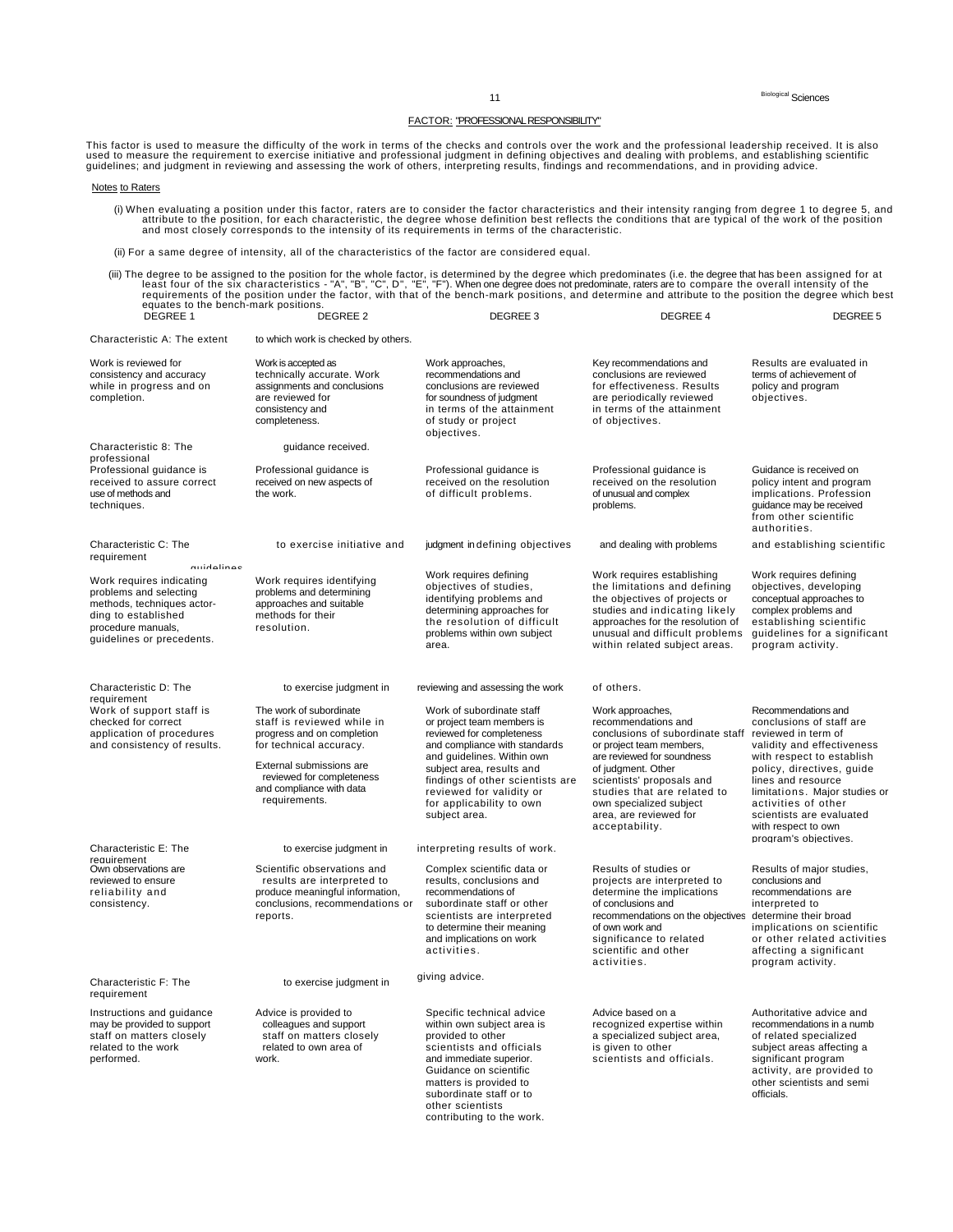### FACTOR: "MANAGEMENT RESPONSIBILITY"

This factor is used to measure the difficulty of the work in terms of the responsibility for committing, controlling and managing resources; obtaining outside<br>assistance; controlling and coordinating work; and, for impleme

Notes to Raters

(i) When evaluating positions under this factor, raters are to consider the factor's characteristics and their intensity ranging from degree 1)<br>to degree 5, and attribute to the position, for each characteristic, the degre

(ii) For a same degree of intensity, all of the characteristics of the factor are considered equal.

(iii) The degree to be assigned to the position for the whole factor, is determined by the degree which predominates (i.e. the degree that has been assigned for at least four of the seven characteristics - "A" "B" "C" "D",

| Characteristic A:<br>Responsibility                                                               | for the control of staff.                                                                                   |                                                                                                                                                                                                                                                                                                                                                                                                                                                                      |                                                                                                                                                                                               |                                                                                                                                                                                                                                                                                |  |  |
|---------------------------------------------------------------------------------------------------|-------------------------------------------------------------------------------------------------------------|----------------------------------------------------------------------------------------------------------------------------------------------------------------------------------------------------------------------------------------------------------------------------------------------------------------------------------------------------------------------------------------------------------------------------------------------------------------------|-----------------------------------------------------------------------------------------------------------------------------------------------------------------------------------------------|--------------------------------------------------------------------------------------------------------------------------------------------------------------------------------------------------------------------------------------------------------------------------------|--|--|
| The work occasionally<br>requires assigning work<br>to non-subordinate<br>support staff.          | The work normally requires<br>supervision of support<br>staff.                                              | The work requires the<br>supervision of a unit<br>normally including<br>professional staff.                                                                                                                                                                                                                                                                                                                                                                          | The work requires the<br>operational management of<br>professional staff including<br>specialists or<br>subordinate supervisors.                                                              | The work requires the<br>management and human<br>resources planning through<br>subordinate supervisors of<br>a large staff of<br>professionals.                                                                                                                                |  |  |
| Characteristic B:<br>Responsibility                                                               | for the control of physical                                                                                 | resources.                                                                                                                                                                                                                                                                                                                                                                                                                                                           |                                                                                                                                                                                               |                                                                                                                                                                                                                                                                                |  |  |
| Planning day-to-day use<br>of equipment and supplies<br>for own work,                             | Ensuring proper use of<br>allocated equipment,<br>supplies and facilities.                                  | Controlling the use and<br>the maintenance of<br>allocated equipment,<br>supplies and facilities,                                                                                                                                                                                                                                                                                                                                                                    | Allocating the use of<br>equipment, supplies and<br>facilities.                                                                                                                               | Planning, directing and<br>controlling the physical<br>resources allocated for a<br>significant program<br>activity.                                                                                                                                                           |  |  |
| Characteristic C:<br>Responsibility                                                               | for committing departmental                                                                                 | resources.                                                                                                                                                                                                                                                                                                                                                                                                                                                           |                                                                                                                                                                                               |                                                                                                                                                                                                                                                                                |  |  |
| Limited to the spending<br>of own time and the use<br>of materials and<br>equipment for own work. | Identifying the -<br>requirement for equipment,<br>material and services for<br>assigned work.              | Recommending the<br>acquisition of specific<br>equipment, material and<br>services to meet work<br>requirements.                                                                                                                                                                                                                                                                                                                                                     | Assessing requirements and<br>developing and recommending<br>plans for the acquisition and use<br>of resources, and the expenditure<br>of funds to meet work<br>priorities and<br>objectives. | <b>Exercising delegated</b><br>authority under the<br><b>Financial Administration</b><br>Act for the acquisition of<br>resources and expenditure<br>of funds; or, providing<br>authoritative advice for<br>major expenditures or<br>commitments of depart<br>mental resources. |  |  |
| Characteristic D:<br>Responsibility                                                               | for obtaining outside assistance.                                                                           |                                                                                                                                                                                                                                                                                                                                                                                                                                                                      |                                                                                                                                                                                               |                                                                                                                                                                                                                                                                                |  |  |
| Informing supervisor<br>concerning the need for<br>assistance.                                    | Recommending on the need<br>for assistance.                                                                 | Substantiating the need<br>Selecting and negotiating<br>for, defining specific<br>for suitable sources of<br>requirements, and identifying<br>assistance relating the<br>probable costs and<br>suitable sources<br>of assistance; and,<br>benefits; or, providing<br>arranging for readily<br>advice based on a recognized<br>available assistance.<br>expertise within a<br>specialized subject area,<br>on requirements and<br>selection of outside<br>assistance. |                                                                                                                                                                                               | Approving or recommending<br>the expenditure of funds<br>for outside assistance;<br>or, providing authoritative advice<br>on requirements and<br>outside assistance for major<br>commitments.                                                                                  |  |  |
| Characteristic E:<br>Responsibility                                                               | for the administrative control                                                                              | of work.                                                                                                                                                                                                                                                                                                                                                                                                                                                             |                                                                                                                                                                                               |                                                                                                                                                                                                                                                                                |  |  |
| Complying with<br>procedures, directives<br>and guidelines established for<br>the work.           | Ensuring that quality,<br>quantity, safety and other<br>standards for own responsibility<br>are maintained. | Implementing quality<br>assurance, performance<br>measurement and safety<br>procedures to meet unit's<br>objectives.                                                                                                                                                                                                                                                                                                                                                 | Controlling and<br>coordinating project<br>schedules and establishing<br>and implementing performance<br>and safety standards<br>and controls to meet<br>priorities and objectives.           | Preparing budgets and work<br>plans, planning and implementing<br>safety. quality and cost controls,<br>and recommending objectives<br>and priorities for a significant<br>program activity.                                                                                   |  |  |
| Characteristic F:<br>Responsibility                                                               | for the co-ordination of                                                                                    | work performed for, or in<br>conjunction                                                                                                                                                                                                                                                                                                                                                                                                                             | with other organizational units.                                                                                                                                                              |                                                                                                                                                                                                                                                                                |  |  |
| Limited requirement for<br>coordination of activities<br>with those of others,                    | Occasionally coordinating<br>related activities with<br>those of others.                                    | Coordinating related<br>activities with those of<br>others.                                                                                                                                                                                                                                                                                                                                                                                                          | Coordinating differing<br>activities with those of<br>one or more organizational<br>units.                                                                                                    | Coordinating activities<br>with several other<br>organizational units with<br>differing interests or<br>conflicting priorities.                                                                                                                                                |  |  |
| Characteristic G:<br>Responsibility                                                               | for implementing or developing                                                                              | administrative procedures,                                                                                                                                                                                                                                                                                                                                                                                                                                           | safety and management directives                                                                                                                                                              | and guidelines.                                                                                                                                                                                                                                                                |  |  |
| Following straightforward<br>office or field administrative<br>procedures.                        | Implementing office or<br>field administrative<br>procedures.                                               | Interpreting and<br>implementing guidelines<br>and directives.                                                                                                                                                                                                                                                                                                                                                                                                       | Recommending and<br>developing internal<br>administrative, safety and<br>management directives and<br>quidelines.                                                                             | Approving internal<br>administrative, safety and<br>management directives and<br>guidelines, and ensuring<br>correct and consistent<br>application of department<br>and central agency policy,                                                                                 |  |  |

directives and guidelines.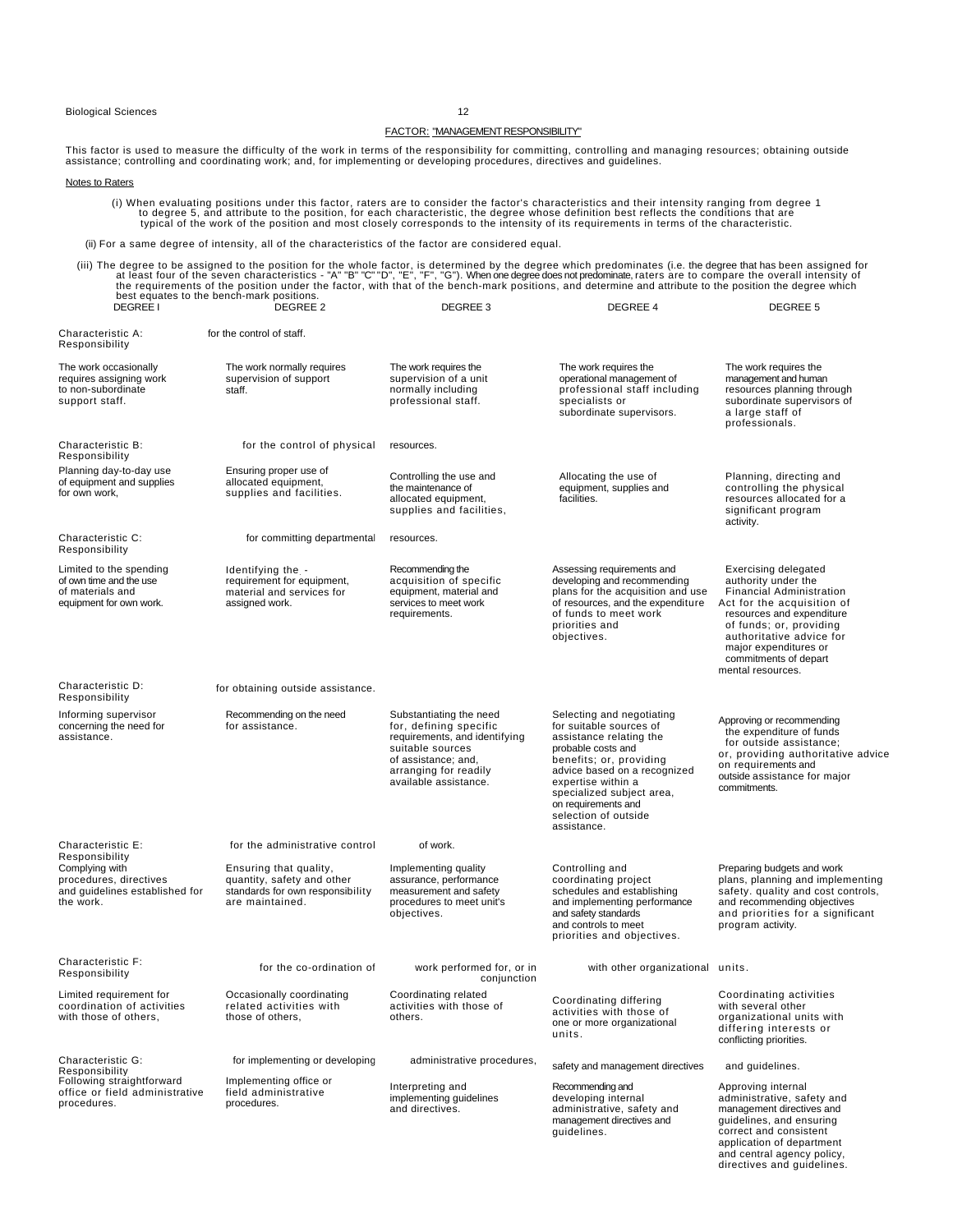### FACTOR: "IMPACT OF RECOMMENDATIONS AND ACTIVITIES"

This factor is used to measure the nature and the extent of the impact directly attributable to the recommendations and activities of the position, given its<br>particular purpose or mission, on governmental work or programs;

#### Notes to Raters

- i) When evaluating a position under this factor, raters are to consider the factor characteristics and the extent of the impact ranging from degree I to<br>degree 5, and attribute to the position, for each applicable characte
- ii) For a same degree of impact, all of the characteristics of the factor are considered equal.
- iii) The degree to be assigned to the position for the whole factor is determined by the degree which predominates (i.e. the degree that has been assigned for at least two of the three charactersics of the three characters

| (Impact - Governmental)<br>DEGREE 1                                                                                                   | DEGREE 2                                                                                                                                                                                                                                                                       | DEGREE 3                                                                                                                                                                                                                                                                                   | DEGREE 4                                                                                                                                                                                                                                                                                                                                          | DEGREE 5                                                                                                                                                                                                                                                                                                                                                                                 |  |  |
|---------------------------------------------------------------------------------------------------------------------------------------|--------------------------------------------------------------------------------------------------------------------------------------------------------------------------------------------------------------------------------------------------------------------------------|--------------------------------------------------------------------------------------------------------------------------------------------------------------------------------------------------------------------------------------------------------------------------------------------|---------------------------------------------------------------------------------------------------------------------------------------------------------------------------------------------------------------------------------------------------------------------------------------------------------------------------------------------------|------------------------------------------------------------------------------------------------------------------------------------------------------------------------------------------------------------------------------------------------------------------------------------------------------------------------------------------------------------------------------------------|--|--|
| Characteristic A:                                                                                                                     |                                                                                                                                                                                                                                                                                |                                                                                                                                                                                                                                                                                            |                                                                                                                                                                                                                                                                                                                                                   |                                                                                                                                                                                                                                                                                                                                                                                          |  |  |
| The impact of recommendations<br>policies.                                                                                            | and activities on departmental                                                                                                                                                                                                                                                 | work or other government programs                                                                                                                                                                                                                                                          | in terms of changes to on-going                                                                                                                                                                                                                                                                                                                   | activities, programs or                                                                                                                                                                                                                                                                                                                                                                  |  |  |
| Information and results of<br>the work have limited<br>effects on a continuing<br>operation, project or<br>study in own area of work. | Information and results of<br>the work affect a<br>continuing operation,<br>projects or studies in own<br>or closely related areas<br>of work.                                                                                                                                 | Recommendations, advice<br>and results of the work<br>affect a continuing operation,<br>the formulation of<br>guidelines, regulations,<br>specifications or standards, and<br>the development<br>or conduct of projects or<br>studies in own and related<br>areas of work.                 | Recommendations, advice or<br>consultations contribute<br>to the development of<br>policies and affect the<br>development, conduct or<br>modification of a significant<br>program activity; or decisions<br>affect the implementation of<br>projects, studies, guidelines<br>and directives.                                                      | Authoritative<br>recommendations, advice or<br>consultations affect the<br>development of departmental<br>policies and programs;<br>decisions and activities<br>affect the program(s) or<br>activities of other government<br>organizations; or decisions and<br>recommendations affect the<br>development, initiation,<br>conduct or continuation of a<br>significant program activity. |  |  |
| (Impact - External)                                                                                                                   |                                                                                                                                                                                                                                                                                |                                                                                                                                                                                                                                                                                            |                                                                                                                                                                                                                                                                                                                                                   |                                                                                                                                                                                                                                                                                                                                                                                          |  |  |
| Characteristics B:                                                                                                                    |                                                                                                                                                                                                                                                                                |                                                                                                                                                                                                                                                                                            |                                                                                                                                                                                                                                                                                                                                                   |                                                                                                                                                                                                                                                                                                                                                                                          |  |  |
| (i) The impact of recommendations<br>regulatory effect.                                                                               | and activities on                                                                                                                                                                                                                                                              | an industrial or commercial<br>process,                                                                                                                                                                                                                                                    | operation or product in terms                                                                                                                                                                                                                                                                                                                     | of the contributory or                                                                                                                                                                                                                                                                                                                                                                   |  |  |
| Information and results of<br>the work have limited<br>effects on an industrial<br>or commercial product,<br>process or operation.    | Information and results of<br>the work have economic or<br>technological effects on<br>an industrial or commercial<br>product, process or<br>operation.                                                                                                                        | Recommendations, advice<br>and results of the work<br>have economic or techno-<br>logical effects on related<br>industrial or commercial<br>products, processes or<br>operations.                                                                                                          | Recommendations, advice,<br>consultations or decisions<br>have economic or technological<br>effects on an industry or a<br>broad range of products,<br>processes or operations.                                                                                                                                                                   | Authoritative<br>recommendations, advice,<br>consultations or decisions<br>have a substantial effect<br>on the development, initiation,<br>modification or<br>continuation of industrial<br>or commercial enterprises.                                                                                                                                                                   |  |  |
| The impact of<br>(i)<br>recommendations                                                                                               | and activities in                                                                                                                                                                                                                                                              | terms of the contribution to or                                                                                                                                                                                                                                                            | control of the state of natural resources or the                                                                                                                                                                                                                                                                                                  |                                                                                                                                                                                                                                                                                                                                                                                          |  |  |
| Information and results of<br>the work have limited<br>effects on the state of a<br>natural resource or the<br>environment.           | Information and results of<br>the work contribute to<br>improvements for developing,<br>protecting, conserving or<br>using natural resources or the<br>environment.                                                                                                            | Recommendations, advice<br>and results of the work<br>affect the state of<br>natural resources and.<br>natural resource and<br>environmental management<br>practices.                                                                                                                      | Recommendations, advice or<br>consultations contribute<br>to the development of<br>environmental and natural<br>resource policies; or<br>decisions and recommendations<br>affect the state of the<br>environment or the conservation<br>and use of natural resources<br>within established policies.                                              | Authoritative<br>recommendations, advice or<br>consultations have a<br>substantial effect on the<br>development of policies<br>relating to natural<br>resources or the environment; or<br>decisions and recommendations<br>substantially affect natural<br>resources or the<br>environment.                                                                                              |  |  |
| (iii) The impact of recommendations<br>safety hazards.                                                                                | and activities in<br>terms                                                                                                                                                                                                                                                     | of the contribution to public                                                                                                                                                                                                                                                              | health and the reduction or                                                                                                                                                                                                                                                                                                                       | the control of health and                                                                                                                                                                                                                                                                                                                                                                |  |  |
| Information and results of<br>the work have limited<br>effects on public health<br>or safety.                                         | Information and results of<br>the work contribute to<br>determining the efficacy<br>and safety of the processing or<br>use of foods, drugs or medical<br>and radiation emitting devices<br>or to the regulatory control of<br>potentially hazardous products<br>or substances. | Recommendations, advice<br>and results of the work<br>affect the approval and<br>use of foods, drugs, or<br>medical and radiation<br>emitting or other devices<br>with respect to efficacy<br>and safety, or the regulatory<br>control of potentially hazardous<br>products or substances. | Recommendations, advice or<br>consultations contribute<br>to the development of<br>policies; or decisions and<br>recommendations affect the<br>approval and use of foods,<br>drugs or medical and<br>radiation emitting or<br>other devices or other<br>potentially hazardous<br>products or substances<br>with respect to efficacy<br>or safety. | Authoritative<br>recommendations, advice or<br>consultations have a<br>substantial effect on the<br>development of public<br>health and safety<br>policies; or decisions and<br>recommendations substantially<br>affect the control of potential<br>hazards to public health or<br>safety                                                                                                |  |  |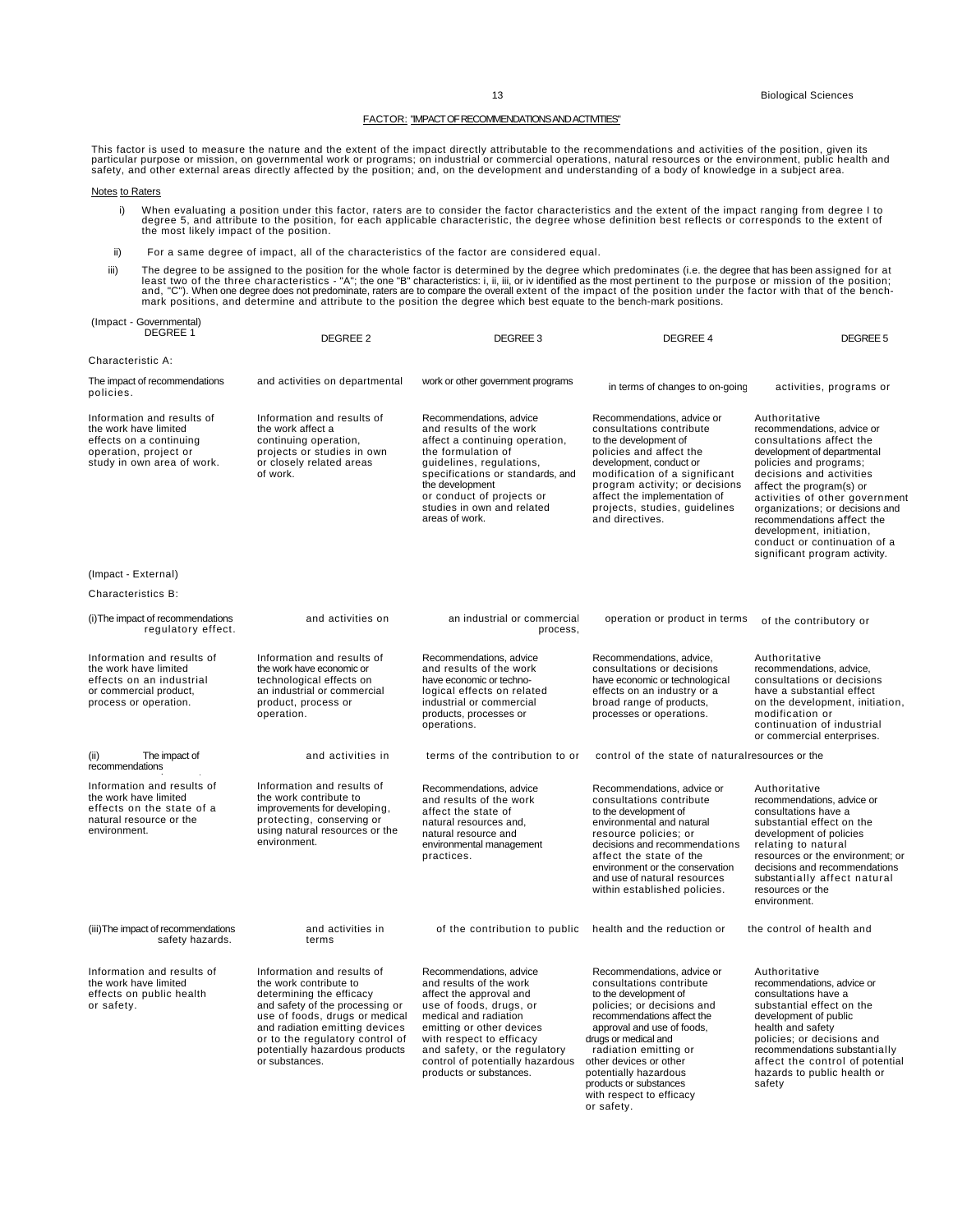FACTOR: IMPACT OF RECOMMENDATIONS AND ACTIVITIES (CONT'D)

| DFGRFF <sub>1</sub>                                                                                                                         | DFGRFF <sub>2</sub>                                                                                                                                 | DFGRFF <sub>3</sub>                                                                                                                                                                                           | DFGRFF 4                                                                                                                                                                                                                                      | DEGREE 5                                                                                                                                                                                                                                                                  |  |  |
|---------------------------------------------------------------------------------------------------------------------------------------------|-----------------------------------------------------------------------------------------------------------------------------------------------------|---------------------------------------------------------------------------------------------------------------------------------------------------------------------------------------------------------------|-----------------------------------------------------------------------------------------------------------------------------------------------------------------------------------------------------------------------------------------------|---------------------------------------------------------------------------------------------------------------------------------------------------------------------------------------------------------------------------------------------------------------------------|--|--|
| Characteristics 8: (Cont'd)                                                                                                                 |                                                                                                                                                     |                                                                                                                                                                                                               |                                                                                                                                                                                                                                               |                                                                                                                                                                                                                                                                           |  |  |
| (iv) The impact of recommendations<br>areas directly affected                                                                               |                                                                                                                                                     | and activities in terms of the contributory or regulatory<br>by the position, given its particular purpose or mission.                                                                                        | effect on other specifically                                                                                                                                                                                                                  | identified external                                                                                                                                                                                                                                                       |  |  |
| Information and results of<br>the work have limited<br>effects on the specifically<br>identified area directly<br>affected by the position. | Information and results of<br>the work have contributory<br>effects on the specifically<br>identified area<br>directly affected by the<br>position. | Recommendations, advice<br>and results of the work<br>have direct effects on the<br>specifically identified<br>area directly affected by<br>the position.                                                     | Recommendations, advice or<br>consultations contribute<br>to the development of<br>policies: or decisions and<br>recommendations have wide<br>ranging effects on the<br>specifically identified<br>area directly affected by<br>the position, | Authoritative<br>recommendations, advice or<br>consultations have a<br>substantial effect on the<br>development of policies;<br>or decisions and recommendations<br>have substantial effects on the<br>specifically identified area directly<br>affected by the position. |  |  |
| Characteristic C:                                                                                                                           |                                                                                                                                                     |                                                                                                                                                                                                               |                                                                                                                                                                                                                                               |                                                                                                                                                                                                                                                                           |  |  |
| The impact of recommendations                                                                                                               | and activities in terms of the                                                                                                                      | contribution to the development                                                                                                                                                                               | and understanding of a body                                                                                                                                                                                                                   | of knowledge.                                                                                                                                                                                                                                                             |  |  |
| Information and results of<br>the work contribute to<br>knowledge in own area of<br>work.                                                   | Information and results of<br>the work contribute to<br>improvements in methods<br>and procedures in own area<br>of work.                           | Development of new methods<br>and procedures and the<br>investigation, analysis<br>and interpretation of<br>scientific information<br>provide knowledge and<br>improved understanding in<br>own subject area. | Development of new<br>concepts and approaches;<br>or, decisions or<br>recommendations contribute to<br>knowledge and improved<br>understanding in a specialized<br>subject area.                                                              | Decisions and<br>recommendations affect the<br>initiation, continuation<br>or orientation of studies<br>or projects for the<br>development of concepts,<br>methods, approaches and<br>procedures to acquire new<br>knowledge in one or more<br>specialized subject areas. |  |  |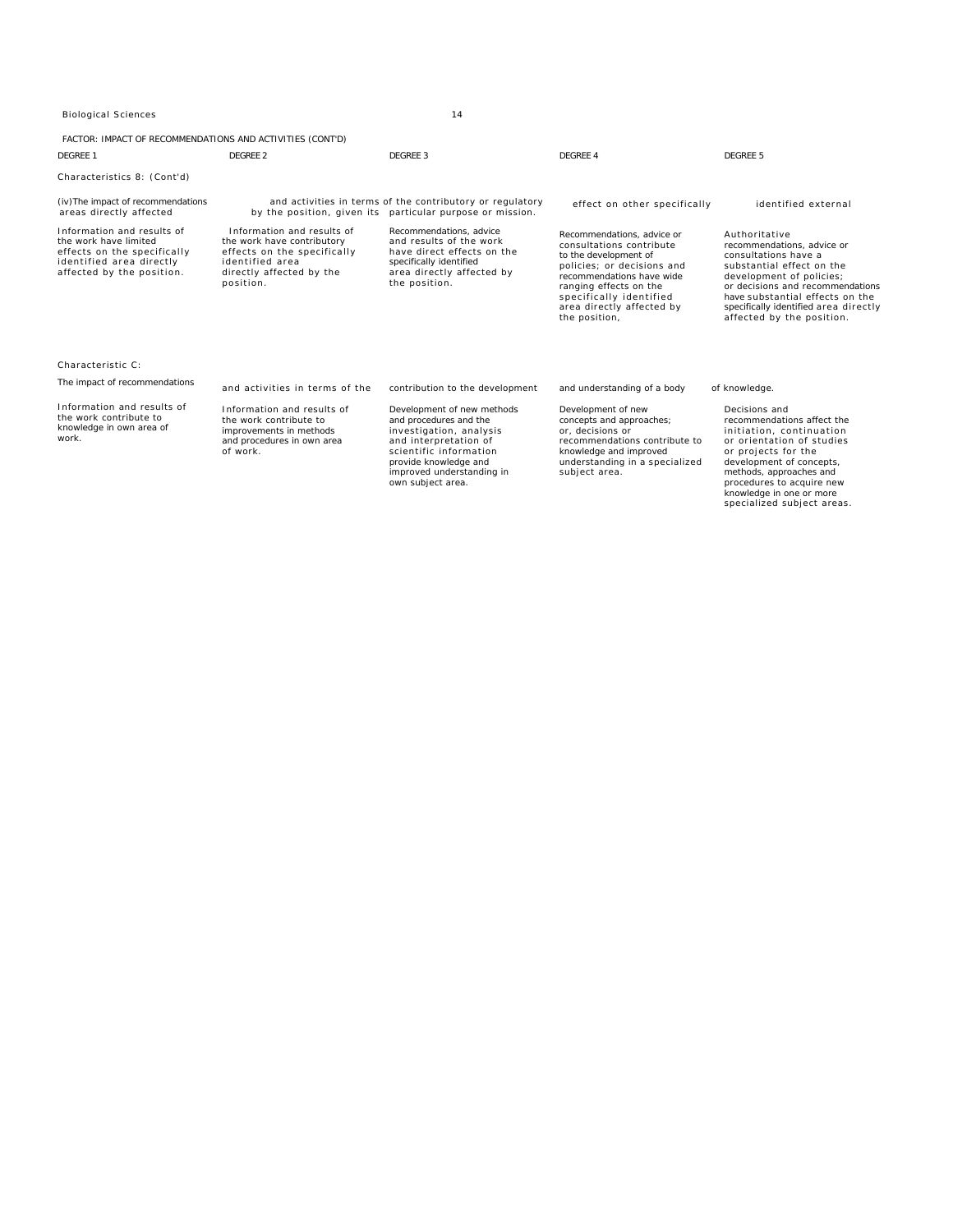### POSITION LEVELS: TYPICAL DISTINGUISHING FEATURES "A GUIDE FOR OVERALL CONSISTENCY

- Intent: This Guide broadly aims at providing a consistent approach to a global perception or an orientation for a determination of the approximate classification level of a position, using a series of discernible main features characterizing positions identified as typical of each level.
- Provision: i) Notwithstanding the above, the Guide is not intended nor shall be used as a substitute for the formal position classification process and the detailed analysis and rating of each position, as required in accordance with the provisions of the rating plan of the Classification Standard.
	- ii) The series of distinguishing features shown for the levels, characterizes, as a whole, universes of positions considered typical of each level. - The series of features for a level shall not be construed as all inclusive nor as relevant in its entirety, to all positions at that level.
- Advantages: The use of the Guide can be of assistance in narrowing, at the outset, the range of possible levels indicated for a position and thus, contributes to a less erratic approach to the discussions for its subsequent detailed analysis and rating. Further, the distinguishing features shown for the various levels in the Guide, and which have been found typical of positions at those levels, provide a broad reference framework which can be of value and, contributes in achieving greater overall consistency in the classification of the positions at the various levels for the Group.

| (Positions at Recruiting/Familiarizing |  |  |  |  |  |  |  |
|----------------------------------------|--|--|--|--|--|--|--|
| Developing Level as well as Positions  |  |  |  |  |  |  |  |
|                                        |  |  |  |  |  |  |  |
| conducting Work of Relatively Low      |  |  |  |  |  |  |  |
| Complexity)                            |  |  |  |  |  |  |  |

- Repetitive, Standardized work of relatively low Complexity
- Work subjected to Detailed Review
- Limited scope for Independent Actions
- Carry out Scientific procedures under supervision
- Indicate required Support Work to non-subordinate support staff

(Positions Conducting Basic Professional Work of Moderate Complexity/Diversity)

- Moderate Complexity/Diversity
- Scope for Independent Actions
- May Instruct Junior Scientists and Supervise Support Staff
- Work Reviewed at Critical Stages/Phases

(Positions with Significant Specialization, Diversity/Complexity or with Significant Supervisory Responsibility)

- Expertise in a specialized Subject Area
- First Level of Scientific Advisory Responsibility
- Liaison Work Responsibility
- Diversity/Complexity
- Provide Scientific Project Leadership
- Development of New Methods
- Validations of: Procedures Techniques

### LEVEL 2 : Methods

### Facilities

- First Supervisory Level:
	- Activities of a Unit
	- Lead a Group
	- Lead a Project Team

LEVEL 1 LEVEL 3 LEVEL 4

(Positions requiring a High Level of Scientific Expertise or Position comprising the First Level of Science Based Management Responsibility)

- High Level of Expertise in a specialized subject area
- Second Level of Scientific Advisory Responsibility
- Recognized Authority in a Subject
- Scientific Co-ordination Responsibility
- First level of Management Responsibility
- Project Objective Responsibility
- Second Level Supervision

#### LEVEL 5

(Positions at the Highest Level of Scientific Management within the Group or Positions requiring the Highest level of Scientific Expertise within the Group)

- Highest Level of Expertise in a Specialized Subject Area
- A Senior Departmental Scientific Advisor
- High Level Co-ordination/Liaison
- Broad scope for Independent Actions within Policy and Resources Framework
- Significant input in Policy Development
- Management of a Science Based Significant Program Activity, a Significant Work Group or Large Complex Project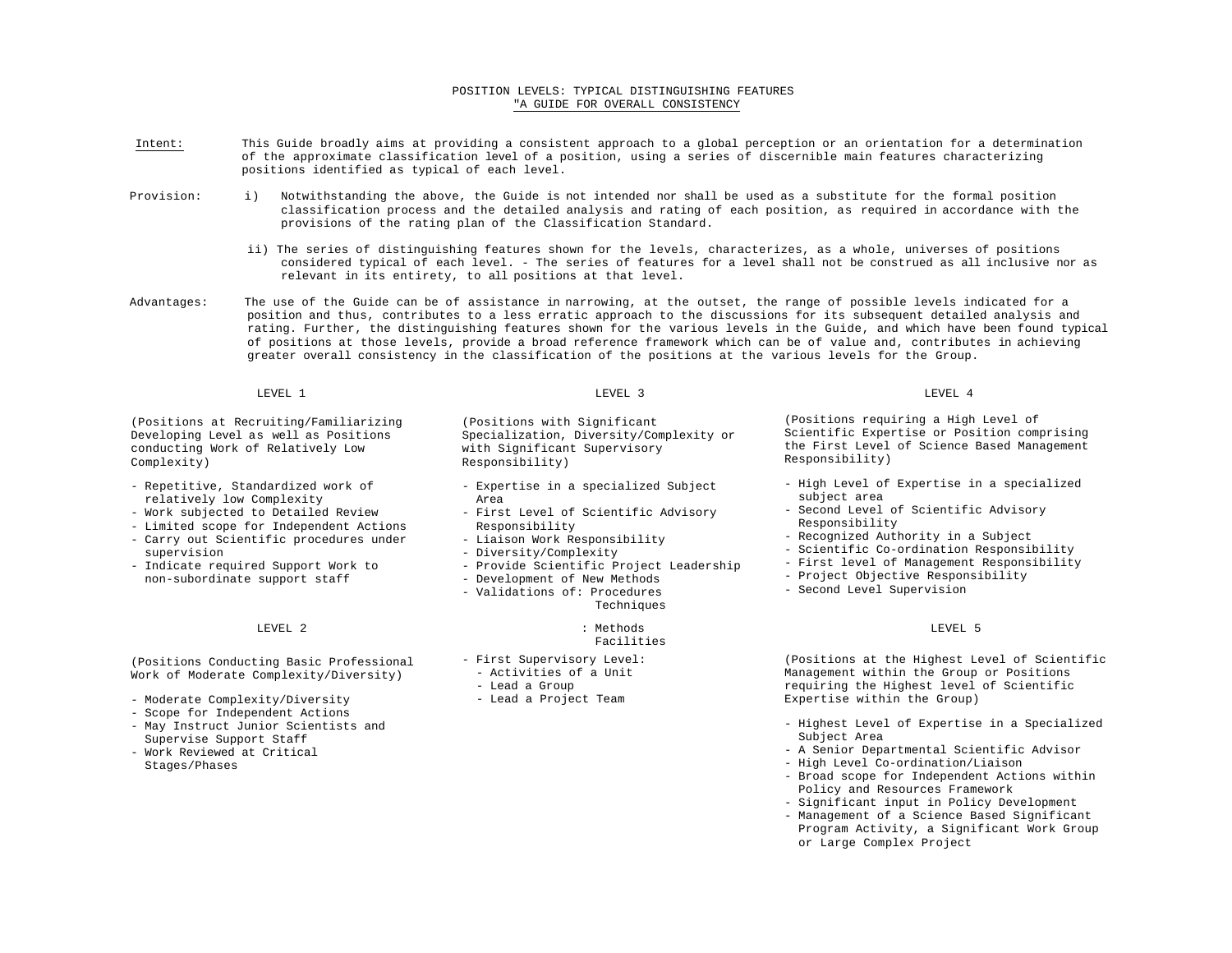## LIST OF BENCH-MARK POSITIONS

| #              | TI TLE                                                 | LEVEL          |
|----------------|--------------------------------------------------------|----------------|
| 1              | Biologist - Development Grade (HWC)                    | 1              |
| $\overline{2}$ | Fruit Tree Biologist (Apples and Pears) (AGR)          | 1              |
| 3              | Food Microbiologist (HWC)                              | $\overline{2}$ |
| 4              | Marine Biologist (F&O)                                 | $\overline{2}$ |
| 5              | Park Ecologist (EC)                                    | 2              |
| 6              | Anadromous Fish Biologist (F&O)                        | 2              |
| 7              | Wildlife Biologist - Migratory Birds (EC)              | 3              |
| 8              | Plant Pathology Biologist (AGR)                        | 3              |
| 9              | Insecticide Evaluation Biologist (AGR)                 | 3              |
| 10             | Pesticide Evaluation Biologist (EC)                    | 3              |
| 11             | Salmon Assessment Biologist (F&O)                      | 3              |
| 12             | Lake Enrichment Biologist (F&O)                        | 3              |
| 13             | Specialist, Food Microbiology (HWC)                    | 3              |
| 14             | Specialist, Drug Microbiology (HWC)                    | 3              |
| 15             | Head, Marine Microbiology Laboratory (EC)              | 3              |
| 16             | Water Development Impacts Ecologist (EC)               | 4              |
| 17             | Chief, Migratory Birds Conservation (EC)               | 4              |
| 18             | Head, Food Microbiology Laboratory Unit (HWC)          | 4              |
| 19             | Head, Fish and Marine Mammal Management Division (F&O) | 4              |
| 20             | Senior Policy/Program Advisor, Marine Fisheries (F&O)  | 5              |
| 21             | Head, Food Chemicals Section (HWC)                     | 5              |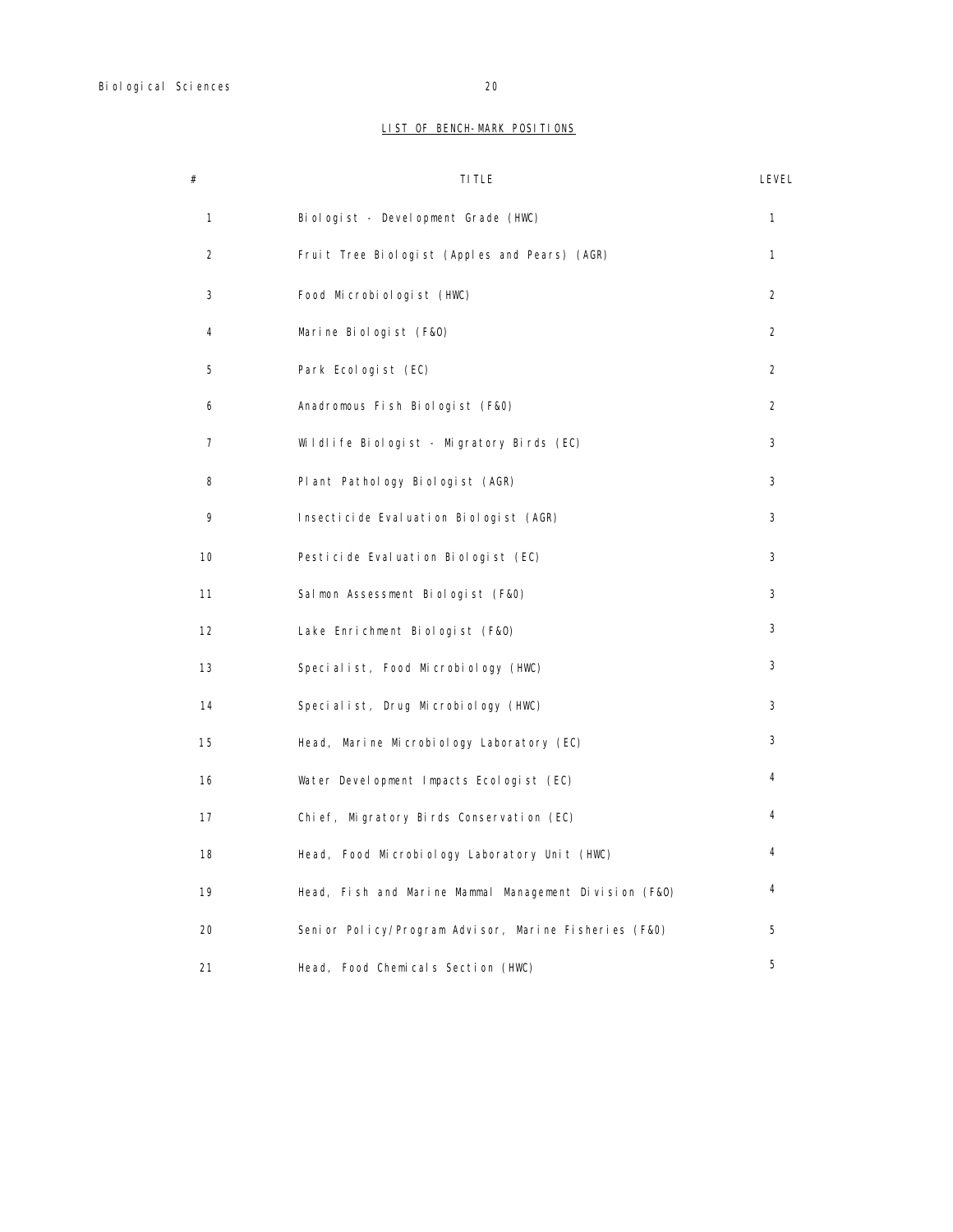### RATING SUMMARY - BENCH-MARK POSITIONS

| <b>B. M.</b><br>NO.<br><b>TITLE</b> |                                                             | FACTOR: 1<br>$\vee$<br><b>KIND OF ASSIGNMENT</b><br>LVL CHARACTERISTIC/DECREE |                | FACTOR: 2<br>COMPLEXITY OF WORK<br>CHARACTERISTIC/DECREE |                |                                                    | FACTOR: 3<br>PROFESSIONAL RESPONSIBILITY<br>CHARACTERISTIC/DECREE | FACTOR: 4<br>MNGM'NT RESPONSIBILITY<br>CHARACTERISTIC/DECREE |                | FACTOR: 5<br>IMPACT OF RECOMM. 6 ACTVTIES |                                                                                                                                     |                              |                |                                          |        |                |                         |                |
|-------------------------------------|-------------------------------------------------------------|-------------------------------------------------------------------------------|----------------|----------------------------------------------------------|----------------|----------------------------------------------------|-------------------------------------------------------------------|--------------------------------------------------------------|----------------|-------------------------------------------|-------------------------------------------------------------------------------------------------------------------------------------|------------------------------|----------------|------------------------------------------|--------|----------------|-------------------------|----------------|
|                                     |                                                             |                                                                               |                | $\mathsf A$                                              |                | B C DFACT                                          |                                                                   | A B                                                          | CD             |                                           | $\mathsf{v}$<br>EFGHFACT ABCDEFABCDEFGFACT                                                                                          |                              | Α              | (i)<br>(H <sub>i</sub> )                 | $\,$ B |                | (iii) $(iv) + B C FACT$ |                |
|                                     | 1 Biologist - Development Grads<br>(HWC)                    | $\mathbf{1}$                                                                  |                |                                                          |                | $1\quad1$                                          | $\mathbf{1}$                                                      | $2\,2$                                                       | 21             | $1 \t1 \t1 \t12$                          | $\mathbf{1}$<br>$\mathbf{1}$<br>1<br>$\overline{1}$<br>$\overline{1}$<br>11<br>$\overline{1}$                                       | $1 \t1 \t1 \t1$<br>1 1 1     | $\mathbf{1}$   | $\overline{2}$                           |        | $\overline{2}$ | 21                      |                |
|                                     | 2 Fruit Tree Biologist (AGR)                                |                                                                               | $1 \quad 2$    | $\overline{1}$                                           |                | $1 \quad 1$                                        | $\mathbf{1}$                                                      | 2 <sub>1</sub>                                               | 2 <sub>2</sub> | 11222                                     | $\overline{a}$<br>$\overline{2}$<br>$\overline{2}$<br>$\overline{2}$<br>$\overline{1}$<br>$\mathbf{1}$<br>$\mathbf{1}$              | $1211$ <sup>1</sup><br>221   | $\mathbf{1}$   | $\overline{2}$                           |        |                | 2 <sub>1</sub><br>ä,    | $\mathbf{1}$   |
|                                     | 3 Food Microbiologist (WC)                                  |                                                                               | 2 <sub>2</sub> | $\mathcal{P}$                                            |                | $\overline{2}$<br>$\overline{2}$                   | $\overline{2}$                                                    | 22                                                           | 2 <sub>2</sub> | 2 3 2 2 2                                 | $2^{1}$<br>$\overline{2}$<br>$\overline{3}$<br>$\overline{2}$<br>$\overline{1}$<br>$\mathfrak{D}$<br>$\mathcal{D}$                  | 1 1 1 1 1 1 1                | $\overline{a}$ | $\overline{2}$                           |        | z              | $2\,$ $2\,$<br>×        | $\overline{2}$ |
|                                     | 4 Marine Biologist (F&O)                                    |                                                                               | 2 <sub>2</sub> | $\overline{2}$                                           |                | $\overline{a}$<br>$\overline{2}$                   | $\overline{a}$                                                    | 2 <sub>2</sub>                                               | 2 <sub>2</sub> | 2 1 2 2 2                                 | $\overline{\mathbf{c}}$<br>$\overline{a}$<br>$\overline{2}$<br>$\overline{2}$<br>$\overline{2}$<br>$\overline{1}$<br>$\overline{2}$ | 12212212                     | $\mathbf{I}$   | z<br>$\overline{a}$                      |        |                | $2\,$ $2\,$             | $\overline{a}$ |
|                                     | 5 Park Ecologist (EC)                                       |                                                                               | 2 <sub>2</sub> |                                                          |                | $\overline{a}$<br>$\overline{2}$                   | $\overline{a}$                                                    | 22                                                           | 22             | 2 2 2 2 2                                 | $\overline{3}$<br>$\mathcal{L}$<br>$\overline{a}$<br>3<br>$\overline{2}$<br>$\overline{a}$<br>$\overline{a}$                        | 1 2 2 2 2 1 2                | $\overline{a}$ | $\overline{2}$<br>$\mathcal{D}$          |        |                | 22                      | $\mathcal{D}$  |
|                                     | 6 Anadromous Fish Biologist<br>(EC)                         |                                                                               | $2 \quad 2$    |                                                          | $\overline{a}$ | $\overline{2}$<br>$\overline{3}$                   | $\overline{a}$                                                    | 22                                                           | 22             | 22222                                     | 3<br>$\overline{2}$<br>$\overline{2}$<br>$\overline{2}$<br>$\overline{2}$<br>3<br>$\overline{2}$                                    | 2 3 2 2 2 2 2 2              | $\overline{2}$ | $\overline{2}$<br>Z                      |        |                | 22                      | $\mathcal{D}$  |
| $\overline{7}$                      | Wildlife Biologist - Migratory<br>Birds (EC)                |                                                                               | 3 <sup>3</sup> | 3                                                        |                | $\overline{a}$<br>$\mathbf{3}$                     | 3                                                                 | 33                                                           | 33             | 2 3 2 3 3                                 | $\overline{2}$<br>3<br>$\overline{3}$<br>3<br>3<br>3<br>3                                                                           | 2 2 2 3 2 3 2 1              | 3              | $\mathcal{P}$<br>3                       |        |                | 33                      | $\mathcal{R}$  |
|                                     | 8 Plant Pathology Biologist (AGR)                           |                                                                               | 3 <sup>3</sup> | 3                                                        |                | $\overline{2}$<br>$\mathbf{3}$                     | 3                                                                 | 3 2                                                          | 33             | 3 3 3 3 3                                 | $\overline{\mathbf{3}}$<br>$\overline{\mathbf{3}}$<br>33<br>$\overline{3}$<br>3<br>$\mathbf{3}$                                     | 2 2 2 2 2 2 2 2              | 3              | $\overline{3}$<br>$\mathcal{P}$          |        |                | $-33$                   | 3              |
| 9                                   | <b>Insecticide Evaluation Biologist</b><br>(AGR)            |                                                                               | 3 <sup>3</sup> | 3                                                        |                | 3<br>$\mathbf{3}$                                  | 3                                                                 | 33                                                           | 4 3            | $4333^3$                                  | $\mathbf{3}$<br>33<br>3<br>3<br>3<br>3                                                                                              | 11121311                     | 3              | $\overline{\mathbf{3}}$<br>$\mathcal{P}$ |        | 3              | 73                      | $\mathbf{1}$   |
|                                     | 10 Pesticide Evaluation Biologist<br>(EC)                   |                                                                               | 3 <sup>3</sup> | 3                                                        |                | 3 <sub>3</sub>                                     | 3                                                                 | 33                                                           | 43             | 3 3 3 3 3                                 | 333333<br>3                                                                                                                         | 1 1 2 1 3 1t<br>$\mathbf{1}$ | 3              | 3<br>3                                   |        | $\mathfrak{p}$ | 33                      | 3              |
| 11                                  | Salmon Assessment Biologist<br>$(F & 0)$ .                  |                                                                               | 3 <sup>3</sup> | 3                                                        |                | $\overline{\mathbf{3}}$<br>$\overline{\mathbf{3}}$ | 3                                                                 | 33                                                           | 33             | 2 3 3 3 3                                 | 33<br>$\overline{3}$<br>3333                                                                                                        | 22222312                     | 3              | $\overline{3}$<br>3                      |        |                | $-33$                   | $\mathcal{R}$  |
| 12                                  | Lake Enrichment Biologist<br>(F&0)                          |                                                                               | 3 <sup>3</sup> |                                                          | 3              | 3 <sub>3</sub>                                     | 3                                                                 | 33                                                           | 33             | 2 3 3 3 3                                 | 3<br>3<br>$\overline{3}$<br>$\overline{\mathbf{3}}$<br>3<br>3<br>$\overline{3}$                                                     | 2 2 3 3 3 2 2 2              | 3              | Z<br>3                                   |        |                | $-33$                   | $\mathcal{R}$  |
| 13                                  | Specialist Food Microbiology<br>(HWC)                       | 3                                                                             |                | $\overline{3}$                                           |                | 333                                                | 3                                                                 | 33                                                           | 33             | 3 3 3 3 3                                 | 3<br>$\overline{3}$<br>$\overline{\mathbf{3}}$<br>$\overline{3}$<br>3<br>3                                                          | 12313321                     | 3              | 3                                        |        | 3              | 33                      |                |
| ţ.                                  | Specialist, Drug Microbiology<br>(HOC)                      |                                                                               | 3 <sup>3</sup> |                                                          | 3              | 3 <sub>3</sub>                                     | 3                                                                 | 33                                                           | 33             | 3 3 3 3 3                                 | 33<br>3334<br>3                                                                                                                     | 12313322                     | 3              | $\overline{\mathbf{3}}$                  |        | $\overline{7}$ | $3\,$ $3\,$             | 3              |
|                                     | 15 Head, Marine Microbiology<br>Laboratory (EC)             |                                                                               | 3 <sup>3</sup> |                                                          | 3              | 3 <sub>3</sub>                                     | 3                                                                 | 32                                                           | 33             | 33333                                     | 333333<br>3                                                                                                                         | 33333333                     | 3              | $\overline{2}$<br>3                      |        | $\mathcal{R}$  | 33                      | $\mathcal{R}$  |
|                                     | 16 Water Development Impacts<br>Ecologist (EC)              |                                                                               |                |                                                          | 44             | $\overline{A}$                                     |                                                                   | 44                                                           | 4.4            | 4 4 4 4                                   | 4 • 4 4 4 4<br>$\overline{4}$                                                                                                       | 1 2 3 4 3 4 23               |                | 3                                        |        |                |                         |                |
| 17                                  | Chief, Migratory Birds<br>Conservation (EC)                 |                                                                               | 4              |                                                          | 44             |                                                    |                                                                   | 33                                                           | 43•            | 4 3 4                                     | 4 4 4<br>$\overline{A}$<br>44<br>$\overline{A}$                                                                                     | 4 4 5 4 4 4 4 0              |                |                                          |        |                |                         |                |
|                                     | 18 Head, Food Microbiology Lab. Unit<br>(H <sub>100</sub>   |                                                                               | $\overline{4}$ |                                                          |                | 44<br>$\overline{4}$                               | $\overline{4}$                                                    | 4 4                                                          | 4 4            | 4444                                      | 444434<br>$\sqrt{4}$                                                                                                                | 4•4•                         |                |                                          |        |                |                         |                |
|                                     | 19 Head, Fish and Marine M-I<br>Management Division (F60)   |                                                                               | $\overline{4}$ |                                                          | 44             |                                                    |                                                                   | 45                                                           | 4.5            | 4 4 4 4                                   | 44444<br>$\overline{A}$                                                                                                             | 4 4 4 4 4 4 4                |                |                                          |        |                | 344                     |                |
|                                     | 20 Senior Policy/Program Advisor,<br>Marine Fisheries (FAG) | 5                                                                             | 5              |                                                          |                | 55 5                                               | 5                                                                 | 55                                                           | 55             | 55555                                     | 5<br>555555                                                                                                                         | 12441433                     | 5              | 5                                        | 5      |                | 55                      | 5              |
| 21                                  | Head, Food Chemicals Section<br>(HiWG)                      | 5                                                                             | 5              |                                                          |                | 55 5                                               | 5                                                                 | 55                                                           | 55             | 55455                                     | 5<br>555555                                                                                                                         | 2 4 4 * 4 2                  | 5              | $\overline{4}$                           |        | S              | 55                      |                |

|                                                             | (1)                                                                                                                                             | (2)                                                                                                                                                                                                                                                                                                                                                                          | (3)                                                                                                                                                                                                                                                                                                   | (4)                                                                                                                                                                                                                                                                                                                         | (5)                                                                                                                                                                                                                                                              |
|-------------------------------------------------------------|-------------------------------------------------------------------------------------------------------------------------------------------------|------------------------------------------------------------------------------------------------------------------------------------------------------------------------------------------------------------------------------------------------------------------------------------------------------------------------------------------------------------------------------|-------------------------------------------------------------------------------------------------------------------------------------------------------------------------------------------------------------------------------------------------------------------------------------------------------|-----------------------------------------------------------------------------------------------------------------------------------------------------------------------------------------------------------------------------------------------------------------------------------------------------------------------------|------------------------------------------------------------------------------------------------------------------------------------------------------------------------------------------------------------------------------------------------------------------|
| Key in order of appearance of<br>letters under the factors. | $A = Obiectives$<br>estbls by othrs<br>$b =$ Extent of work<br>$c =$ Variety of<br>activities<br>$d =$ Scope for<br>plan'g and<br>condct'ng wrk | $A = info./data -$<br>Avibity/problems<br>$B = \inf o$ ./data -validity<br>$C = info./data -$<br>n/varblty/Ambq'ty of variables<br>$D = info./data - Relnsshps$ of<br>variables<br>$E =$ Effects of actvty of others<br>on work<br>$=$ Contacts - Nature/Purpose<br>$G =$ Rearm'nt for: Devipm'nt<br>adpt'nt, applct'n, apprchs,<br>prodrs and techniques<br>$H =$ Knowledge | A - Extent wrk check'd by<br>others<br>8 - Profsn'l quidance<br>C - Init./Judg'mt in<br>recv'd<br>Def'ng objectives<br>Dealing w problems<br>Estblsh'na<br>quidelines<br>D -Judgm'nt in assess'ng<br>work of others<br>E -Judam'nt in<br>intrprt'ng<br>results<br>F - Judgm'nt in<br>providing advice | A - Rasp.: Control of<br>Staff<br>B - Resp.: Control of<br>physical resources<br>C - Resp.: Commt'ng<br>resources<br>D - Resp.: Obt'ng outside<br>since<br>E - Resp. Admin. contrl<br>of wrk<br>F - Resp.: Co-ord'n<br>wrk perf.<br>for/with othr<br>oranztn'l units<br>G - Resp.: Implemnt'ng or<br>Devlp'ng<br>quidelines | IMPACT (Governmental)<br>$A =$ on Dept'1 wrk/Other Gov.<br>progrms<br>(External)<br>i) - on Ind'1/Commerc'1 prod. oPer.<br>ii) - on Natrl, res./Envrnent<br>iii) - on Public health/safety<br>iv) - on Other external areas<br>$C =$ Impact on body of knowledge |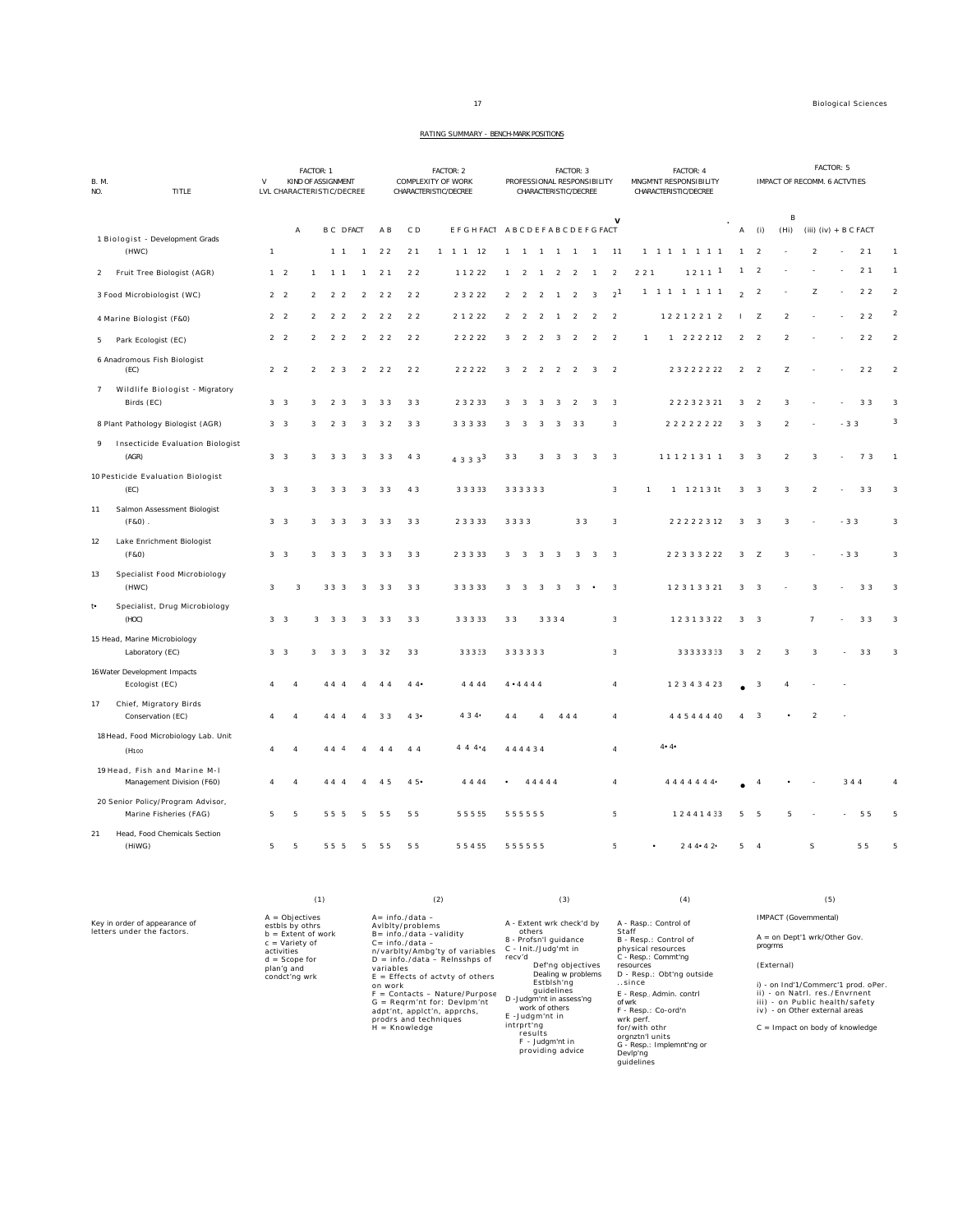### BENCH-MARK POSITION DESCRIPTION

Bench-mark Position Number: 1 Level: 1 Level: 1 Level: 1 Level: 1 Level: 1 Level: 1 Level: 1 Level: 1 Level: 1

Descriptive Title: Biologist - Development Grade

Reporting to the Head, Microbiology Unit and under the guidance of a senior microbiologist:

Conducts microbiological analyses of progressively increasing diversity and complexity of samples of foods, drugs, cosmetics and medical devices to provide information for assessing the compliance of these products with the provisions and regulations of the Food and Drugs Act, and to acquire the specific knowledge and skills necessary to function as an Official Analyst.

Plans and organizes daily work, selects appropriate methods and conducts analyses using a variety of microbiological and instrumental techniques. Prepares the appropriate reagents, culture media and equipment following established laboratory safety practices. Performs the required number of analyses and validation procedures in accordance with established quality assurance procedures. Interprets results and prepares reports for review by the senior microbiologist or Unit Head.

Carries out a continuing study of methods of analysis, relevant regulations and standards under the Food and Drugs Act and regulated industry practices in preparation for assuming full responsibility as an Official Analyst.

### Specifications Degree

### Kind of Assignments 1

- A. Degree 1 Objectives are defined by the Unit Head and the work is conducted under the close guidance of a senior microbiologist.
- B. Degree 1 The generation of analytical data using progressively more complex methodology is part of a continuing operation requiring limited investigation.
- C. Degree 1 While samples of foods, drugs, cosmetics and medical devices represent a substantial variety of substrates for analysis, batching of similar types of samples for training purposes, simplifies the work to a limited number of straightforward tasks to be performed successively.
- D. Degree 1 Tasks are planned on a daily basis taking into account the activities of others in the unit who share working space, equipment and materials.

### Complexity of Work 2

- A. Degree 2 Information in term of the methods and procedures is readily available, but data is generated by direct observation using standardized procedures.
- B. Degree 2 Information and data can be validated by repeat analyses, and standard confirmation procedures.
- C. Degree 2 The microbiological analyses of foods, drugs, cosmetics and medical devices for a variety of micro-organisms is characterized by several variables such as growth characteristics, morphology and biochemical reactions requiring interpretation but of known implications.
- D. Degree 2 Relationships between analytical results and the identity and number of micro-organisms can be established and inconsistencies resolved by straightforward investigation.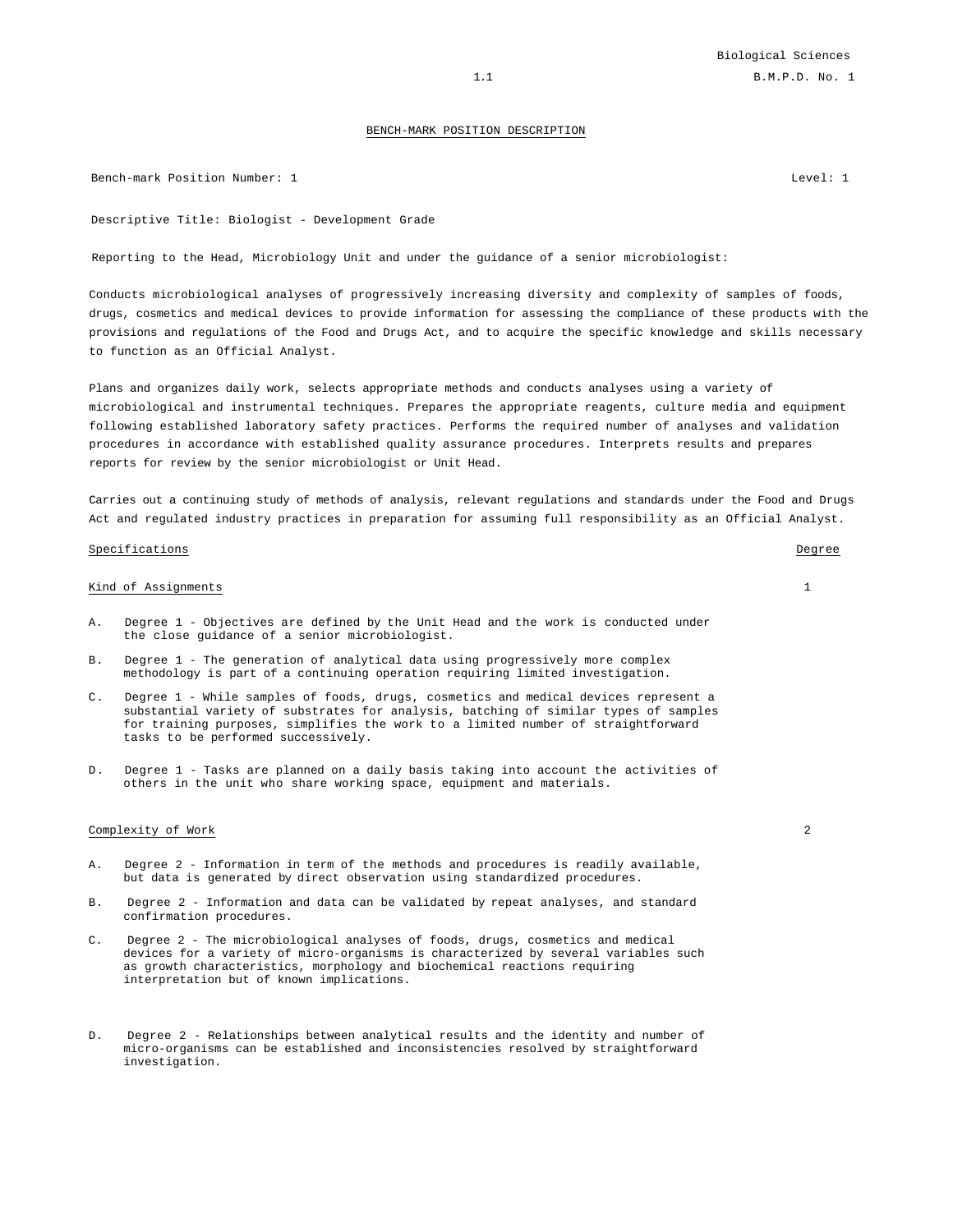- E. Degree 1 Activities of others within the laboratory may affect the availability of common facilities or shared equipment.
- F. Degree 1 Contacts are normally with others in the laboratory to obtain information.
- G. Degree 1 The work involves applying standard methods of analysis. Minor adaptations may be made to suit specific sample requirements.
- H. Degree 1 The work requires the application of a sound knowledge of the principles and theories of microbiology and some familiarity with analytical practices.

#### Professional Responsibility 1

- A. Degree 1 The work is checked in progress by a senior microbiologist and results are reviewed by a senior microbiologist or the Unit Head.
- B. Degree 1 Guidance on the selection and correct application of methods and procedures is received from a senior microbiologist.
- C. Degree 1 Identified problems and potential solutions are discussed with a senior microbiologist before proceeding.
- D. Degree 1 As applicable, the work of support staff may be checked for correct application of procedures.
- E. Degree 1 Final results are reviewed for reliability and consistency and reported to a senior microbiologist or Unit Head.
- F. Degree 1 As applicable, instructions and guidance may be provided to support staff engaged in similar activities.

## Management Responsibility 1

- A. Degree 1 As applicable, technical instructions or requests for technical assistance are given to support staff.
- B. Degree 1 Plans use of equipment and supplies for assigned work.
- C. Degree 1 Limited to the spending of own time and the use of equipment and supplies for assigned work.
- D. Degree 1 Outside assistance, when required, is requested from the Unit Head.
- E. Degree 1 Complies with administrative procedures, directives and guidelines established for the work.
- 
- F. Degree 1 Limited requirement to coordinate work with others.<br>C. Degree 1 Follows administrative and safety procedures estable Degree 1 - Follows administrative and safety procedures established for the work.

### Impact of Recommendations and Activities 1 and 1 and 1 and 1 and 1 and 1 and 1 and 1 and 1 and 1 and 1 and 1 and 1 and 1 and 1 and 1 and 1 and 1 and 1 and 1 and 1 and 1 and 1 and 1 and 1 and 1 and 1 and 1 and 1 and 1 and 1

- A. Degree 1 Analytical results are used in the administration of the Food and Drugs Act and Regulations, but are reviewed and checked by a Senior Microbiologist or Unit Head prior to use.
- B. Degree 2
	- (i) Degree 2 Identification of violations of the Food and Drugs Act and Regulations may result in the regulatory control of commercial food, drugs cosmetics or medical device products.
	- (ii) No significant impact.
	- (iii) Degree 2 Results of the work contribute to the regulatory control of foods, drugs, cosmetics or medical device containing volatile levels of micro-organisms.
	- (iv) No other significant impacts.
- Degree 1 Analytical results contribute to the knowledge of the identity and levels of micro-organisms in foods, drugs, cosmetics and medical devices.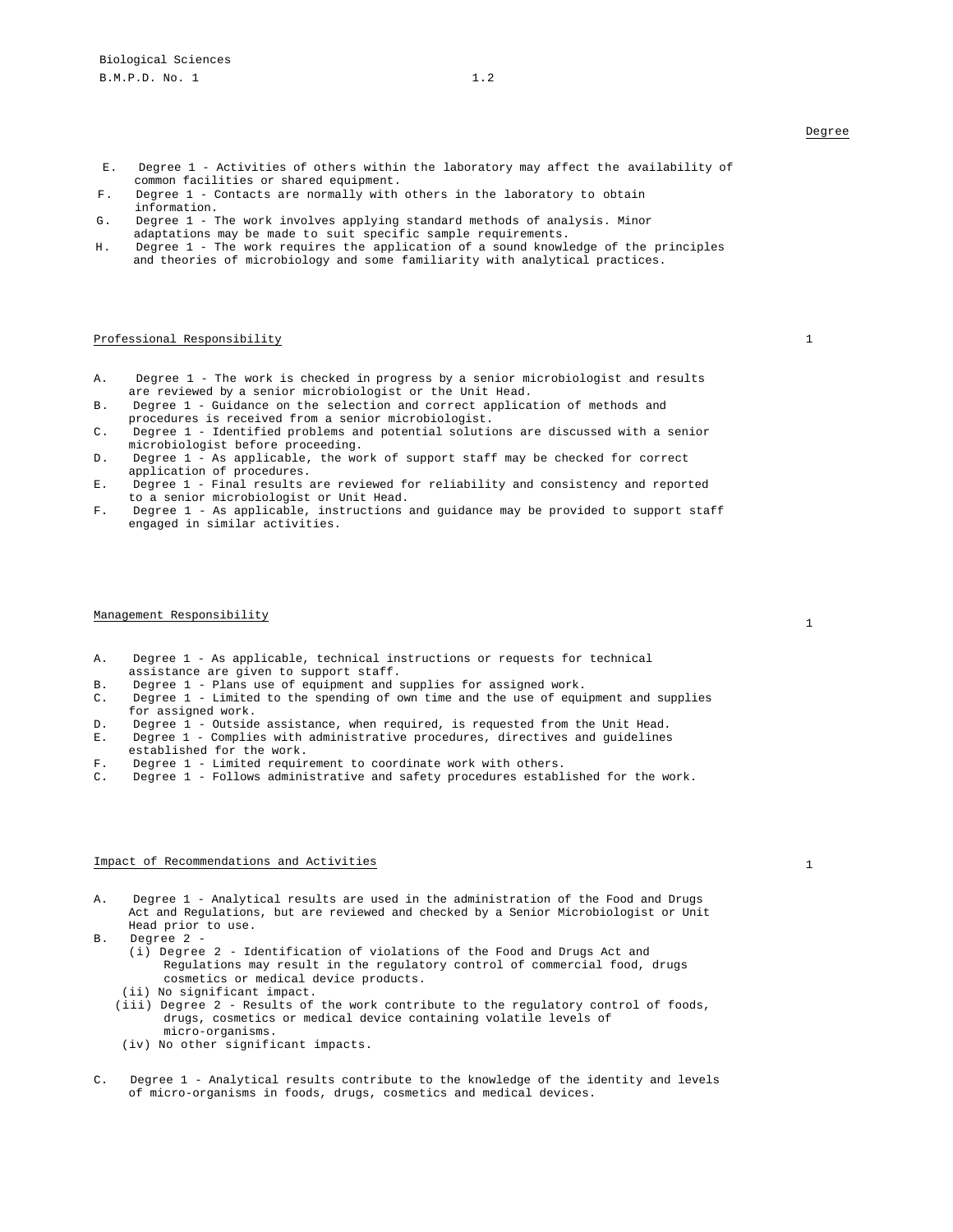### LINEAR ORGANIZATION CHART

Chief, Food and Drug Laboratory Division -

Head - Food Chemistry Unit

- Head Drugs Analysis Unit
- Head Microbiology Unit
	- Biologist
- \* Biologist, Development Grade BI-1
	- Technician
	- Lab. Support (GLT-MAN)
- \* Bench-mark Position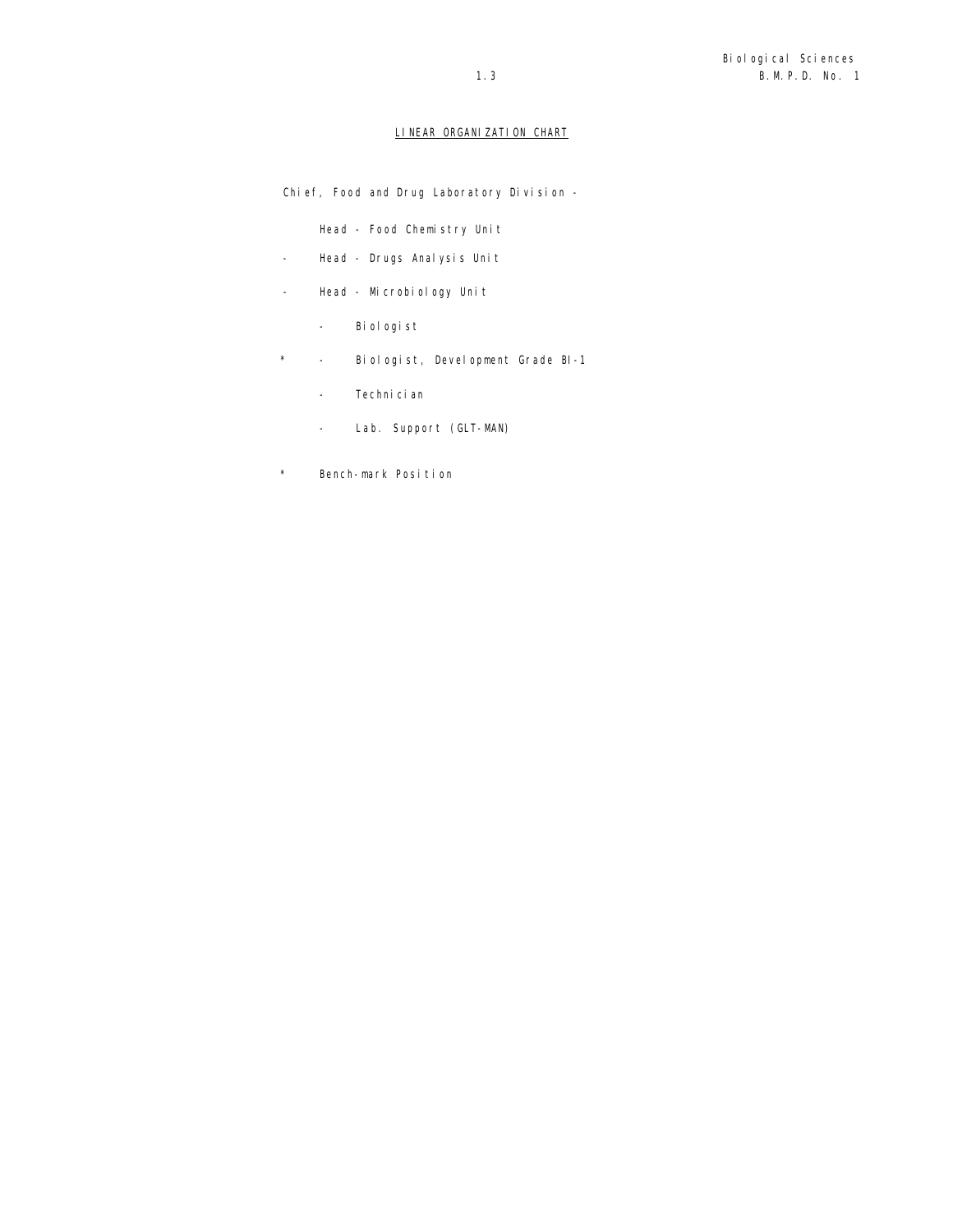### BENCH-MARK POSITION DESCRIPTION

Bench-mark Position Number: 2 Level: 1

Descriptive Title: Fruit Tree Biologist (Apples and Pears)

Reporting to a Research Scientist - Fruit Trees, Horticulture and Soil Science Section:

Conducts, evaluates and coordinates pre- and post-selection trials of pear and apple breeding materials to assess their potential as cultivars or root stocks. Selects seedlings and clonal material based on their observed or reported resistance to pests and diseases, fresh market, storage and processing qualities or suitability as root stocks. Compiles and analyses data to select the most promising materials to evaluate further, using field trials and orchard management practices.

With guidance from and in consultation with the research scientist, plans, develops and implements field experiments and develops integrated crop management systems to evaluate and develop new cultivars or varieties of pear and apples in order to assess their potential for improved qualities, yield, precocity, resistance to pests and diseases. In collaboration with experimental farm personnel, prepares allocated fields, plants material as planned and oversees care and protection of field plots. Records and tabulates the pertinent characteristics of specimens, analyses information and evaluates results to identify the lines and rootstocks that have potential as new varieties. Provides the research scientist with a summary of results and identifies those which may be suitable as new varieties. Provides information on new or proposed crop management techniques to promote fruit yields and/or minimize the use of pesticides.

Consults other members of the fruit tree program to exchange information, keeps abreast of new technology in integrated crop management systems, writes technical reports, co-authors publications with the research scientist and provides information and technology transfer to fruit tree growers of the region as applicable.

### Specifications

#### Kind of Assignment 1

- A. Degree 2 Objectives to which the experimental work of the position contributes are broad but the objectives of the work are clearly defined by the Research Scientist in terms of identifying improved stocks of apples and pears.
- B. Degree 1 The work consist in laboratory and field experiments to identify seedlings and rootstocks with potentially improved fruit characteristics when crossed or combined.
- C. Degree 1 Activities are generally related to horticulture and focused on apple and pear tree genetics and crop management. The selection of suitable rootstock and seedling requires the examination of large numbers of specimens using a limited number of scientific techniques.
- D. Degree 1 The field experiments and laboratory tasks are planned with the supervising scientist and the work is conducted using generally standardized procedures and techniques.

#### Complexity of Work 2

A. Degree 2 - Information and data on rootstocks and seedlings sources is obtained by direct observation and also from recognized orchard seed growers in North America.

Degree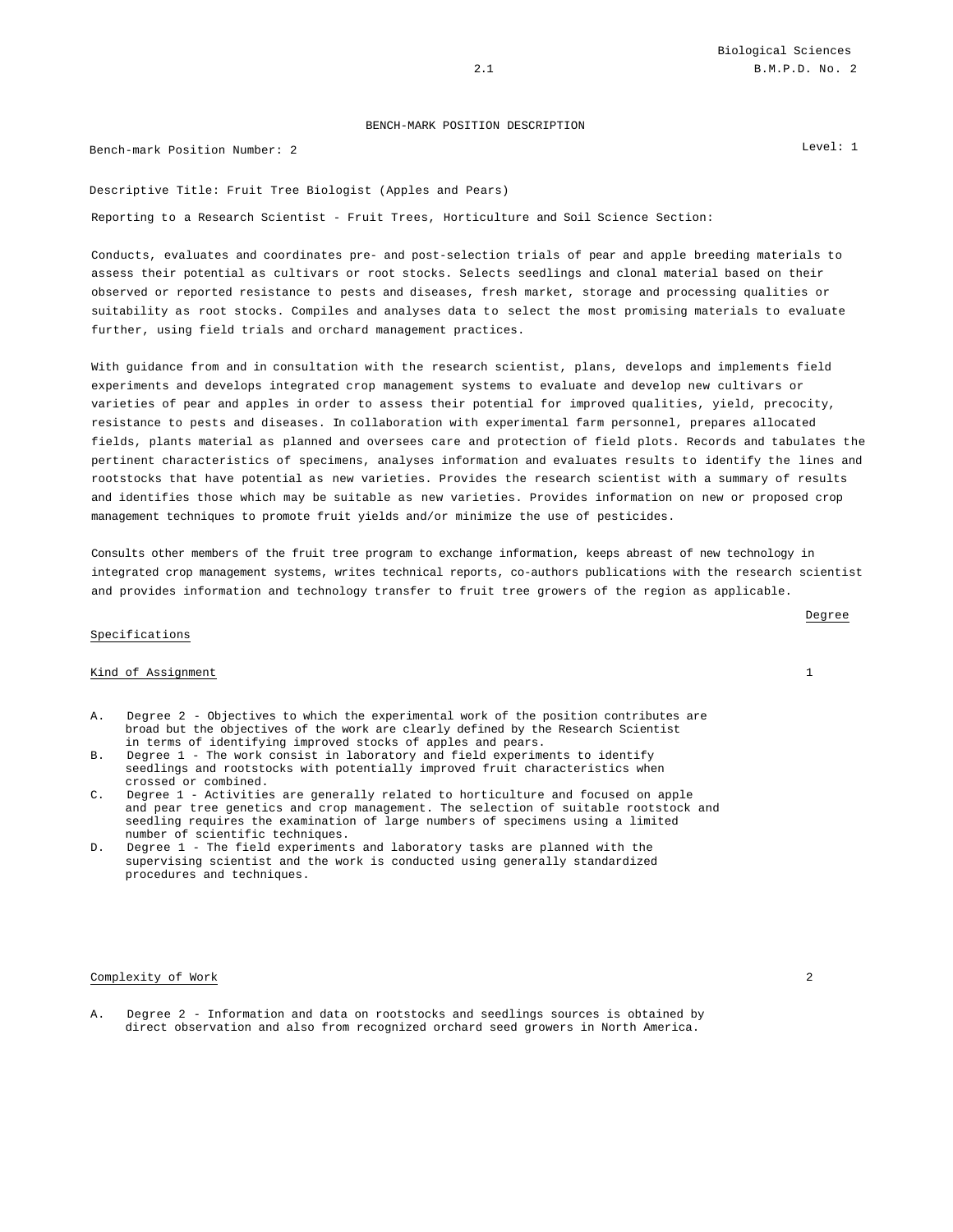- B. Degree 1 External sources of data and information are considered reliable and the data or information when conflicting can normally be validated by known procedures.
- C. Degree 2 Information and data on seedlings, rootstocks and clonal materials include several characteristics which require interpretation and which when combined are expected to result in improved stocks.
- D. Degree 2 Relationship between variables and inconsistencies can only be resolved by field trial investigations.
- E. Degree 1 The scheduling of the work can be affected by others using same equipment or facilities within the same organization.
- F. Degree 1 Contacts to obtain or discuss information with specialists or scientists are principally within the same organization. Contacts with growers are to obtain or exchange information.
- G. Degree 2 Because of the experimental nature of genetic hybridization the work requires adapting and modifying standard techniques to develop new varieties of apples and pears as well as contributing to the development and implementation of new crop management procedures to reduce the need for pesticides and promote productivity, and to the development of field experiments to evaluate cultivars and rootstocks of pear and apple.
- H. Degree 2 The work requires a sound knowledge of plant biology with emphasis on horticulture, genetics and crop management practices for fruit tree orchards.

#### Professional Responsibility 2

- A. Degree 1 Work is periodically reviewed while in progress and on completion by the supervising scientist.
- B. Degree 2 Guidance is available from the supervising scientist on new trials or other new aspects of the work.
- C. Degree 1 Particular conditions or problems are indicated to the supervising scientist. Methods and techniques are selected for the work.
- D. Degree 2 The field or laboratory work of subordinate support staff is checked while in progress and on completion.
- E. Degree 2 Own observations and work results are interpreted to produce meaningful conclusions and recommendations for improving yield and quality of pears and apples and for new varieties.
- F. Degree 1 Instructions and guidance are provided to support staff and information on observation results are given to colleagues and to regional growers as applicable.

#### Management Responsibility 1

- A. Degree 2 The work requires the supervision of one full-time support staff and of seasonal or casuals.
- B. Degree 2 Ensures proper use of allocated equipment and supplies for the work activities.
- C. Degree 1 Limited to the spending of time and the use of materials and supplies for the work.
- D. Degree 1 Informs supervisor concerning need for assistance.<br>E. Degree 2 Ensures that work for own responsibility complies
- Degree 2 Ensures that work for own responsibility complies with standards
- pertaining to quality, quantity and safety.
- F. Degree 1 Requirement to coordinate activities limited to shared use of farm implements and facilities. Interacts with other members of the fruit program for planning new experiments.
- G. Degree 1 Follows straightforward administrative procedures and safety practices.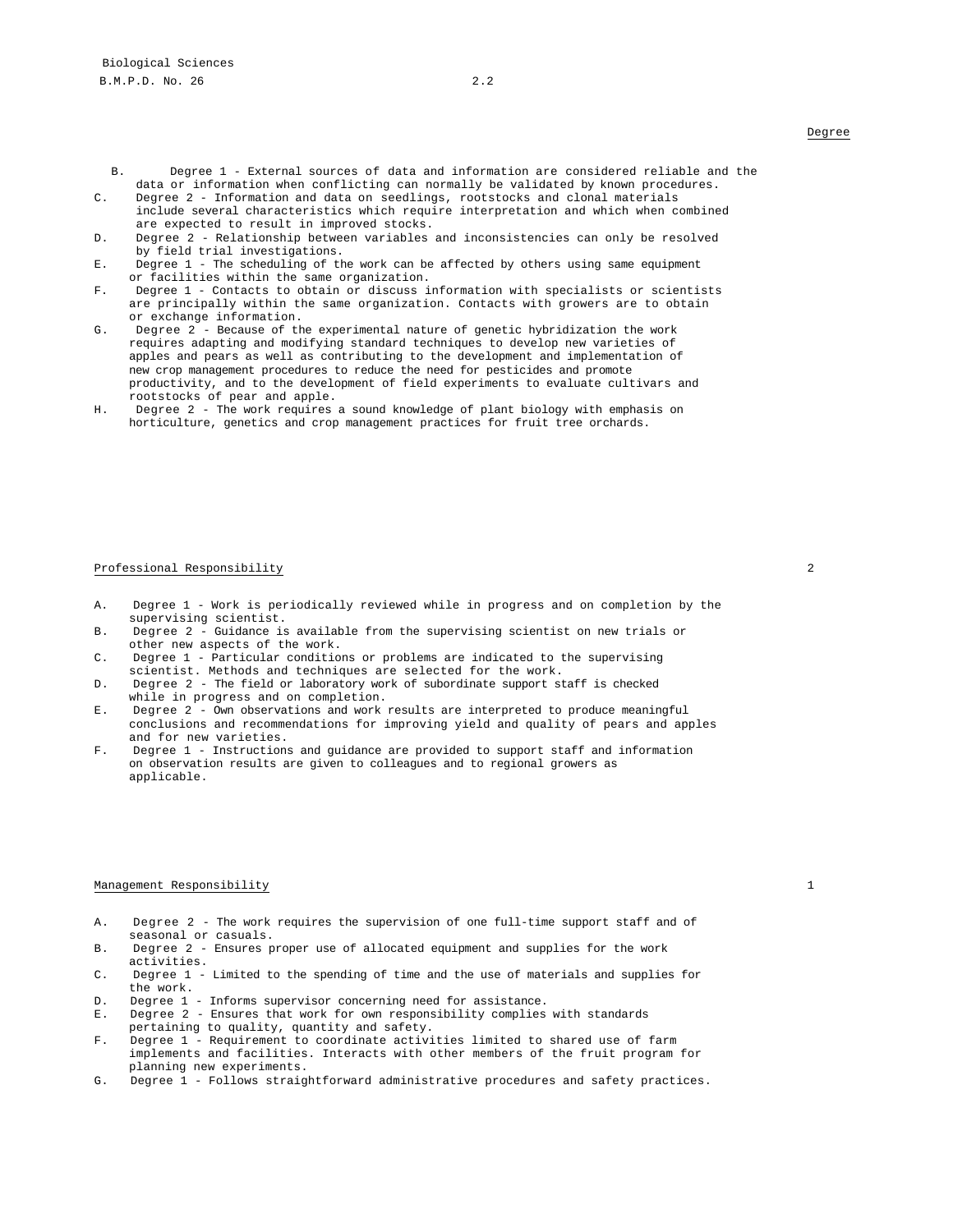### Degree

### Impact of Recommendations and Activities 1

- A. Degree 1 Conclusions and findings contribute to on-going research project. Work is carried out in close liaison with the supervising scientist and changes or impact on departmental activities attributable to the work of the position, would be indirect or limited.
- B. Degree 2
	- i) Degree 2 Findings and recommendations concerning new varieties of fruit trees with desirable characteristics are used by the scientist and can have future economic impact on the pear and apple fruit industry;
	- ii) No significant impact.<br>iii) No significant impact.
	- No significant impact.
	- iv) No other significant impacts.
- C. Degree 1 Results of the work contribute to knowledge in the area of pear and apple fruit tree genetics.

#### LINEAR ORGANIZATION CHART

Chief, Horticulture and Soil Science Section

- Research Scientist Fruit Trees
	- Fruit Tree Biologist (Peaches)
- \* Fruit Tree Biologist (Apples and Pears) BI-1
	- Support Staff (CL-MAN) (1)
	- Seasonal
- \* Bench-mark position.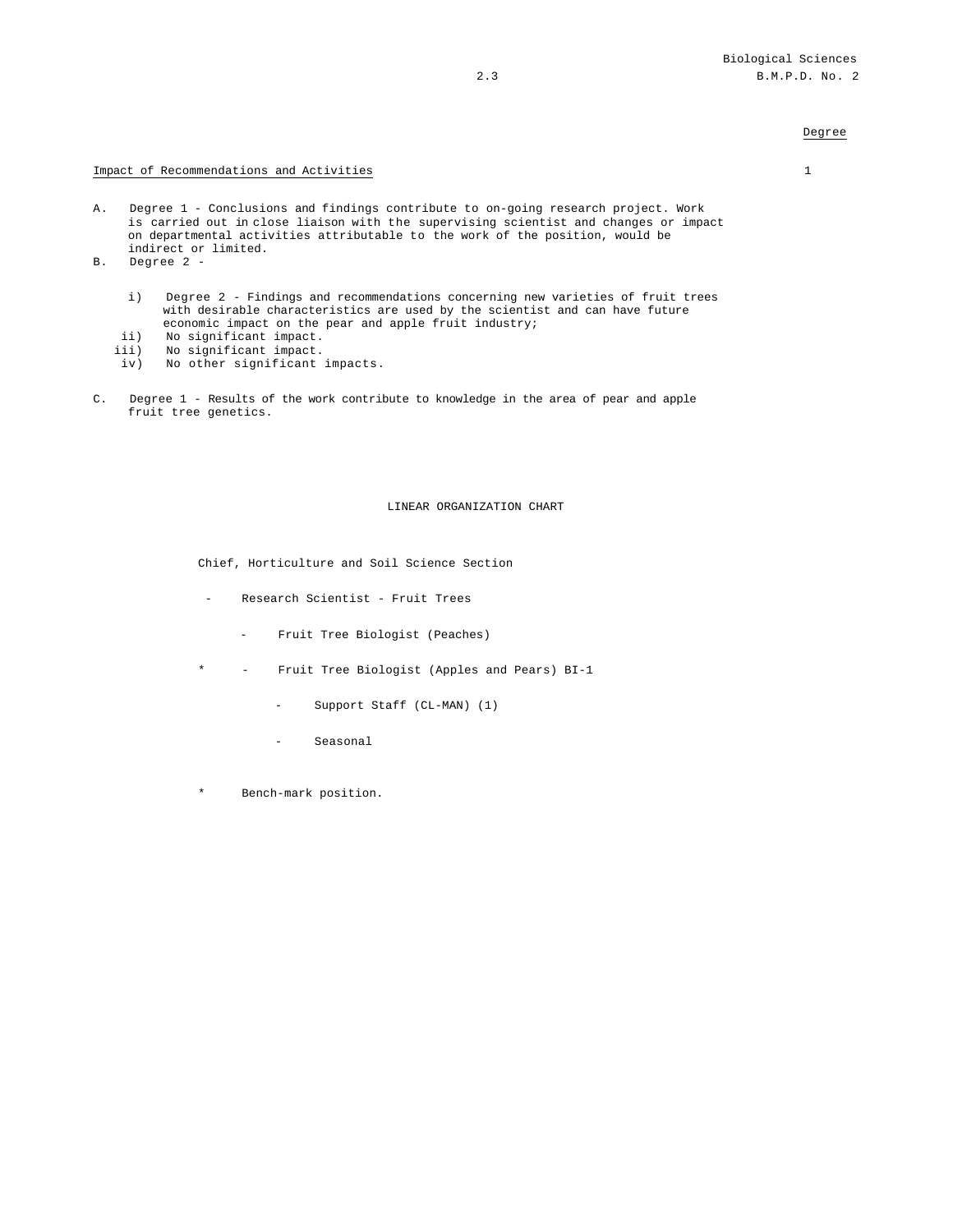BENCH-MARK POSITION DESCRIPTION

Bench-mark Position Number: 3 Level: 2

Descriptive Title: Food Microbiologist Reporting to the Head, Food Microbiology Unit:

Conducts the microbiological analyses of a wide variety of food products, to assist **in** the enforcement and establishment of regulations and provisions of the Food and Drugs Act. Provides scientifically valid qualitative and quantitative information employing a variety of scientific techniques for the isolation, identification, enumeration and confirmation of microbial organisms and their toxins of sanitary and health hazard significance.

Provides interpretation of results and technical advice to officials of the department and industry, conducts analysis as an Official Analyst, and provides testimony as an expert witness in court.

Adapts methods to suit the unique requirements of samples and assists in the development, evaluation and validation of new methods, procedures and instrumental techniques.

Ensures the correct application of safety and quality assurance standards. Participates in the training of junior microbiologists and technical staff.

#### Specifications Degree

### Kind of Assignments 2

- A. Degree 2 Objectives are defined by the Unit Head. Samples are assigned but methods are selected and adapted from available procedures.
- B. Degree 2 The work involves the complete analysis and interpretation of results to determine the nature and level of microbiological contamination of food products.
- C. Degree 2 The work involves the analysis of a wide variety of foods for microbial organisms and their toxins of sanitary and health hazard significance.
- D. Degree 2 Own work is planned and methods are selected to meet the objectives of the work.

#### Complexity of Work 2

- A. Degree 2 Information in term of the methods and procedures is readily available, but data is generated by direct observation using standardized procedures.
- B. Degree 2 Information and data can be validated by repeat analyses, standard confirmation procedures or literature referencing.
- C. Degree 2 The microbiological analyses of foods for a variety of micro-organisms is characterized by several variables such as growth characteristics, morphology and biochemical reactions requiring interpretation but of known implications.
- D. Degree 2 Relationships between analytical results and the identity and number of micro-organisms can be established and inconsistencies resolved by straightforward investigation.
- E. Degree 2 The activities of inspection staff affect the type and priority of samples to be analyzed.
- F. Degree 3 Contacts are with inspectors and regulated industry officials to explain results and with crown attorneys of the Department of Justice to provide information for the preparation of prosecutions.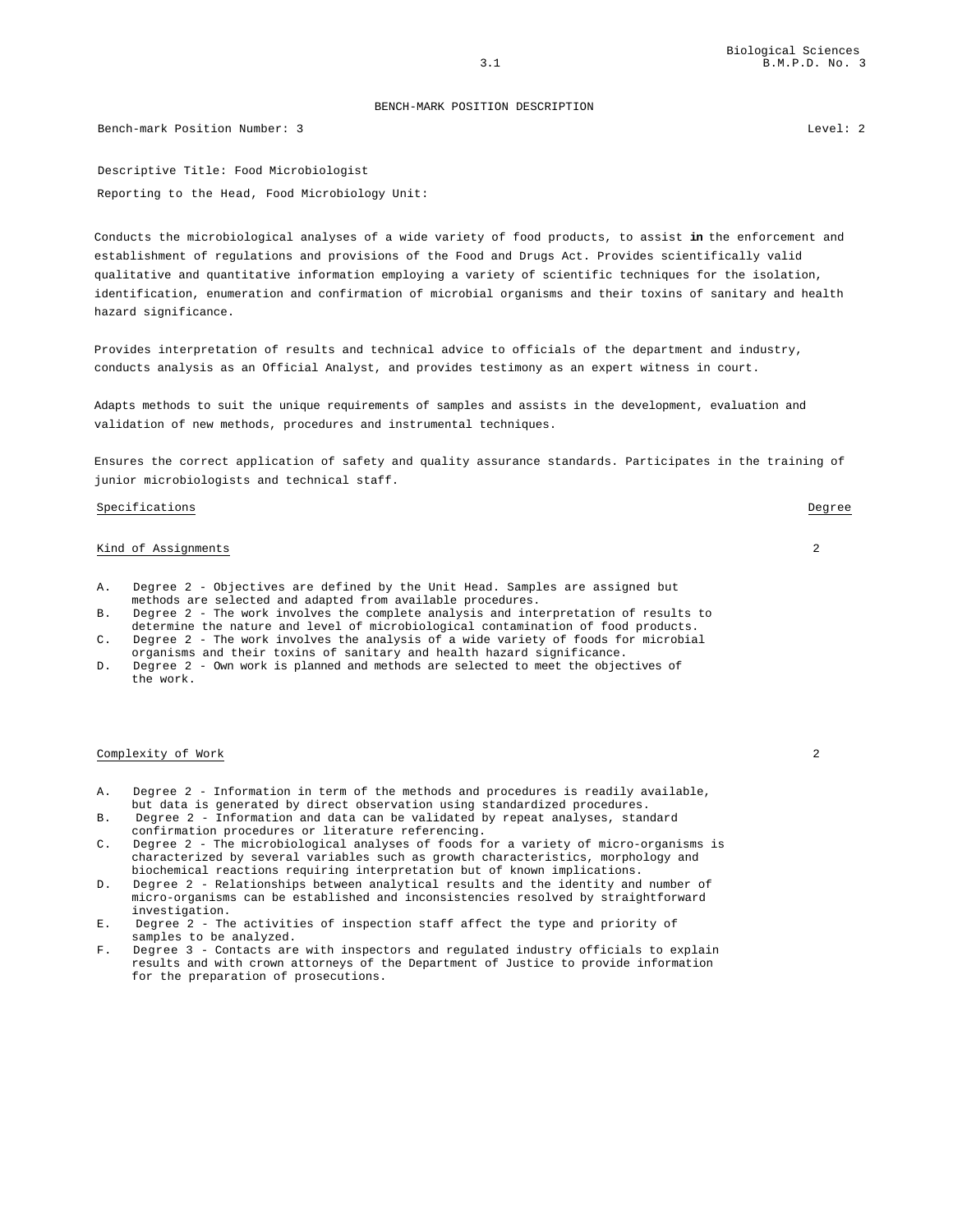- G. Degree 2 The work requires modifying, adapting and evaluating new methods and procedures for the microbiological analysis of foods.
- H. Degree 2 The work requires the application of a sound knowledge of the principles, theories and practices of food microbiology and of the procedures and techniques for the isolation and enumeration of micro-organisms as well as some familiarity with related food industry practices.

### Professional Responsibility 2

- A. Degree 2 The work requires the completion of assignments, the interpretation of results, and the preparation of final results which are reviewed by the Unit Head.
- B. Degree 2 Professional guidance is received from the Unit Head on new analytical projects.
- C. Degree 2 The work requires identifying analytical problems and selecting and adapting methods for their resolution.
- D. Degree 1 As applicable, the work of technical staff is checked for correct application of methods and procedures.
- E. Degree 2 Analytical results are interpreted and evaluated against specified tolerances to determine compliance with the Food and Drugs Act and Regulations and to indicate violations of the legislation.
- F. Degree 3 Technical advice and explanation of results is provided to inspectors, departmental officials, and to crown attorneys with respect to prosecutions.

#### Management Responsibility 1

- A. Degree 1 As applicable, technical instructions or requests for assistance are given to support staff.
- B. Degree 1 Plans the use of equipment and supplies for own work.
- C. Degree 1 Limited to spending of own time and to the use of equipment and supplies for assigned work.
- D. Degree 1 Outside assistance, when required, is requested from the Unit Head.<br>E. Degree 1 Complies with administrative procedures, directives, guidelines and
- Degree 1 Complies with administrative procedures, directives, guidelines and quality assurance standards established for the work.
- F. Degree 1 Limited requirement to coordinate work with others, except in order to best utilize shared equipment and facilities.
- G. Degree 1 Follows administrative and safety procedures established for the work.

#### Impact of Recommendations and Activities 2

- A. Degree 2 Information and results of the work affect the intensity and direction of inspection activities.
- B. Degree 2
	- (i) Degree 2 Identification of violations of the Food and Drugs Act and
	- Regulations may result in the regulatory control of commercial food products. (ii) No significant impact.
	- (iii) Degree 2 Results of the work contribute to the regulatory control of foods containing volatile levels of microbiological contaminants.
	- (iv) No other significant impacts.
- C. Degree 2 Information and results contribute to knowledge of the levels of microbiological contaminants in the food supply, and to improvements in the methods and procedures for the microbiological analyses of foods.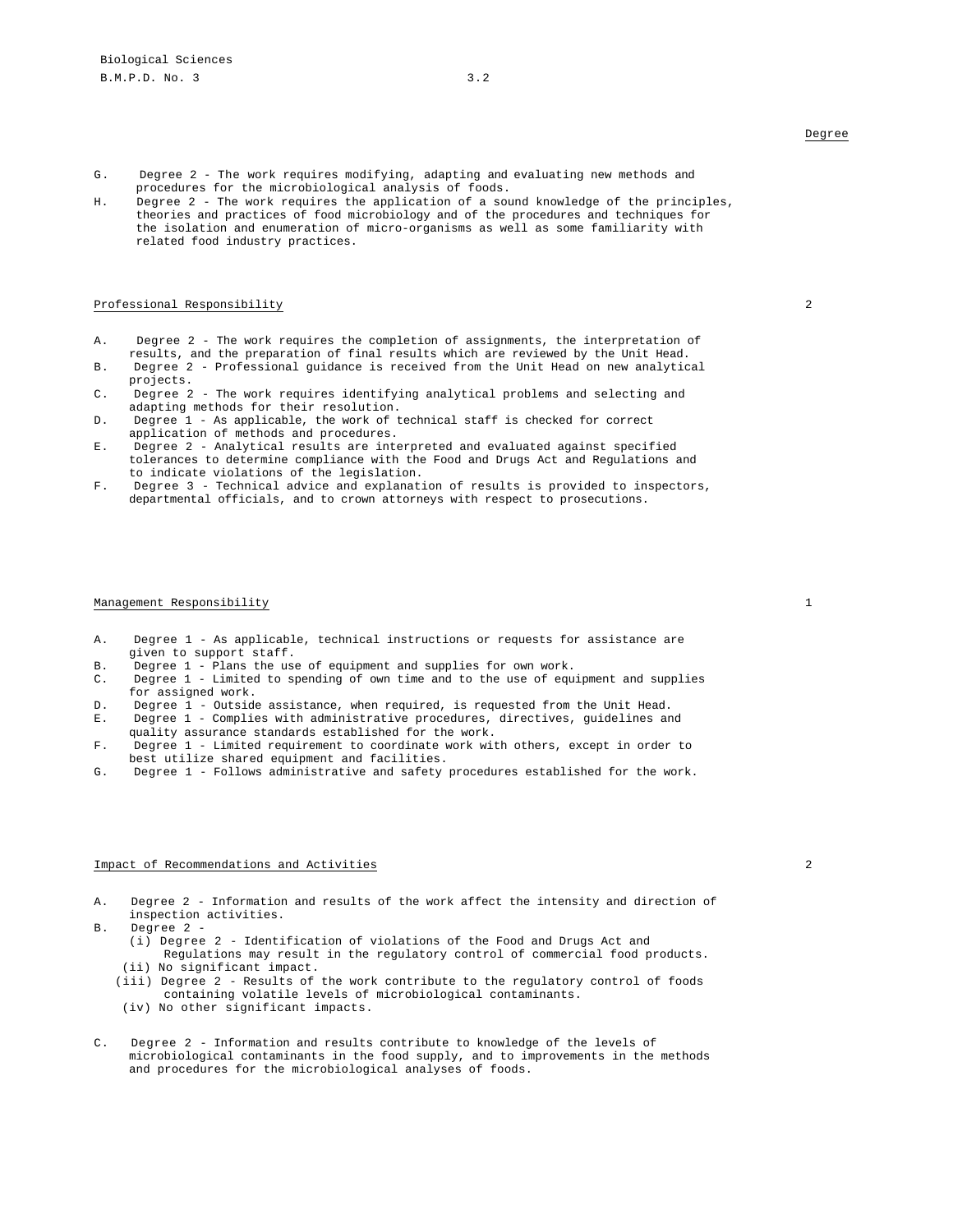## LINEAR ORGANIZATION CHART

Chief, Food Laboratory Division

- Head Drugs, Cosmetics and Medical Devices Microbiology Unit
- Head Mycotoxins and Food Additives Unit
- Head Food Chemistry Unit
- Head Organic Residues Unit
- Head Food Microbiology Unit
	- Specialist, Food Microbiology
- \* Food Microbiologists (2) BI-2
	- Microbiologist, Development Grade (1) BI-1
	- Technicians (4)
	- Lab. Support (2)
- \* Bench-mark position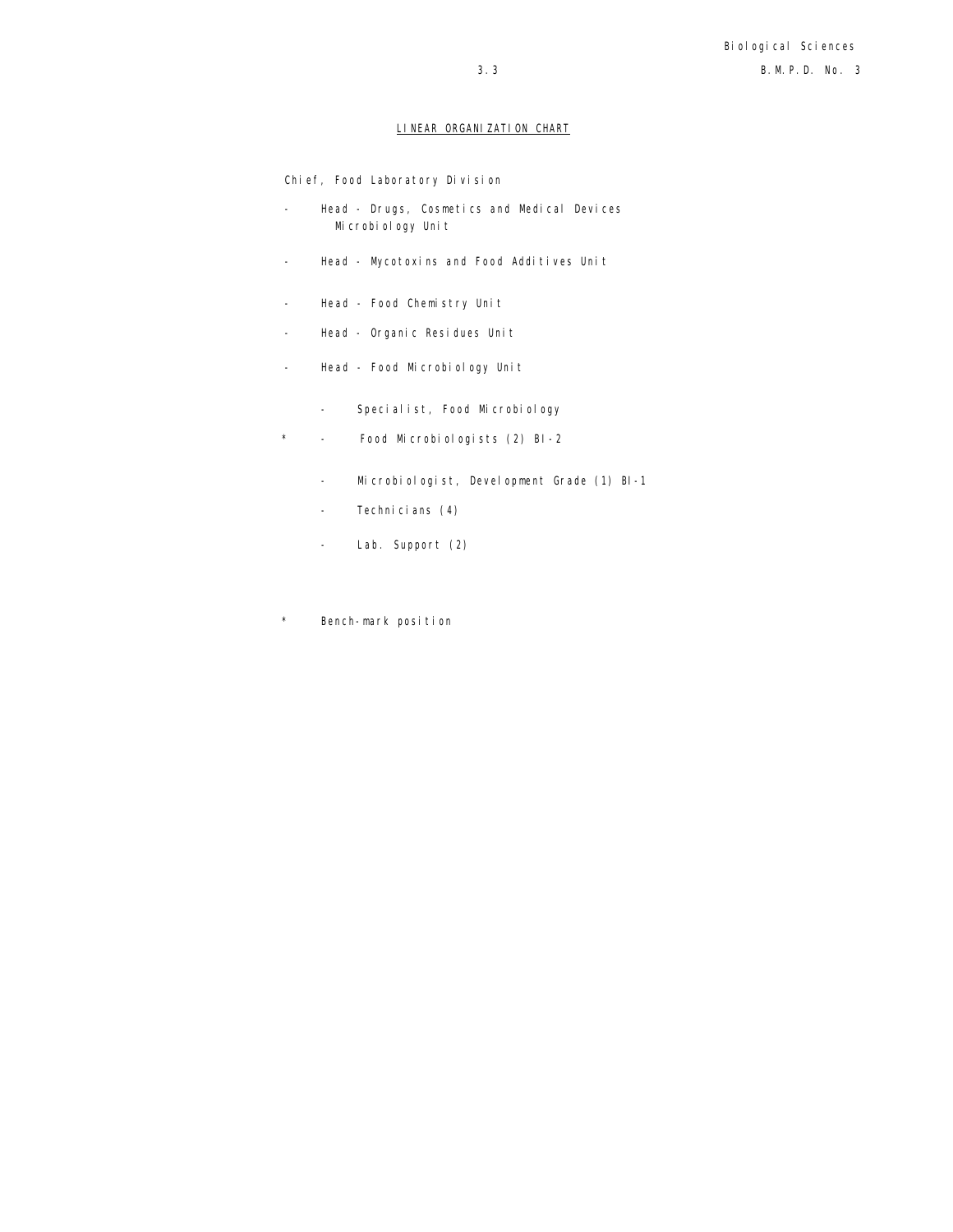### BENCH-MARK POSITION DESCRIPTION

Bench-mark Position Number: 4 Level: 2

Descriptive Title: Marine Biologist

Reporting to the Senior Marine Biologist - Aquatic Program

Plans, organizes and conducts marine ecological studies to determine and assess the impact on marine ecology of industrial process installations and their waste effluents situated on or near the marine or estuarine coast of the Pacific region.

Establishes marine biological baselines, determines and applies the appropriate sampling techniques and analytical procedures, analyses results and data to identify and assess the impact on the marine ecology for the delineated sector and records generated data, information and results for further use.

Participates with colleagues in the biological impact assessment process of specific industrial sites and contributes to the development of compliance schedules, regulations, guidelines or standards required to ensure the protection of the marine environment and the preservation of fish stocks. Acts as an expert witness in court as a result of investigations of sites suspected to be in violation of Section 33 of the Fisheries Act.

Prepares reports on results of studies and investigations, departmental briefs and scientific articles for publication on study findings.

|    | Specifications      |                                                                                                                         | Degree/<br>Poi nts |
|----|---------------------|-------------------------------------------------------------------------------------------------------------------------|--------------------|
|    | Kind of Assignments |                                                                                                                         |                    |
| А. |                     | Degree 2 - Annual objectives and available resources are clearly defined by the<br>supervising Senior Marine Biologist. |                    |

- B. Degree 2 The work normally consists of a limited number for field surveys or studies in river estuaries or at sea.
- C. Degree 2 The work involves collecting information from various geographical locations, on different marine plants and marine animal species, water and marine sediments in order to assess prevailing or changes in conditions.
- D. Degree 2 Own activities are planned, sampling approaches and methods are selected to ensure that objectives are met.

### Complexity of Work 2

- A. Degree 2 Marine ecological data and information are collected by direct observation, sampling, and from analysis in the laboratory, using established procedures.
- B. Degree 2 Acceptable marine ecological information and data can normally be validated by resampling, comparison with similar sites, and literature references.
- C. Degree 2 Marine ecological data is characterized by variables requiring interpretation but of known implications and variability.
- D. Degree 2 Discrepancies in observations can normally be resolved by straightforward investigations or repeating limited surveys.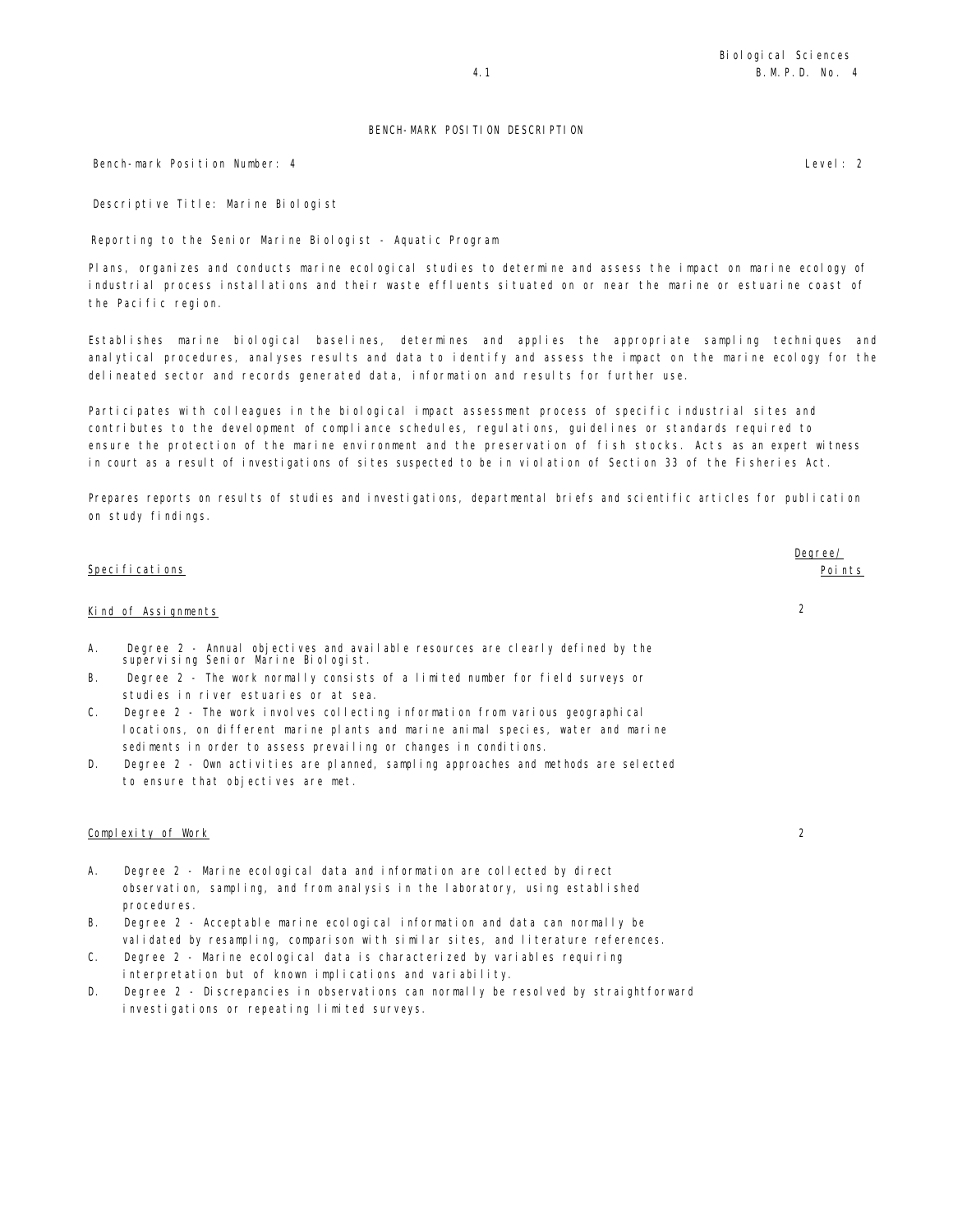### Degree/ Points

- E. Degree 2 The work is normally affected only by others within the same organization but occasionally, facilities or vessels must be shared with others at sea and requires consideration of their activities in scheduling the tasks.
- F. Degree 1 Contacts are normally within own organizational unit and occasionally with other scientists working in same study area for exchanging and discussing information.
- G. Degree 2 The work requires adapting or modifying procedures and sampling techniques to investigate and determine effects of identified industrial pollutants on marine ecological conditions for area under study.
- H. Degree 2 The work requires the applications of a sound knowledge of the principles, theories and practices of marine ecology and some familiarity with oceanography and chemistry practices.

### Professional Responsibility 2

- A. Degree 2 Work is accepted as technically accurate. Assessments reports, recommendations and conclusions are reviewed for consistency and completeness.
- B. Degree 2 Guidance is provided by the supervising Senior Marine Biologist on new aspects of the work.
- C. Degree 2 The work requires identifying study and assessment problems, determining particular approaches, sampling techniques and suitable methods to deal with usual problems.
- D. Degree 1 The work of non-subordinate support staff assisting on cruises is checked while in progress and on completion for correctness.
- E. Degree 2 Own observations and study results are interpreted to produce meaningful assessments, information, conclusions, recommendations or reports.
- F. Degree 2 Advice is provided to colleagues on matters relating to own area of work (marine ecology).

### Management Responsibility 2

- A. Degree 1 The work occasionally requires assigning work to non-subordinate support staff while on cruises.
- B. Degree 2 The work requires ensuring proper use of allocated equipment, supplies and facilities.
- C. Degree 2 Identifies requirements for equipment, material and services to supervisor.
- D. Degree 1 Informs supervisor concerning need for outside assistance.
- E. Degree 2 Ensures that quality, quantity, safety and other work standards for own responsibility are maintained and that services provided meet requirements.
- F. Degree 2 Occasionally must coordinate work with activities of others when sharing vessels at sea.
- G. Degree 1 Must follow standard administrative procedures.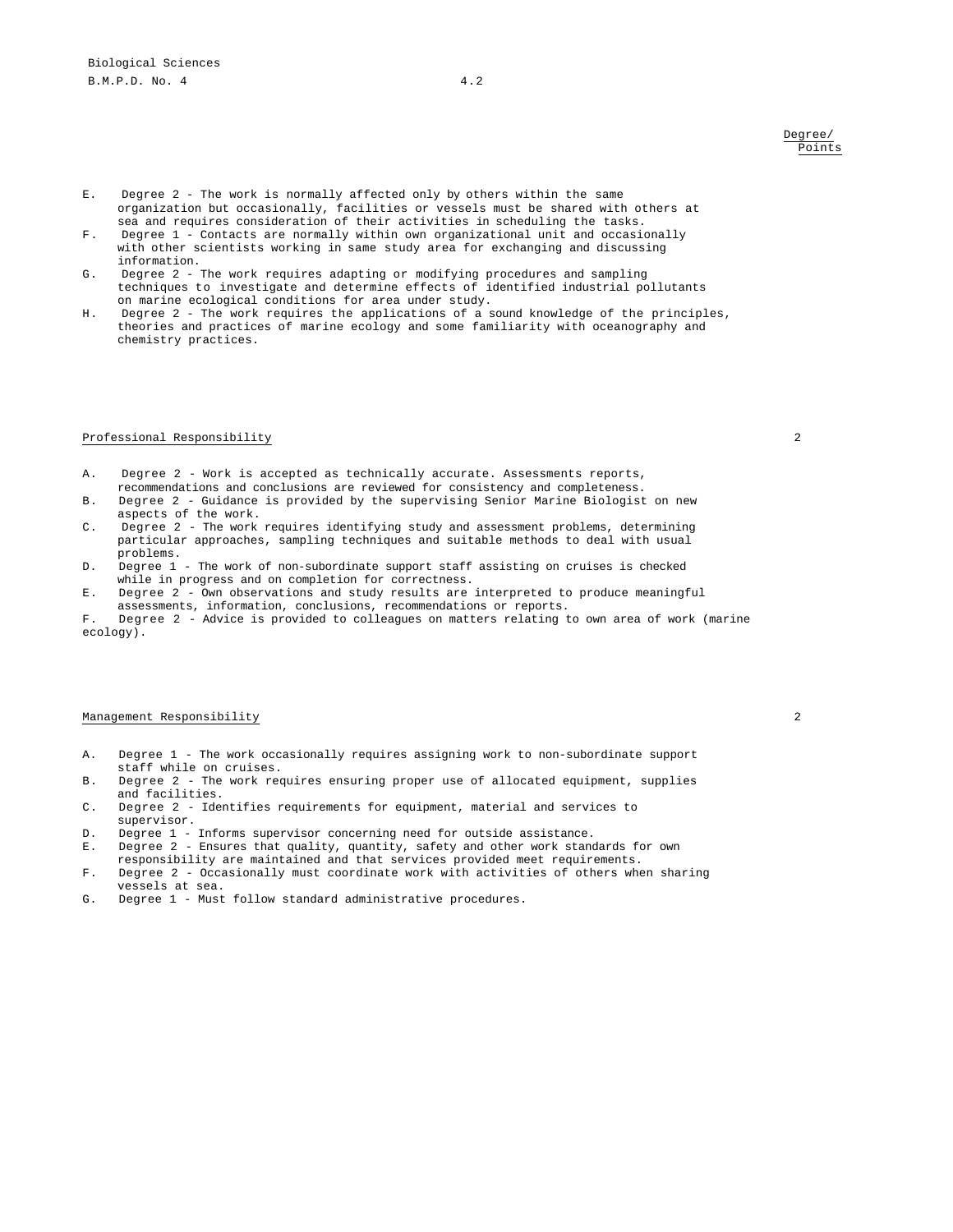### Degree/ Points

### Impact of Recommendations and Activities 2

- A. Degree 2 Information and results of the work can affect the conduct of other ongoing departmental investigations or studies on marine pollution.
- B. ' Degree 2
	- (i) Degree 2 Results of the work contribute to the regulation of industrial waste discharged in effluents necessitating changes in process technology and clean-up with corresponding economic effects on the industrial process or operation.
	- (ii) Degree 2 Results of the work contribute to improving and preserving the state of the marine ecology of the Pacific region.
		- (iii) No significant impact.
	- $(iv)$  No other significant impacts.
- C. Degree 2 Information and results of the work contribute to knowledge of the marine ecology of the region and to improvements in methods and technique used to identify and measure the impact of industrial processes on marine ecology.

LINEAR ORGANIZATION CHART

- Manager Marine Programs
	- Head, Microbiology Laboratory
	- Senior, Marine Biologist Surveillance
	- Senior, Marine Biologist Aquatic programs
	- Marine Biologist (BI-2)
		- Supervisor, Field activities
- \* Bench-mark Position.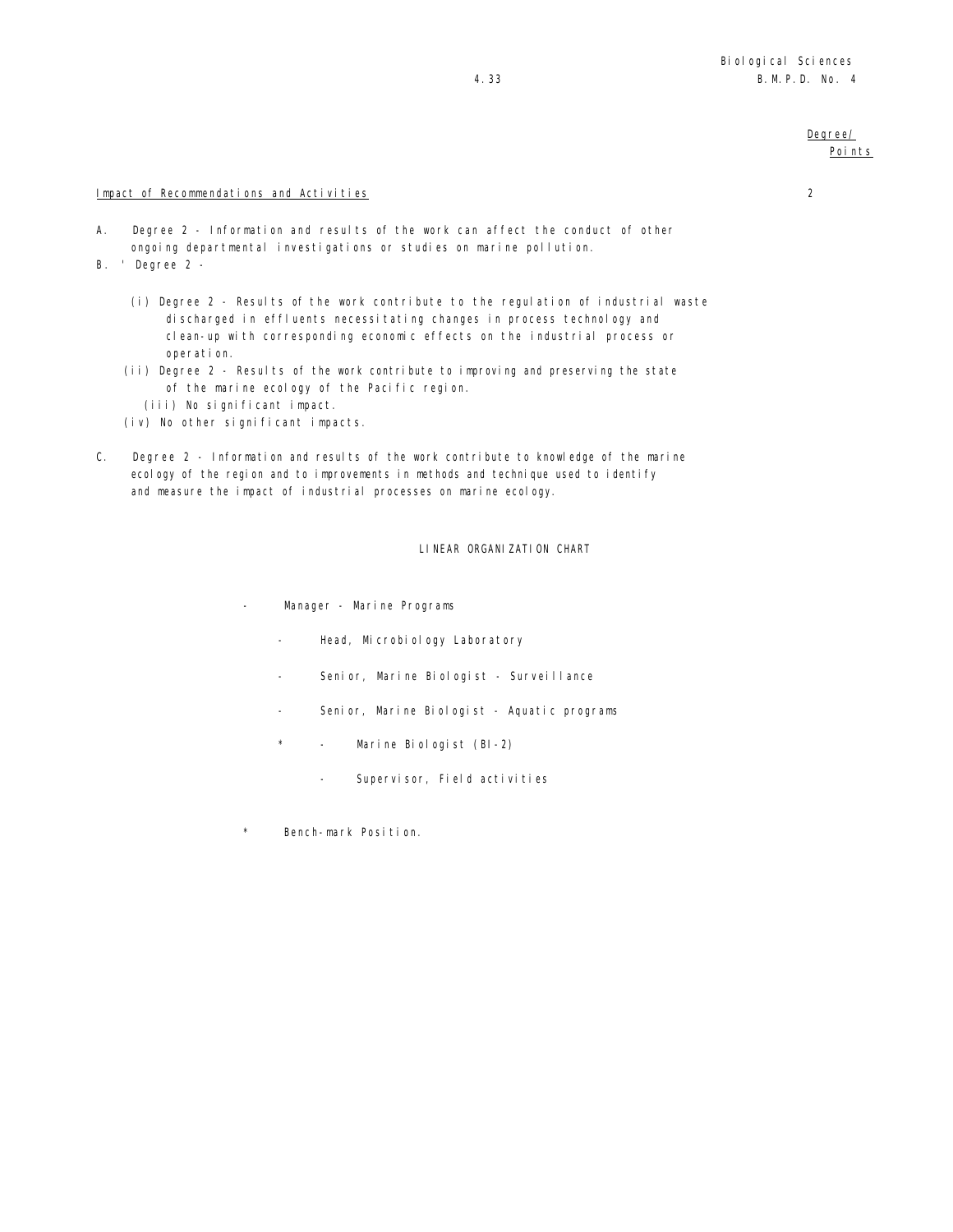#### BENCH-MARK POSITION DESCRIPTION

Bench-mark Position Number: 5 Level: 2

Descriptive Title: Park Ecologist

Reporting to the Chief Park Warden and receiving scientific functional direction from the Chief, Natural Resource Conservation at regional headquarters:

Plans, organizes and conducts ecological surveys and studies within Terra Nova National Park to establish inventories of plants and animal species relevant to park management purposes. Collects and integrates data and information for establishing and maintaining a computer based inventory of park ecological data.

Establishes requirements for scientific ecological studies, develops approaches and deals with standard problems. Monitors natural resources and relates the changes to the park ecology due to park development activities and pollution phenomena such as acid rain and the use of pesticides. Develops and recommends plans for implementation and monitoring of measures to achieve park vegetation management objectives and makes recommendations on methods and practices of park ecological management and resources preservation.

Participates in the development of park directives, guidelines and operational procedures and makes recommendations to prevent, mitigate and reduce detrimental ecological effects resulting from park operations and visitor activities. Contributes to the development of the park brochures and publications. Participates in the planning and implementation of staff training. Contributes to the preparation of specifications for contract work related to ecological management of park resources. Provides advice, guidance and information on matter's pertaining to the park ecology and ecological management.

#### Specifications

### Kind of Assignment 2

- A. Degree 2 Ecological study and other work objectives are discussed, clarified and agreed to with the Chief Park Warden and concurred by the Chief, Natural Resource Conservation.
- B. Degree 2 Several ecological surveys, studies or projects are undertaken each year within available resources and park management priorities.
- C. Degree 2 The activities include a number of related scientific techniques such as surveying, observing and identifying a wide variety of plant and animal species, analyzing their interrelationship and measuring the detrimental effects of park operations and human activities, on global park ecology.
- D. Degree 2 The work requires planning ecological studies or surveys within time and resource constraints, determining approaches and selecting methods to ensure that the work meets clearly defined park ecological management objectives.

### Complexity of Work 2

A. Degree 2 - Ecological information and data is collected by direct observation in the park using established procedures and reference to publications.

Degree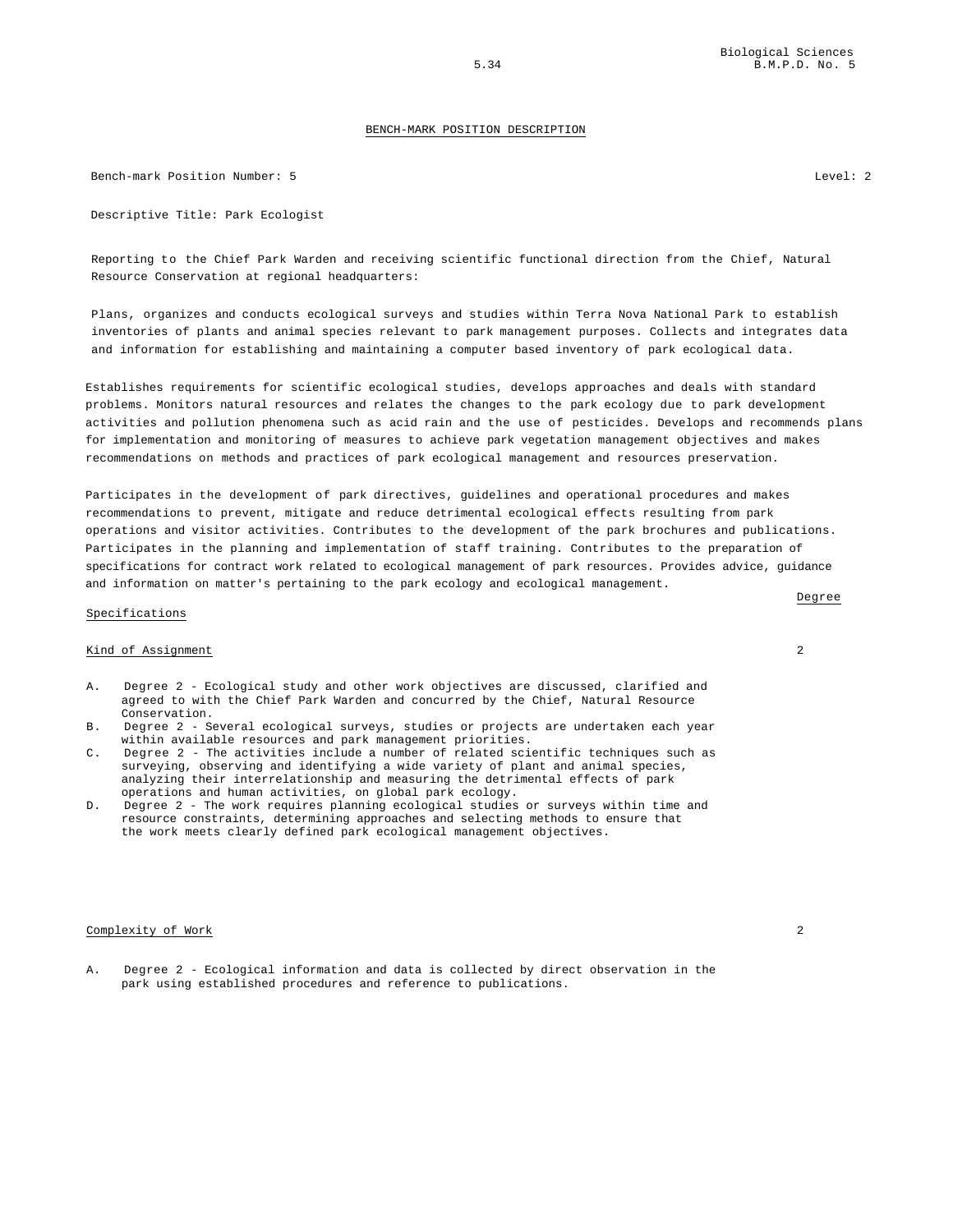- B. Degree 2 Information and data can normally be validated by known procedures, resampling and reference to literature on ecology.
- C. Degree 2 Ecological data is characterized by variables requiring interpretation. Implications of variables are usually known.
- D. Degree 2 Discrepancies in ecological observations can usually be resolved by straightforward investigations or repeating limited surveys.
- E. Degree 2 Normally the work is affected by activities of other park employees or contractors and occasionally by the visiting public.
- F. Degree 2 Contacts consist mainly with other park employees to obtain information and discuss problems related to park ecological management and, occasionally, with other scientists in the field of ecology to discuss findings and problems; and with the public to provide information on Parks Canada Policy and elements affecting park ecology.
- G. Degree 2 The work requires adapting conventional ecological management procedures to suit conditions particular to park management activities. Techniques for measuring ecological changes in the park are modified as applicable.
- H. Degree 2 The work requires a sound knowledge of ecology and some familiarity with park management practices and translocation of pollutants such as acid rain and pesticides and their effects on wildlife and vegetation.

### Professional Responsibility 2

- A. Degree 3 Since this position is the only biologist assigned to the Park, the work is usually accepted as technically accurate and reviewed only periodically for consistency of recommendations and effectiveness of results in terms of set objectives.
- B. Degree 2 Professional guidance is available from the Chief, Natural Resource Conservation at regional headquarters, on new aspects of the work or particular problems.
- C. Degree 2 The work requires identifying specific studies needed, recommending vegetation management techniques, monitoring and operational procedures to preserve or enhance park ecology; and, to deal with normal ecological problems encountered in a park. environment.
- D. Degree 3 Recommendations of consultants in relation to specific park ecological projects are reviewed for applicability to park ecological management.
- E. Degree 2 Own scientific observations and results are interpreted to produce meaningful conclusions and effective recommendations concerning methods and practices of park ecological management and resources preservation.
- F. Degree 2 Advice is provided to the Chief Park Warden and park staff on the impact of park operations and development on plant vegetation and on other matters related to park ecology management. Makes recommendations concerning preparation of park interpretative brochures and other publications on plants and wildlife of interest in the park to inform the visiting public.

### Management Responsibility 2008

- A. Degree 1 Occasionally, some survey or investigation tasks are assigned to non-subordinate park staff.
- B. Degree 1 The work requires planning own use of supplies and of park equipment made available for the work. .
- C. Degree 2 Identifies requirements for the services related to ecological management of park resources.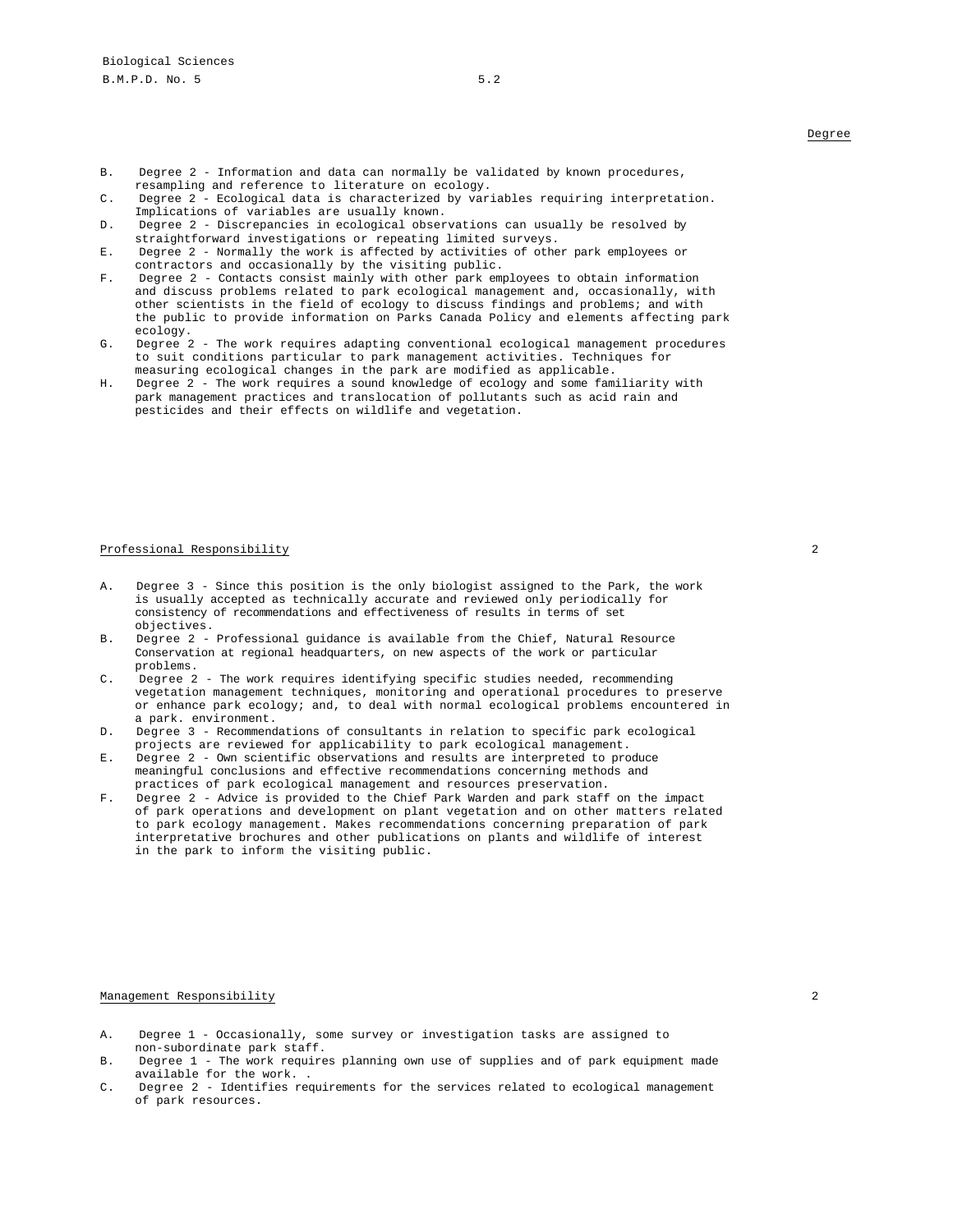### Degree

- D. Degree 2 Recommends the need for outside assistance to implement urgent corrective measures to prevent ecological damage in the park or for carrying out on-going monitoring and natural resources surveys.
- E. Degree 2 Ensures that work, fire prevention and safety standards for own responsibility are maintained.
- F. Degree 2 Occasionally required to coordinate study or investigation work with activities of park or outside contractor employees.
- G. Degree 1 Follows park administrative procedures and safety practices.

### Impact of Recommendations and Activities 2

- A. Degree 2 Information and results of the work affect park management activities and may limit access to certain areas.
- B. Degree 2
	- i) Degree 2 Recommendations or findings of the work concerning potential problems with rare and endangered species or wildlife diseases and the closing of a park or portion of a park can have local economic effect on the tourist industry.
- ii) Degree 2 Information and results are aimed at conserving the environment of the Terra Nova Park and affect the state of its flora and fauna resources. iii) No significant impact.
- iv) No other significant impacts.
- C. Degree 2 The work contributes to improvements in methods and practices of park ecological management and preservation of the environment.

### LINEAR ORGANIZATION CHART

Park Superintendent

- Chief Park Warden Chief, Natural Resources Conservation (Regional Headquarters))
- Park Ecologist (BI-2) ---------------------;

Park Wardens (2)

Assistant Chief Park Warden

Seasonal Wardens (3)

Wardens (2)

Tower Attendants (3)

Bench-mark position.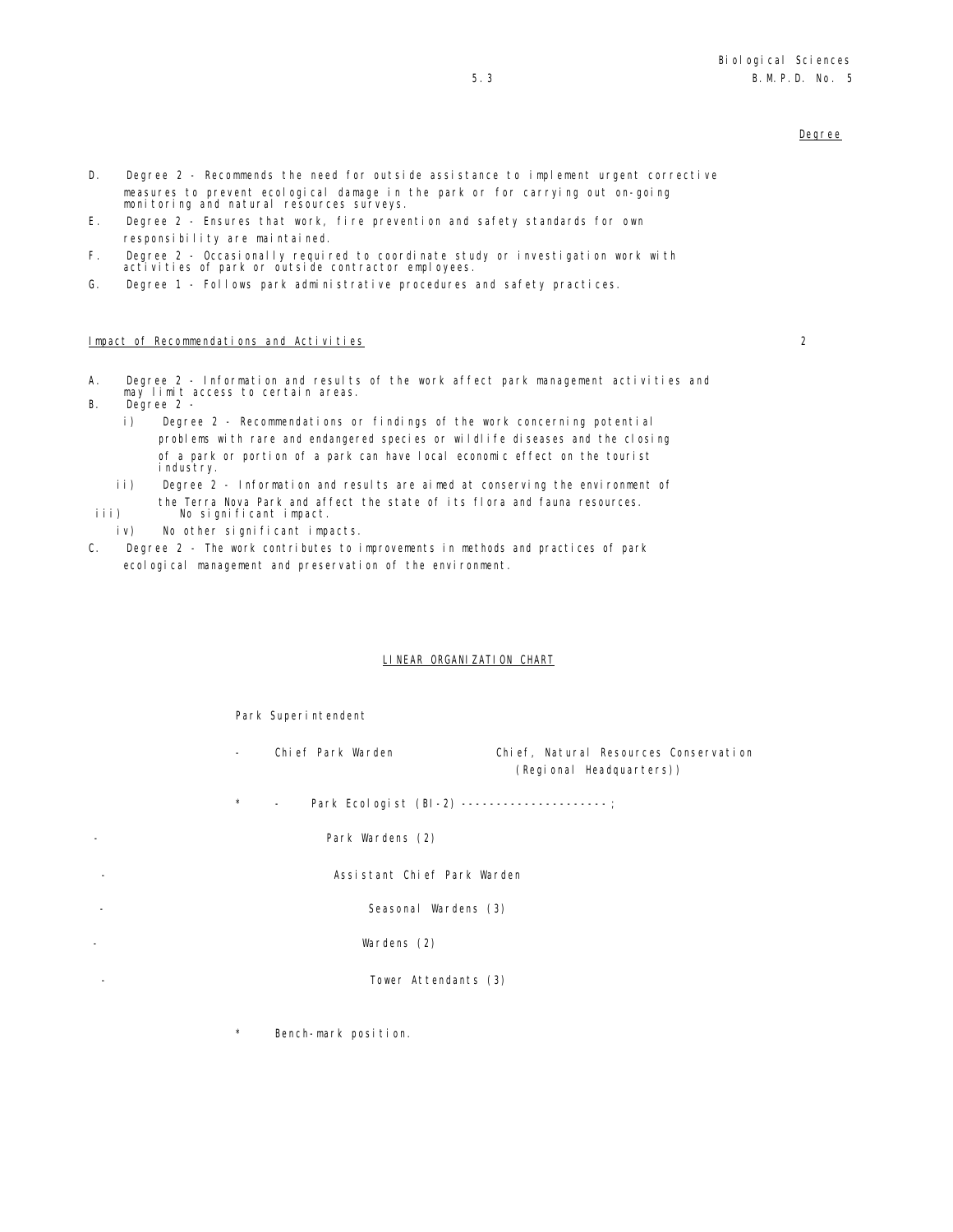Bench-mark Position Number: 6 Level: 2

Descriptive Title: Anadromous Fish Biologist

Reporting to the Section Head, Salmon and Char Section:

Plans, organizes and conducts studies to investigate the fresh water and marine life history, distribution, ecology and population dynamics of Artic Char and Atlantic Salmon stocks in the Newfoundland and Labrador river systems. Conducts field population studies to estimate population sizes of adults and juveniles of various stages in rivers, and participates in research vessel cruises in the Labrador Sea to collect data and investigate the marine life history phase, migration routes and distribution of Artic Char stocks in these areas. Supervises the field sampling of fish to determine age, growth rates, food and feeding habits. Collects hydrologic, hydrographic and meteorological data which affect the environmental quality of the habitat, the supply of food and the effect of these on population dynamics.

Analyses information and data, interprets results and forecasts abundance of canadian stocks of Artic char and Atlantic salmon in the region and estimates the likely impacts of their commercial and recreational exploitation in different areas. Participates on standing committees concerned with fish stock management issues, providing scientific input on the status of Artic char and Atlantic salmon in the Newfoundland - Labrador region, and proposes regulation changes required to sustain these renewable resources. Records and prepares reports and articles on findings.

Supervises the work of full-time technical assistants, and of seasonal employees when conducting field studies in the summer months.

# Specifications

# Kind of Assignment 2

- A. Degree 2 Objectives of the work are clearly defined with the Section Head in terms of geographic areas or river systems to be surveyed, guidelines and resource available.
- B. Degree 2 The work requires carrying out a number of detailed research projects or studies involving field survey work in rivers and at sea within resource limitations each year, allocating work and providing advice.
- C. Degree 2 Activities involve collecting, analyzing and interpreting information from various geographic locations, on different species of fish, to extrapolate their population sizes using modeling and other techniques; conducting required field studies and investigations; allocating work and providing advice.
- D. Degree 3 The field activities of study teams are planned, organized and directed to achieve objectives within established resource and time limitations. Logistic and support services arrangements are made and tasks are assigned to members of the study team and support staff.

#### Complexity of Work 2

A. Degree 2 - Information and data on fish population is obtained by sampling and direct observation during field and vessel surveys utilizing established sampling techniques, analysis and statistical calculations.

Degree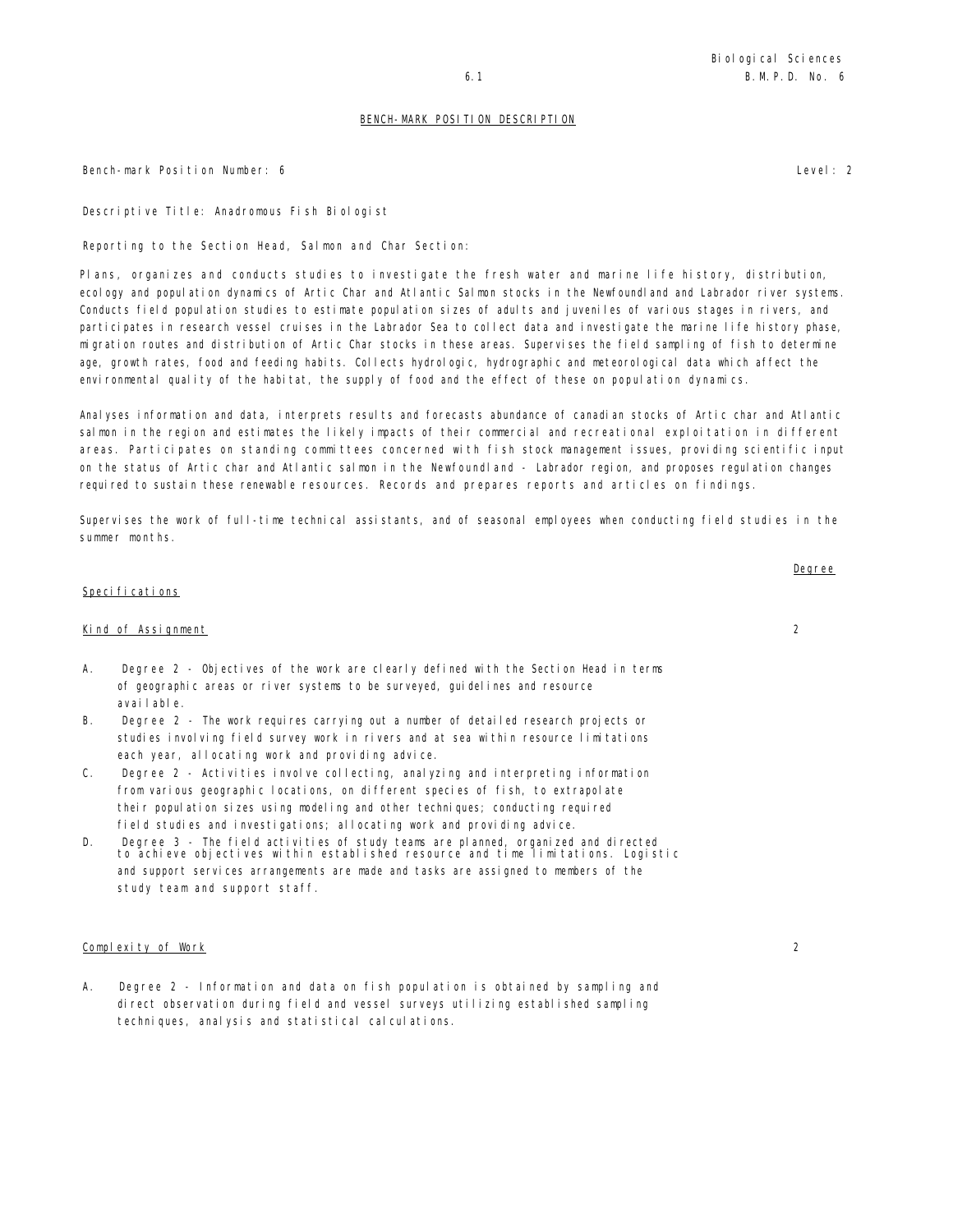- B. Degree 2 Acceptable population estimates are usually validated by known procedures and comparison with results from other areas, previous work and further field studies.
- C. Degree 2 The information and data is obtained from various regions, involves several fish species and requires interpretation but implications are straightforward.
- D. Degree 2 Inconsistencies in results can usually be resolved by re-sampling or straightforward investigations. Relationship between variables are normally well known, hence modeling is a valid tool in estimating fish populations.
- E. Degree 2 The work at sea requires planning and sharing of ship and facilities and requires consideration of activities of others outside the organizational unit.
- F. Degree 2 Contacts are with other scientists and officials within and outside the organization unit to exchange information, discuss regulations and with representatives of commercial and sports fishing industry to obtain fish species harvest information.
- G. Degree 2 The work requires adapting and modifying data collecting techniques and investigation procedures to accommodate differences in survey situations.
- H. Degree 2 The work requires a sound knowledge of fresh water and marine biology and some familiarity with hydrography, hydrology and statistics.

#### Professional Responsibility 2

- A. Degree 3 The conclusions and recommendations provided at the end of each fish population studies are reviewed for soundness and completeness, and work effectiveness is assessed by the Section Head in terms of agreed goals and objectives.
- B. Degree 2 Guidance is available on new aspects of the work or when problems are encountered.
- C. Degree 2 The work requires identifying and resolving problems usually encountered in field survey situations.
- D. Degree 2 The work of subordinate staff is reviewed for technical accuracy or completion.
- Degree 2 The work requires the interpretation of information, data and calculations based on modeling and biometrics to produce meaningful conclusions on salmon and artic char fish populations.
- F. Degree 3 Advice is provided to colleagues and other standing committee members in regard to Artic char and Atlantic salmon population status in the Newfoundland - Labrador area.

#### Management Responsibility 2

- A. Degree 2 The work requires the supervision of technicians and seasonal.<br>B. Degree 3 The field and sea vessel survey operations requires controllin
- B. Degree 3 The field and sea vessel survey operations requires controlling the use and maintenance of assigned equipment, supplies and facilities.
- C. Degree 2 The work normally requires identifying specific needs for new or additional equipment, material, services and supplies well in advance of planned survey work.
- D. Degree 2 The need for outside assistance is normally identified and recommended at the time when objectives are agreed upon with the Section Head.
- E. Degree 2 Ensures that work quality, quantity and safety standards are maintained.
- F. Degree 2 Occasionally required to coordinate work schedule to accommodate shared facilities and equipment or vessel.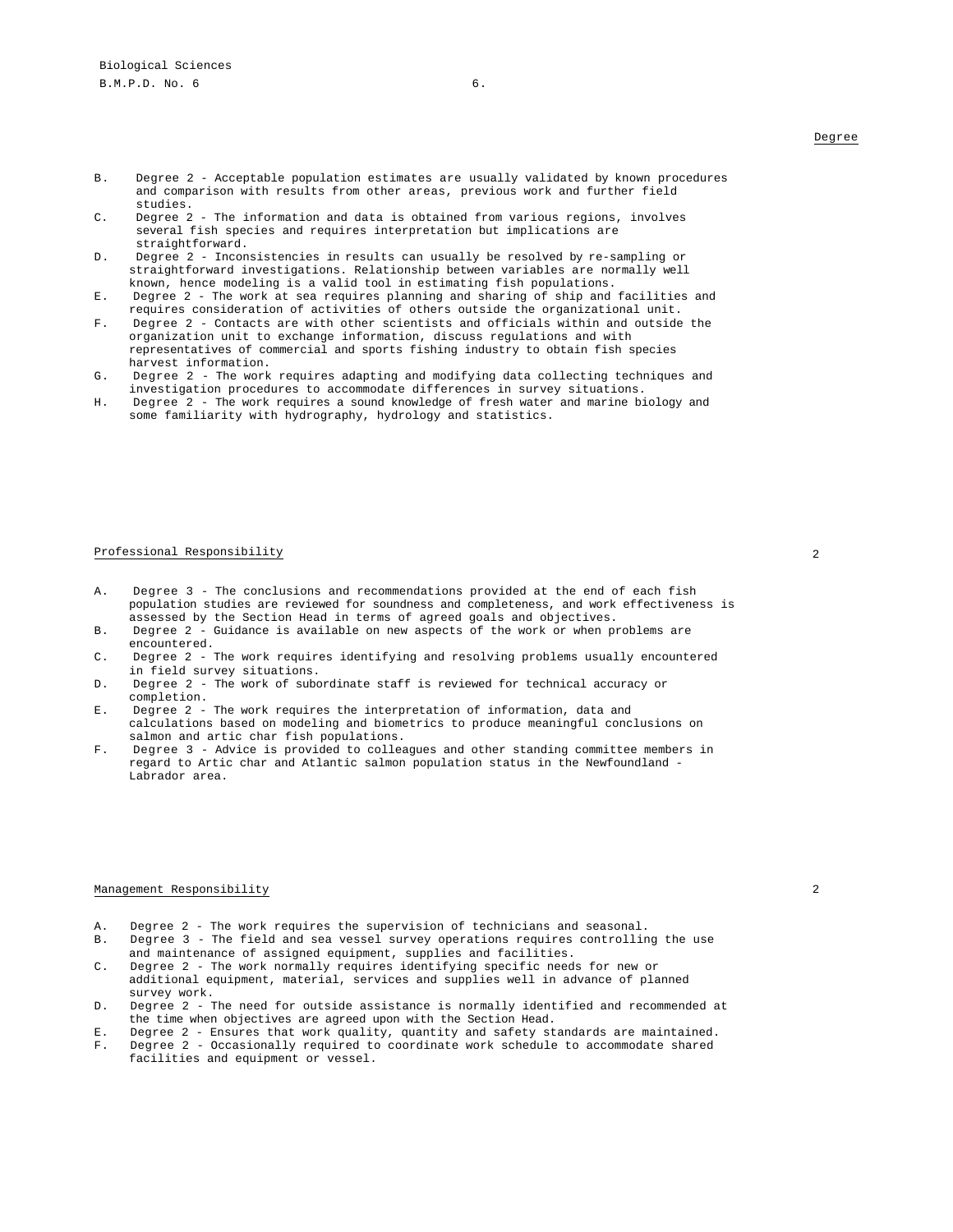# Impact of Recommendations and Activities 2

A. Degree 2 - Information and results of the work can affect the orientation of studies on other species and the formulation of regulations with respect to Artic char or Atlantic salmon in the region and the effectiveness of the resource management strategies.

- B. Degree 2
	- i) Degree 2 Results of the work can impact on the harvest or practices of the commercial and sports fishing industry in the area with a corresponding economic effect.
	- ii) Degree 2 Results of the work contribute to the conservation through sustainable harvest of Artic char and Atlantic salmon as a renewable resource.
	- iii) No significant impact. iv) No other significant impacts.
- C. Degree 2 Results of the work contribute to the knowledge of the life history, distribution, ecology and population dynamics of Artic char and Atlantic salmon and to improvements in methods and procedures in marine resource management and practices.

## LINEAR ORGANIZATION CHART

Section Head, Salmon and Char Management Section

- Research Scientist Atlantic Salmon Population Dynamics
	- Technicians (3)
- Biologist Salmon Stock Identification
	- Technicians (2)
- Research Scientist Atlantic Salmon
	- Technician (1)
- Anadromous Fish Biologist B1-2
	- Technicians (2)
	- Seasonals (2 p.y.)
- Bench-mark position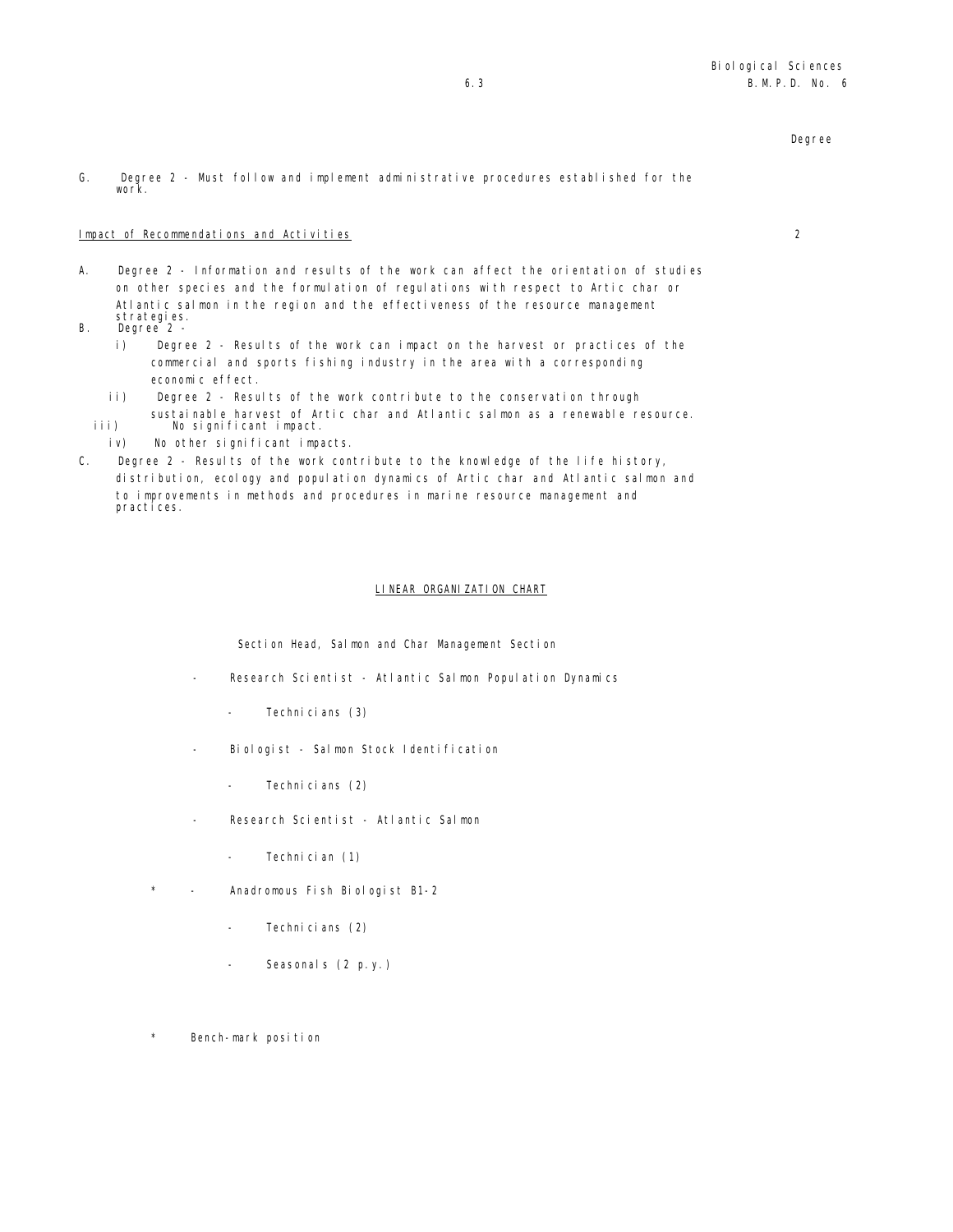Bench-mark Position Number: 7 Level: 3

Descriptive Title: Wildlife Biologist - Migratory Birds Reporting to the Head, Population Management Unit:

Plans, organizes and conducts field studies to assess the annual status of key migratory waterfowl breeding populations in a designated territory, usually a whole province, in order to contribute scientifically valid information for the setting of regional, national and north american waterfowl hunting regulations and ensure the sustainable use and conservation of this natural resource. Conducts special studies on endangered species of migratory bird populations, their habitats, food supply, migration routes and winter quarters in the U.S. or Mexico, in order to recommend and promote measures to protect and improve the status of the species. Participates as a member on provincial, national and international waterfowl management committees. Collaborates on wildlife conservation projects with other public or private migratory bird management agencies, such as Ducks Unlimited.

Designs and implements migratory birds banding studies to determine mortality rate, temporal and spatial distribution of certain species and flyways patterns and evaluates changes such as those due to agriculture (loss of habitats), hunting and/or other recreational activities. Collects and interprets hunter success data in terms of species mortality rates and using computer modelling, extrapolates harvest estimates for specific areas, territories or province. Supervises one wildlife technician and up to six casual and seasonal support staff.

#### Specifications

#### Kind of Assignments 3

- A. Degree 3 Objectives of the work are broadly defined in terms of determining annual population estimates of key waterfowl species for a province or large territory for sustainability of the resource and protection of the species.
- B. Degree 3 The work involves comprehensive population studies over wide geographic areas involving many different species of waterfowl.
- C. Degree 2 Activities are mainly related to population dynamics and biometrics of waterfowl but also include investigations of unusual events such as local increased bird mortality incidents.
- D. Degree 3 Activities of subordinates staff are planned and supervised to ensure that objectives are met within time and resource constraints.

# Complexity of Work 3

- A. Degree 3 Information on population dynamics of the species and data on migratory birds are often difficult to obtain and interpret. Surveys are modeled on past practices and guidelines but many field trips often under rigorous conditions are required to document changes and data gaps which affect predictability.
- B. Degree 3 Information and data can only be validated by a combination of techniques and comparison with results from other areas of the flyways.
- C. Degree 3 Information and data on migratory birds are characterized by many variables due to different feeding and migratory habits of different species, with poorly defined variability and ambiguities.

Degree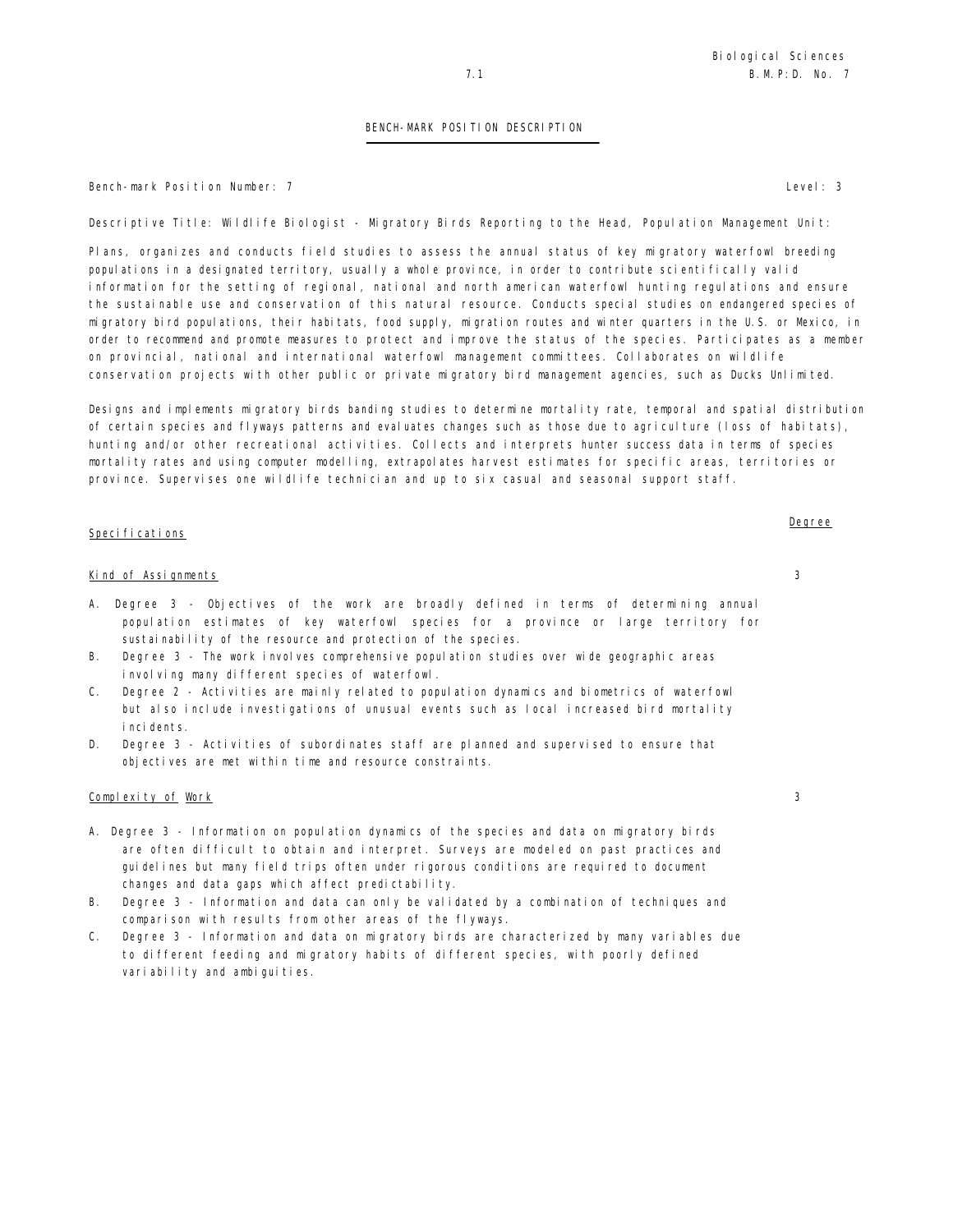- D. Degree 3 Relationships between variables affecting migratory birds such as habitat, mortality, climate, physiological factors, are difficult to establish, can be conflicting and require continuous investigations and interpretation.
- E. Degree 2 The work is normally affected by other scientists within the organizational unit and occasionally by collaborators in other provinces, the USA and Mexico.
- F. Degree 3 Contacts are frequent with scientists and officials of other governments and organizations to exchange information, resolve problems and establish cooperative projects.
- G. Degree 2 The work normally requires adapting techniques and procedures to field conditions.
- H. Degree 3 The work requires the application of a thorough knowledge of ornithology (migratory waterfowl) and of a knowledge of pertinent disciplines (ecology, pathology, and of population dynamics) and, familiarity with statistics and wildlife management practices.

#### Professional Responsibility 33 and 32 and 33 and 33 and 33 and 33 and 33 and 33 and 33 and 33 and 33 and 33 and 33 and 33 and 33 and 33 and 33 and 33 and 33 and 33 and 33 and 33 and 33 and 33 and 33 and 33 and 33 and 33 an

- A. Degree 3 As the waterfowl-wildlife expert for the province or territory, recommendations and conclusions are reviewed by the Head for soundness of judgment and attainment of work objectives.
- B. Degree 3 Professional guidance is received only for the resolution of difficult problems such as determining the cause of substantive waterfowl population fluctuations or significant mortality rates in birds of a specific area.
- C. Degree 3 The field work requires sufficient autonomy to define objectives, identify problems and determine approaches for implementing studies and resolving problems.
- D. Degree 3 Results and reports of other scientists and colleagues in the same subject area are reviewed for validity and applicability to Canadian Wildlife Service programs.
- E. Degree 2 The work requires interpretation of own work and data from related studies to produce meaningful information, conclusions and recommendations for designated territory.
- F. Degree 3 Advice on migratory bird management practices and techniques and on population dynamics is provided to colleagues in other designated territories or provinces and to other scientists in the USA and Mexico.

#### Management Responsibility 2

- A. Degree 2 The work requires the supervision of one technician and up to six seasonal support staff.
- B. Degree 2 Ensures the proper use of facilities and supplies and the proper utilization and maintenance of the equipment allocated for field work.
- C. Degree 2 The work requires determining the equipment, material and services required and planning and scheduling the use of shared equipment, material and services.
- D. Degree 3 The work requires substantiating the need for outside contract work and arranging for readily available assistance.
- E. Degree 2 Ensures that own and support staff's work meet safety and departmental work standards.
- F. Degree 3 The work often requires coordinating activities with those of provincial and U.S. Wildlife colleagues.
- G. Degree 2 Follows and implements office and field administrative procedures applicable to the work.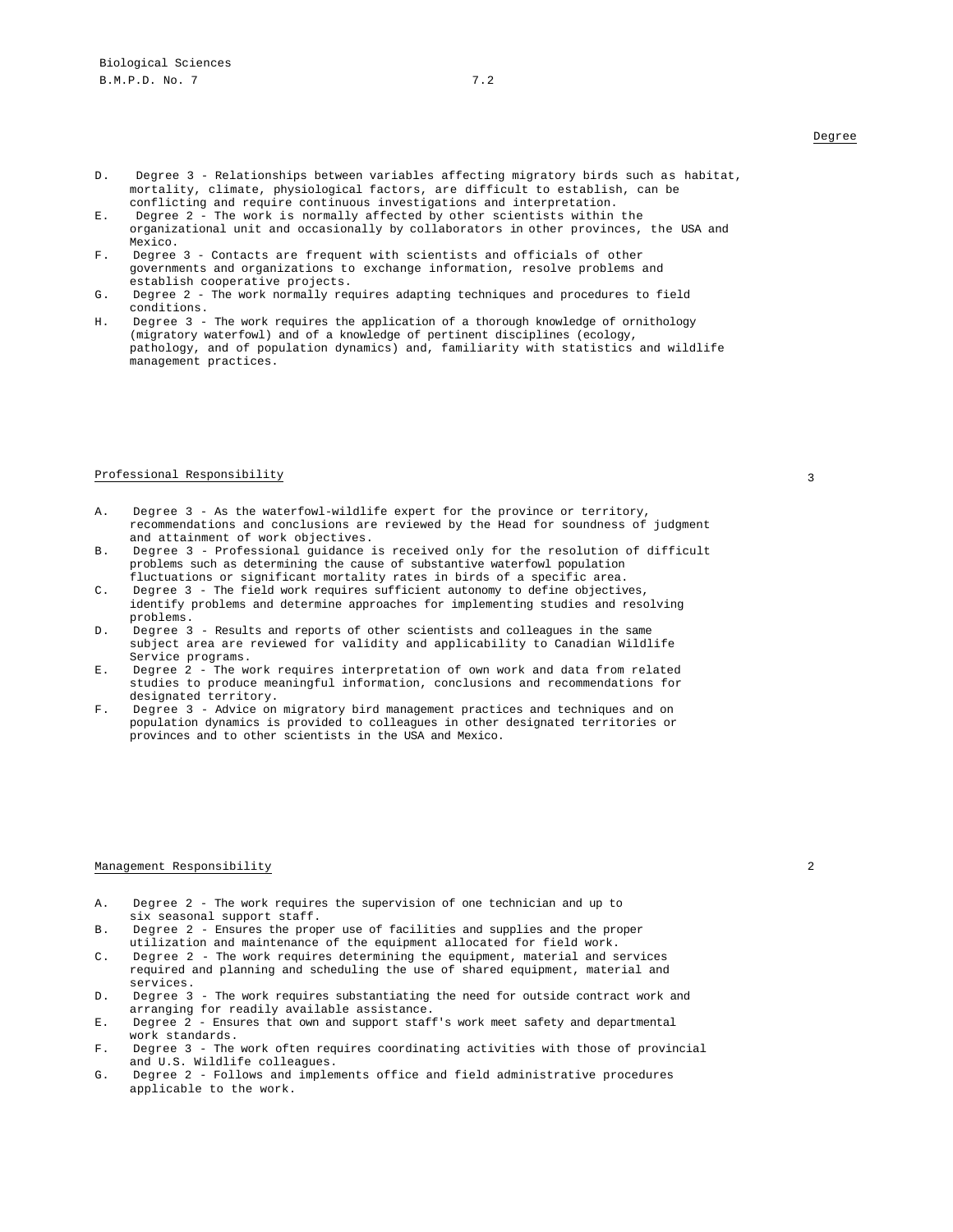# Impact of Recommendations and Activities 3

- A. Degree 3 Recommendations and advice contribute to the formulation of guidelines and hunting regulations and the direction of projects or studies in the subject area of work.
- B. Degree 3
	- i) Degree 2 Recommendations on regulations impact on the hunting industry in the designated area.
	- ii) Degree 3 The mission of the work is to provide results and advice which will help preserve a natural resource, namely migratory birds.
- iii) No significant impact.
	- iv) No other significant impacts.
- C. Degree 3 Findings and results of comprehensive investigations required contribute primarily to improved knowledge in waterfowl population dynamics and management techni ques.

# LINEAR ORGANIZATION CHART

- Regional Director
	- Chief,-Migratory Bird Research and Management Division
		- Head, Habitat Conservation
		- Head Conservation and Enforcement
		- Manager, Northern Operations
		- Head Popul ation Management Unit
			- Wildlife Biologist BI-3
				- Wildlife Biologist BI-2
			- Wildlife Biologists BI-3
			- Wildlife Biologist BI-3
			- Wildlife Technician (EG-ESS-7)
		- \* Wildlife Biologist Migratory Bird BI-3
			- Wildlife Technician (EG-ESS-7)
			- Seasonal Support Staff (up to 6)
	- Bench-mark Position.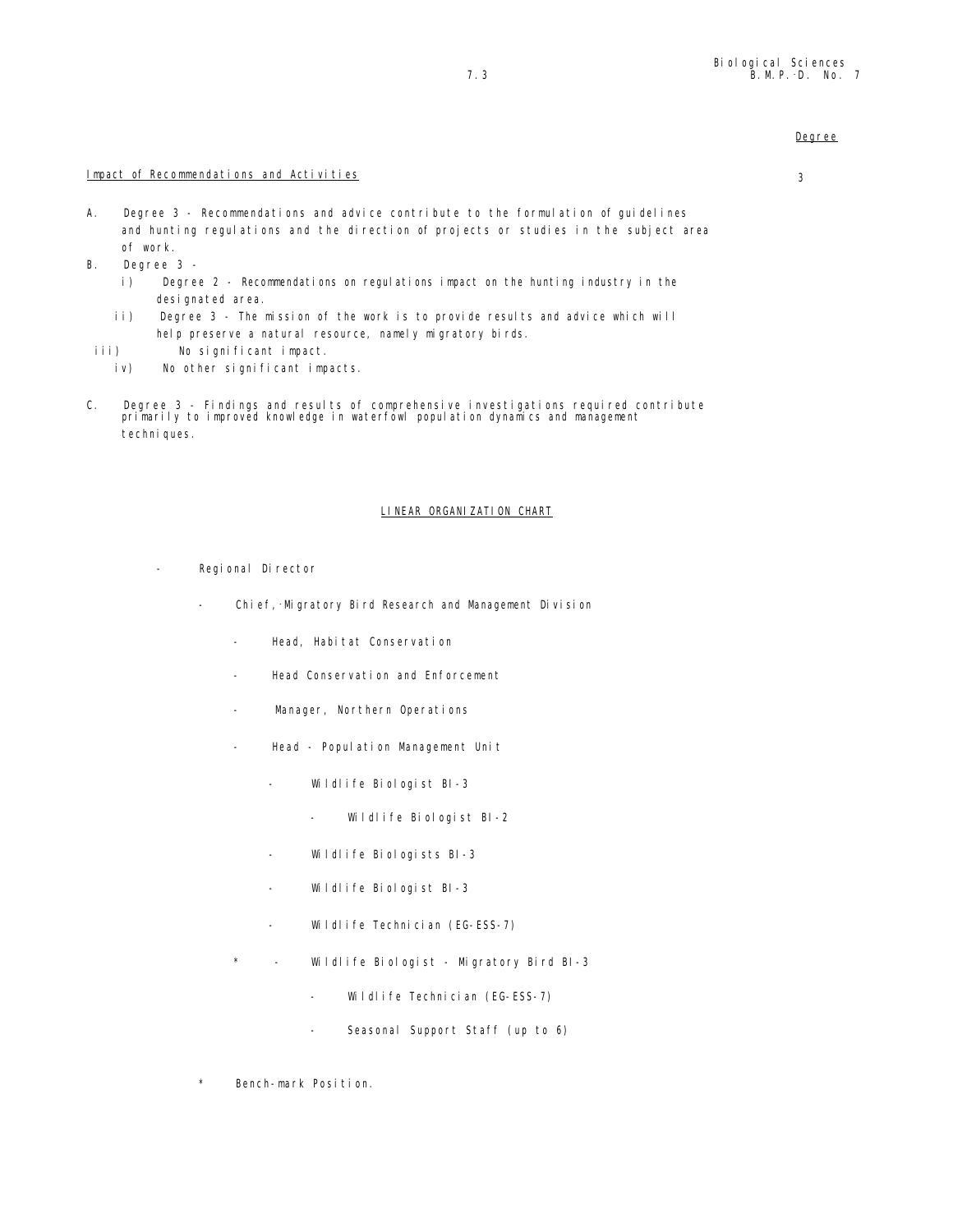Bench-mark Position Number: 8 Level: 3

Descriptive Title: Plant Pathology Biologist

Reporting to the Head, Pathology Section of the Vineland Research Station:

Conducts studies and investigations on the pathogenicity, etiology, epithytology and biological control of fungal pathogens causing diseases of fruit crops, with emphasis on grapes.

Determines the occurrence and relative importance of spores, mycelium as well as the identity of pathogenic and saprophytic fungi occurring under Ontario conditions, using a compound light microscope and standard tests for pathogenicity. Determines the effect of inoculum concentration, temperature and humidity upon lesion development and degree of sporulation, utilizing potted plants or harvested fruits under controlled environments. Collects data on inoculum levels and host infections by periodically sampling air, rain-water, soil and plant tissues, as a basis for developing predictive models based on accumulated seasonal and historic weather data.

Conducts studies to determine the fungicidal, prophylactic, therapeutic and antisporulative activity of fungicides under laboratory and field conditions. Directs field experiment to compare the efficacy of unregistered fungicides with standard registered fungicides at recommended spray interval, to assist in the evaluation process of pesticides. Determines, in cooperation with a residue chemist, the rate of degradation of the fungicide on fruit crops and the coincident decline of biological activity for recommended pre-harvest intervals and allowable residue levels. Determines the phytotoxicity of various rates of fungicide and mixtures of fungicides on different fruit and cul ti vars.

Provides information and advice to growers, officials and scientists in other federal and provincial agencies on fungal diseases occurring and the recommended fungicide use strategies.

Prepares papers on fungus disease and fungicide use and efficacy study findings for publication in scientific and trade journals.

#### Specifications

#### Kind of Assignments 3

- A. Degree 3 The areas and objectives of studies and investigations for preventing or dealing with fruit crop diseases are established following identification and in discussions with the Section Head.
- B. Degree 3 The work involves comprehensive studies on fungal diseases of tree fruits and investigations on the use and efficacy of fungicides to prevent or control damage to fruit crops with emphasis on grapes.
- C. Degree 2 The work involves identifying and monitoring the prevalence of fungal diseases in the area, measuring their resistance to fungicide, assisting in evaluating the efficacy of new fungicides and providing advice to departmental officers and growers.
- D. Degree 3 The work requires planning studies and investigations, developing or modifying experimental approaches, developing predictive models and effective control procedures, directing field experiments, assigning tasks and ensuring that objectives are met within established guidelines.

Degree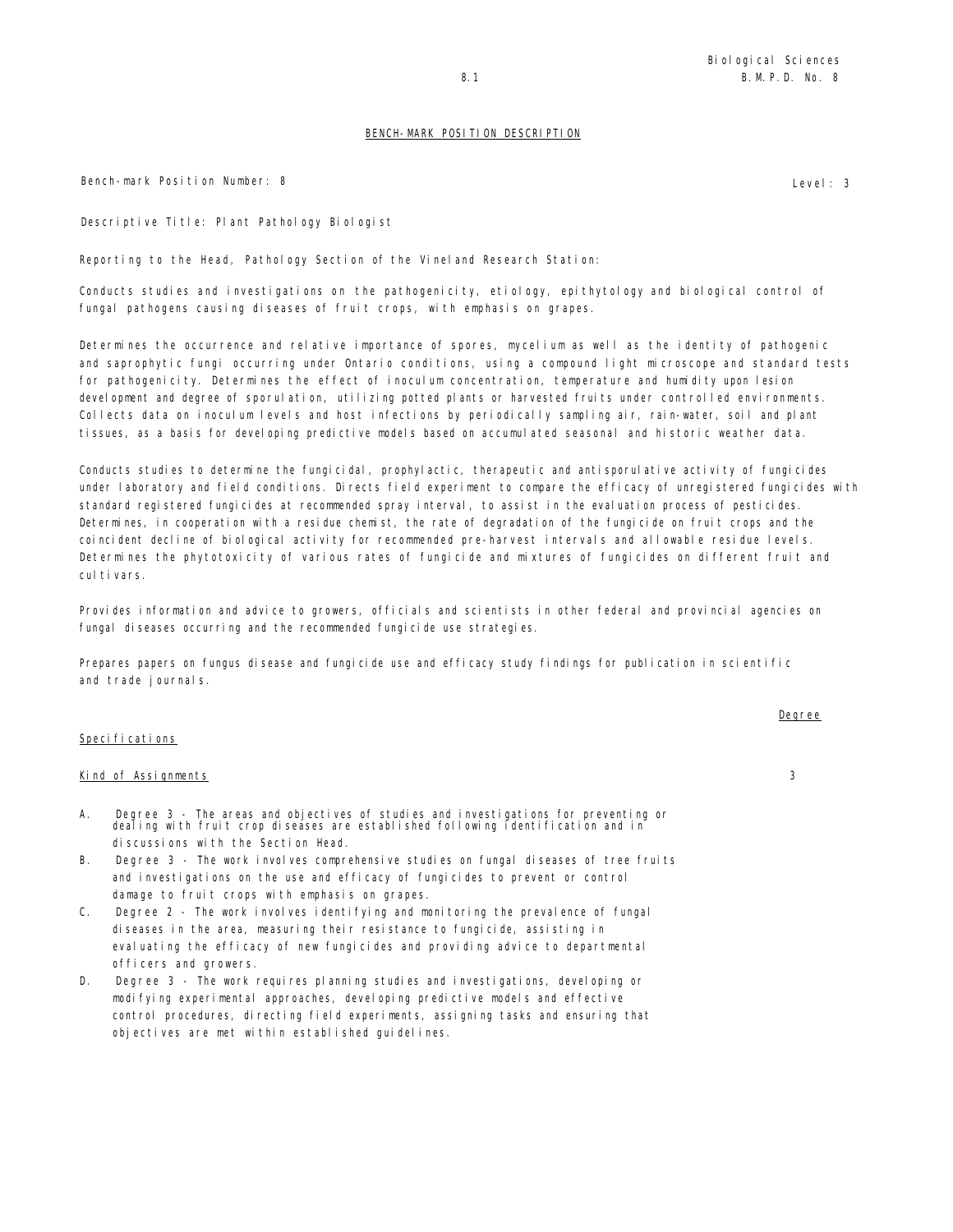- A. Degree 3 Information and data on fungal diseases of grapes and fruit trees and on the use and efficacy of fungicides for their control is obtained by detailed field and laboratory investigations and by interpretation. Sources which include plant, fruit, air, soil and incidence of diseases are temperature and moisture dependent.
- B. Degree 2 Information and data can normally be validated by repeated experimentations and using known procedures, previous investigation data, and references to scientific literature.
- C. Degree 3 Information and data are characterized by many types of fungal diseases and varying degrees of resistance to fungicides, compounded by temperature and moisture variations, activities and phytoxicity of various rate of fungicides and of mixtures, and many types and varieties of host fruit trees and grapes.
- D. Degree 3 Relationships among the variables are not straightforward and require investigations and interpretation to understand.
- E. Degree 3 The direction of studies is frequently affected by requests for collaboration from scientists in industry or Pesticide Registration officers to evaluate new or proposed fungicides under field conditions and by request from growers for advice or guidance.
- F. Degree 3 Contacts are with research scientists from other stations, the province of Ontario, representatives of fruit marketing board, winery officials and fruit growers to discuss the efficacy of fungicides, the assessment and use of new ones and problems related to fungal disease and control or to initiate cooperative projects.
- G. Degree 3 The work requires developing experimental approaches, monitoring procedures, devising diagnostic tests, modifying techniques and procedures to deal with fruit crop disease problems and to meet objectives.
- H. Degree 3 The work requires the application of a thorough knowledge of mycology and plant pathology as well as some statistics for handling field and laboratory data, and familiarity with techniques of evaluation of fungicides in the field.

# Professional Responsibility 3

- A. Degree 3 Work approaches, conclusions and recommendations on fungal disease and on phytotoxicity and efficacy of fungicides are reviewed for soundness of judgment and in terms of contributing to objectives of the pathology section.
- B. Degree 3 Receives minimal guidance in own area of specialization. Guidance can be obtained for the resolution of difficult problems.
- C. Degree 3 The work requires identifying major fungal disease problems of fruit crops and fruit trees in Ontario, with emphasis on grapes, identifying potential areas and objectives of investigations, determining strategy and approaches to deal with the disease before widespread crops damages results.
- D. Degree 3 The work of other scientists working on fungi and fungicides is reviewed for applicability to own work. The work of subordinate staff is reviewed while in progress in the field for accuracy and on completion for compliance with standards and guidelines.
- E. Degree 3 Own and subordinate staff's observations and results of field investigations are interpreted to produce meaningful results and recommendations on the best fungicide to use against occurring fungi of the season. The work and findings of other scientists are interpreted to determine their meaning and implications on the severity of fungal outbreaks in other areas and particular fungicide resistance.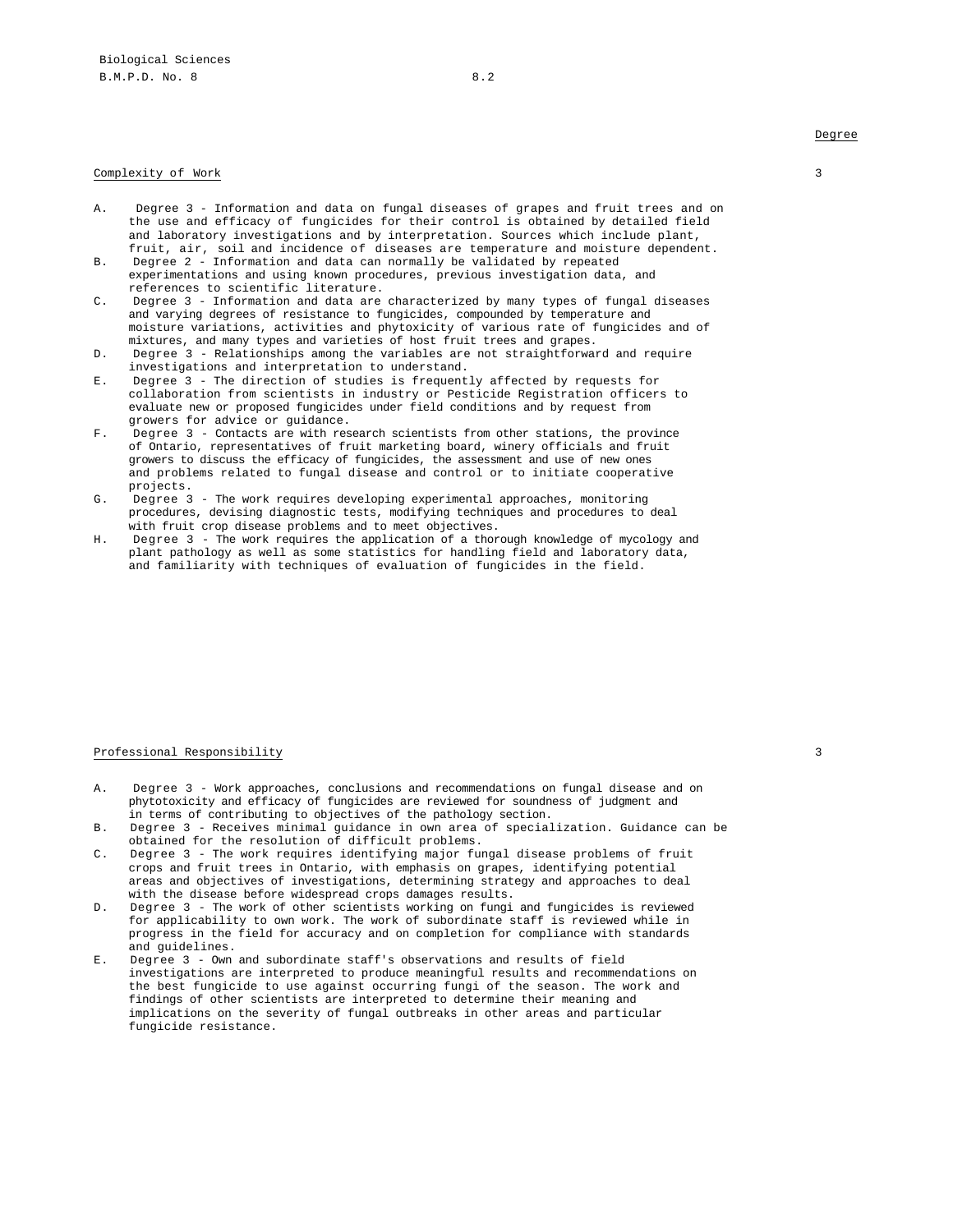F. Degree 3 - Advice and recommendations are provided to colleagues and immediate superior, and advice and guidance on grape diseases, fungicide use strategies and on the efficacy of fungicides under field conditions, is provided to horticultural specialists, fruit growers, winery representatives, chemical companies and officials in federal and provincial pesticides authorities.

# Management Responsibility 2

- A. Degree 2 The work requires the supervision of a full-time technician and of casuals as assistants.
- B. Degree 2 Ensures that field and laboratory equipment, supplies and facilities allocated for the work are used properly.
- C. Degree 2 Identifies the need for field and laboratory equipment, material and services for conducting investigations and study work.
- D. Degree 2 Recommends on the need for assistance to supervisor.
- E. Degree 2 Ensures that safety and work guidelines, quality and other standards are maintained.
- F . Degree 2 Occasionally coordinates work with residue chemist and others sharing equipment or facilities.
- G. Degree 2 Implements and follows normal administrative procedures.

# Impact of Recommendations and Activities 3

- A. Degree 3 Recommendations, advice, efficacy assessments of fungicides and results of the work affect the intensity and direction of research activity in one or more research stations in Ontario, and contribute to the formulation of guidelines and regulations on the use of fungicides.
- B. Degree 3
	- (i) Degree 3 Results of the work form the basis of recommendations to the fruit and grape industry in Ontario and consequently have economic or technological
	- effects in reducing damage to crops due to fungal disease. (ii) Degree 2 Information, results and recommendations contribute to the approval and use of fungicide with respect to efficacy to protect and enhance fruit crops.
	- (iii) No significant direct impact.
	- (iv) No other significant impacts.
- C. Degree 3 The investigations and interpretations of scientific information provide knowledge and an improved understanding of fungal diseases and their control using fungicides and other biological control procedures.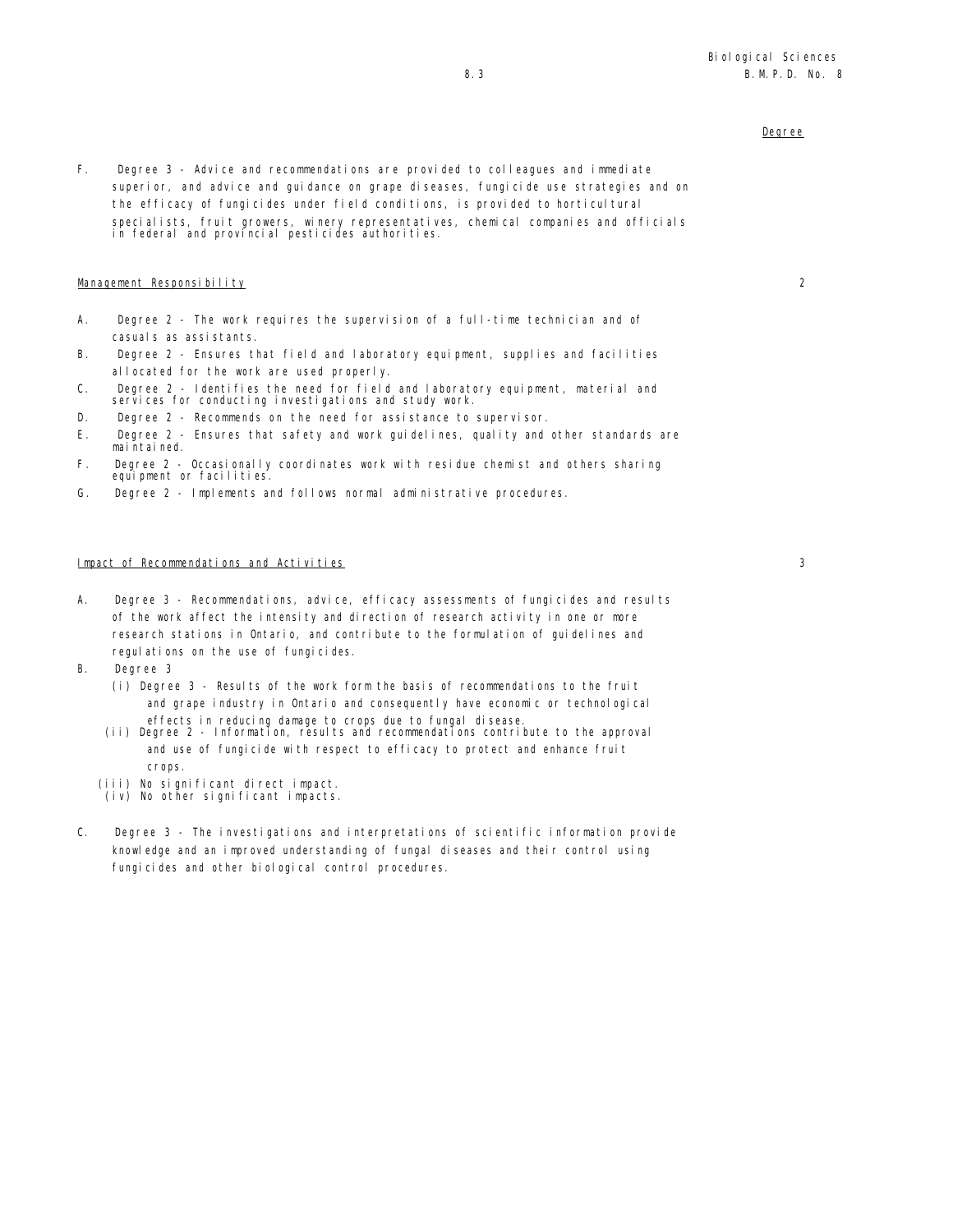# LINEAR ORGANIZATION CHART

Head, Plant Pathology Section, Vineland Research Station

- Research Scientists (5)
	- Technicians (6)
- \* Plant Pathology Biologist (BI-3)
	- Technician

- Casual Summer Assistants (4) (Sciences student; CLT)

\* Bench-mark Positions.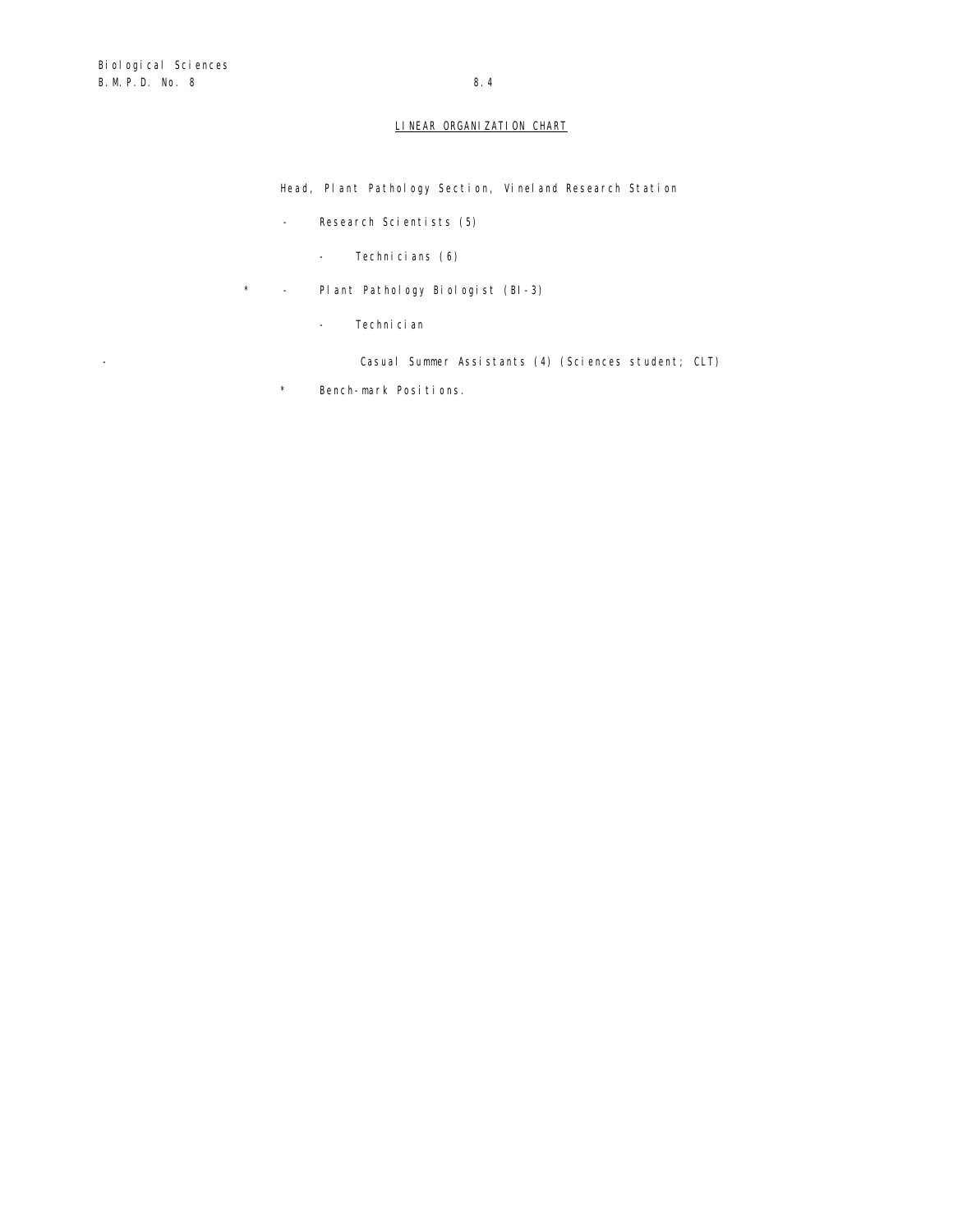#### Bench-mark Position Number: 9 Level: 3

Descriptive Title: Insecticide Evaluation Biologist Reporting to the Associate Director - Insecticide Evaluation - Product Management Division:

Reviews complete pre-market evaluation submissions for new products or new uses of registered products from the pesticide industry, for completeness and acceptance against standards criteria and evaluation protocols required under the Pest Control Act and Regulations. Ensures that proposed conditions of manufacture, storage, display, distribution and utilization conform with legal requirements for safety, merit, value, purity, potency and efficacy. Reviews and assesses all data for validity and acceptability with respect to agricultural legislation and distributes relevant portions of the submissions to specialists in Health and Welfare, Environment and Fisheries and Oceans for their evaluation and assessment against their respective Acts and Regulations.

Reviews and consolidates evaluation or assessment reports received from specialists in agriculture and the above departments and establishes a consensus in consultation with them in order to prepare a global assessment on the degree of risk to human and non-target species of animals, birds and insects as well as any potential risk to land or aquatic environments. If additional data is required to complete any or all of the above risk assessment, informs industry of the additional requirements and the rationale as well as the test protocols required to complete the evaluation. Reports findings to the supervisor and recommends acceptance or rejection of the application for registration of the product based on the global assessment results.

Participates in the planning of departmental research projects to extend the use of registered pesticides for use on minor crops for which no supporting data exists. Recommends appropriate field studies to monitor the safety of residue levels of pesticides resulting from approved use levels and application frequencies.

Provides advice to officers of other federal or provincial agencies as well as industry on the requirements and implications of existing, new or amended legislation affecting the use of Pesticides in Canada. Specifications **Degree** 

## Kind of Assignments 3

- A. Degree 3 Objectives of the work are defined in terms of assignments involving the evaluation of a number of pre-market evaluation submissions concurrently. Project goals are expressed in terms of timely and well founded recommendations for the approval or rejection of applications for registration of pesticides.
- B. Degree 3 The extent of the work involves an exhaustive examination, analysis and critical evaluation of data within the specialized subject area of scientific evaluation of insecticides for the safe, effective and legal use of pest control products in Canada.
- C. Degree 3 Assessment or evaluation activities require the use of a wide variety of scientific techniques for the investigation of the composition, performance or effects of a wide range of pesticides on agricultural and ecological systems, and the provision of sound advice.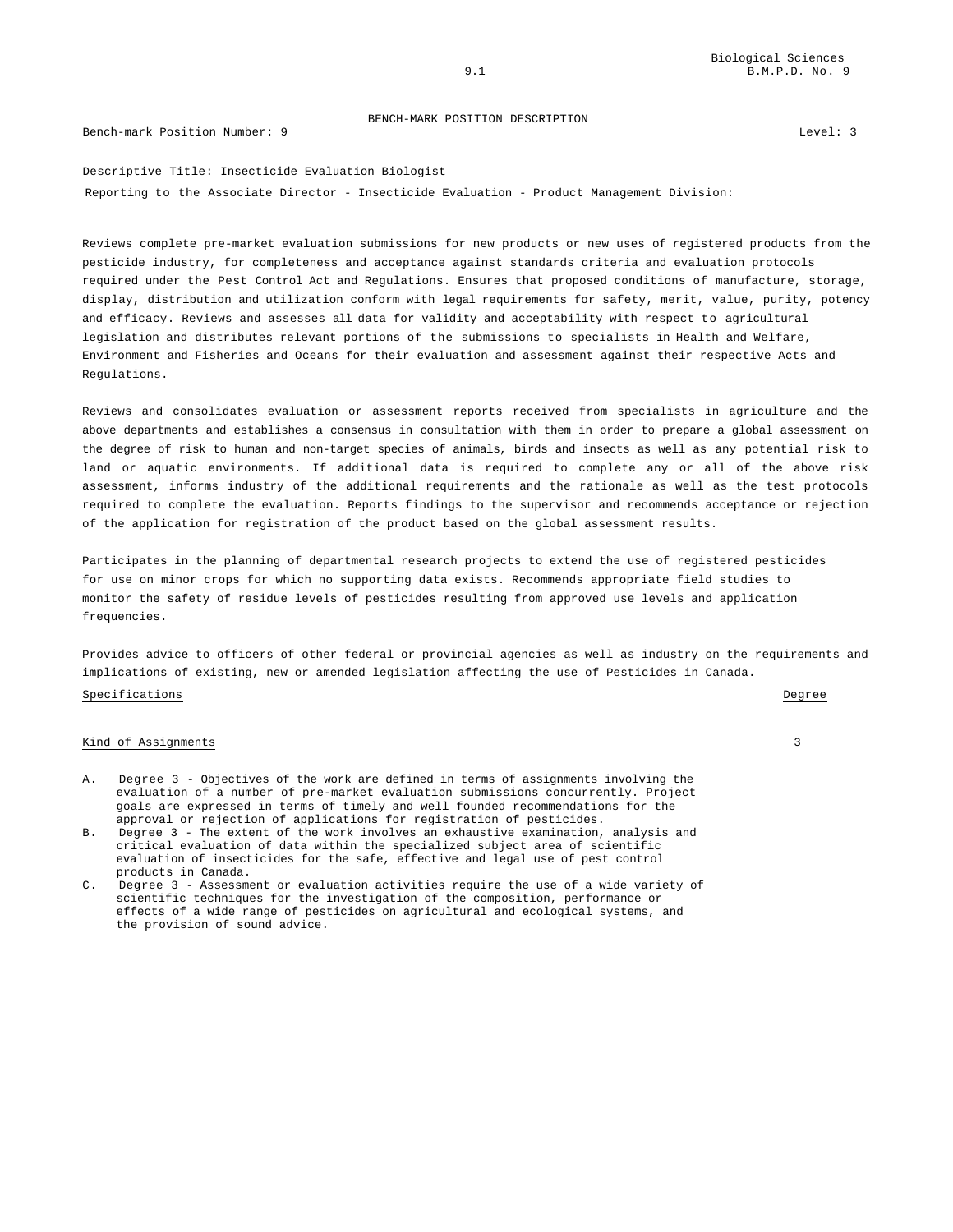D. Degree 3 - Pre-market submission evaluation requires planning and organizing work to resolve a broad diversity of problems or conflicting interests in priorities and attitudes, in coordinating the views of industry and four departments to ensure that sound decisions are made within established precedents, standards and guidelines prescribed under the Control Products Acts and Regulations.

# Complexity of Work 3

- A. Degree 3 While a great deal of information is supplied in pre-market submissions, critical information is often missing or incomplete or biased. More information must often be requested at great cost to industry or occasionally industry is simply reluctant to disclose trade secrets or propriety information.
- B. Degree 3 The information and data supplied by industry can normally be validated by a combination of experimentation and detailed literature referencing.
- C. Degree 4 The information and data contained in the submissions can be characterized by variability, many variables, difficulty of interpretation and the need for judgment to use the data in assessing safety and efficacy.
- D. Degree 3 Relationships between variables such as safety, merit, value and-efficacy can be conflicting and require careful investigation and interpretation.
- E. Degree 4 Work is normally affected by the activities of specialists in other departments or agencies and require full consideration of the implication of their activities and conclusions on the global assessment process.
- F. Degree 3 Contacts are with scientists and officials of industry and other departments or agencies and legal counsel to obtain and exchange information, resolve problems and provide advice. May explain legal aspects of the work and exchange information with the public and the media.
- G. Degree 3 The work requires adapting or developing new protocols and procedures using known approaches and existing precedents to deal with the evaluation of new products or new use patterns or spray calendars for pesticides.
- H. Degree 3 The work requires the application of a thorough knowledge of the principles, theories and practices of biology with emphasis on toxicology, and pathology and familiarity with the practices of chemical residue analysis.

#### Professional Responsibility 3

- A. Degree 3 Evaluation work, approaches, recommendations and conclusions are periodically reviewed for soundness of judgment and attainment of assignment objectives.
- B. Degree 3 Professional guidance **is** only received for assistance in resolving difficult protocol related problems, and resolving differences in data requirements with industry or advisors.
- C. Degree 3 The work requires evaluating submitted studies and experiments and dealing with problems such as incomplete or missing data and biased information and conclusions. Work requires developing appropriate protocols.
- D. Degree 3 Within own subject area, the results and findings of other scientists are reviewed for appropriateness in assessing the global merit of pre-market submissions for the registration of new pesticides.
- E. Degree 3 Toxicological data and assessments or conclusions of scientists from four departments are interpreted and collated into a global assessment of the work under review.
- F. Degree 3 Specific technical advice and guidance within own subject area is provided to other scientists and officials in industry and other departments/agencies.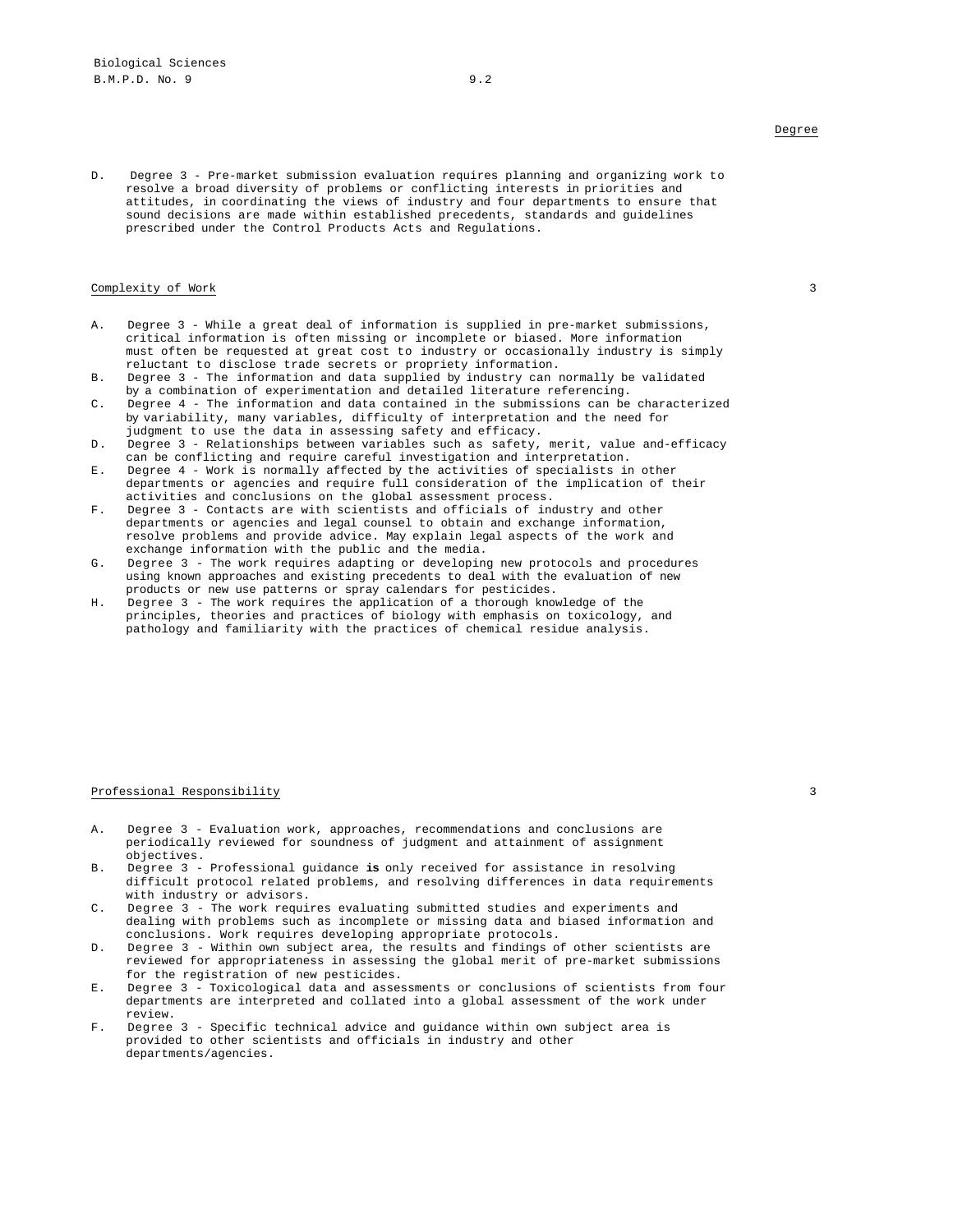## Management Responsibility 1

- A. Degree 1 The work may occasionally require assigning work to non-subordinate staff.
- B. Degree 1 Responsibility for the control of physical resources is limited to the day-to-day use of office equipment and supplies for own work.
- C. Degree 1 Responsibility for committing departmental resources is generally limited to the spending of own time and use of office equipment for own work.
- D. Degree 2 Responsibility for obtaining outside assistance other than formal agreements with other federal agencies is done through recommendation on the need for assistance to the supervisor.
- E. Degree 1 Responsibility for the administrative control of work is limited to complying with administrative procedures and guidelines established for the work.
- F. Degree 3 There is a very definite requirement for the administrative coordination of own activities with those of other scientists from the other departments or agencies involved.
- G. Degree 1 Responsible for following straightforward office administrative procedures.

#### Impact of Recommendations and Activities 3

- A. Degree 3 Recommendations and advice impact on the operation of the Pesticide Directorate and corresponding units in other federal departments involved in the evaluation of pesticides, the formulation of guidelines, regulations, specifications or precedents and standards related to pesticides use in Canada.
- B. Degree 3
	- (i) Degree 3 Recommendations, advice and results of the work can have economic or technological effects on the production, sale, distribution and use of pesticides in Canada.
	- (ii) Degree 2 Recommendation, advice and results of the work have a contributing effect on the state of natural resources and management practices. (iii) Degree 3 - Recommendations, advice and results of the work affect the approval and use of pesticides with respect to efficacy and safety and the regulatory control of potentially hazardous products or substances.
- (iv) No other significant impacts.
- C. Degree 3 Information and results of the work contribute to improvements in protocols and procedures associated with the evaluation of pesticide products. The evaluation of the scientific material submitted and the results of the work contribute directly to greater knowledge and improved understanding of the pesticides, their use, effectiveness and associated risks.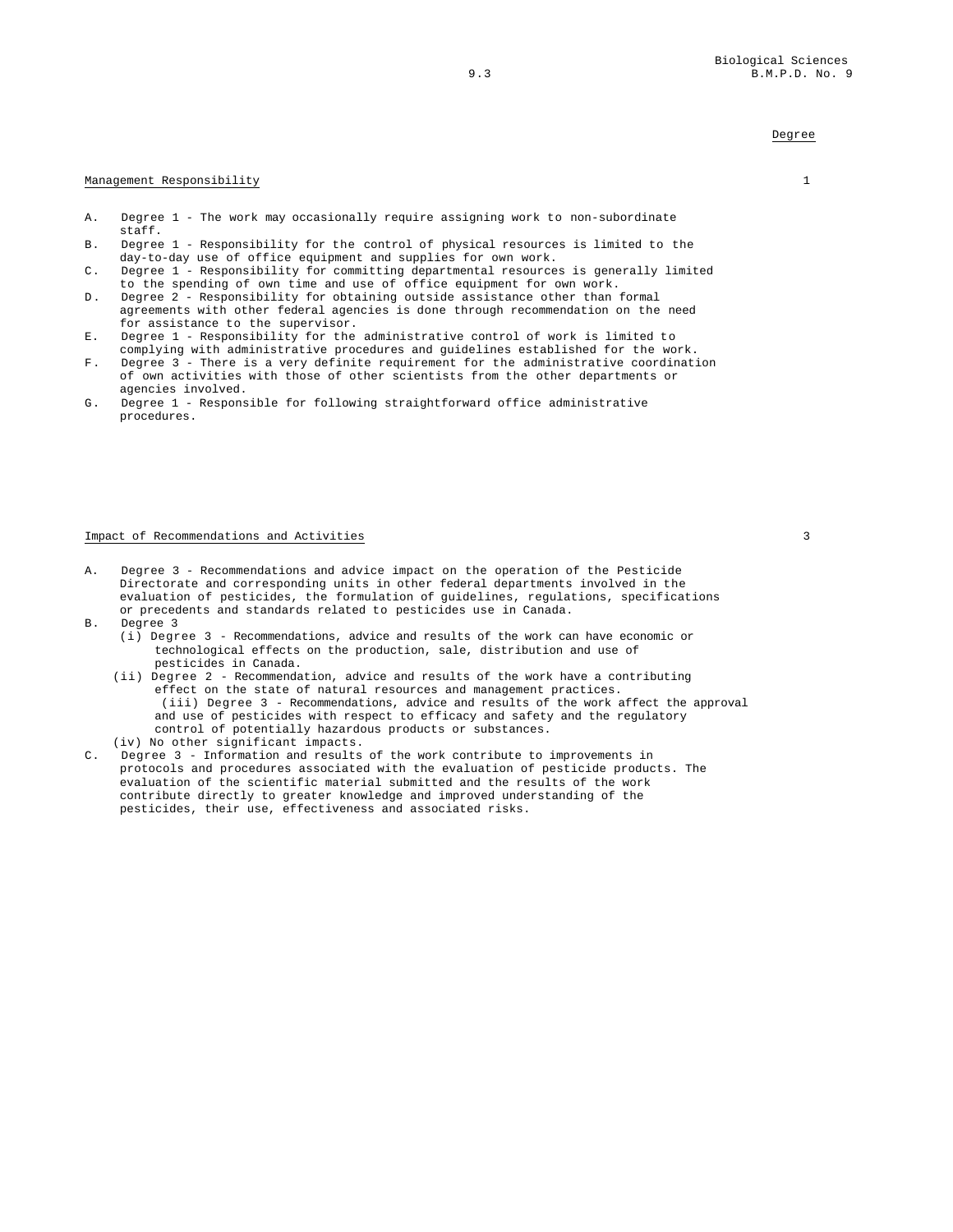# LINEAR ORGANIZATION CHART

Director General - Pesticides Directorate

- Director, Product Compliance Division
- Director, Information Secretariat
- Director, Issues, Planning and Priority
- Director, Product Management Division
	- Associate Director, Antimicrobial Section
	- Associate Director, Herbicide Section
	- Associate Director, Fungicide Section
	- Associate Director Insecticide Evaluation
	- \* Insecticide Evaluation Biologists (3) BI-3
- \* Bench-mark position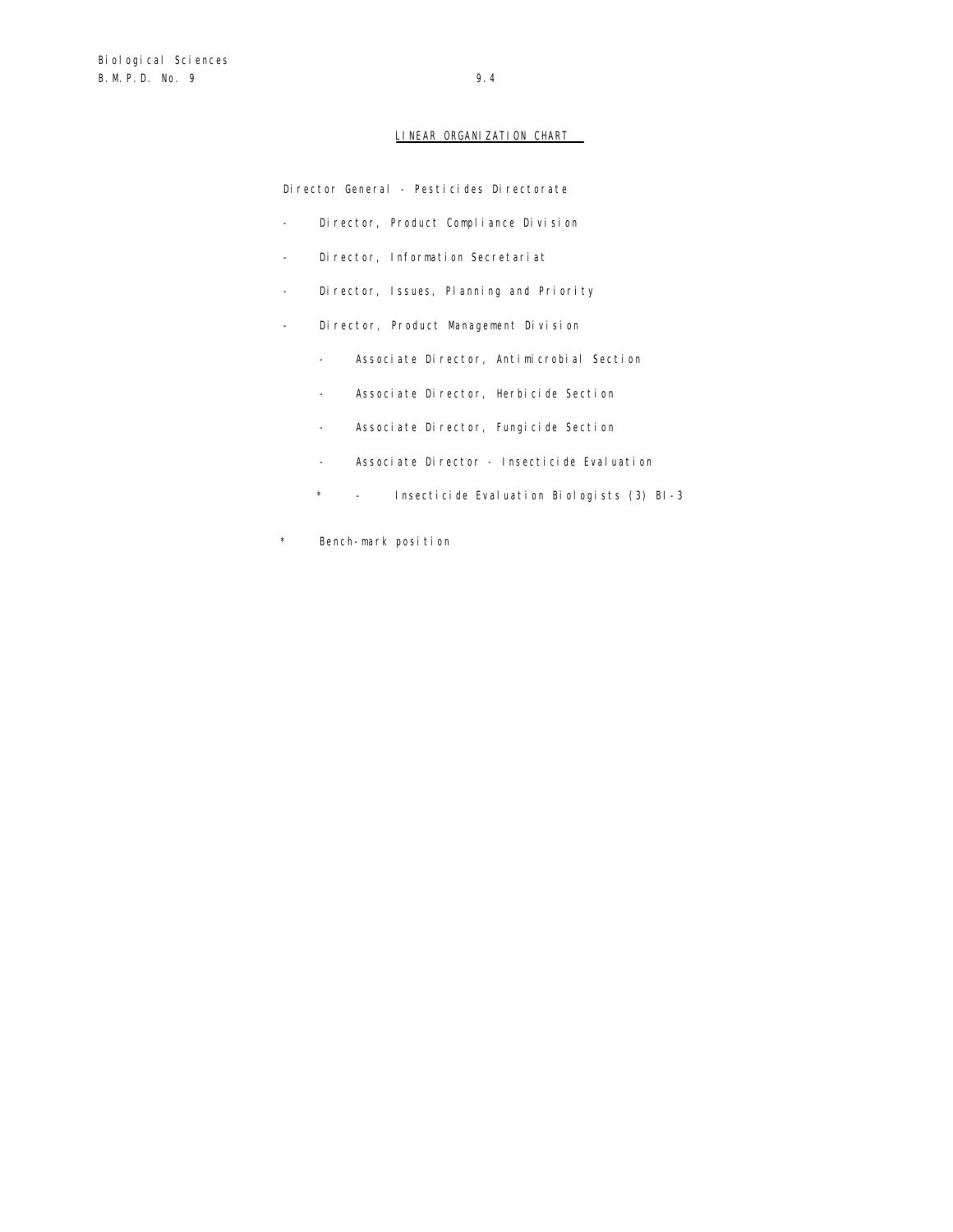Bench-mark Position Number: 10 Level: 3

Descriptive Title: Pesticide Evaluation Biologist

Reporting to a Senior Evaluation Officer of the Pesticide Division:

Conducts a thorough assessment of all pertinent information contained in assigned portions of pre-market submissions for pesticides to determine their acceptability for new or continuing registration under the Pest Control Products Act, administered by Agriculture Canada and more specifically from the view point of environmental legislation.

Ensures that the proposed conditions of manufacture, storage, distribution, transportation and utilization of the pesticide conform with legal requirements for the safety and preservation of the environment. Reviews and assesses all data for validity and acceptability with respect to environmental legislation and requests additional information if required to complete the assessment through consultation with officers of Agriculture Canada and the pesticide industry. Maintains confidentiality of propriety industrial information where required.

Discusses proposed recommendations with the supervisor and prepares an official departmental recommendation and rationale for acceptance or rejection of the submission request.

Conducts assessments of applications for special research permits to carry out limited field experiments with unregistered pesticides proposed as candidate replacement of alternatives to existing pesticides. Consults with regional officers from areas where experiments are proposed and ensures that every precautions are incorporated into the experiments to prevent or minimize potential environmental damage. Provides the department of agriculture with an integrated assessment of the project and recommendations for improving the project from an environmental stand-point.

Provides advice and information to officers of other government departments/agencies and industry on the persistence and mobility of pesticide residues in the environment and their potential for bioaccumulation or their potential effect on non-target organisms; and on the requirements and implications of existing, new or proposed environmental legislation affecting the use of pesticides in Canada.

# Specifications

# Kinds of Assignments 3

- A. Degree 3 Objectives of the work are defined in terms of numbers of assignments involving the concurrent evaluation of several submissions. Project goals are expressed in terms of quality and timeliness of recommendations to Agriculture Canada.
- B. Degree 3 The work consists of projects or studies involving the comprehensive evaluation or assessment of large quantities of data on the toxicity, distribution, mobility, degradation and effects of pesticides in the environment.
- C. Degree 3 Pesticide assessment or evaluation for detrimental effects on the environment, requires the use of a wide variety of scientific techniques to investigate the potential exposure of non-target biological organisms in a broad range of ecological systems and climatic conditions and for the provision of sound advi ce.

Degree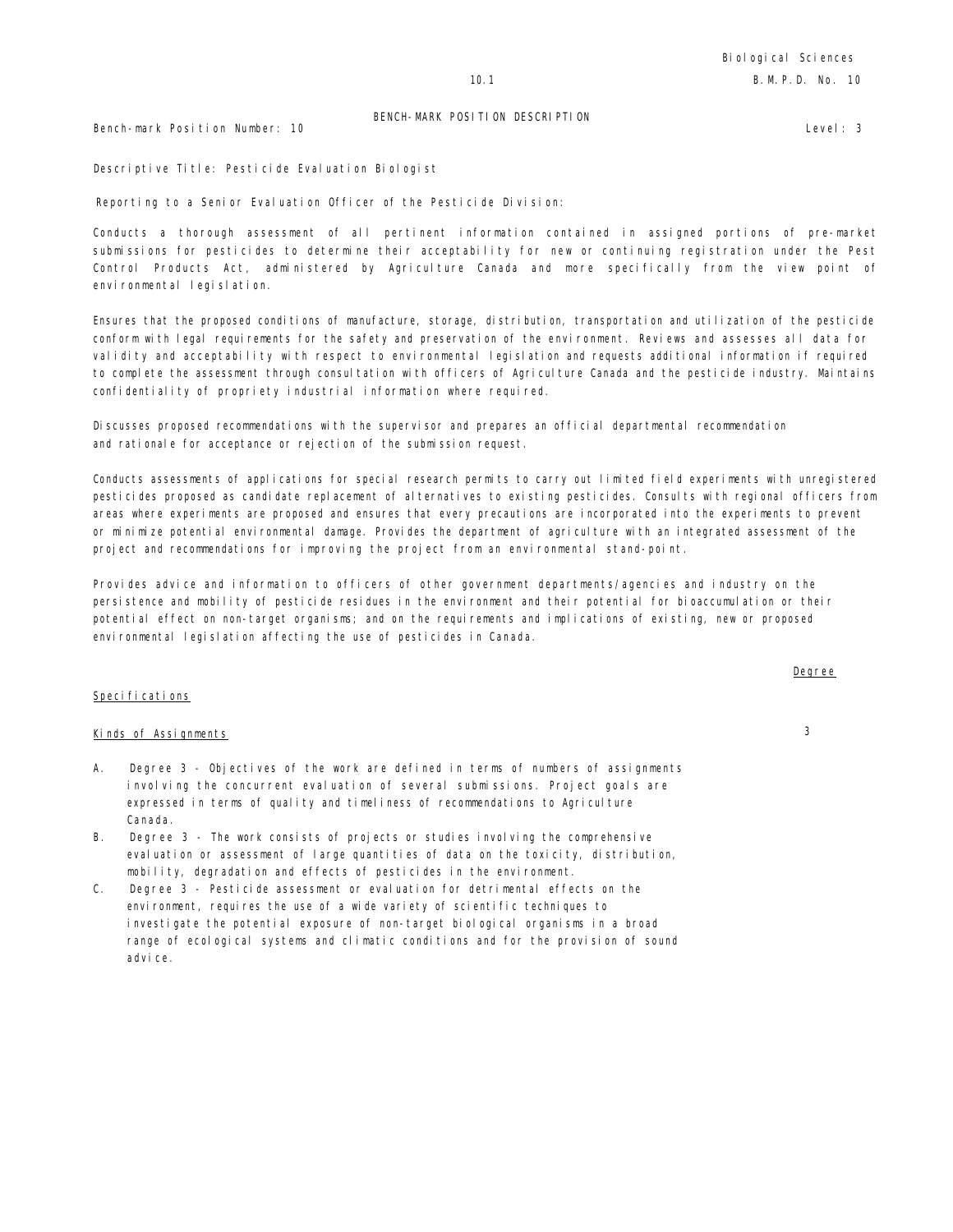D. Degree 3 - Detailed evaluation of pertinent portions of pesticide submissions for environmental impact requires planning and conducting a broad diversity of work to ensure that all facets of the potential exposures of living organisms and accumulation or degradation of pesticides under evaluation have been fully considered within established guidelines of the environmental legislation.

# Complexity of Work 3

- A. Degree 3 Although a lot of data and information required in assessing the environmental acceptability of a pesticide is supplied in the application for registration submission, some critical information is often missing or incomplete or biased. Additional information must often be obtained from industry or from literature but is often difficult to obtain and interpret.
- B. Degree 3 The information and data supplied by industry can normally be validated by a combination of experimentation and detailed literature referencing.
- C. Degree 4 The information and data contained in submissions can be characterized by variability, many variables, difficulty of interpretation and some ambiguity, and require interpretation and judgment to use the data to determine the environmental acceptability of a pesticide.
- D. Degree 3 Relationships between variables such as, toxicity, persistence, mode of application, mobility and bioaccumulation can be conflicting and require careful consideration and interpretation or further investigation.
- E. Degree 3 The work is frequently affected by requests from other specialists of other departments for special permits to use unregistered pesticides for testing purposes. The toxicity evaluation by Health and Welfare scientists must be taken into consideration for environmental assessment and consistency.
- F. Degree 3 Contacts are with scientists and officials of industry and other departments to obtain and exchange information, resolve differences or problems and provide advice. May explain some legal aspects of the work and exchange information with the public and the media.
- G. Degree 3 The work requires adapting or developing innovative procedures or new protocols to improve the evaluation process using known approaches and existing precedents especially when dealing with new or diverse geographic areas and climatic conditions.
- H. Degree 3 The work requires the application of a thorough knowledge of the principles, theories and practices of biology with emphasis on toxicology, environmental ecology, and familiarity with the practices of pesticide residue analysis and degradation process.

# Professional Responsibility 3 and 3 and 3 and 3 and 3 and 3 and 3 and 3 and 3 and 3 and 3 and 3 and 3 and 3 and 3 and 3 and 3 and 3 and 3 and 3 and 3 and 3 and 3 and 3 and 3 and 3 and 3 and 3 and 3 and 3 and 3 and 3 and 3

- A. Degree 3 The evaluation work, approaches, recommendations and conclusions are periodically reviewed for soundness of judgment and attainment of assignment objectives.
- B. Degree 3 Professional guidance is only received for assistance in resolving difficult protocol related problems with industry.
- C. Degree 3 The work requires defining the objectives to be attained for each submission evaluation to ensure that all environmental aspects have been considered and potential problems identified and resolved.
- D. Degree 3 The results and findings of other scientists are reviewed for appropriateness in assessing the impact of pesticide on the environment.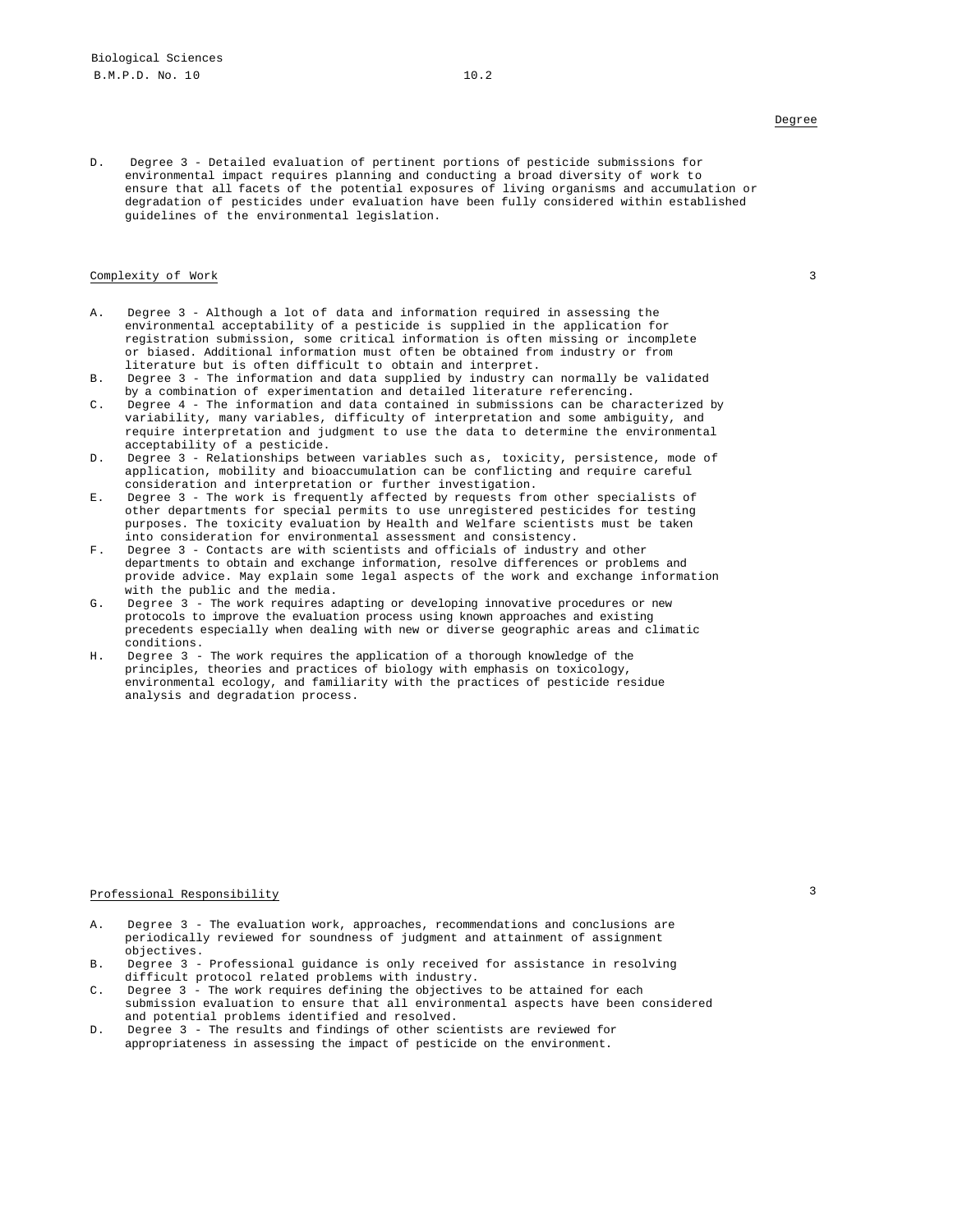- E. Degree 3 Environmental toxicology data from industry and assessments or conclusions of other departmental scientists are interpreted and rationalized to determine the most accurate environmental impact of the pesticides under review.
- F. Degree 3 Specific technical or legal related advice or guidance within the subject area of evaluation of pesticides and their environmental impact is provided to other scientists or officials in industry, in own and other departments/agencies**.**

#### Management Responsibility 1

- A. Degree 1 The work may occasionally require assigning work to non-subordinate staff.
- B. Degree 1 Responsibility for the control of physical resources is limited to the day-to-day use of office equipment and supplies for own work.
- C. Degree 1 Responsibility for committing departmental resources is generally limited to the spending of own time and use of office equipment for own work.
- D. Degree 2 Responsibility for obtaining outside assistance other than formal agreements with other federal agencies is done through recommendation on the need for assistance to the supervisor.
- E. Degree 1 Responsibility for the administrative control of work is limited to complying with administrative procedures and guidelines established for the work.
- F. Degree 3 There is a very definite requirement for the administrative coordination of own activities with those of other scientists from the other departments/agencies involved.
- G. Degree 1 Responsible for following straightforward office administrative procedures.

## Impact of Recommendations and Activities 3

- A. Degree 3 Recommendations, advice and evaluation results affect the formulation of guidelines, regulations, protocols and standards for pesticides and the conduct of experiments with pesticides in Canadian environments.
- B. Degree 3
	- i) Degree 3 Recommendations, advice and results of the work can have an economic or technological effect on the production, sale, distribution and use of pesticides in Canada.
	- ii) Degree 3 Recommendations, advice and results of the work are aimed at the preservation of the environment and safe environmental management practices with pesticides.
	- iii) Degree 2 Recommendations, advice and results of the work on the environmental impact have a contributory effect on the approval and use of pesticides with respect to safety.
	- iv) No other significant impacts.
- C. Degree 3 The evaluation of the scientific data and information submitted and results of the work contribute directly to a greater knowledge and improved understanding of pesticides and their associated risks on the environment.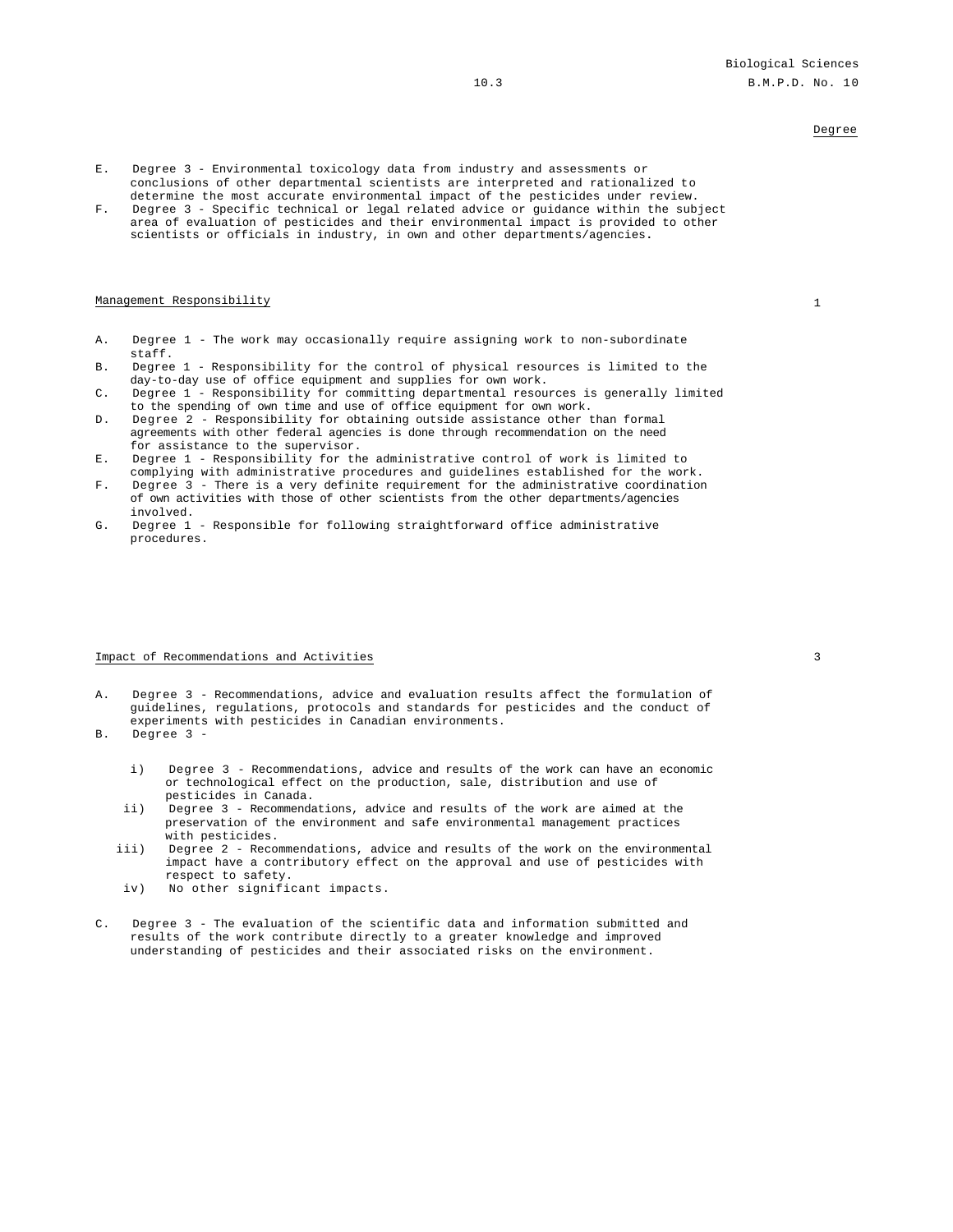# LINEAR ORGANIZATION CHART

Chief, Pesticide Division

- Senior Evaluation Officer
- Senior Evaluation Officer
- \* Pesticide Evaluation Biologists (2) BI-3
- \* Bench-mark position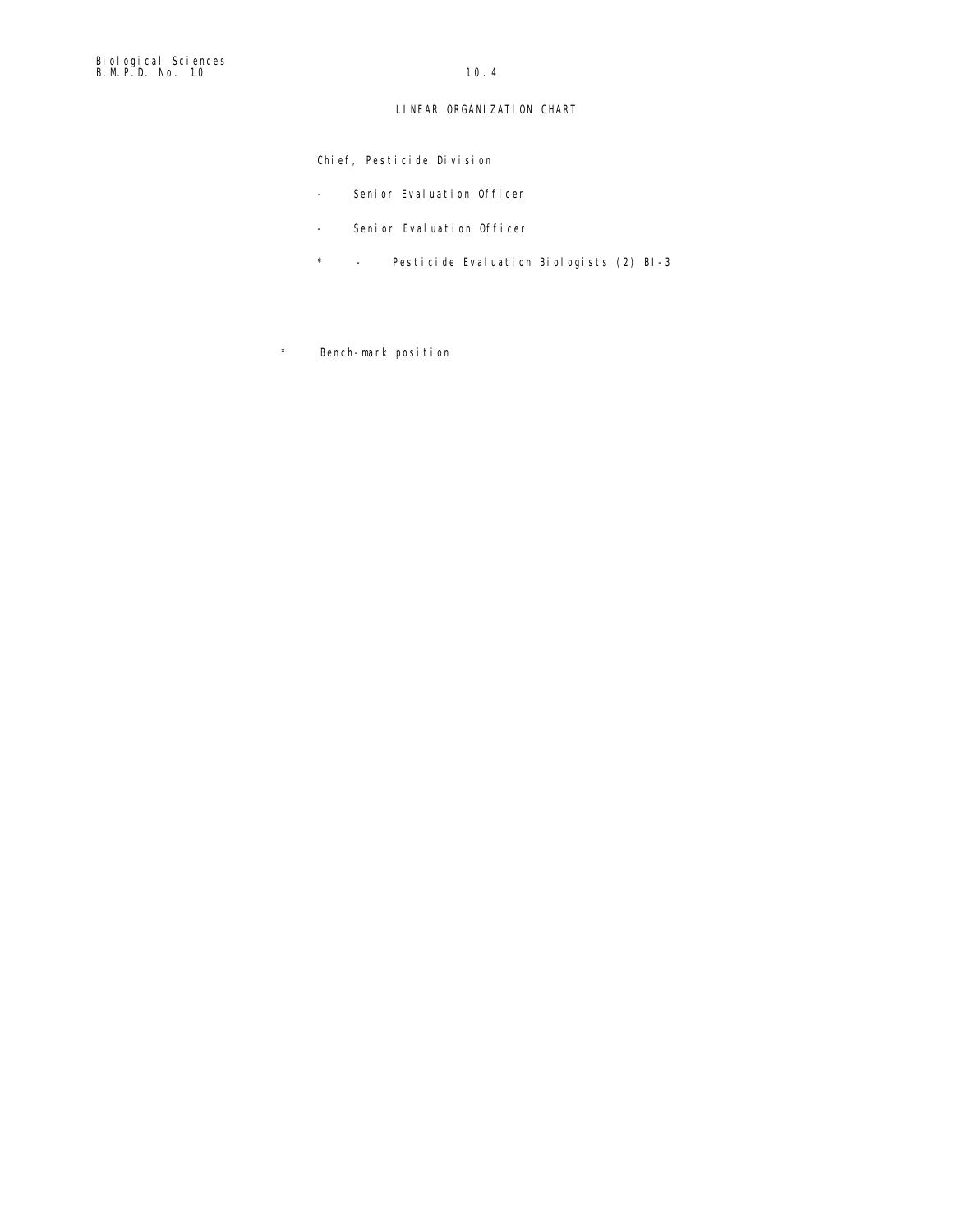Bench-mark Position Number: 11 and 10 and 10 and 10 and 10 and 10 and 10 and 10 and 10 and 10 and 10 and 10 and 10 and 10 and 10 and 10 and 10 and 10 and 10 and 10 and 10 and 10 and 10 and 10 and 10 and 10 and 10 and 10 an

Descriptive Title: Salmon Assessment Biologist

Reporting to the Head, Stock Assessment and Enhancement Section:

Plans, organizes and conducts field studies, investigations, and analysis of Atlantic salmon and habitat on Cape Breton Island to provide a scientific basis for assessment and derivation of salmon stock management alternatives. Conducts field studies and investigations on selected watersheds for Atlantic salmon to determine production potential and collects population data on salmon population for stock assessments. Conducts biological studies, collects and analyses samples and data for determining sex ratios, gonad development, age, differential growth rates, bio-chemical, genetic and disease studies; and, to evaluate the variability in freshwater survival due to species competition and epizootic diseases.

Initiates and conducts projects or investigation studies and determines approaches and implements techniques for the rehabilitation/enhancement of the salmon stock of a river system. Identifies and proposes investigations to determine marine mechanisms affecting mortality/survival of Atlantic salmon.

Specifies sport and commercial statistical data to be collected by fisheries officers. Analyzes data and tag return for changes in trends and assessments of river and spawning escapements and loss of salmon stock to fishing mortality. Develops mathematical models to estimate and predict salmon production of a river system.

Develops and presents recommendations to Divisional Management, River Management Committee and private and commercial groups, for regulatory control changes in harvest level and provides advice to ensure sustainable harvest level.

Contributes, as a core member of the Scientific Advisory Sub-Committee or other working groups, to the planning of scientific studies and preparation of papers pertaining to the status of Atlantic salmon stock and improved methods for predicting salmon stock levels.

Administers allocated operating budget funds; supervises technical support staff; and, prepares reports and publishes new findings concerning salmon stock in Cape Breton Island.

#### Specifications

## Kind of Assignments 3

- A. Degree 3 Objectives of assignments are defined in terms of improving the Atlantic Salmon stock in the region and ensuring sustained harvest at desirable levels. Annual goals are agreed to in terms of available resources.
- B. Degree 3 The work involves comprehensive investigations to determine, develop and enhance the salmon production of selected watersheds and to establish sustainable harvesting levels.
- C. Degree 3 The work requires collecting and analyzing information from different locations; conducting field investigations on salmon stock strengths, habitat suitability, watershed potential production; assessing actual and potential populations and harvest level; using modeling techniques; developing techniques to enhance or rehabilitate sub-standard production levels on selected rivers; and, supervising staff.

# Degree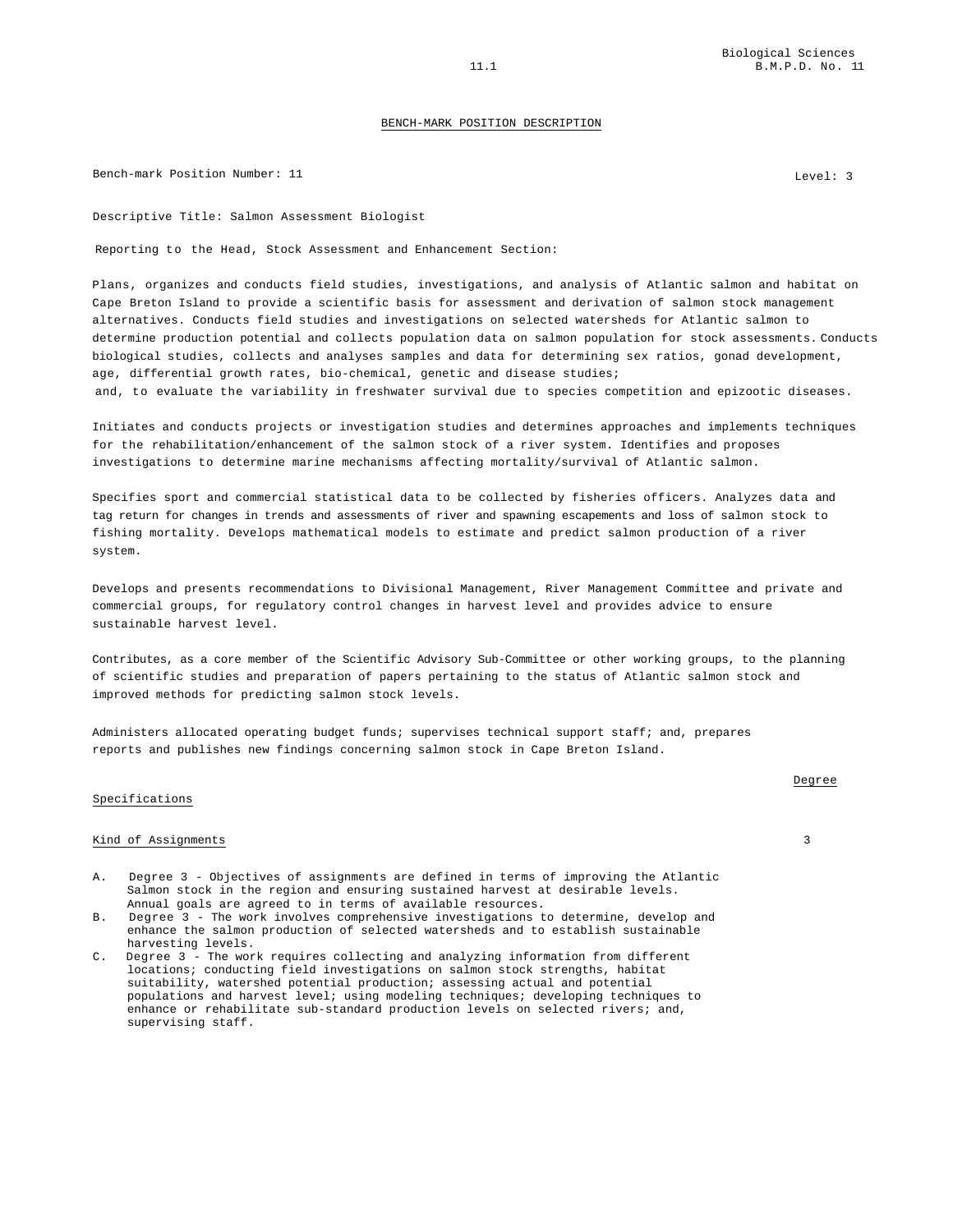D. Degree 3 - The activities of a study or project team are planned and directed and, projects are initiated and conducted to achieve objectives within established resource and time constraints.

#### Complexity of Work 3

- A. Degree 3 Information on biological and environmental data and factors affecting salmon population, inventory, production and strength assessment at various stages, escapement, survival and mortality, watersheds habitat quality for production potential, requires obtaining by investigation, data which is often difficult to obtain, interpret and select.
- B. Degree 3 Information and data to determine salmon river potentials can normally be validated by a combination of field investigations and previous studies or findings and correlations, experimentations and detailed literature referencing.
- C. Degree 3 Information and data on population dynamics are characterized by several variables requiring interpretation and often present some ambiguity.
- D. Degree 3 Relationships between variables are sometimes conflicting and require investigation and interpretation, such as to explain a decline in population when fishing is restricted.
- E. Degree 2 Work is normally affected by others within the unit and occasionally by the activities of others outside the unit, such as provincial officials and wardens on collaborative projects to rehabilitate or enhance salmon production.
- F. Degree 3 Contacts are with provincial scientists and officials outside the organization unit to resolve problems, exchange information, provide guidance or for participating in cooperative projects and sub-committee work.
- G. Degree 3 The work requires exploring and developing new techniques for assessing abundance of salmon stock, streamlining the acquisition of stream habitat inventories, developing new devices and techniques to measure the salmon production potential of watersheds and productions enhancing procedures suitable for river's particular conditions, and for measuring and recording watershed data.
- H. Degree 3 The work requires the application of a thorough knowledge of the principle, theories and practices of biology and ecology with emphasis on the North Atlantic Salmon in all stages of its life-cycle, and familiarity with hydrography and hydrology practices for physical measurement of watersheds and with biometric practices and the use of computers for modeling purposes.

## Professional Responsibility 3

- A. Degree 3 The approaches and recommendations of completed investigations are reviewed by the supervisor for soundness and in terms of attainment of objectives.
- B. Degree 3 Professional guidance is normally received only for the resolution of difficult problems such as those affecting salmon stock and sustainable harvesting level.
- C. Degree 3 The work requires identifying problems with certain rivers, defining objectives and determining approaches to resolve salmon decline by applying innovative solutions and recommending changes in scientific based controls.
- D. Degree 3 The work of subordinate staff is reviewed for completeness and compliance with standards and guidelines. Related work by other scientists is reviewed for synthesis of concepts and applicability.
- E. Degree 3 Scientific data or work results and recommendations of own staff are reviewed for significance. Investigation findings of other scientists are reviewed and interpreted for applicability or implication on rehabilitation and enhancement of salmon production, potential of certain watersheds of the region, sustainable level of harvest and salmon fishery regulations.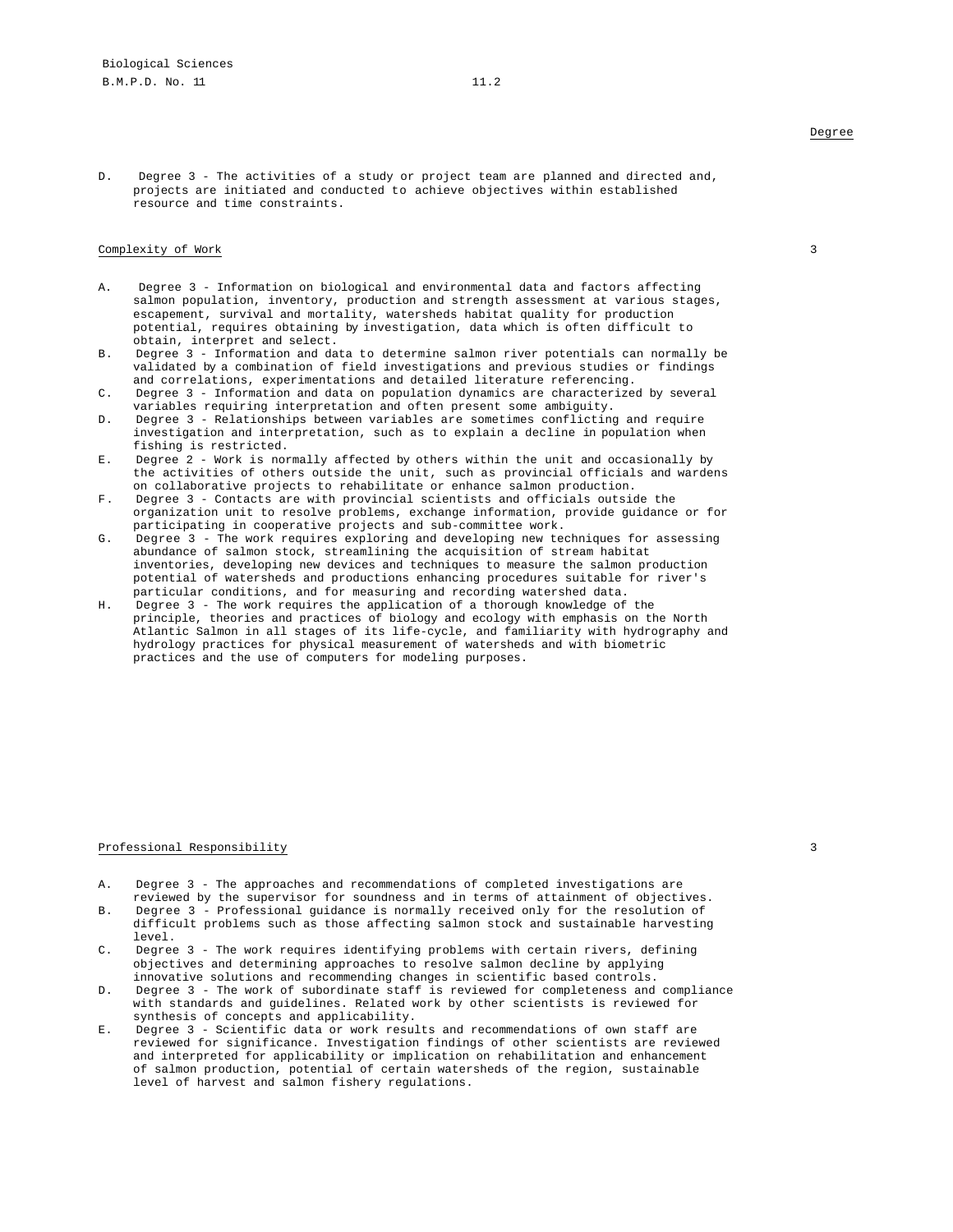F. Degree 3 - Advice is provided to colleagues and superior on own work. Scientific guidance is provided to support staff, contributors and officials on regulation changes or projects to enhance salmon production of certain rivers or, to ensure sustainable harvesting level.

# Management Responsibility 2

- A. Degree 2 The work requires the supervision of a technical support staff comprising technician, sciences students, programmer and field laborers.
- B. Degree 2 Ensures proper use of equipment, supplies and facilities allocated for the work.
- C. Degree 2 Determines the requirements for supplies, equipment and facilities for study/investigation projects.
- D. Degree 2 Identifies and recommends to the supervisor on the need for outside assistance on specific field studies.
- E. Degree 2 Ensures that safety, quality and other work and performance standards are mai ntai ned.
- F. Degree 3 Coordinates study activities with those of others scientist working in conjunction on cooperative projects or ad-hoc committees, and with area fisheries and provincial officers.
- G. Degree 2 Must implement field and other administrative procedures established for the work.

# Impact of Recommendations and Activities 3

- A. Degree 3 Recommendations, advice and results of the work can affect the intensity and orientation of salmon stock and fisheries research activities of the department; the assessments and analysis of the work results are used in the formulation of harvest regulations, the initiation of salmon enhancement activities and the derivation of salmon stock management alternatives for certain rivers of the region.
- B. Degree 3
	- (i) Degree 3 Recommendations, advice and results of the work involve salmon stock enhancement and harvest level and have economic impact on the sport and commercial salmon fishing activities.
	- (ii) Degree 3 Recommendations, advice and results of the work affect the state of the salmon stock and effectiveness of the salmon river management practices.
		- (iii) No significant impact.
	- $(iv)$  No other significant impacts.
- C. Degree 3 The investigation, inventorying and the assessments of salmon stock and habitats, and improved procedures to enhance the reproduction of salmon in selected rivers, provide new knowledge and a better understanding of salmon population dynamics.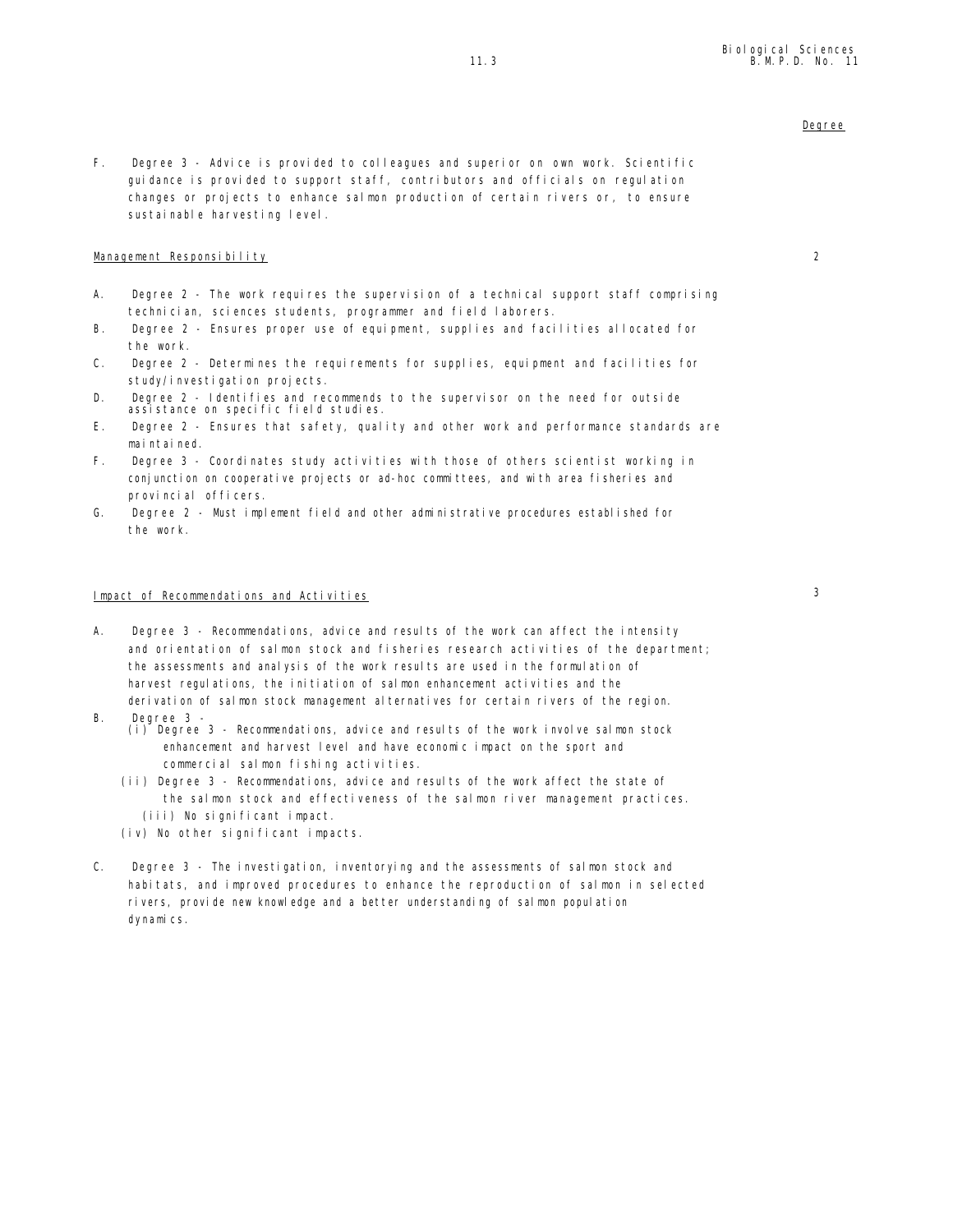# LINEAR ORGANIZATION CHART

- Chief, Freshwater and Anadromous Fish Division

Head, Stocks Assessment and Enhancement Section

- \* Salmon Assessment Biologist, BI-3
	- Technician
	- Terms/Seasonals (3) (Programmer, University Sciences Students and Field Laborer)
- \* Bench-mark Position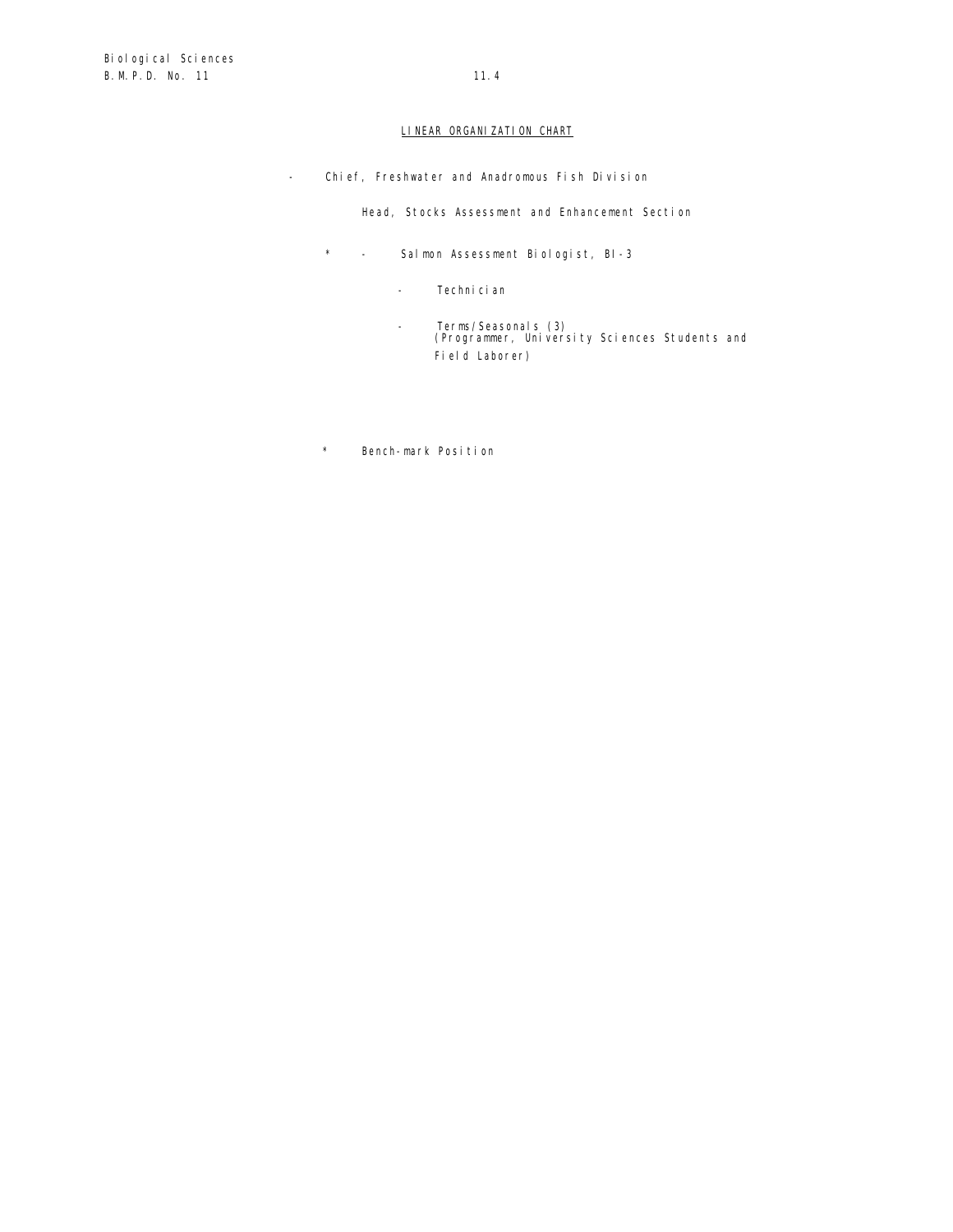Bench-mark Position Number: 12 Level: 3

Descriptive Title: Lake Enrichment Biologist

Reporting to the Head, Enrichment Research Section:

Plans, organizes and conducts limnological investigations in the laboratory and field to determine the trophy status of approximately 15 sockeye salmon nursery lakes in British Columbia and Yukon, to increase salmon production through the application of appropriate levels of nutrient fertilizers.

Designs and conducts field and laboratory studies to determine the nutrient requirement of the phytoplankton species present in each lake through the collection of a wide range of synoptic data and nutrient competition experiments.

Determines the work and prescribes technical specifications and skill requirements for laboratory and field survey contract work. Reviews and certifies that contract work performed meets quality control, safety, other work standards and contract specifications and recommends payment.

Determines each lake's suitability for fertilization by analyzing and interpreting the information and data obtained, identifies and recommends lakes where fertilization would be most effective in terms of salmon production, calculates the appropriate fertilizer composition, loading rate and frequency for each suitable lake, and obtains appropriate permits from the Provincial authorities.

Monitors fertilized lakes, through the analysis of data on levels  $of$  growth and survival  $of$  juvenile sockeye salmon.

Advises colleagues and superior on new aspects of the work.

Writes reports and scientific papers and presents findings to scientific community.

Supervises subordinate technical support staff including several seasonal employees.

#### Specifications

# Kind of Assignments 3

- A. Degree 3 The enhancement of sockeye salmon in the Pacific region is the main thrust of the work. Objectives are defined in broad term by the Head of the Section to support general objectives of the Research Branch. Annual goals are agreed to with the supervisor in terms of how many lakes will be studied in the year within allocated resources.
- B. Degree 3 The work involves comprehensive investigations in the specialized area of lake ecology and natural nutrient levels to support the sockeye salmon's food sources.
- C. Degree 3 Activities include planning, organizing and controlling studies of a variety of unfertilized lakes and determining through the interpretation of collected data if a lake is a good candidate for the addition of fertilizers and assessing the effects of additions on salmon production rates.

Degree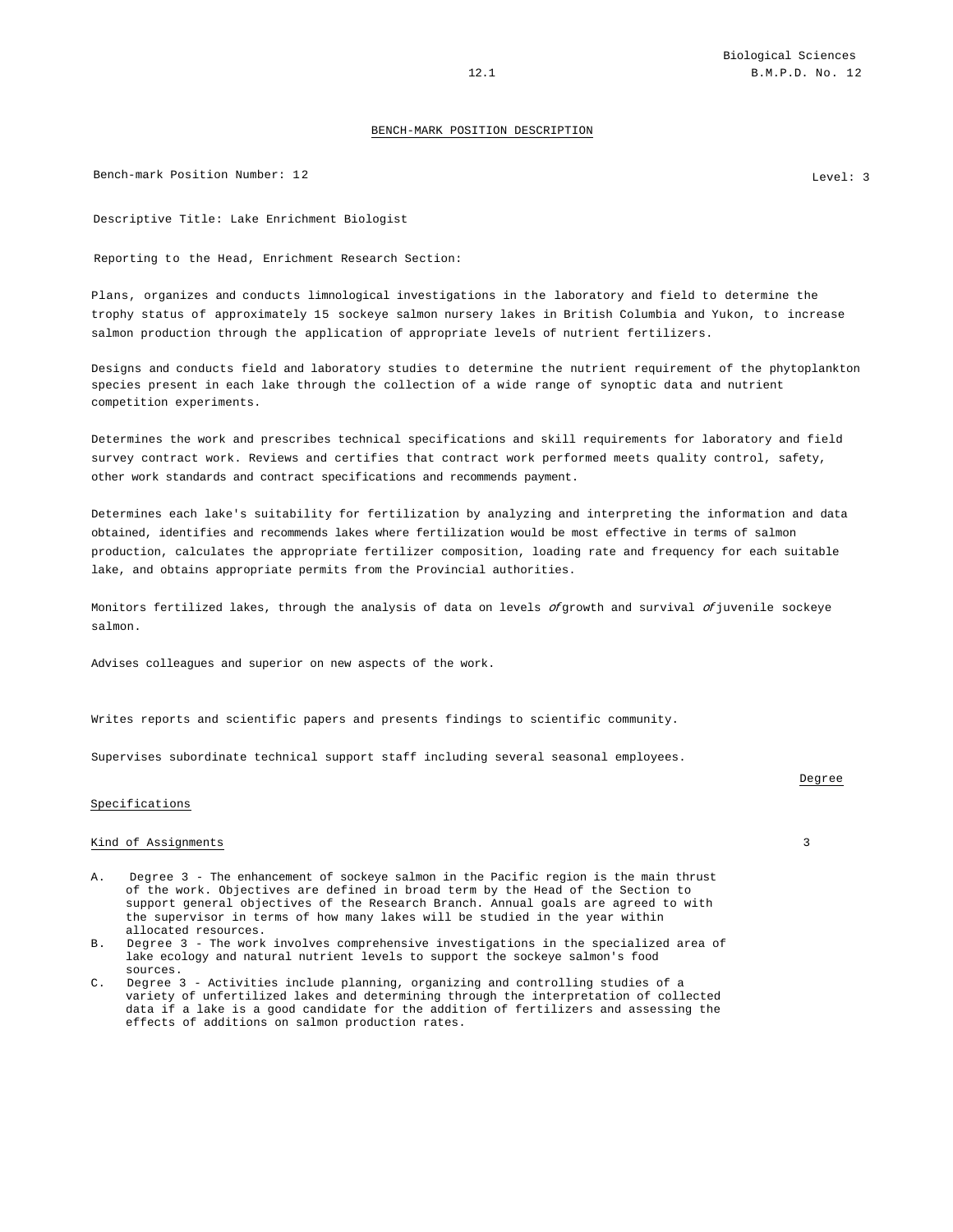D. Degree 3 - The work requires preparing proposals for future work and approval, planning and assigning work to own staff and controlling contract work to ensure that objectives are met within established guidelines and resource allocations.

#### Complexity of work

- A. Degree 3 The work requires obtaining by investigation, biological, chemical andphysical data which are difficult to collect in that most lakes are in remote areas, samples are perishable and easily contaminated and laboratory analysis of phytoplankton **is** difficult and variable.
- B. Degree 3 Information and data can only be validated by the application of rigorous quality control and innovative experimentation, correlation with other studies, or detailed literature referencing.
- C. Degree 3 Information and data on each lake involve variables such as hydrologic flux, thermoclines, daily insolation, water chemistry, phytoplankton community structure and biomass which must be thoroughly understood before enhancement of salmon is possible.
- D. Degree 3 The relationships of the biological, chemical and physical variables are complex, sometimes conflicting and require detailed analysis or further experimentation and interpretation.
- E. Degree 2 The work is normally affected by the activities of contract staff whose activities must be closely monitored and coordinated and occasionally by the activities of others such as hatchery managers and provincial biologists.
- F. Degree 3 Contacts are with scientists within and outside the organization to reach agreement on the fertilizer application strategy, obtain provincial authorization, and meet citizens groups concerned with the operation.
- G. Degree 3 The varied nature of each lake under study requires the development of innovative solutions to resolve specific problems and involves developing new, or modifying and adapting standard practices, techniques and procedures.
- H. Degree 3 The work requires the application of a thorough knowledge of limnology and familiarity with marine ecology, salmon biology, fisheries management and biometrics.

# Professional Responsibility 3

- A. Degree 3 Work approaches and recommendations of completed studies are reviewed by the superior for soundness of judgment and in terms of attainment of objectives.
- B. Degree 3 Minimal direction is provided. Guidance is available for the resolution of difficult problems from discussion with Section Head or with other professional in similar fields.
- C. Degree 3 The work requires setting specific objectives of studies for own and contract work; establishing quality control standards for field and laboratory activities; determining approaches to resolve difficult problems within the subject area of limnology.
- D. Degree 3 The work of subordinate and contract project team members is reviewed for completeness and compliance to contract specifications, and other work standards. The work of other scientists is reviewed for applicability to own subject area.
- E. Degree 3 Complex biological, chemical and physical data, results and conclusions, of subordinate and contract staff are interpreted to determine their meaning and implication on work activities.
- F. Degree 3 Advice **is** provided to colleagues and immediate superior within own subject area. Explanations of findings are given and guidance on scientific matters related to salmon production in lakes **is** provided to other scientists working in related areas.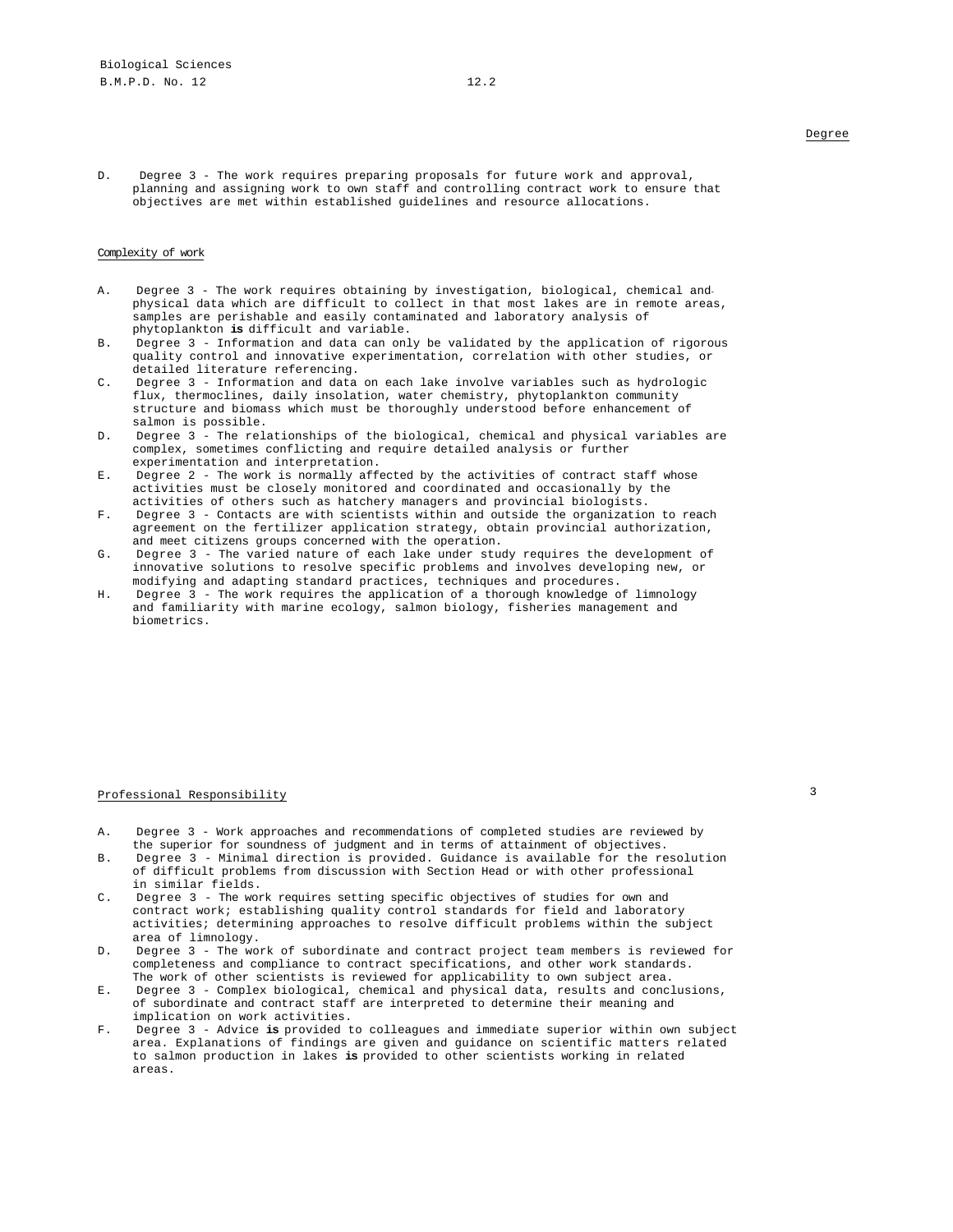# Management Responsibility 2

- A. Degree 2 The work requires the supervision of permanent and seasonal support staff.
- B. Degree 2 Ensures proper use of allocated equipment, supplies and facilities.
- C. Degree 3 Recommends the acquisition of equipment, material or services to meet work requirements and recommends payment for contract work performed.
- D. Degree 3 Substantiates the need for outside assistance on contract, identifying requirements and source of assistance and arranging for the selection of suitable qualified resource persons for the work assignments to be carried out.
- E. Degree 3 The work requires implementing quality assurance, performance measurement and safety procedures to contract and own staff, to meet the unit's objectives.
- F. Degree 2 The work requires occasional coordination of activities with those of other units, when sharing equipment or facilities.
- G. Degree 2 Implements office and field administration procedures.

# Impact of Recommendations and Activities 3

- A. Degree 3 Recommendations, advice and results of the work impact on the direction and intensity of research projects on lake enrichment programs and departmental policies for sockeye salmon enhancement.
- B. Degree 3
	- (i) Degree 2 Results of the work have some economic impacts on the fishing and sports fishing industries.
	- (ii) Degree 3 Results of the work, recommendations and advice affect the state of a natural resource, the sockeye salmon, and the environmental management practices for freshwater lakes in British Columbia and the Yukon. (iii) No significant impact.
	- (iv) No other external impacts.
- C. Degree 3 The investigation, analysis and interpretation of limnological information of sockeye salmon hatchery lakes provide knowledge and improved understanding of this subject area.

### LINEAR ORGANIZATION CHART

Head, Enrichment Research Section -

Research Scientist, ultra-plankton

- Research Scientist, Lake enrichment
	- Biologists (3)
	- Technicians (2)
- Lake Enrichment Biologist BI-3
	- Technician
- **Seasonal** Bench-mark position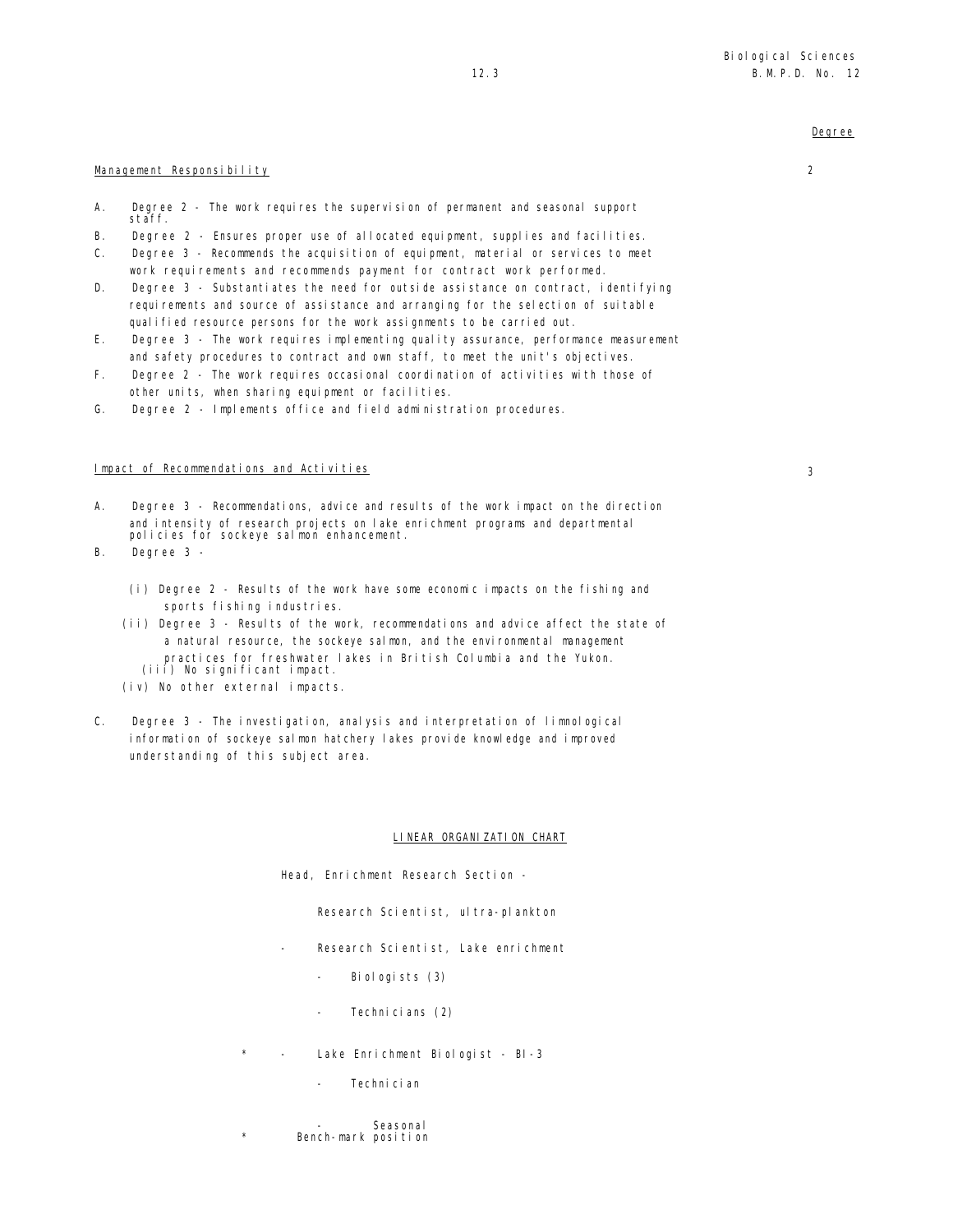Bench-mark Position Number: 13 Level: 3

Descriptive Title: Specialist, Food Microbiology

Reporting to the Head, Food Microbiology Unit:

Conducts studies and leads project teams to develop, validate and apply new or improved methods for the isolation, identification, enumeration and confirmation of microbial organisms and their toxins of sanitary and health hazard significance in a wide range of food products, and in particular low acid foods in hermetically sealed containers, to ensure the availability of reliable methods for laboratory operations and for inclusion in the Branch Analytical Procedures Manual.

Investigates the application of automated analysis and information handling techniques and the applicability of new scientific processes, techniques and approaches for assessing consumer food poisoning complaints, heat penetration process evaluations and container integrity evaluations. Devises modifications to equipment for the evaluation of cans and other hermetically sealed containers and develops screening and automated handling procedures to accommodate large numbers of samples during the course of a health hazard investigation.

Provides specialized knowledge and advice as a member of the Directorate National Science Committee, in the development of options for the National Compliance Program in the-Food Microbiology Project area. Identifies new areas of concern based on a specialist knowledge of field conditions, current science and technology and practices in the food industry. Evaluates and recommends whether existing projects should be cancelled or revised or new projects developed to resolve newly identified problems. Defines objectives of new or revised projects and recommends ways to achieve them.

Provides authoritative advice to officials of the department and industry in the area of food microbiology and in particular the analysis and evaluation of low acid foods in hermetically sealed containers for the presence of pathogenic micro-organisms and their toxins.

Acts as a member of joint inspection teams to investigate food industry problems. Trains departmental and industry scientists in the application of methods. Provides expert testimony in court concerning the reliability and significance of analytical methods and provides advice to crown attorneys on the interpretation of analytical data. Develops and implements procedures and schedules for method and instrument quality assurance for microbiological analysis and develops and recommends safety guidelines and procedures for microbiology laboratory operations. Evaluates analytical equipment, makes recommendations for purchase and prepares detailed specifications and evaluation criteria.

Analyses unusual or difficult samples as an Official Analyst for the purpose of the enforcement of the regulations and provisions of the Food and Drugs Act and conducts, and leads project teams in, special investigations to resolve problems associated with the microbiological contamination of foods.

#### Specifications

Degree

#### Kinds of Assignments 3

A. Degree 3 - Objectives are defined by the Unit Head in terms of method development project goals and National Science Committee assignments.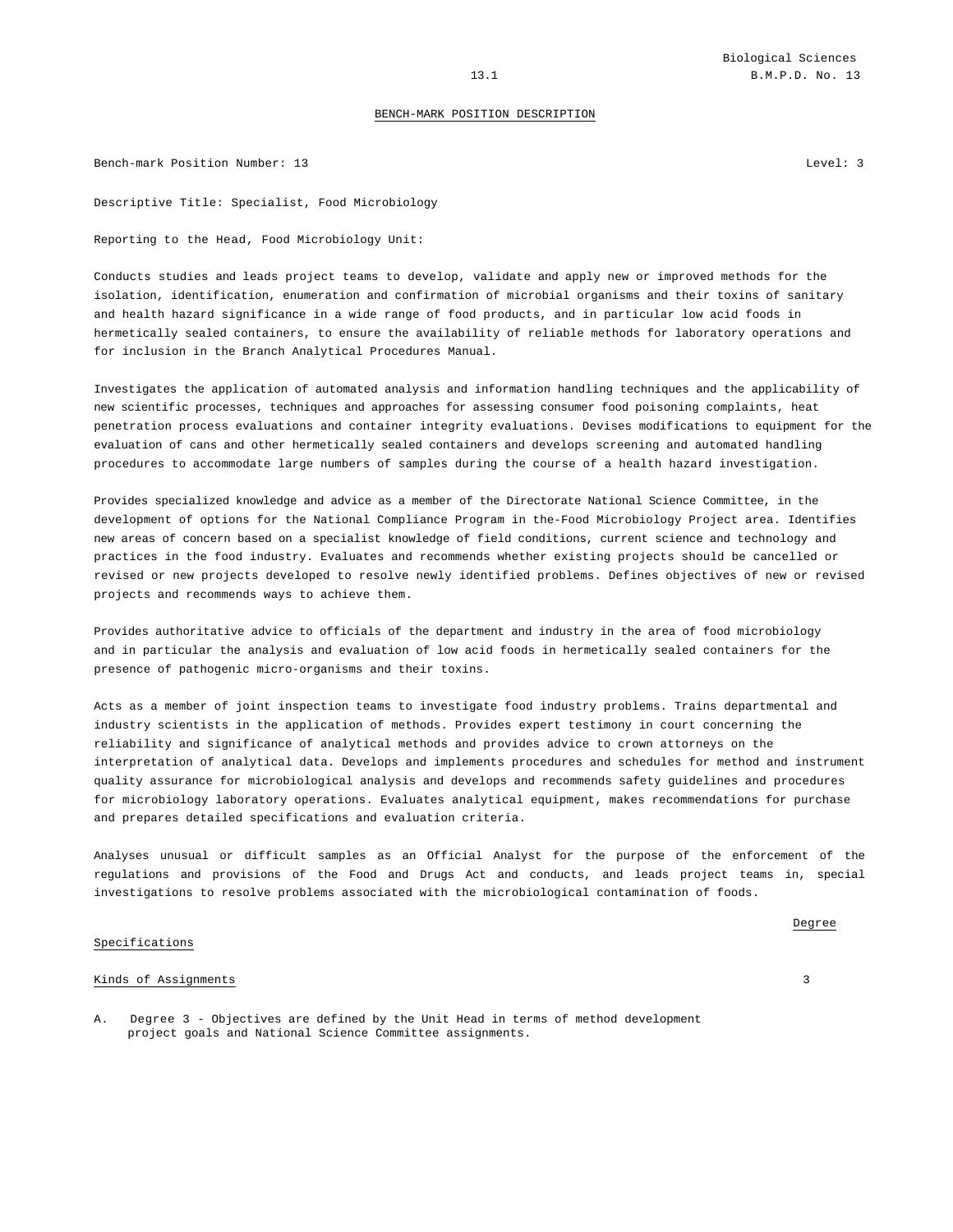- B. Degree 3 The work involves comprehensive studies and investigations into the microbiological analysis of foods with emphasis on low acid foods in hermetically sealed containers for the purpose of method development and national project planning.
- C. Degree 3 - The work involves the development and validation of analytical methods for the microbiological analysis of foods, participation in national program planning, the provision of expert advice, and the conduct of analysis.
- D. Degree 3 Plans and conducts a broad diversity of analytical, method development, investigational and problem solving work in the area of food microbiology.

#### Complexity of work 3

- A. Degree 3 Information in terms of new methods is developed and information for use in program planning is obtained through investigation, selection and interpretation.
- B. Degree 3 Information, data and new methods can be validated by repeating experiments, using alternative procedures or through literature referencing.
- C. Degree 3 Information on food industry practices and potential microbiological hazards in food products, and analytical data on actual levels of micro-organisms and container integrity evaluations contain several variables requiring interpretation and are sometimes ambiguous.
- D. Degree 3 The relationships among variables such as container integrity, levels of pathogenic and non-pathogenic contamination and human health hazard are sometimes conflicting and require investigation and interpretation to ensure valid results. Relationships between industry practices and level of microbiological contaminants in foods require analysis and interpretation for project planning.
- E. Degree 3 The activities of inspection staff and compliance officers affect the direction of method development and priority of investigational work.
- F. Degree 3 Contacts are with scientists and officials to participate in cooperative method development and project planning activities, with industry to resolve problems and provide advice and training, and with Crown attorneys to provide advice on the interpretation of analytical findings.
- G. Degree 3 The work requires developing new methods and procedures for the microbiological analysis of foods.
- H. Degree 3 The work requires the application of a thorough knowledge of the principles and theories of food microbiology and of the procedures and techniques used for the isolation, identification, enumeration and confirmation of micro-organisms and for the evaluation of food container integrity, as well as a good knowledge of the technologies and practices used in the food manufacturing industry.

# Professional Responsibility 3

- A. Degree 3 Approaches to conducting method development studies and recommendations concerning National Science Committee project planning are reviewed by the Unit Head for soundness of judgment in terms of meeting objectives.
- B. Degree 3 Professional guidance is received from the Unit Head on the resolution of difficult analytical or method development problems.
- C. Degree 3 The work requires identifying analytical problems and new areas of concern, defining project objectives and determining approaches for the resolution of difficult problems, identifying compliance problems and recommending options for their resolution in the Food Microbiology Project area.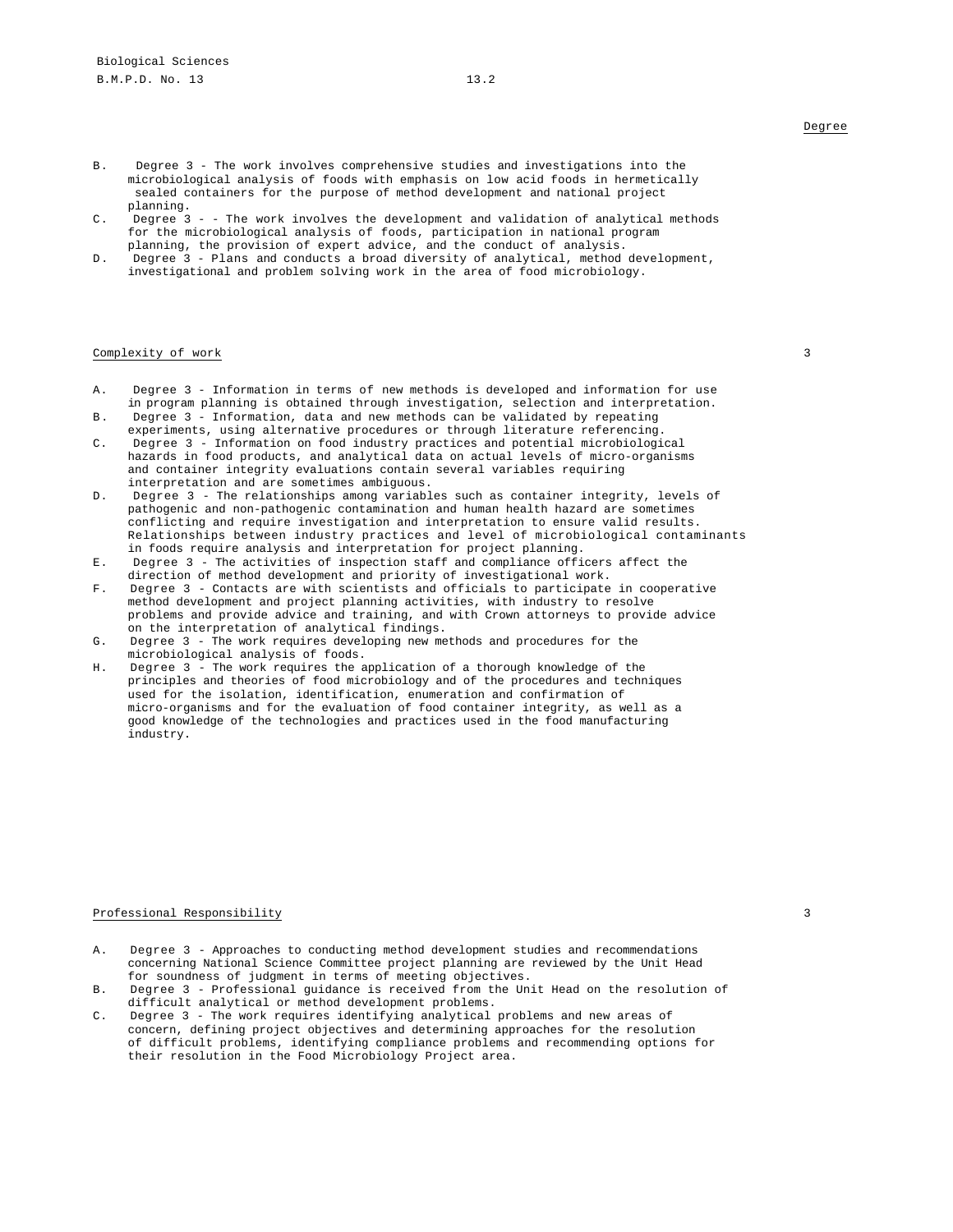13.3 B.M.P.D. No. 13

# Degree

- D. Degree 3 The work of project team members involved in method development studies or special investigations is reviewed for completeness and compliance with project guidelines and quality assurance objectives.
- E. Degree 3 Work on the National Science Committee requires the interpretation and evaluation of scientific data on the levels of microbiological contaminants in foods as well as methods of analysis and food industry practices.
- F. Degree 4 Provides advice to departmental officials and food industry representatives based on a recognized expertise in food microbiology and in particular, in the analysis and evaluation of low acid food in hermetically sealed containers, and related food industry practices.

# Management Responsibility 2

- A. Degree 1 As applicable, assigns work to project staff.
- B. Degree 2 Ensures proper use of instruments, supplies and facilities for the microbiological analysis of foods.
- C. Degree 3 Evaluates requirements, prepares detailed specifications and evaluation criteria for, and recommends acquisition of laboratory equipment.
- D. Degree 1 Outside assistance when required is requested from the Unit Head.
- E. Degree 3 Implements quality assurance procedures for the microbiological analysis of foods.
- F. Degree 3 Coordinates work with National Science Committee members and regional inspection and laboratory staff.
- G. Degree 2 Develops and recommends safety guidelines and procedures for microbiological work in the laboratory.

# Impact of Recommendations and Activities 3

- A. Degree 3 Recommendations and advice contribute to the development of national compliance projects, and results of the work contribute to the availability of reliable methods for use in on-going laboratory operations.
- B. Degree 3
	- (i) Degree 3 The identification of violations of the Food and Drugs Act and Regulations may result in the regulatory control of commercial food products. Recommendations and advice on the design and implementation of national compliance projects may lead to economic or technological effects on the food industry.
	- (ii) No significant impact.
	- (iii) Degree 3 Recommendations, advice and results of the work affect the regulatory control of foods containing volatile levels of microbiological contaminants.
	- (iv) No other significant impacts.
- C. Degree 3 The evaluation of information and results of the work provide information on, and contribute to greater knowledge of the levels of microbiological contaminants in the food supply. New methods and procedures for the microbiological analysis of foods are developed.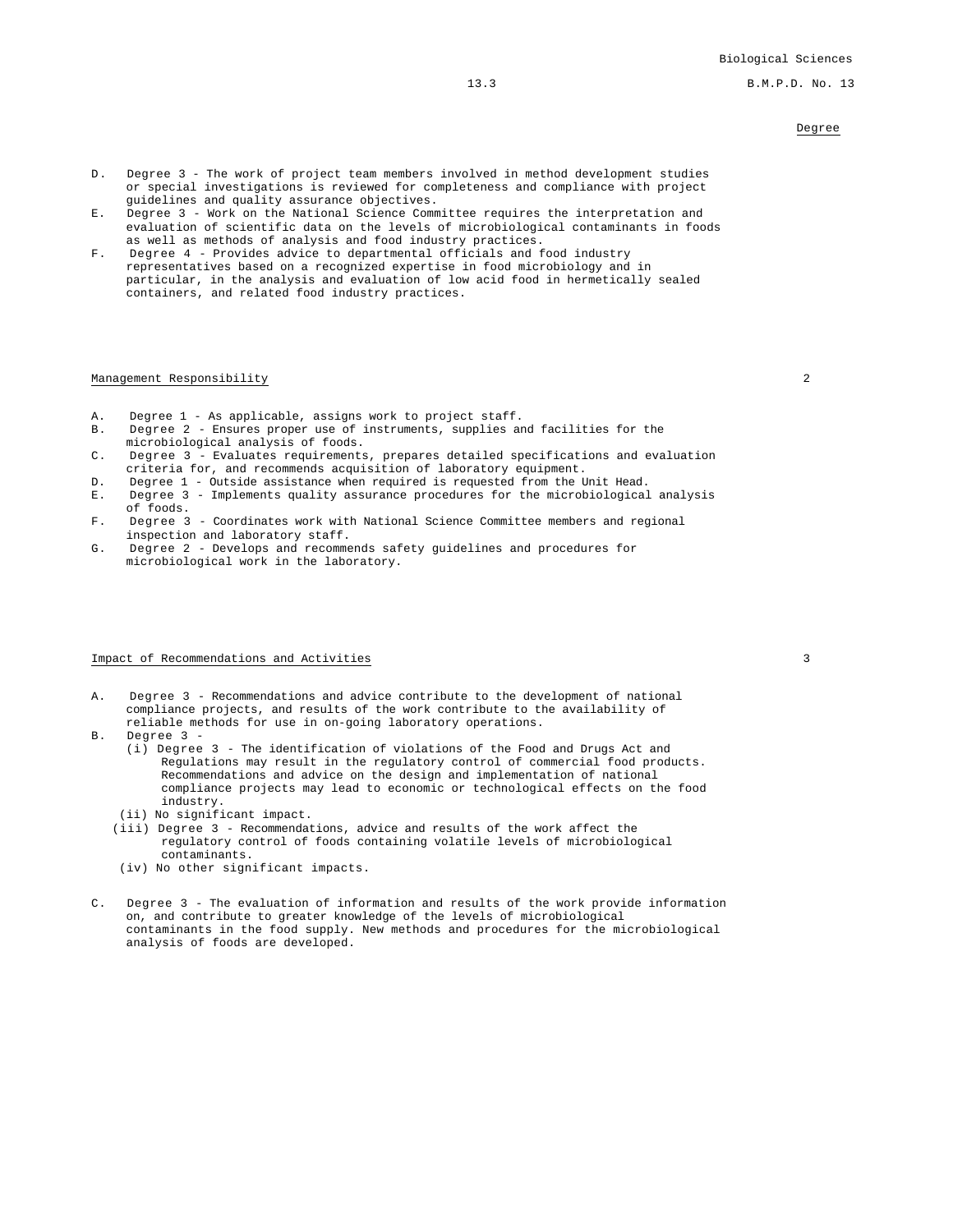# LINEAR ORGANIZATION CHART

Chief, Food Laboratory

- Head Food Chemistry Unit
- Head Food Chemistry Unit
- Head Mycotoxins and Food Additives Unit
- Head Drug Microbiology Unit
- Head Food Microbiology Unit
- \* Specialist, Food Microbiology BI-3
	- Microbiologists (2)
	- Technicians (4)
	- Lab. Support (2)
- \* Bench-mark Position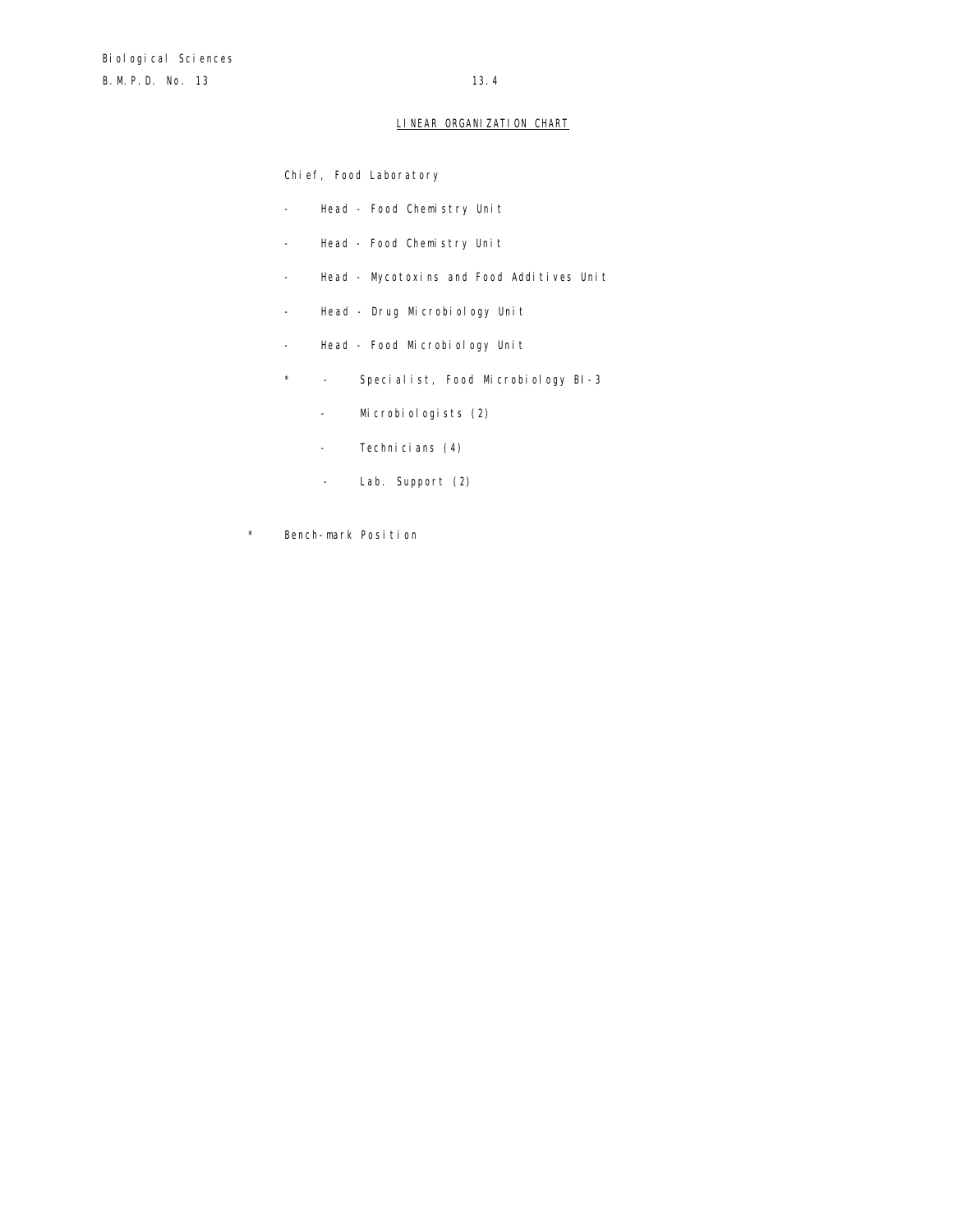Bench-mark Position Number: 14 Level: 3

Descriptive Title: Specialist, Drug Microbiology

Reporting to the Head, Drug Microbiology Unit:

Conducts studies and leads project teams to develop, validate and apply new or improved methods to assess the potency of antibiotics and vitamins or for the isolation, identification, enumeration and confirmation of microbial organisms and their toxins of sanitary and health hazard significance in a wide range of domestic and imported drugs and medical devices, to ensure the availability of reliable methods for laboratory operations and for inclusion in the Branch analytical Procedures Manual. Investigates the application of automated analysis and information handling techniques and the applicability of new scientific processes and techniques.

Provides specialized knowledge and advice as a member of the Directorate National Science Committee, in the development of options for the National Compliance Program in the Drug Microbiology Project area. Identifies new areas of concern based on a specialist knowledge of field conditions, current science and technology and practices in the drug industry. Evaluates and recommends whether existing projects should be cancelled or revised or new projects developed to resolve newly identified problems. Defines objectives of new or revised projects and recommends ways to achieve them.

Provides authoritative advice to officials of the department and industry in the area of Drug Microbiology. Acts as a member of joint inspection teams to investigate drug industry problems. Trains departmental and industry scientists in the application of methods. Provides expert testimony in court concerning the reliability and significance of analytical methods and provides advice to crown attorneys on the interpretation of analytical data. Develops and implements procedures and schedules for method and instrument quality assurance for drug microbiology analysis and develops and recommends safety guidelines and procedures for microbiology laboratory operations. Evaluates analytical equipment, makes recommendations for purchase and prepares detailed specifications and eval uation criteria.

Analyses unusual or difficult samples as an Official Analyst for the purpose of the enforcement of the regulations and provisions of the Food and Drugs Act and conducts, and leads project teams in, special investigations to resolve problems associated with vitamin and antibiotic potency and the microbiological contamination of drugs.

# Specifications Degree

### Kinds of Assignments 3

- A. Degree 3 Objectives are defined by the Unit Head in terms of method development project goals and National Science Committee assignments.
- B. Degree 3 The work involves comprehensive studies and investigations into the microbiological analysis of drugs, and the assessment of antibiotic and vitamin potency for the purpose of method development and national project planning.
- C. Degree 3 The work involves the development and validation of analytical methods for the microbiological analysis of drugs, and the assessment of antibiotic and vitamin potency for the purpose of method development and national project planning.
- D. Degree 3 Plans and conducts a broad diversity of analytical, method development, investigational, and problem solving work in the area of drug microbiology.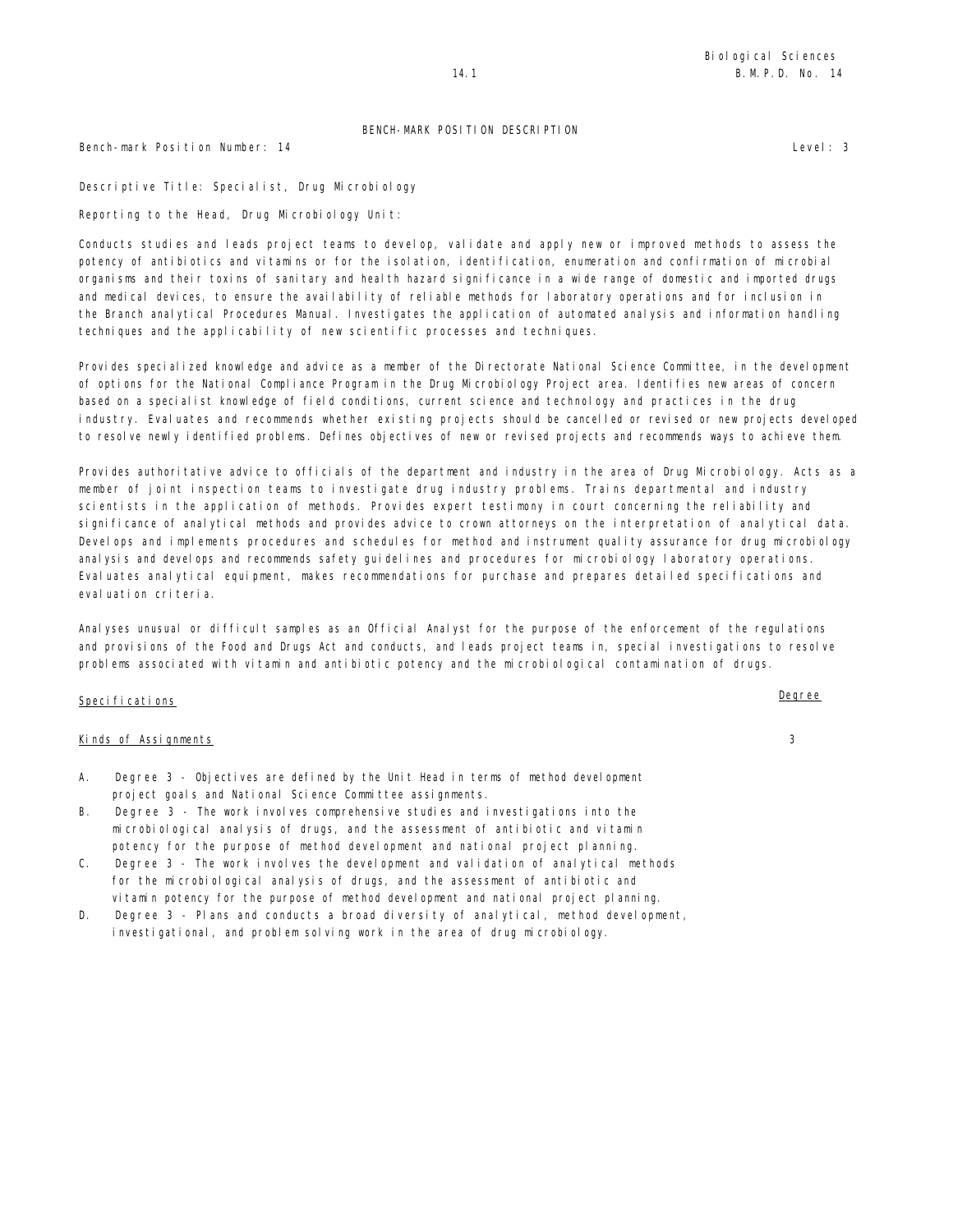#### Complexity of Work 3

- A. Degree 3 Information in terms of new methods is developed and information for use in program planning is obtained through investigation, selection and interpretation.
- B. Degree 3 Information, data and new methods can be validated by repeating experiments, using alternative procedures or through literature referencing.
- C. Degree 3 Information on drug industry practices and potential microbiological hazards in drug products, and analytical data on antibiotic and vitamin potency and actual levels of micro-organisms contain several variables requiring interpretation and are sometimes ambiguous.
- D. Degree 3 The relationships among levels of pathogenic and non-pathogenic contamination and human health hazard are sometimes conflicting and require investigation and interpretation to ensure valid results. Relationships between industry practices and level of microbiological contamination in drugs and antibiotic and vitamin potency require analysis and interpretation for project planning.
- E. Degree 3 The activities of inspection staff and compliance officers affect the direction of method development and priority of investigational work.
- F. Degree 3 Contacts are with scientists and officials to participate in cooperative method development and project planning activities, with industry to resolve problems and provide advice and training and with crown attorneys to provide advice on the interpretation of analytical findings.
- G. Degree 3 The work requires developing new methods and procedures for the microbiological analysis of drug and the assessment of antibiotic and vitamin potency.
- H. Degree 3 The work requires the application of a thorough knowledge of the principles and theories of drug microbiology and of the procedures and techniques used for the isolation, identification, enumeration and confirmation of micro-organisms and for the assessment of antibiotic and vitamin potency, as well as a good knowledge of the technologies and practices used in the drug manufacturing industry.

#### Professional Responsibility 3

- A. Degree 3 Approaches to conducting method development studies and recommendations concerning National Science Committee project planning are reviewed by the Unit Head for soundness of judgment in terms of meeting objectives.
- B. Degree 3 Professional guidance is received from the Unit Head on the resolution of difficult analytical or method development problems.
- C. Degree 3 The work requires identifying analytical problems and new areas of concern, defining project objectives and determining approaches for the resolution of difficult problems, identifying compliance problems and recommending options for their resolution in the drug Microbiology Project area.
- D. Degree 3 The work of project team members involved in method development studies or special investigations is reviewed for completeness and compliance with project guidelines and quality assurance objectives.
- E. Degree 3 Work on the National Science Committee requires the interpretation and evaluation of scientific data on the levels of microbiological contaminants in drugs as well as methods of analysis and drug industry practices.
- F. Degree 4 Provides to departmental officials and drug industry representatives, advice based on a recognized expertise in drug microbiology and the assessment of antibiotic and vitamin potency and related drug industry practices.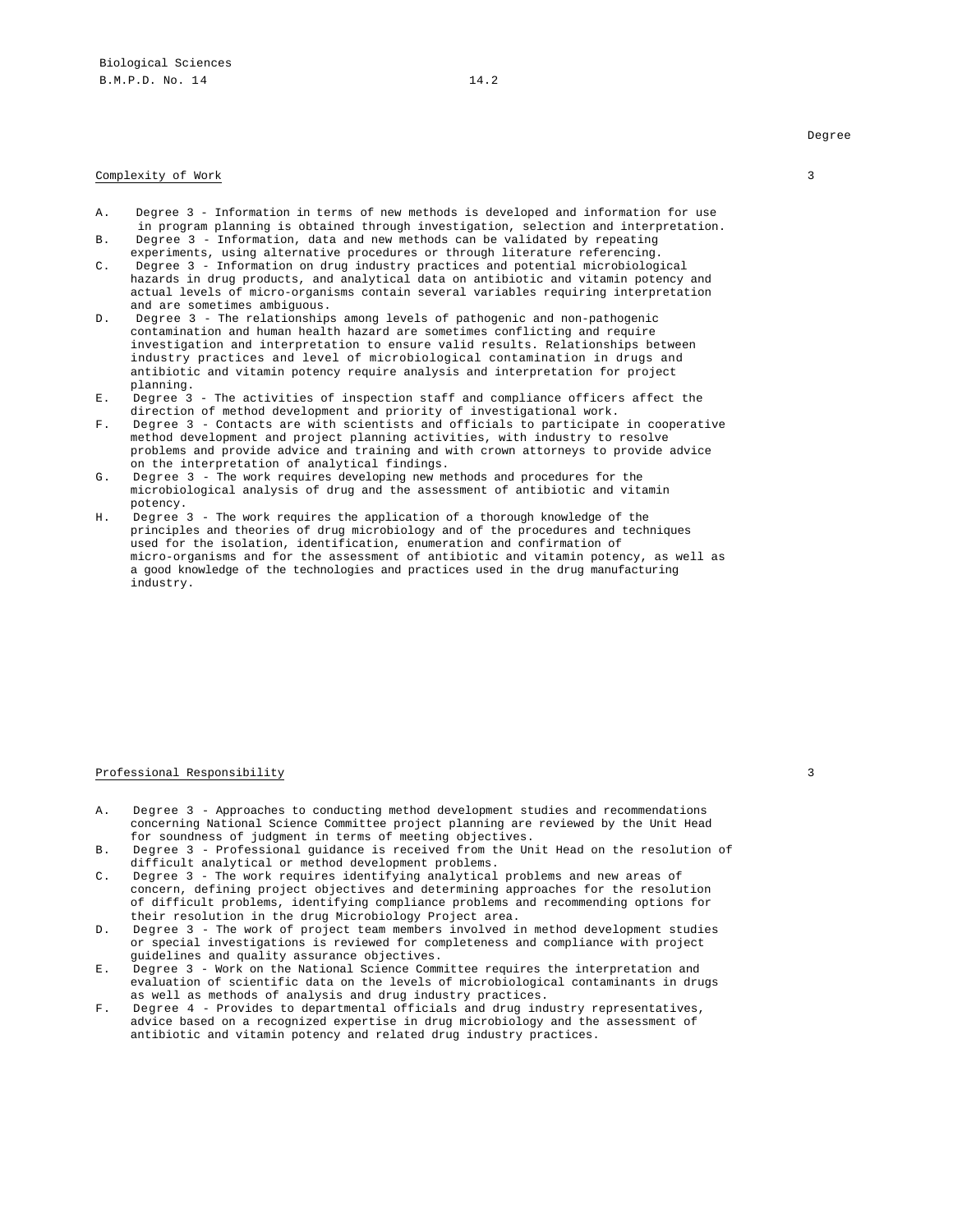### Management Responsibility 2

- A. Degree 1 As applicable, assigns work to project staff.
- B. Degree 2 Ensures proper use of instruments, supplies and facilities for the microbiological analysis of drugs.
- C. Degree 3 Evaluates requirements, prepares detailed specifications and evaluation criteria for and recommends the acquisition of laboratory equipment.
- D. Degree 1 Outside assistance when required is requested from the Unit Head.
- E. Degree 3 Implements quality assurance procedures for the microbiological analysis of drugs.
- F. Degree 3 - Coordinates work with National Science Committee members and regional inspection and laboratory staff.
- G. Degree 2 Develops and recommends safety guidelines and procedures for microbiological work in the laboratory.

#### Impact of Recommendations and Activities 3

- A. Degree 3 Recommendations and advice contribute to the development of national compliance projects, and results of the work contribute to the availability of reliable methods for use in ongoing laboratory operations.
- B. Degree 3
	- (i) Degree 3 The identification of violations of the Food and Drugs Act and Regulations may result in the regulatory control of commercial drug products. Recommendations and advice on the design and implementation of national compliance projects may lead to economic or technological effects on the pharmaceutical industry.
	- (ii) No significant impact.
	- (iii) Degree 3 Recommendations, advice and results of the work affect the regulatory control of drugs containing volatile levels of microbiological contaminants or non-compliant antibiotic or vitamin potency.
	- (iv) No other significant impacts.
- C. Degree 3 The evaluation of information and results of the work provide information on the levels of microbiological contaminants in the drug supply. New methods and procedures for the microbiological analysis of drugs and the assessment of antibiotic and vitamin potency are developed.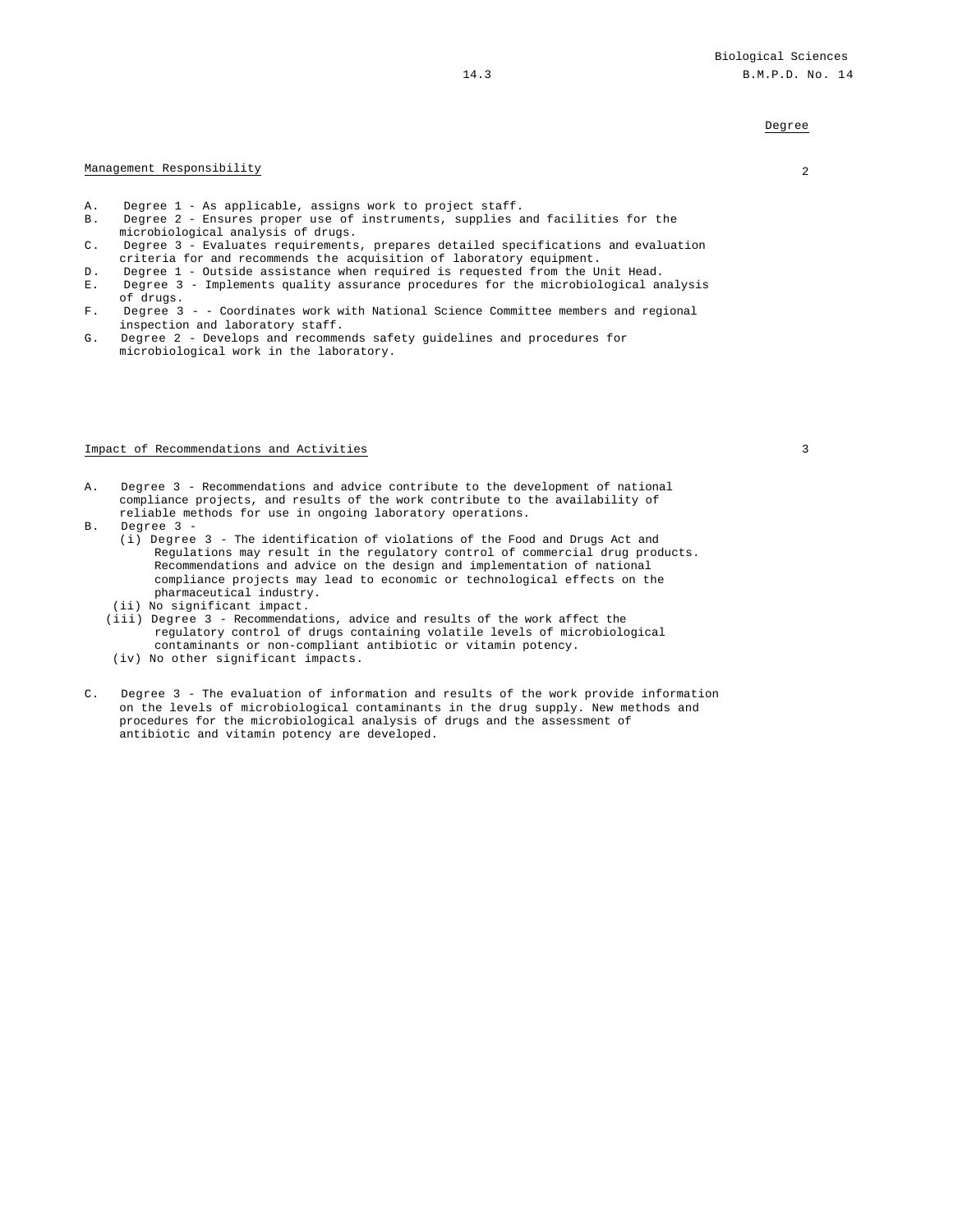# LINEAR ORGANIZATION CHART

Chief, Food Laboratory

- Head Food Chemistry Unit A
- Head Food Chemistry Unit B
- Head Food Chemistry Unit C
- Head Drug Microbiology Unit
- \* Specialist, Drug Microbiology BI-3
	- Microbiologist
	- Microbiologist Development Grade
	- Technicians (7)
	- Lab. Support (2)
- \* Bench-mark Position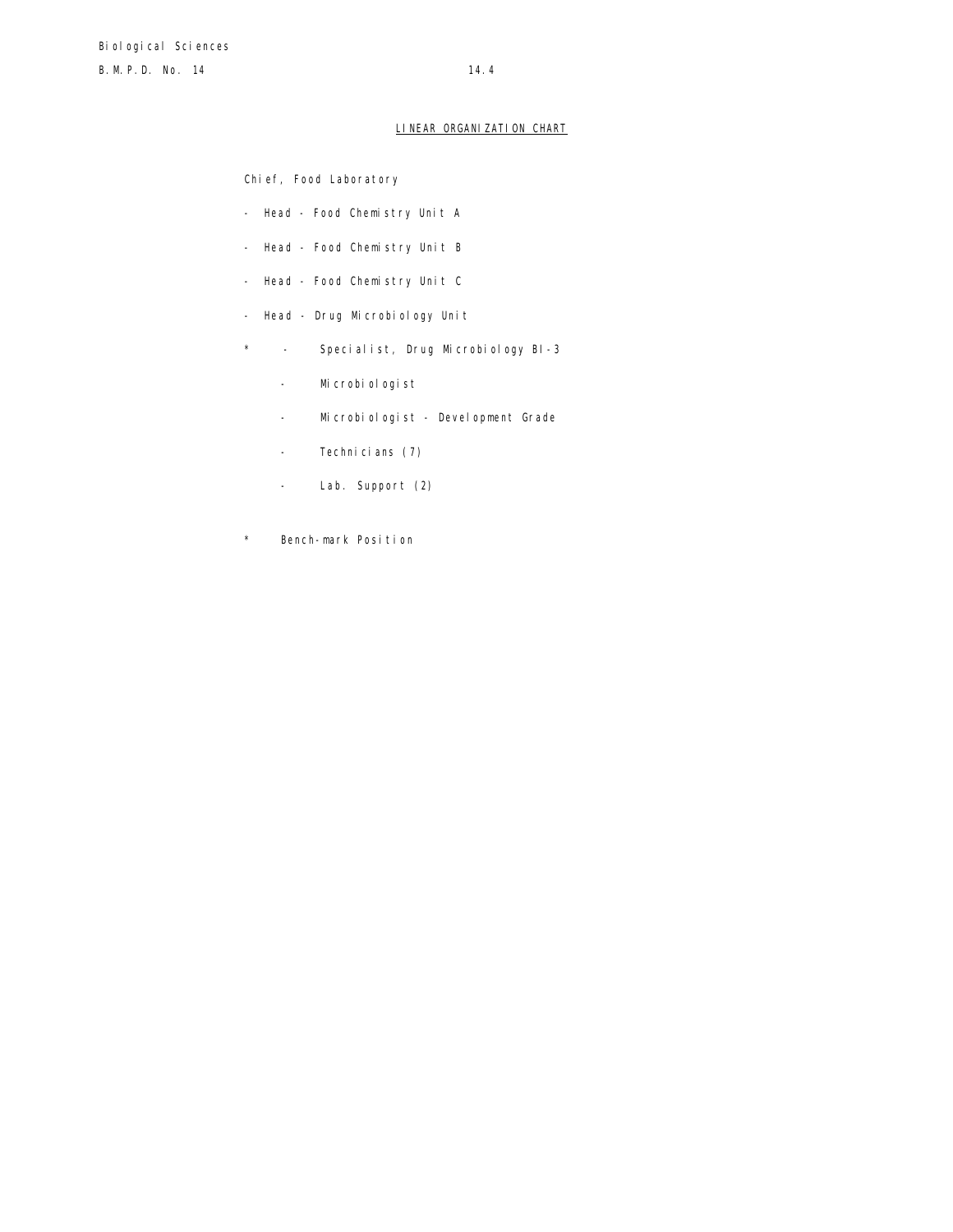Bench-mark Position Number: 15 Level: 3

Descriptive Title: Head, Marine Microbiology Laboratory

Reporting to the Manager, Marine Programs, Environmental Protection Branch:

Plans, organizes and directs the microbiological sampling investigations and analytical studies of a mobile laboratory unit to determine the bacteriological levels of contamination in water, sediment and shell fish samples taken in the shell fish growing areas found in the vicinity of industrial or municipal sewage treatment plants, on the coast of British Columbia. Interprets results with respect to established health standards and the Fisheries Act and recommends appropriate actions such as: closure or reopening of designated shell fish growing areas; changes to regulations or guidelines; corrective or clean-up activities; prosecution of offenders.

Plans, organizes and directs the microbiological analytical services of the regional laboratory which conducts microbiological analyses of marine samples taken in support of the pollution abatement and control activities of other units of the department and other federal and provincial agencies.

Conducts microbiological methodology development studies related to all aspects of marine environmental microbiology; collaborates with other laboratories in the evaluation of new microbiological methods and participates in collaborative studies of marine environmental assessment with other agencies.

Prepares reports, departmental briefs and publishes scientific papers on new aspects of the work and new methodology.

Supervise two full-time support staff including a professional and up to five casual summer assistants.

## Specifications

#### Kind of Assignments 3

- Degree 3 Objectives of assignments are defined in terms of monitoring the bacterial levels associated with shell fish growing areas of British Columbia, to determine the safety of the area to the public harvesting shell fish for consumption.
- B. Degree 3 The work involves comprehensive investigations in selected geographic areas to determine if any bacterial problem exist as well as provide microbiological support services to other units involved in pollution abatement.
- C. Degree 3 The work includes supervising the work of staff engaged in the conduct of sampling, analyzing and investigating problem areas of bacterial pollution, and providing advice.
- D. Degree 3 The work consists in planning and assigning tasks for the ongoing work of the microbiology laboratory, to ensure that monitoring objectives are met within established resource guidelines.

# Complexity of the Work 3

A. Degree 3 - Information and representative data are often difficult to obtain, interpret and select because of changes in currents, tides and inclement weather conditions affecting sampling. Samples are easily contaminated and techniques are selected to suit varying field conditions.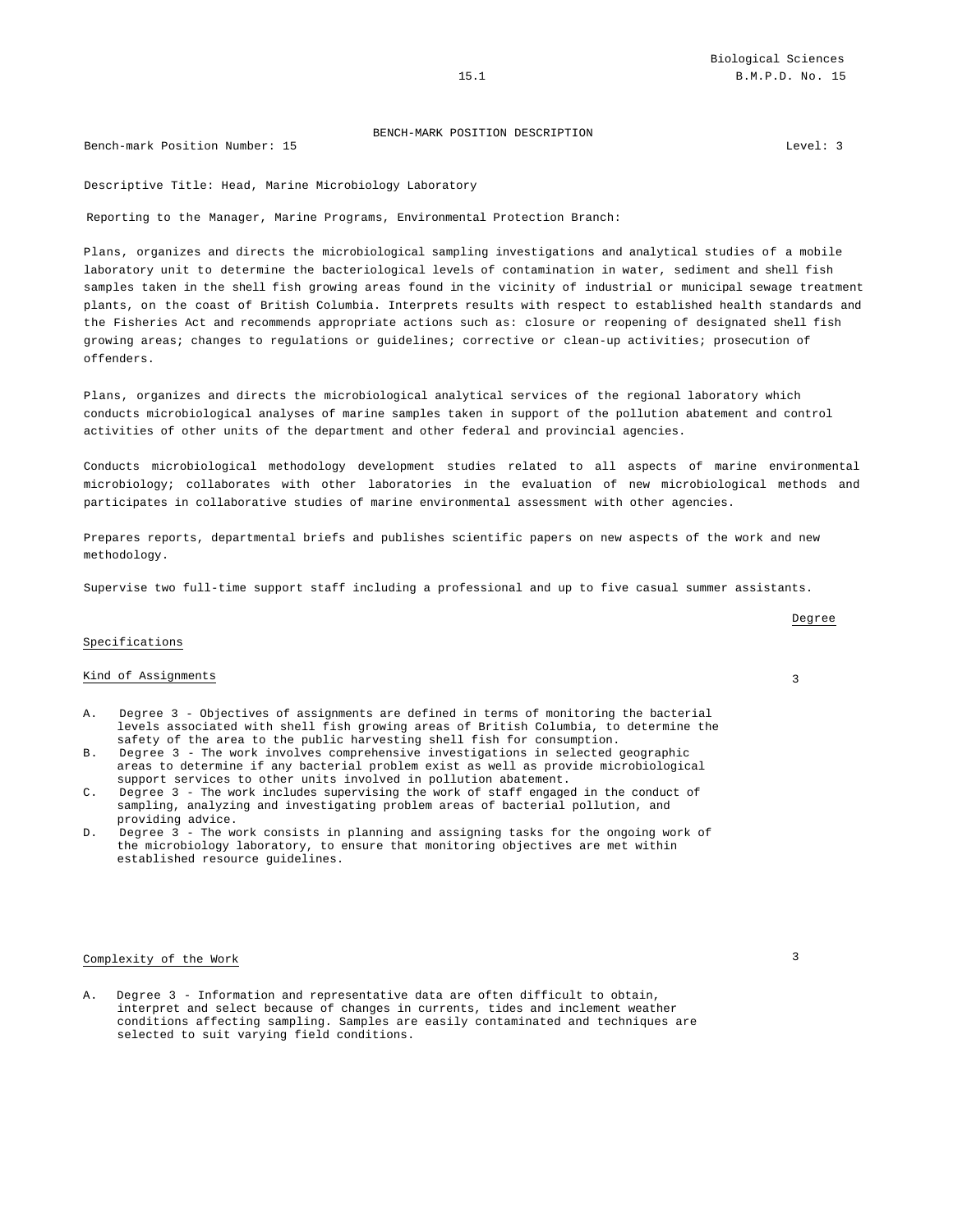- B. Degree 2 Information and data on bacterial identification and quantitation can normally be validated by known procedures, resampling and literature references.
- C. Degree 3 The microbiological analysis of marine samples for a full range of micro-organisms is characterized by several variables requiring interpretation, poorly defined variability and some ambiguity due to the presence of non-pathogenic and naturally occurring organisms.
- D. Degree 3 Relationships among variables are sometime conflicting between different sites and may require further investigations and particular interpretation.
- E. Degree 3 Work plan and scheduling are frequently affected by the pollution abatement activities of scientists and officials outside the organizational unit, requesting priority or urgent service.
- F. Degree 3 Contacts are with scientists and officials outside the unit to exchange information, collaborate on projects and provide advice.
- G. Degree 3 The work requires developing new microbiological techniques and procedures to expand the scope of analytical services.
- H. Degree 3 The work requires the application of a thorough knowledge of the principles, theories and practice of microbiology and familiarity with marine biology with emphasis on shell fish and some familiarity with hydrology, oceanography and limnology and familiarity with supervisory practices.

# Professional Responsibility 3

- A. Degree 3 Approaches, recommendations and conclusions are reviewed periodically for soundness of judgment and in terms of attainment of work and service objectives.
- B. Degree 3 Professional guidance is received from other scientists working in microbiology. Guidance is received from the supervisor for the resolution of difficult problems.
- C. Degree 3 The work requires defining specific objectives for each study site, identifying problems and determining the appropriate approach in each case.
- D. Degree 3 The work of subordinate staff is reviewed for completeness and compliance to work standards and safety guidelines. The results of the work of other scientists on pollution abatement is reviewed for applicability to own subject area.
- E. Degree 3 The results, conclusions and recommendations of subordinate staff are interpreted to determine their meaning and implications on the safety of shell fish growing areas of the region.
- F. Degree 3 Advice is provided to colleagues and to the superior on the implications of findings in various sites. Guidance on microbiological sampling and analytical matters is provided to subordinate staff or to other scientists working on pollution abatement.

## $\frac{1}{3}$

- A. Degree 3 The work requires the supervision of a laboratory staff including a professional, a technician and a seasonal staff.
- B. Degree 3 The work requires controlling the use and maintenance of allocated laboratory equipment, supplies and facilities.
- C. Degree 3 Prepare specifications and recommends the acquisition of specific laboratory equipment, materials and services to satisfy requirements and to provide effective microbiological analytical services.
- D. Degree 3 Identifies and substantiates the need for outside assistance, recommends suitable sources of assistance and arrange for usual assistance.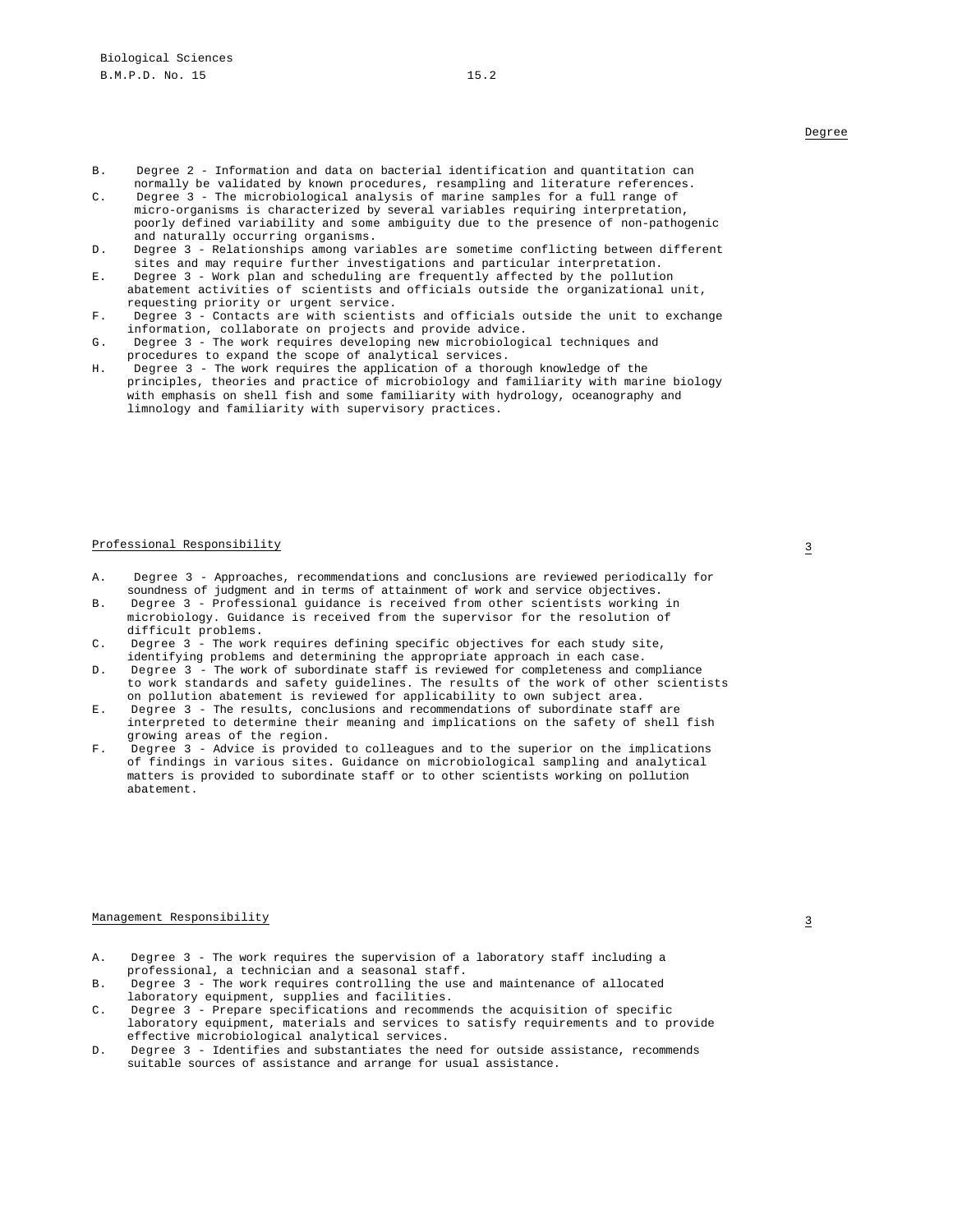- E. Degree 3 Implements quality assurance, performance and safety standards and procedures to meet unit's services objectives.
- F. Degree 3 Usually required to coordinate related activities with those of other scientists involved in pollution abatement.
- G. Degree 3 Interprets and implements guidelines, directives and procedures applicable to the work, the laboratory and the field activities.

## Impact of Recommendations and Activities 3

- A. Degree 3 Recommendations, advice and results of the work affect the direction and intensity of pollution abatement activities of the department, and contributes to the formulation of guidelines, regulations and standards regarding the safety of shell fish harvesting.
- B. Degree 3
	- (i) Degree 2 Results of the work can have some economic effects on regulated industries located on the coastal regions of B.C.
	- (ii) Degree 3 Results of the work are aimed at the protection of the environment and shell fish as a natural resource.
	- (iii) Degree 3 Recommendations, advice and results of the work are aimed at protecting the public harvesting shell fish on the coast of B.C. (iv) No other significant impacts.
	-
- C. Degree 3 Development of new microbiological methods of analysis and the investigation of bacterial pollution on the marine coast of B.C. provides knowledge and understanding of microbiological phenomena in environmental pollution control.

#### LINEAR ORGANIZATION CHART

Manager, Marine Programs

Senior Marine Biologist - Surveillance -

Biologist

- Technician
- Senior Marine Biologist Aquatic programs
	- Marine Biologist (See BM#6)
	- Technician Field activities
- Head, Marine Microbiology Laboratory BI-3
	- Microbiologist (1) BI-2
	- Technician (1) EG-ESS-07
	- Seasonal (5)
- Bench-mark Position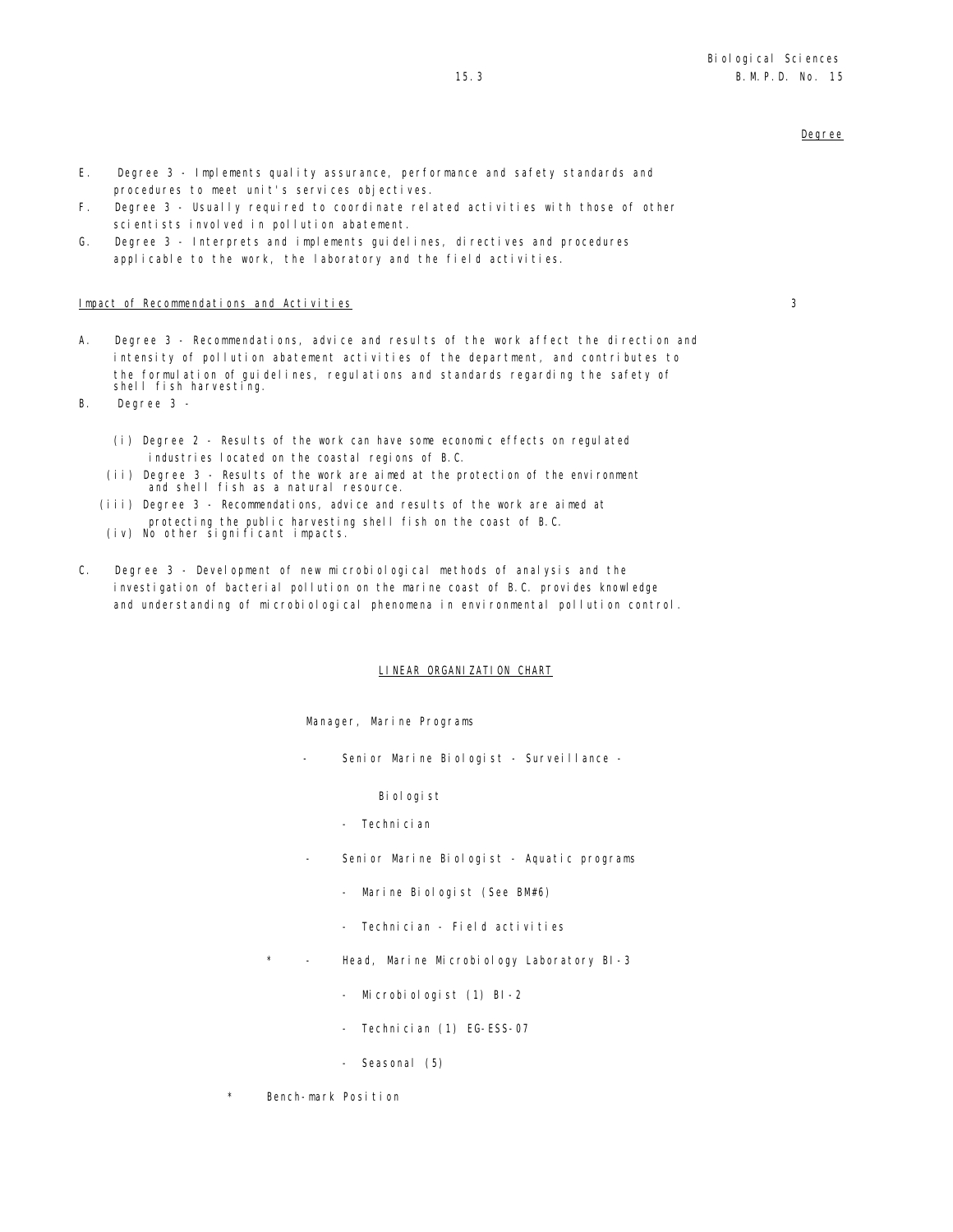Bench-mark Position Number: 16 **Level: 4** Level: 4

Descriptive Title: Water Development Impacts Ecologist

Reporting to the Chief, Engineering and Development Division:

Elaborates and discusses with Division Chief proposals concerning programs and objectives, required studies, priorities, resources requirements and required participation.

Participates in the development and conduct of multidisciplinary national and international programs under the Canada Waters Act and the Boundary Waters Treaty, to evaluate and mitigate against any possible damage to the environment from proposed major water or hydro development programs or projects. Initiates, coordinates and supervises cooperative studies within a broad spectrum of specialization to resolve or mitigate anticipated ecological problems and fill knowledge gaps or deficiencies. Reviews progress reports and provides guidance to participants of simultaneous water-related studies of varied disciplines, analyzing and interpreting results in terms of ecological significance; provides conclusions and recommendations, synthesizing findings into a comprehensive program report; and, develops and makes recommendations concerning water management plans.

Provides specialist advice to senior officers of the organization and other federal-provincial and interdisciplinary boards, committees and task forces on a wide range of ecological matters relating to water resource development and comprehensive river basin planning and water use licensing. Participates on Boards, Committees and Task Forces on interjurisdictional environmental matters.

Provides liaison between Inland Waters Directorate and other Directorates, departmental services and outside agencies responsible for studies of the effects of water resource development projects on the environment. Chairs task forces or committees, developing guidelines or codes of practices relating to water use and environmental evaluations. Prepares recommendations on fisheries and wildlife management requirements in relation to water levels, flows and quality. Monitors projects and programs for conformity with commitments or agreements and interests of the organization and with projected estimates and expenditures.

### Specifications

### Kinds of Assignments 4

- A. Degree 4 Objectives of the work are stated in terms of broad operational goals based on long-term work planning, and pertains to required multi-disciplinary assessment of ecological implications of water use or water development projects or programs.
- B. Degree 4 Work is performed within a specialized subject area of environmental assessment involving the application of a number of scientific disciplines within the disciplines of biology, chemistry and engineering. Work requires providing inter disciplinary link between water resource engineering and ecological resource management, through the comprehensive assessment of the implications of water development projects on ecological systems and resources and the assessment practices and institutional processes.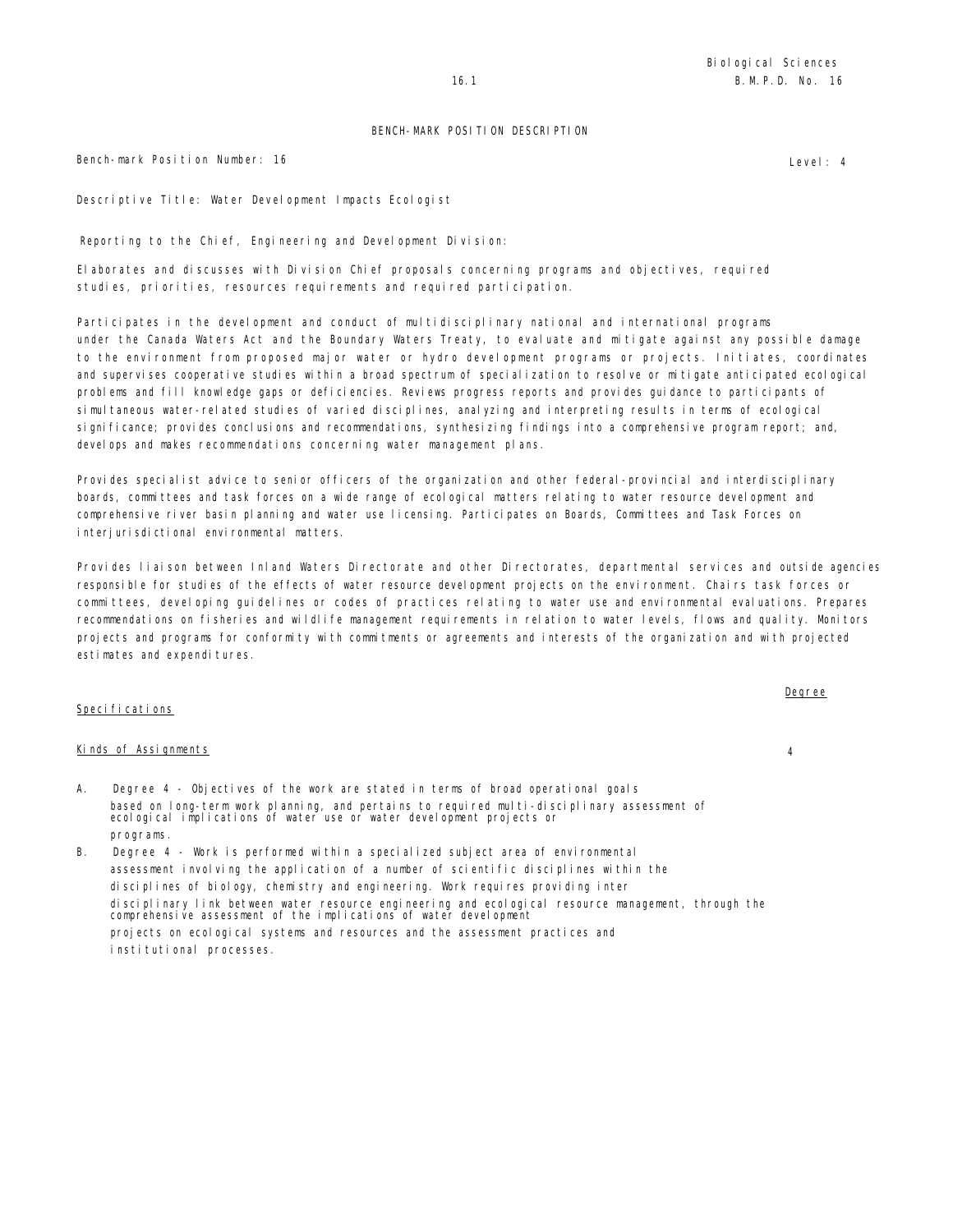- C. Degree 4 Activities differ from one another in many aspects and include the assessment of the implications of water development programs and projects on the surrounding environment; planning and coordinating projects and studies of an ecological nature within an interdisciplinary, interjurisdictional framework; developing terms of reference for, and organizing and monitoring the work of consultants or<br>other agencies conducting environmental assessments or related studies; providing specialist advice or information on problems and ecosystems and functional direction to regional contacts on environmental assessment problems.
- D. Degree 4 The work requires planning and coordination of multi-disciplinary studies and teams conducting the assessment of water development impacts and ecosystem dynamics to ensure that Directorate's interests are addressed and environmental commitments are achieved as part of the departmental objectives. A high degree of freedom and latitude exists in the planning, organizing and coordinating of such studies.

### Complexity of Work 4

- A. Degree 4 The work requires setting study priorities in cooperation with participating agencies and in collaboration with specialists from a wide range of disciplines and obtaining by intensive investigations, multi-disciplinary information and data which are often difficult to obtain or predict, interpret and select. For example assessing the ecological effects of flooding and reservoir inundation.
- B. Degree 4 The information is often conflicting and difficult to interpret or validate because of the types of information received and the conflicting nature of the information sources outside the department. Complex investigations are required to validate new information and validating is frequently impeded by gaps in knowl edge.
- C. Degree 4 Information and data pertaining to the wide spectrum of ecological concerns involve many variables which are difficult to interpret. Sound judgment is required to use the data.
- D. Degree 4 Relationships between aquatic communities and factors affecting these, are complicated and require in-depth investigations to identify and resolve conflicts and interpretation problems.
- E. Degree 4 The work is normally affected by the activities of engineers and consultants outside the organization and requires consideration of the implication of their activities on the project or study. The work also requires consideration of the activities of other services within the department and other agencies conducting related studies.
- F. Degree 4 Contacts are with scientists and officials outside the organization to arrange cooperative projects, negotiate terms of contract work, obtain required collaboration on matters affecting studies and for providing advice based on a recognized expertise in the field of aquatic ecology.
- G. Degree 4 New concepts and approaches are developed to establish criteria for the evaluation of the environmental implications of water development projects. Each situation presents mostly unique and different factors and problems.
- H. Degree 4 The work requires a thorough knowledge of basic ecological principles and processes and of resource management complemented by a knowledge and understanding of the engineering, physical and chemical factors that affect ecosystems.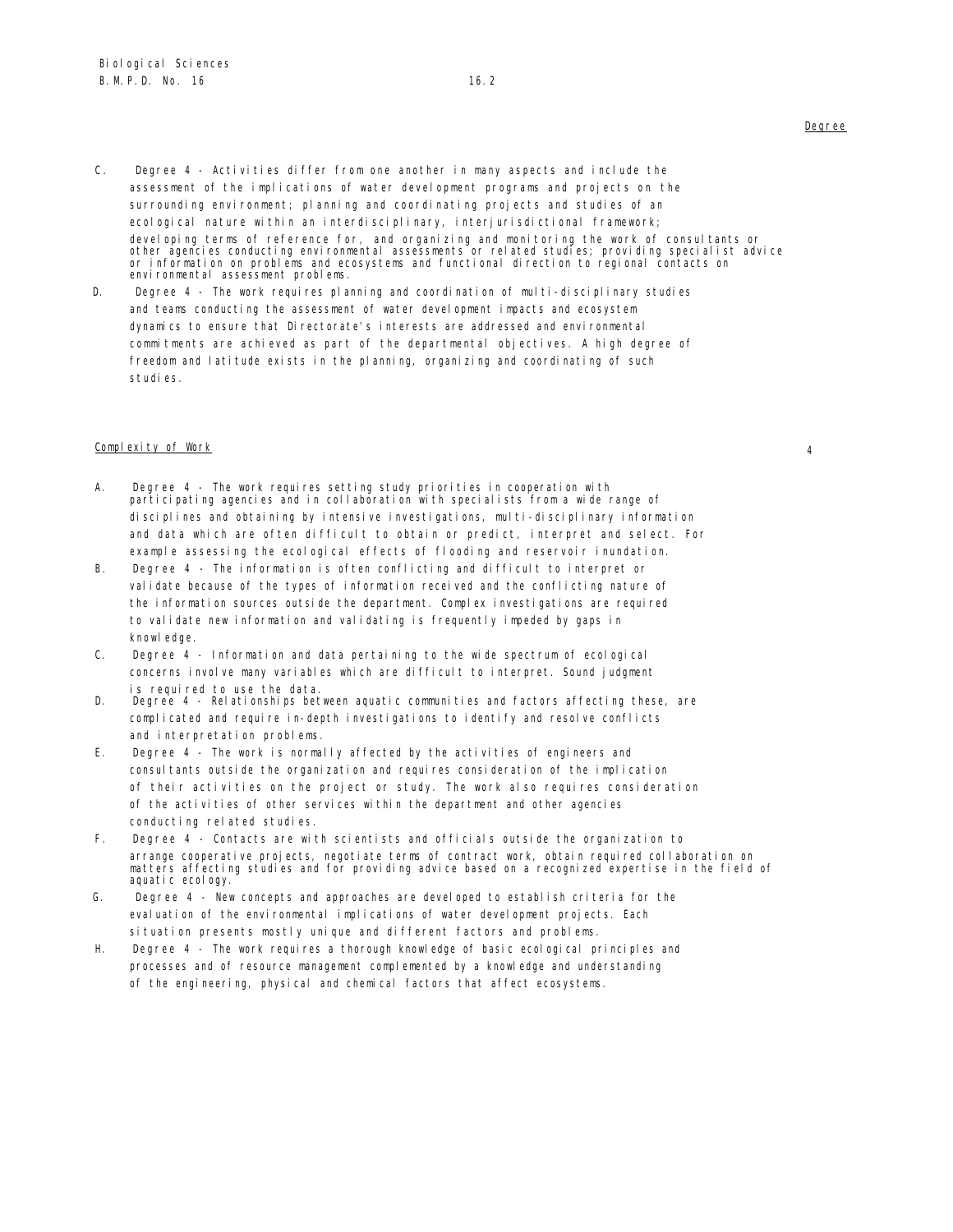### Professional Responsibility 4

- A. Degree 4 Results of conclusions and recommendations of the ecological studies are periodically reviewed for effectiveness and interpreted to determine their departmental, national or international implications.
- B. Degree 4 Professional guidance is not available within the organization. Guidance to resolve unusual and complex problems may be obtained from scientific agencies and institutions.
- C. Degree 4 The work requires dealing with difficult situations and problems arising out of the direction and coordination of multi-disciplinary national and inter national projects and studies. The work has scope for defining terms of reference and establishing program objectives. Authoritative advice is provided and approaches recommended for the resolution of complex impact assessment issues involving numerous disciplines, some in inter-related fields of specialization including plant and animal biology, water chemistry, engineering and economics.
- D. Degree 4 As senior ecologist in the Branch, reviews, evaluates and assesses the related work of regional personnel assigned to committees and task forces for the implementation of policies and programs. Reviews water related proposals for scientific merit and for recommending actions. Reviews and evaluates study reports for deficiencies and scientific feasibility and practicality. Reviews program and project proposals submitted by study coordinators or contractors for comprehensiveness, clarity and adherence to terms of reference.
- E. Degree 4 Interprets results of multi-disciplinary studies to determine applicability and implications on problem solutions or to recommend mitigative measures for water use or development projects.
- F. Degree 4 Authoritative advice on the resolution of the various aspects of water-oriented ecological problems associated with water development or the gathering of baseline ecological information, is provided to senior management in the department, federal and provincial agencies and boards, and to joint national or international committees. Advice is based on<br>environmental assessment problems, methods and policy, alternative multiple water uses, the biotic<br>community and ecologi

### Management Responsibility 3

- A. Degree 1 The work occasionally requires assigning work to non-subordinate staff.
- B. Degree 2 The work requires ensuring proper use of equipment and supplies allocated for conducting field studies.
- C. Degree 3 Assesses requirements for department resources to be committed for multi-disciplinary studies; identifies the requirements and recommends the acquisition or use and payment of specific services needed for conducting the studies.
- D. Degree 4 Determines the need and negotiates for outside assistance, prescribes terms of reference, selects consultants or other sources of assistance, relating probable cost and benefits to budgetary limitations.
- E. Degree 3 Sets terms of reference of studies; monitors and reviews study progress and work by consultants for conformance to requirements and projected estimates, control of expenditures and fulfillment of objectives.
- F. Degree 4 Coordinates a wide range of related component studies involving a broad spectrum of disciplines conducted simultaneously with others in federal, provincial and State agencies and in the private sector.
- G. Degree 2 Implements established administrative procedures for the cost, control of fund expenditures, the recommendation of payments and reporting.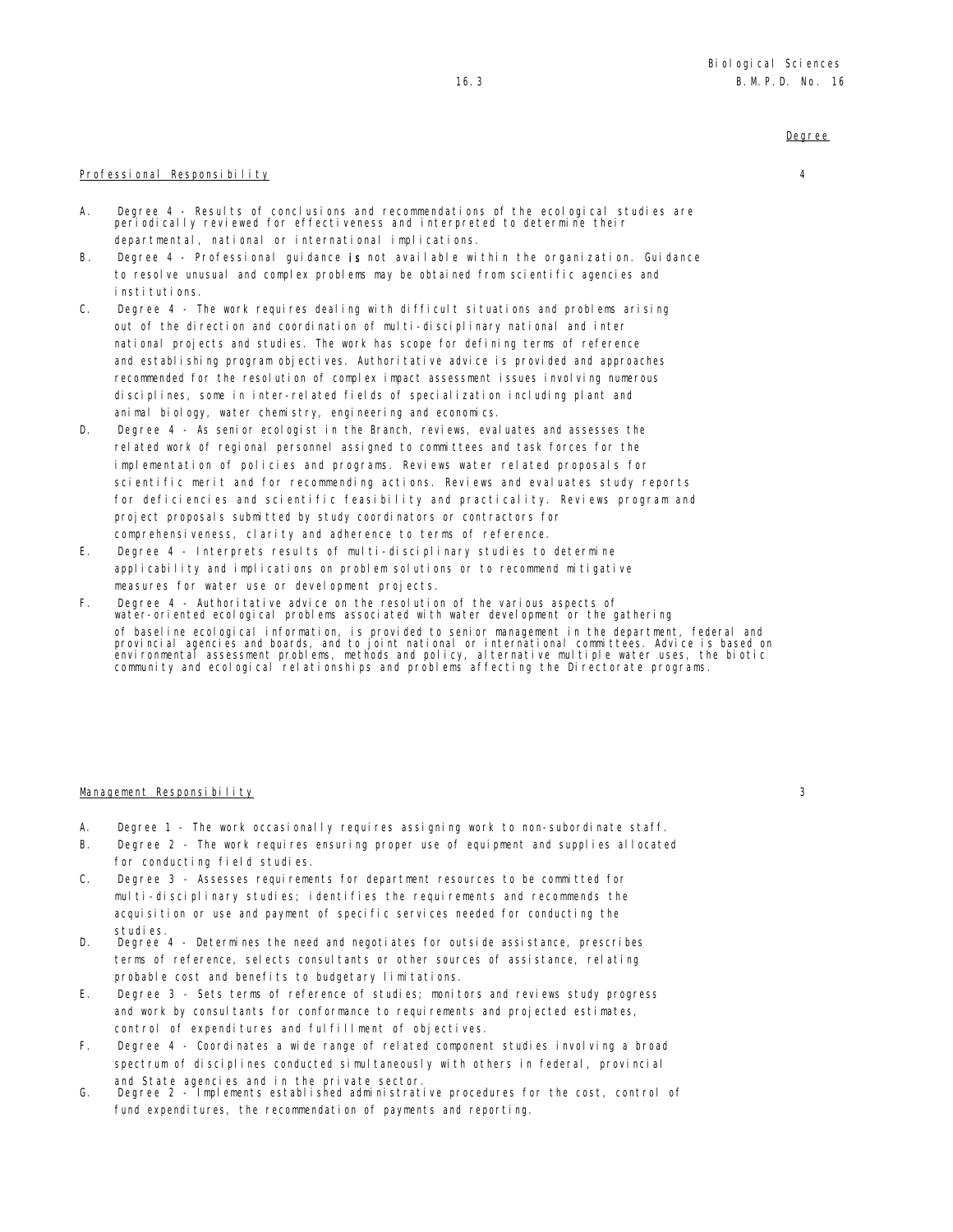### Impact of Recommendations and Activities 4

- A. Degree 4 Recommendations and advice or consultations concerning ecological inputs and impact assessments contribute to the development of more comprehensive Directorate policies and affect the orientation, priorities and implementation of projects, studies, guidelines and directives.
- B. Degree 4
	- (i) Degree 3 Recommendations, advice and input assessments often result in changes in the operational and development engineering of water development projects
	- with corresponding economic and technological effects. (ii) Degree 4 Recommendations, advice and results of the work contribute to the conservation, rehabilitation and enhancement of aquatic ecological resources or mitigation of potential damages to the environment from water use or devel opment programs or projects.
	- (iii) No significant impact.
	- (iv) No other significant impacts.
- C. Degree 4 Development of new concepts or approaches, criteria and techniques to assess environmental impacts contributes to a more comprehensive knowledge and an improved understanding of ecosystems, damages and effective remedial actions.

### LINEAR ORGANIZATION CHART

- Director, Water Planning and Management Branch
	- Chief, Water Management Systems Division
	- Chief, Engineering and Development Division
	- \* Water Development Impacts Ecologist (BI-4)
		- Water Management Projects Evaluation Engineer
		- Sr. Hydrologic Engineer
			- Hydrol ogic Technol ogist
		- Head, Engineering Section
			- Sr. Design Engineers
			- Design Engineers
	- Bench-mark Position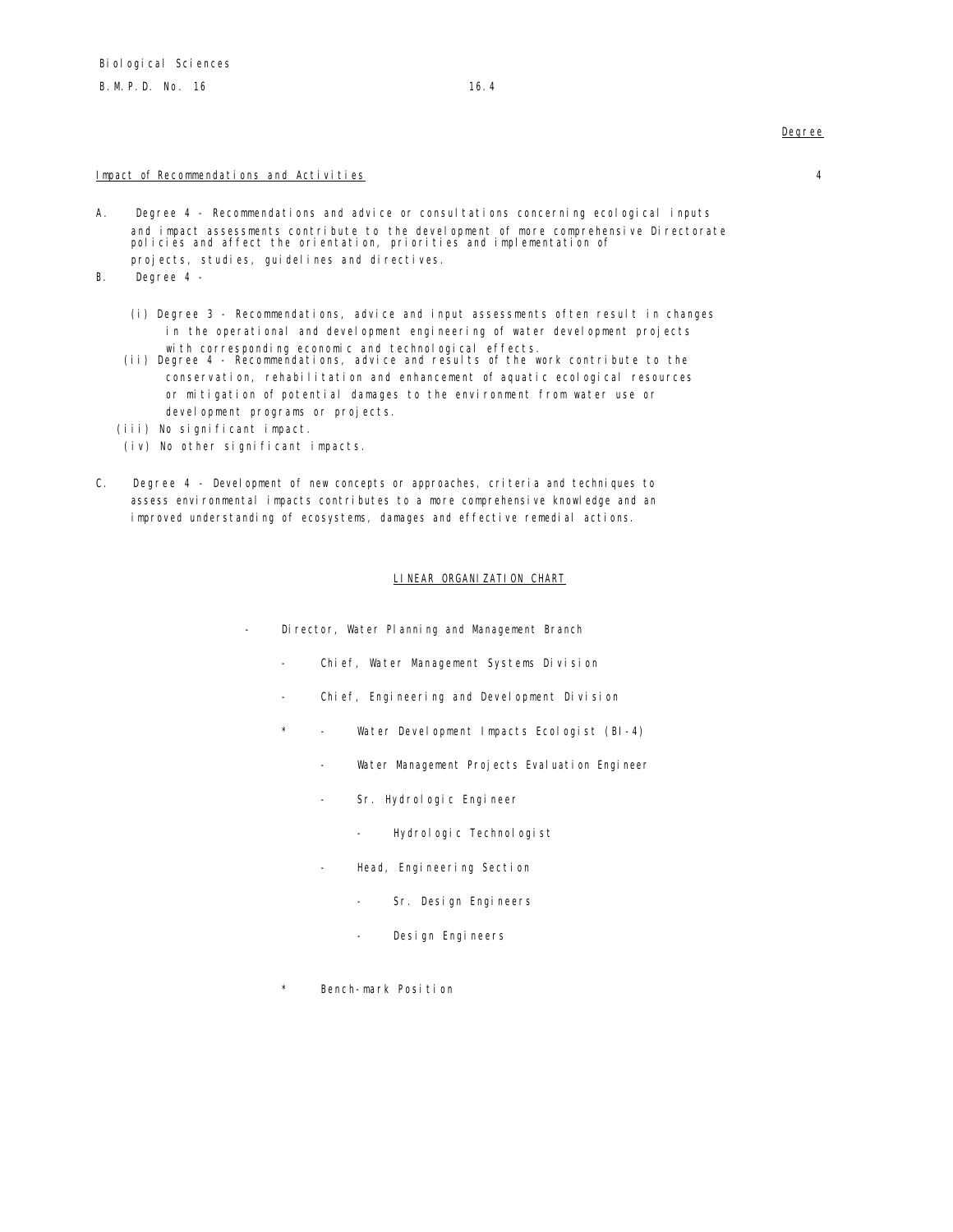Bench-mark Position Number: 17 Level: 4

Descriptive Title: Chief, Migratory Birds Conservation Reporting to the Regional Director, Canadian Wildlife Service:

Plans, develops, directs and controls the research and wildlife management projects relating to departmental program goals on migratory bird population and habitats within the Pacific and Yukon region. Recommends regional goals, objectives and policies of the migratory bird conservation plan. Controls and monitors projects from their inception through to delivery of the final reports, participating in the preparation of main estimates, allocation of resources and monitoring progress against performance indicators.

Coordinates the regional waterfowl and other migratory bird surveys with other agencies, provinces and other departments in Canada and the U.S. Participates in national and international committees and task forces for the review of joint programs and the negotiation of international, federal/provincial or territorial agreements to meet objectives of the North American Waterfowl Management Plan.

Directs the development, implementation and coordination of regional population monitoring program.

Directs and manages the activities of a staff of professionals, enforcement officers and technicians and a seasonal support staff. Prepares budgets, allocates resources, controls operational costs, selects staff, allocates work and implements performance and safety standards to meet priorities and objectives.

Provides advice to senior officials on the protection and management of migratory birds population and contributes to decisions on legislation, regulations, policies and programs of the Canadian Wildlife Service. Serves as scientific authority on contracts and co-authors scientific papers in recognized journals.

# Specifications

# Kinds of Assignments <sup>4</sup>

- A. Degree 4 Objectives are broadly stated in terms of support to programs on the conservation of migratory birds and the North American Waterfowl Management Plan.
- B. Degree 4 The work involves application of a number of scientific principles and theories for directing studies and research, developing guidelines and action plans, monitoring and conserving migratory birds and their habitats.
- C. Degree 4 The work involves organizing and directing wildlife management and research projects, coordinating survey work with other organizations, participating in the review of joint programs and in the negotiations of agreements, monitoring projects, supervising the work of staff engaged in studies and investigations, providing advice and controlling the use of resources.
- D. Degree 4 The work involves planning, organizing and implementing migratory bird management projects negotiated under agreement with Territorial, Provincial and other government organizations, and private sector organizations such as Ducks Unlimited. Considerable scope is permitted in planning the direction of inter-jurisdiction programs within the objectives of the Wildlife Conservation Program, and in ensuring that operational goals are achieved within the limitations of available resources, policy, directives and guidelines.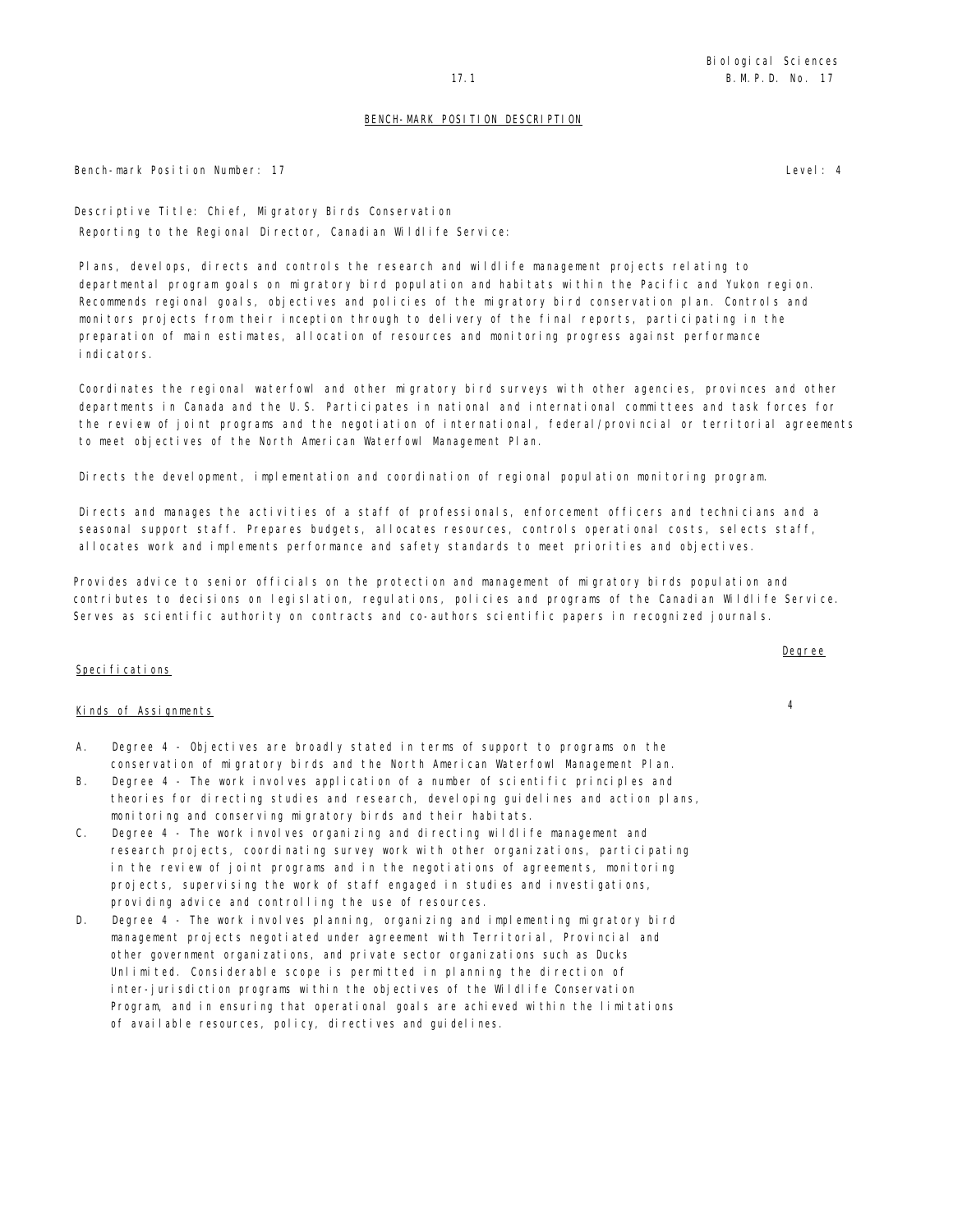### Complexity of Work 4

- A. Degree 3 Information and data on the population status and changes in the distribution and concentration of the various species, on the rates of mortality and harvesting, on feeding, nesting, habitats, productivity and other aspects of population dynamics, as well as information and data on the effect of changes in climatic and environmental conditions, are often difficult to obtain, select and interpret but sources usually can be identified from past practices and experiences.
- B. Degree 3 Information and data can be validated by a combination of experimentation and comparison with similar conditions in literature references or other flyways and related monitoring surveys.
- C. Degree 4 Information and data on the populations of various species of migratory birds of the region, on population dynamics phenomena, habitats, feeding, nesting, on climatic and environmental conditions and mortality, harvest and productivity, are characterized by variability and comprises many variables. Difficult interpretations are required and judgment must be exercised in the use of the data to provide reliable basis for action plans and effective resource and habitat management.
- D. Degree 3 Relationships between the variables affecting migratory bird population, concentration, productivity, feeding and mortality can be conflicting and require investigation, comparison and interpretation.
- E. Degree 4 Work is normally affected by the activities of research scientists, officials, private agencies and interest groups outside the organizational unit, such as Ducks Unlimited, Habitat 2000, sportsmen and subsistance hunters, naturalists and land owners.
- F. Degree 4 Contacts are with scientists and officials on cooperative projects, with committees to negotiate agreements, establish standards, regulations and guidelines and studies negotiated through agreements, and to provide advice based on a recognized expertise to<br>public and private sector agencies such as B.C. Ministry of Environment and B.C. Nature Trust.<br>G. Degree 3 - The work re
- procedures using known approaches and precedents. H. Degree 4 - The work requires the application of a thorough knowledge of the
- principles, theories and practices of ornithology and a knowledge of ecology, botany, biometrics and of wildlife management strategies. In addition, the work requires knowledge in managing staff and other resources allocated.

### Professional Responsibility 4

- A. Degree 4 Utilization of resources, report conclusions and key recommendations are reviewed for effectiveness. Work results are reviewed annually in terms of attainment of the Canadian Wildlife Service objectives pertaining to migratory birds conservation.
- B. Degree 4 Guidance is received from superior mostly in areas of international concerns and agreements where unusual or complex problems can occur.
- C. Degree 4 The work requires establishing resource limitations and objectives for projects or studies and providing approaches for the resolution of difficult
- problems by own staff.<br>Degree 4 The work an D. Degree 4 - The work and conclusions of subordinate staff is reviewed for soundness of judgment. The work of other scientists involved in same subject areas or under contract is reviewed for acceptability.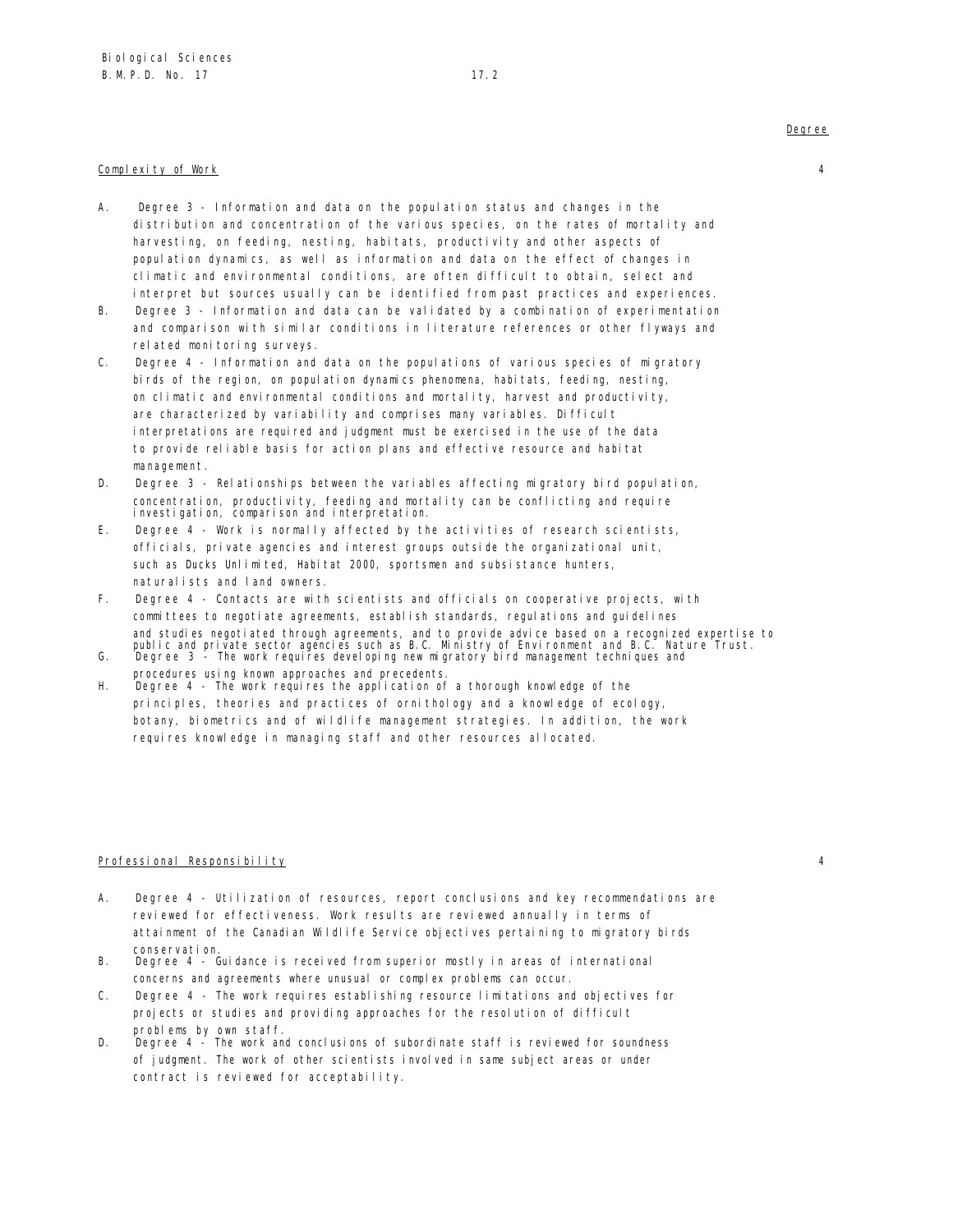- E. Degree 4 Results of studies or projects are interpreted to determine the implications on migratory birds conservation and on those regional aspects affecting the North American Waterfowl Management Plan.
- F. Degree 4 Advice based on recognized expertise is provided to other scientists and officials on the protection and management of the migratory birds population in the Pacific and Yukon region, contributing to decisions, policies and programs of the Canadian Wildlife Service.

# Management Responsibility 4

- A. Degree 4 The work requires the operational management of six professionals (Biologists and research scientists); technicians, regulation and enforcement officers; and seasonal/casual support staff.
- B. Degree 4 Allocates the use of equipment, such as boats, motors, vehicles and field supplies according to work priorities and project requirements.
- C. Degree 5 The work requires exercising delegated authority for the acquisition of resources and expenditure of funds to meet work priorities and objectives.
- D. Degree 4 The work requires choosing and negotiating for appropriate outside assistance, such as consultants, university specialists and students.
- E. Degree 4 Controls and coordinates long term operational planning, work plans, projects schedules and performance within the departmental planning processes, to meet priorities and established objectives.
- F. Degree 4 The work requires coordinating differing activities such as enforcement, population studies, development of resources management studies, with those of provincial, territorial, international wildlife agencies and private organizations.
- G. Degree 4 Recommends and develops internal administrative, safety and management directives and quidelines.

## Impact of Recommendations and Activities 4

- A. Degree 4 Recommendations, advice or consultations contribute to the development of policies of the Migratory Bird Conservation Program and affect the implementation of projects or studies guidelines and directives.
- B. Degree 4
	- (i) Degree 3 Recommendations, advice and results of the work have economic effects on the commercial operations associated with the exploitation of the migratory birds resource as a tourist attraction or game sport.
	- (ii) Degree 4 The main thrust of the work is to contribute to the development of policies, decisions and recommendations to preserve wildlife for sustainable use as a natural resource.

(iii) Degree 2 - Recommendations based on study and survey findings such as indication of an outbreak of botulism in waterfowl or ingestion of lead and other contaminant such as pesticides by migratory birds and referral to the Department of Health and Welfare, can have implications on human health and contribute to change to harvesting regulations.

 $(iv)$  No other significant impacts.

Degree 4 - Decisions and recommendations contribute to the development of knowledge and improved understanding of issues and concerns of wildlife management and more particularly, those concerning migratory bird population dynamics and status of flyways and habitats in the Pacific and Yukon region.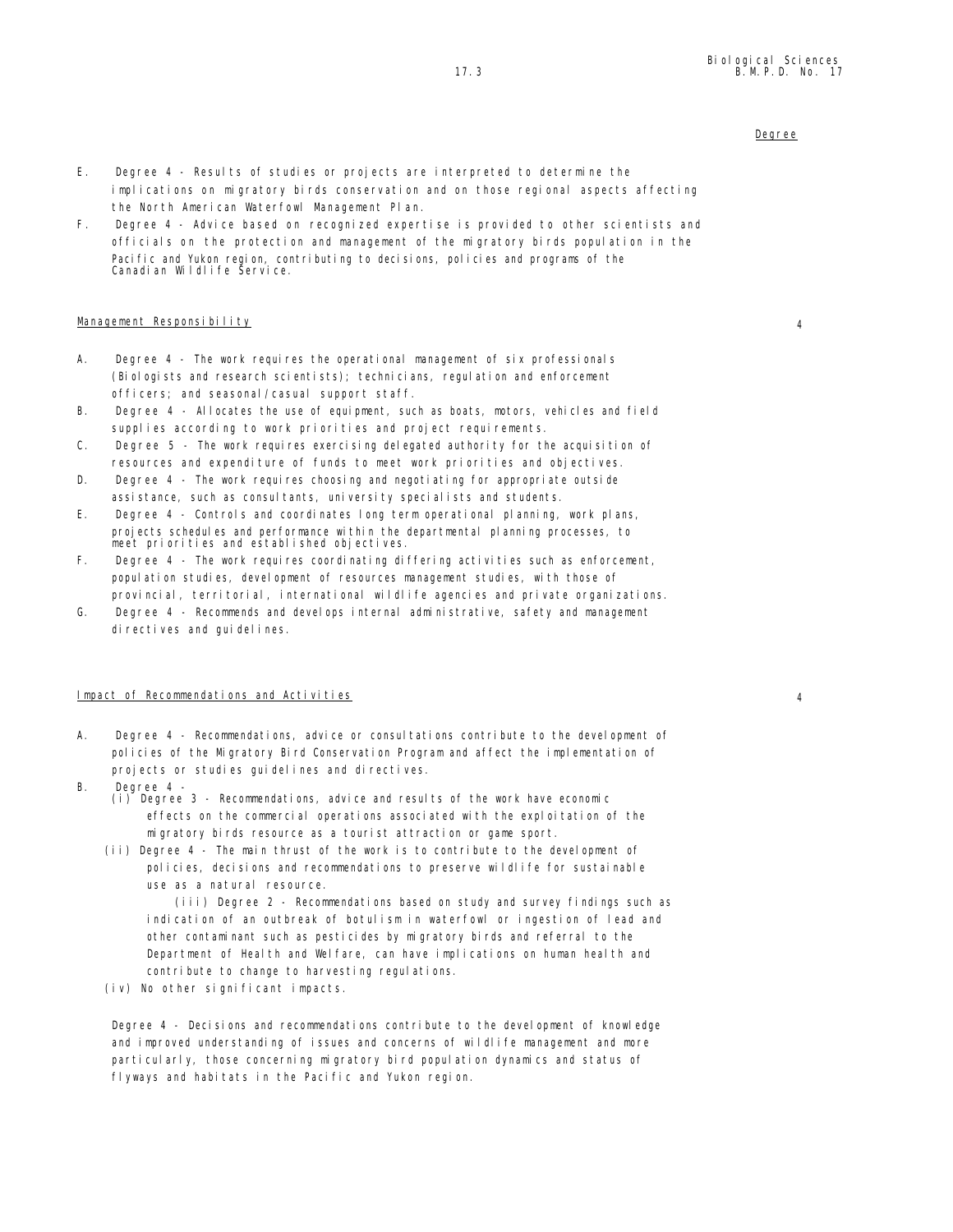## LINEAR ORGANIZATION CHART

Regional Director General, Conservation and Protection

Regional Director, Canadian Wildlife Service

- Chief, Admin. Services
- Chief Wildlife Conservation
- \* Chief, Migratory Birds Conservation BI-4
	- Research Biometrician
		- Research Technician
	- Research Scientist
	- Migratory Bird Biologist BI-3
		- Seabird Technician (EG-ESS-6)
	- Survey Biologists (3) BI-2
	- Head Regulation and Enforcement (PM-4)
		- Enforcement Coordinator (PM-3)
	- Seasonal Support Staff
- \* Bench-mark position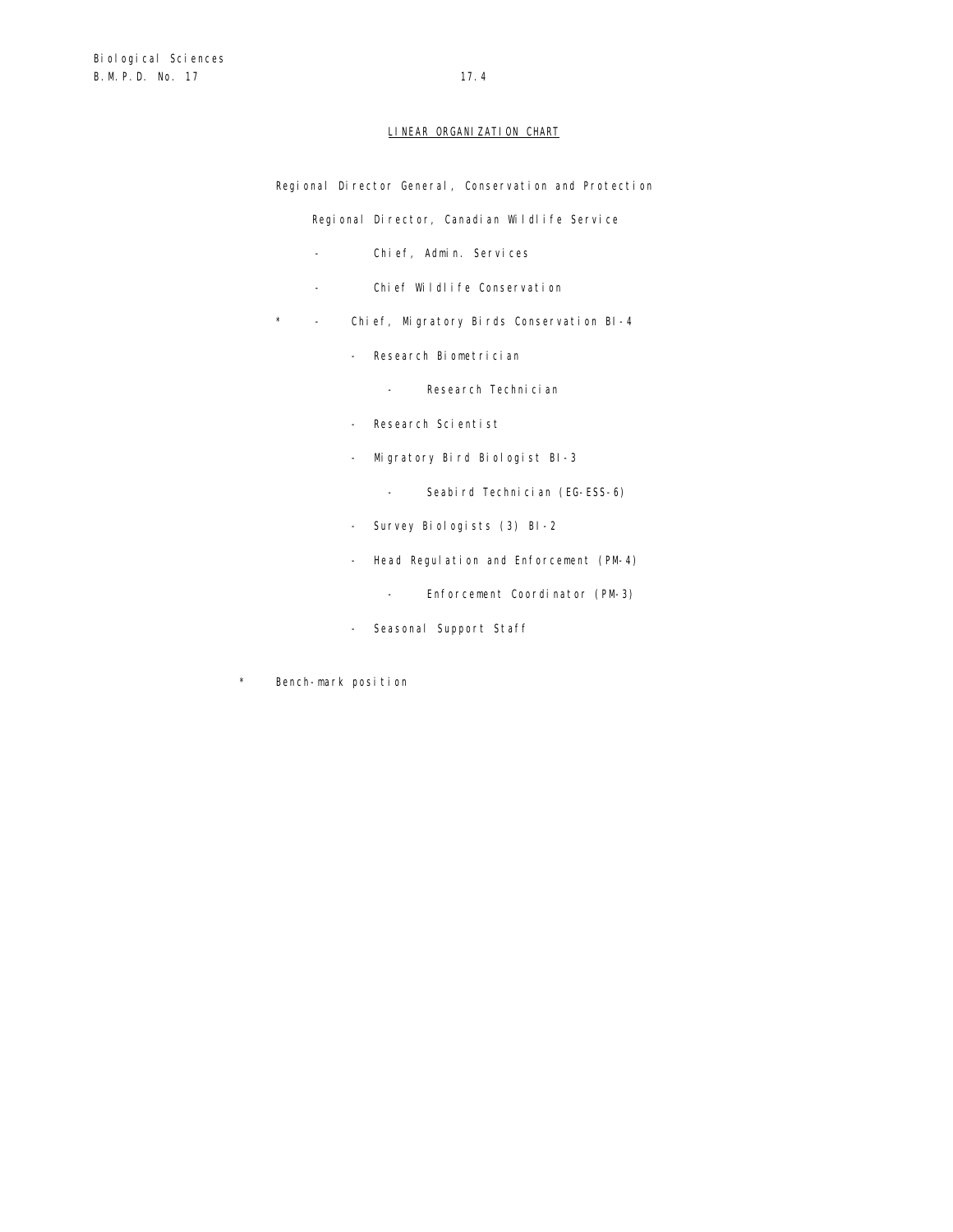Bench-mark Position Number: 18 Level: 4

Descriptive Title: Head, Food Microbiology Laboratory Unit

Reporting to the Chief, Food Laboratory Division:

Plans the activities of the Food Microbiology Laboratory Unit, specializing in the analysis, assessment and evaluation of a wide range of domestic and imported food products, including low acid foods in hermetically sealed containers, for microbial organisms and their toxins of sanitary and health hazard significance to ensure the achievement of program commitments and objectives. Coordinates the implementation of a number of analytical projects including continuing projects to monitor product quality and safety and to provide analytical data on which to base standards and regulations; investigational projects to provide data and scientific evaluations which form the basis for regulatory action; and development projects to provide new and improved methods and procedures. Negotiates analytical commitments with national project officers and with regional inspection staff. Assesses resource and equipment requirements and develops and recommends to the Chief, a detailed operational plan for the laboratory unit.

Manages, directs, controls and evaluates the work of the laboratory unit to ensure effective use of resources, achievement of the operational plan, the development and maintenance of quality assurance standards, and the rapid response to health hazard crisis situations. Defines objectives for the laboratory unit and allocates work, equipment and facilities. Monitors and evaluates program achievement in relation to time commitments and quality and quantity standards and makes required adjustments to the operational plan or resource allocations. Directs the development and implementation of a laboratory equipment maintenance plan. Assesses analytical data, reconciles discrepancies and resolves abnormal difficulties by proposing alternative approaches to resolve problems encountered by the staff.

Manages and directs method development projects in the food microbiology project areas to ensure the availability of reliable methods for laboratory operations and for inclusion in the Branch analytical Procedures Manual for use by all Branch Laboratories, the regulated industry in their quality control and product monitoring programs, and as international reference documents. Develops proposals for complete investigations, detailing the purpose, approach and required resources, and participates in National Science Committee meetings to review and prioritize project proposals. Assigns method development projects to the Food Microbiology Specialist or other staff, defines objectives of the study and provides guidance on experimental design and the resolution of unusual or difficult problems.

Provides advice on analytical methods, sampling plans and the provisions and regulations of the Food and Drugs Act to departmental and provincial officials, food manufacturers and importers, private laboratories and to the Department of Justice representing the Branch in court prosecutions under the Food and Drugs Act. Participates in joint inspections and investigations of food manufacturing plants and acts as a technical advisor to the Food Inspection Division in formal hearings with industry representatives and their legal counsel.

Provides recommendations and advice on the development of new compliance or data gathering projects. Identifies deficiencies in operational and administrative procedures, recommends changes and ensures their implementation. Directs the preparation of detailed specifications, the evaluation of equipment and suppliers' proposals and makes recommendations on the purchase of major equipment.

Develops and implements an Occupational Health and Safety program for the laboratory unit.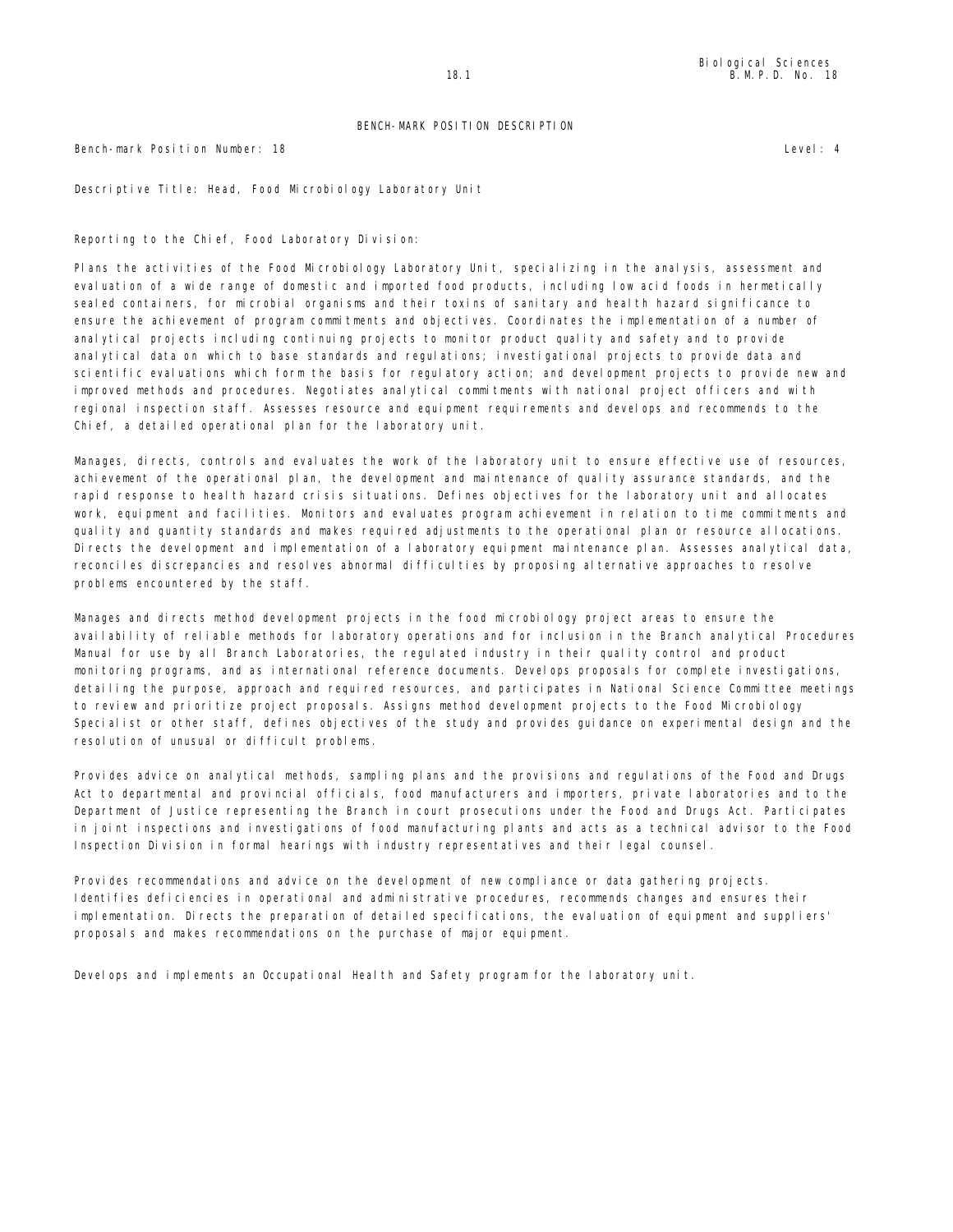# Specifications **Degree**

# Kind of Assignments 4

- A. Degree 4 Objectives of the work are stated by the Division Chief in terms of developing and implementing an operational plan for the provision of analytical services, professional advice and method development in the area of Food Mi crobi ol ogy.
- B. Degree 4 The work involves the planning and direction of an operational unit involved in the analysis, assessment and evaluation of food products for a wide range of microbial organisms and their toxins of sanitary and health hazard significance, method development and national project planning.
- C. Degree 4 Activities include planning, organizing, controlling and supervising the work of staff engaged in food microbiology analyses, investigations and method development; planning and controlling the use of facilities, equipment and resources; providing advice; and coordinating the work with inspection staff in own and other regions.
- D. Degree 4 The work requires planning, organizing and assigning work for analyses, investigations and studies to ensure that operational goals are achieved within resource limitations.

### Complexity of Work 4

- A. Degree 4 The work requires obtaining information on the identity and levels of a wide variety of micro-organisms and toxins of sanitary and health hazard significance in a broad range of domestic and imported foods prepared from both old and new technologies and involving exotic or mutated pathogens requiring careful selection and interpretation of the data.
- B. Degree 4 Information and data required for compliance, particularly relating to new or unusual microbiological entities or illness with uncertain epidemiological evidence can normally be validated only by difficult or complex investigation.
- C. Degree 4 The wide variety of foods and possible micro-organisms including food pathogens, micro-organisms indicative of unsanitary manufacturing conditions and micro-organisms associated with non-sterility of retorted foods, results in many variables with high variability, are difficult to interpret and require judgment to use.

Degree 4 - The relationships among the many micro-organisms, toxins, food industry practices and potential health hazards are complicated and require in-depth investigation to identify and resolve conflicts and interpretation problems.

- E. Degree 4 The work is normally affected by the activities of inspection staff and requires adjustment to the laboratory unit's priorities to meet changing requirements and to respond to health hazard crisis situations.
- F. Degree 4 Contacts are with departmental officials to negotiate and plan the analytical program, with scientists to plan and conduct joint investigations and method development projects, and with scientists and officials of industry, other federal and provincial agencies and the Department of Justice to provide advice based on a recognized expertise in the microbiological analysis of foods.
- G. Degree 4 The work involves managing and directing method development studies for the microbiological analysis of foods, developing detailed proposals, defining objectives and providing guidance on experimental design; and on the resolution of unusual or difficult problems.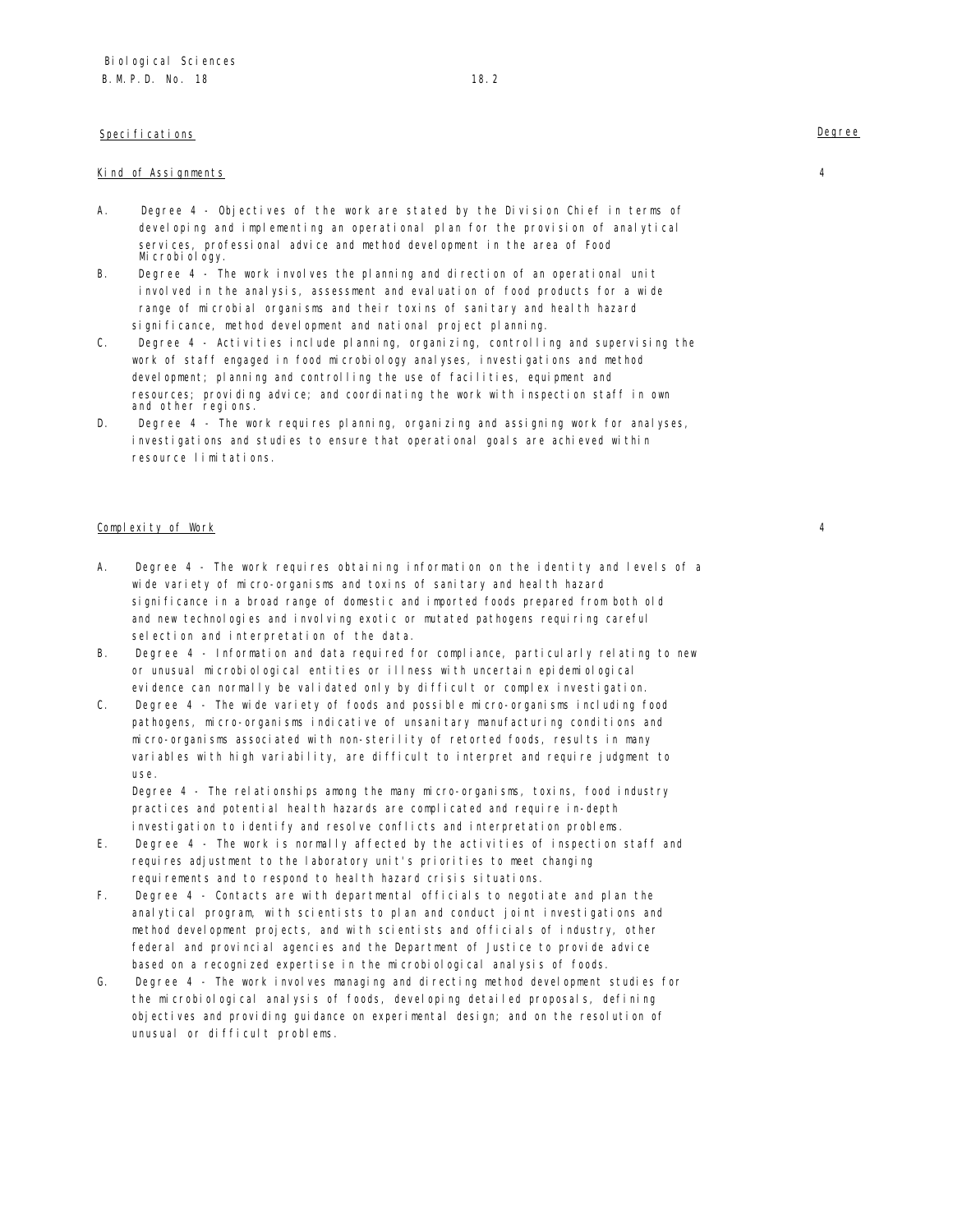H. Degree 4 - The work requires the application of a thorough knowledge of the principles and theories of food microbiology and of the procedures and instrumental techniques used for the microbiological analysis of foods, as well as a good knowledge of related food industry practices, statistical sampling procedures, relevant legislation, and management practices.

# Professional Responsibility 4

- A. Degree 4 The work requires the management of a food microbiology laboratory unit which is periodically reviewed for attainment of overall objectives and achievement of the operational plan.
- B. Degree 4 Scientific guidance of a general nature is available from the Division Chief. The work requires the resolution of difficult or unusual problems in the area of the microbiological analysis of foods, and specific guidance may be obtained from other specialists in the Branch.
- C. Degree 4 The work requires defining the objectives of analytical investigations and method devel opment studies, and proposing alternative approaches to resolve unusual or difficult problems in the microbiological analysis of foods.
- D. Degree 4 The approaches to conducting method development studies, and recommendations concerning National Science Committee project planning of the analytical specialist are reviewed for soundness of judgment. Method development proposals and recommendations of the Science Committee in the area of food microbiology are reviewed for acceptability.
- E. Degree 3 Food microbiology data and results, conclusion and recommendations of own staff are interpreted to determine compliance of food samples with the provisions and regulations of the Food an Drugs Act and to provide meaningful information for
- use in developing standards and regulations. F. Degree 4 Advice based on a recognized expertise in food microbiology, sampling and analysis of foods and of relevant legislation is provided to scientists and officials of the department, other federal and provincial agencies and to the food industry.

### Management Responsibility 4

- A. Degree 4 The work requires the operational management of professional staff including one food microbiology specialist, and three microbiologists as well as four techni ci ans.
- B. Degree 4 Allocates the use of equipment, supplies and facilities for the food microbiology laboratory unit.
- C. Degree 4 Assesses the resource and equipment requirements for the work and develops and recommends a detailed operational plan.
- D. Degree 4 Selects and negotiates for outside analytical services relating costs to benefits and makes recommendations to the Division Chief.
- E. Degree 4 Controls and coordinates project schedules, establishes quality assurance, quantity, timeliness and safety standards and directs assignments to meet priorities and objectives.
- F. Degree 4 Coordinates the provision of analytical services, special investigations, National Science Committee work and the provision of advice with the work of national compliance officers and inspection and Laboratory staff in own and other regions.
- G. Degree 4 Develops and implements Occupational Health and Safety directives and guidelines for the Laboratory unit. Identifies deficiencies in operational and administrative procedures, recommends changes, and ensures their implementation.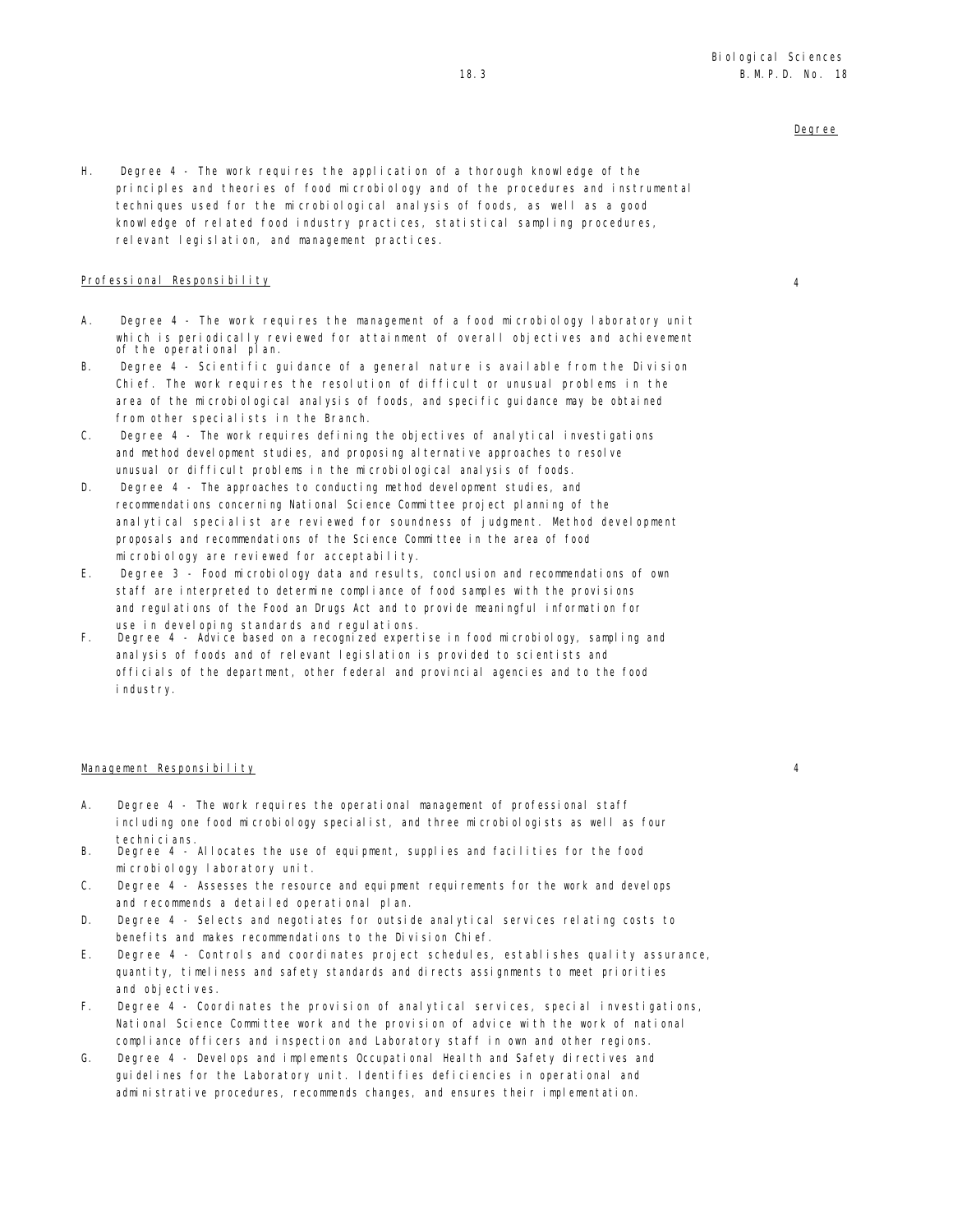# Impact of Recommendations and Activities 4

- A. Degree 4 Recommendations, advice and decisions have a direct impact on the quality of food microbiology analysis, methods development and the outcome of investigations as well as on the development of standards and regulations and the effectiveness of regulatory programs.
- B. Degree 4
	- (i) Degree 3 The identification of violations of the Food and Drugs Act may result in the regulatory control of commercial food products, and recommendations and advice on the design and implementation of national compliance projects may lead to economic or technological effects on the food industry.
	- (ii) No significant impact.
	- (iii) Degree 4 Recommendations, advice or consultations contribute to the devel opment of standards and regulations for microbiological contaminants in food, and decisions and recommendations affect the regulatory control of foods containing violative levels of microbiological contaminants.
	- $(iv)$  No other significant impacts.
- C. Degree 4 Development of approaches, and the management and direction of method devel opment projects, as well as the interpretation and evaluation of analytical data contribute knowledge and improved understanding of the levels of microbiological contaminants in the Canadian food supply and of the methods for their analysis.

### LINEAR ORGANIZATION CHART

Chief, Food Laboratory

- Head Food Chemistry Unit
- Head Food Chemistry Unit
- Head Mycotoxins and Food Additives Unit
- Head Drug Microbiology Unit
- Head Food Microbiology Laboratory Unit BI-4
	- Specialist, Food Microbiology BI-3
	- Microbiologists (2) BI-2
	- Microbiologist, Development Grade (1) BI-1 -

Technicians (4)

- Lab. Support (2)
- Bench-mark Position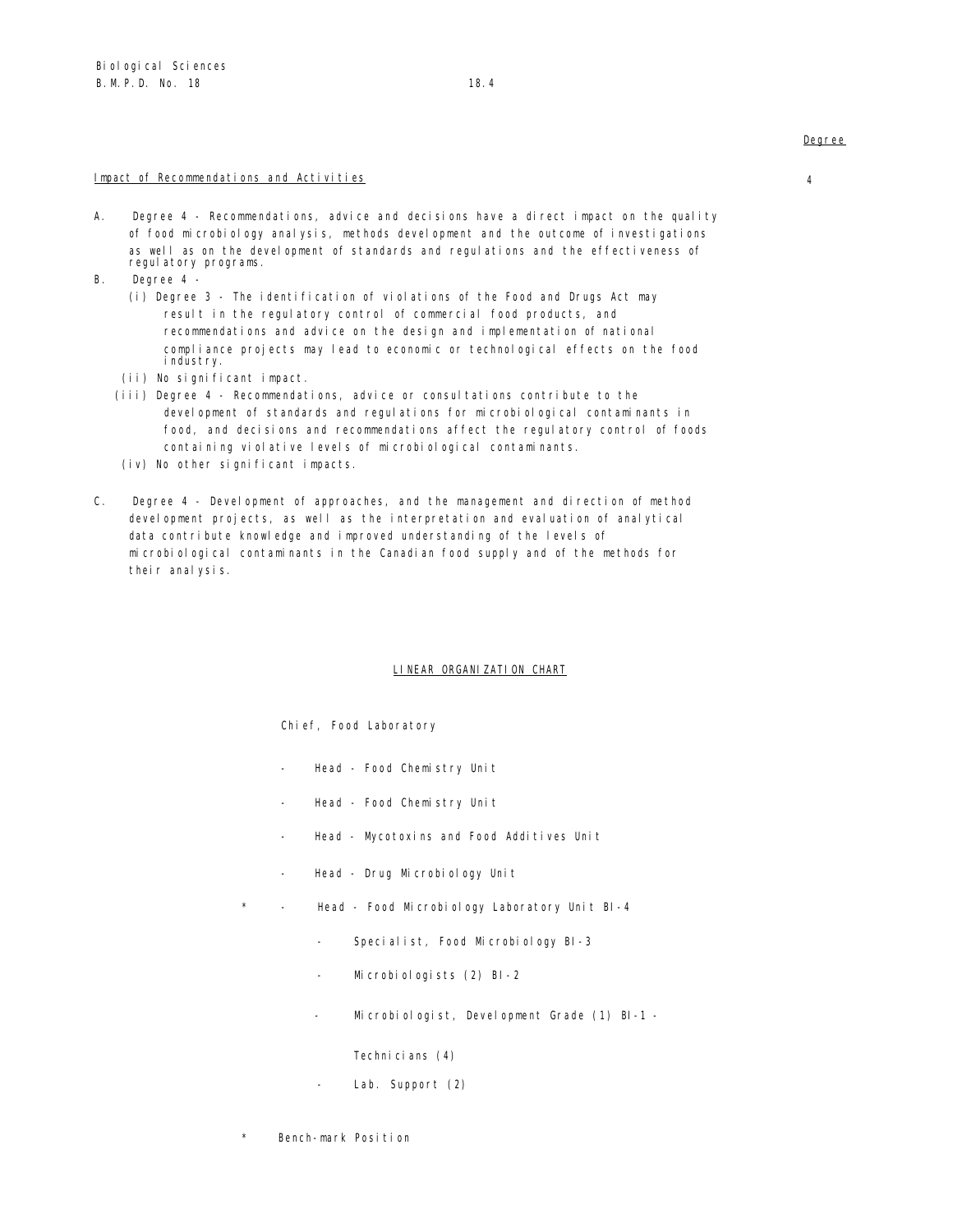Bench-mark Position Number: 19 Level: 4

Descriptive Title: Head, Fish and Marine Mammal Management Division Reporting to the Manager, Arctic Resource Assessment Section:

Establishes annual program goals, requirements and priorities with the Section Manager and, as applicable, through discussions with other division heads and territorial, provincial and federal officials, and prepares financial and operational plans for approval.

Develops, discusses with the Section Manager and implement a schedule of long- and short-term studies to generate scientific information on selected water bodies and on the dynamics of selected species of fish and marine mammal populations. Plans and directs the operational program of biological studies and co-ordinates scientific studies conducted by staff and with other Branches of the Department and of the Government of the Northwest Territories (N.W.T.) to provide a scientific basis for the management and development of the fish and marine mammal resources, and the overall management of the exploitation by subsistence, commercial and sport fisheries in the Western Region with emphasis in the N.W.T. and in accordance with the Fisheries Act and the Regulations pertaining to the N.T.W. fisheries and the protection of the Beluga, Walrus, Narwhal and the Seals in the regi on.

Plans, directs and administers the program of Fish and Marine Mammal Management for the N.T.W. Identifies, designs and directs or co-directs cooperative projects or biological studies and investigations concerning resource management and development carried out with other Branches, territorial or provincial agencies and industrial organizations. Prepares and submits to various agencies and organizations, proposals soliciting additional resources for the conduct of planned studies or surveys. Organizes and directs co-operative program projects involving participation of, and funding by the Government of the N.W.T. and the General Development Agreement, and coordinates program with activities of the industry.

Contributes, as a member representing area of expertise in the department, to the work of various committees and task forces to assess priority areas, discuss study results and problems, or to advise on regional position regarding technical matters, regulations, programs and policies, and to develop proposals with other regions or agencies.

Allocates assignments and resources to staff, reviews study plans and approaches, provides scientific direction and technical guidance, monitors and control progress of studies and the expenditure of funds, evaluates results and development proposals for approval and makes recommendations for the formulation of policies and new strategies, or regul atory changes to address specific problems.

Provides advice to superiors on the management and protection of the freshwater, anadromous, and marine fish and mammal resources in the Western Region; studies other agencies' fisheries management and development programs, reviews proposals from commercial and other organization concerned with fisheries, and analyses new scientific and technical advances for applicability.

Identifies areas requiring studies and investigations; determines and recommends projects requiring outside specialized assistance and specifies requirements, advises on service proposals and evaluates scientific content of reports by consultants for completeness, relevance and technical merit.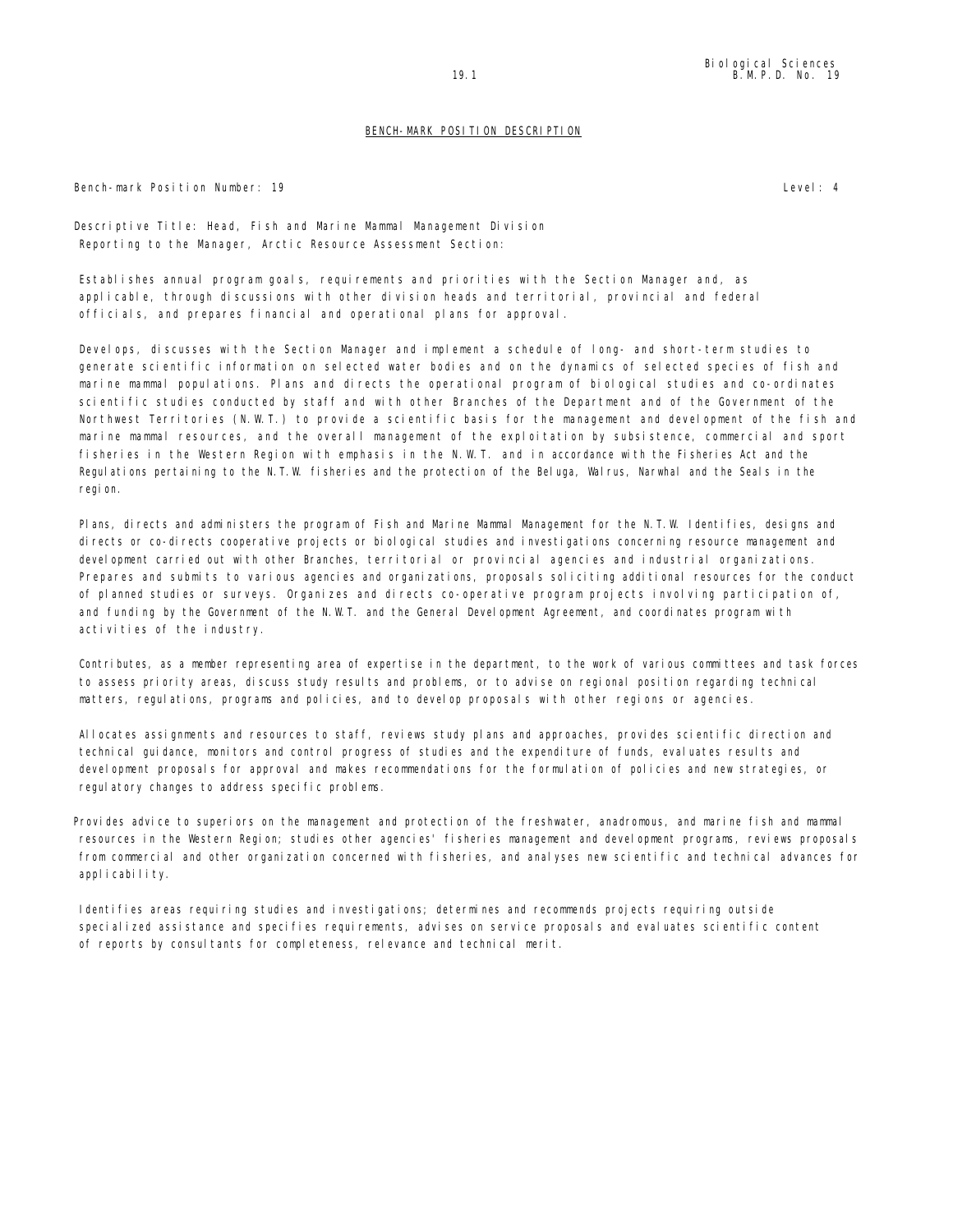Directs the preparation of reports on the status of particular fish and marine mammal stocks, on population dynamics, strength forecasts and implication for the exploitation. Formulates models and projections for policies and strategies. Develops and proposes action plans to provide the region with the capability to respond to potential problems or resource-use allocation issues in the N.W.T.

Prepares for approval amendments pertaining to harvest control and management; drafts the annual Variation Notice under N.W.T. Fishery Regulations, the negotiated annual marine mammal subsistence harvest quotas, and the scientific permits for live capture of marine mammals for approval-supervising and reporting on capture; and, determines conditions for scientific permits involving fish and marine mammal investigations by other agencies or organizations. Reports on status of department regional recommendations and on monitoring of related administrative actions by other agencies affecting exploitation of the aquatic resources of the region.

Carries out supervisory and managerial duties, ensures that administrative policy, directives and quidelines are followed and participates to the staffing, classification, staff relations and development processes, assesses staff performance and makes recommendations.

## Specifications

### Kind of Assignments 4

- A. Degree 4 Annual objectives are established with the Section Manager and are broadly stated in terms of operational program goals and strategies for the North and of Directorate directives and policy statements.
- B. Degree 4 The work is performed within the area of fish and marine mammal resource management and development and involves biological as well as chemical, physical and economic and social considerations.
- C. Degree 4 The work requires developing, planning, coordinating, directing, and controlling internal and co-operative studies, controlling and supervising work of staff, controlling use of resources, providing advice, evaluating, approving or rejecting proposals and making recommendations for policy formulation to the Section Manager
- D. Degree 4 The work requires planning, organizing, coordinating or assigning complex studies or projects to ensure that operational goals are achieved within resource limitations.

# Complexity of Work <sup>4</sup>

- A. Degree 4 There is a scarcity of pertinent information and data in the literature. Locations, in the north, to a large extend, have not been studied ecologically and the environment is fragile and species' life-cycles are complex with slow growth rates and low reproduction potential. Intensive investigation is required to obtain information under short summers and difficult climate conditions over vast areas of land and water or ice environment.
- B. Degree 5 Much of the information and data is unique and cannot be verified by other sources and requires difficult and complex experiments due to severe climatic conditions.
- C. Degree 4 The information and data is characterized by variability and must be carefully evaluated and interpreted before inclusion in reports.
- D. Degree 5 The relationships between variables are often conflicting, difficult to quantify and often unknown (e.g., hunting patterns for walrus related to weather, ice conditions and migration patterns, etc.). Because of resource use conflicts, available information must be analyzed in the context of likelihood of changes in land-use pattern, industrial development, accessibility, and economic and social val ues.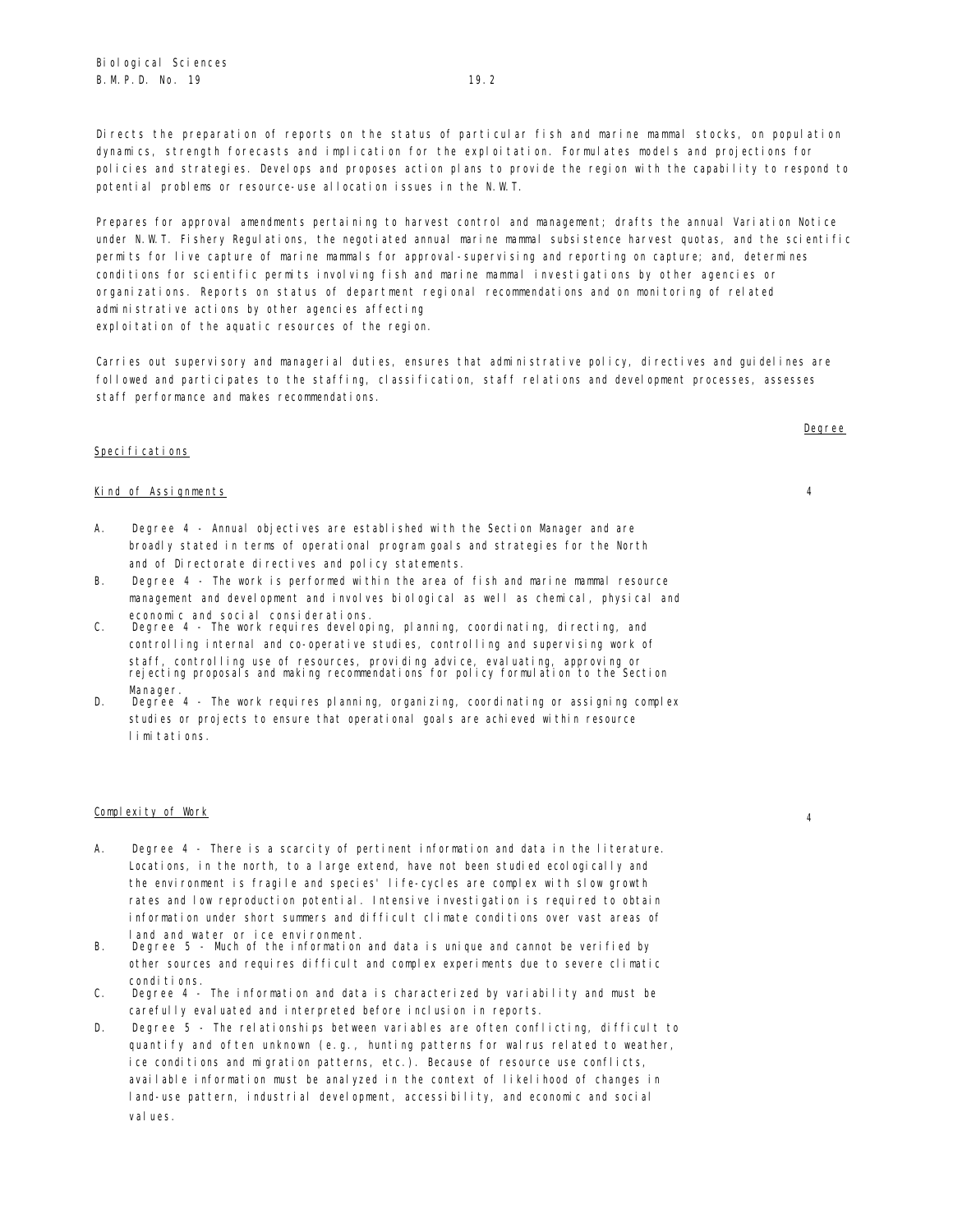- E. Degree 4 Work is affected by the activities of the resource users and developers and other scientists from provincial, universities and industries. Consideration of implications and coordination of the activities is required.
- F . Degree 4 Contacts are with scientists and officials outside the organizational unit for arranging cooperative projects, implementing regulations, negotiating harvest quotas and for providing advice. Provides scientific and technical information to public inquiry committees.
- G. Degree 4 Conventional practices must often be modified or abandoned and novel approaches experimented and developed to achieve the desired or expected resources management and development results in the north.
- H. Degree 4 The work requires the application of a thorough knowledge of the principles and theories of biological sciences and fish and marine mammal biology, ecology and resource management, and an appreciation of chemistry and physics, including oceanography and climatology.

## Professional Responsibility 4

- A. Degree 4 Normally, recommendations and conclusions are accepted as to their effectiveness. The work of the division is reviewed through committees at regional level to ensure that objectives are met within policy guidelines. Reports and reviews containing resource management strategies are referred to scientists for constructive criticism.
- B. Degree 4 Professional guidance for the resolution of unusual and complex problems can be obtained from other scientific authorities in the Department.
- C. Degree 4 The work requires setting resources limitations and objectives of individual studies or projects and providing likely approaches for the resolution of difficult problems encountered by own staff.
- D. Degree 4 The work of subordinate staff, recommendations and conclusions are reviewed for soundness of judgment and effectiveness. Other scientists' proposals and studies related to the work are reviewed for applicability and acceptability.
- E. Degree 4 Results of studies and projects of own staff and consultants are reviewed for soundness and acceptability, and interpreted to determine the implications of conclusions and recommendations on objectives of the Division and significance in terms of conservation of fish and marine mammal species.
- F. Degree 4 Authoritative advice is provided to scientists and senior management of the Department and to officials of the N.W.T. Government and industries on the management and development of exploitation, on the conservation and protection of freshwater and anadromous fish and marine mammal resources in the N.W.T. and the Artic waters, on the interpretation of policies and directives, and on solutions of problems.

# Management Responsibility 4

- A. Degree 4 The work requires the operational management of a staff comprised of
- biologists, technicians and seasonal employees. B. Degree 4 Establishes priorities and allocates equipment, supplies and facilities to subordinates and controls the use.
- C. Degree 4 Forecasts short- and long-term resource requirements and recommends plans for the acquisition, use and up-keep of equipment, facilities and supplies and for the expenditure of funds to meet work priorities and objectives.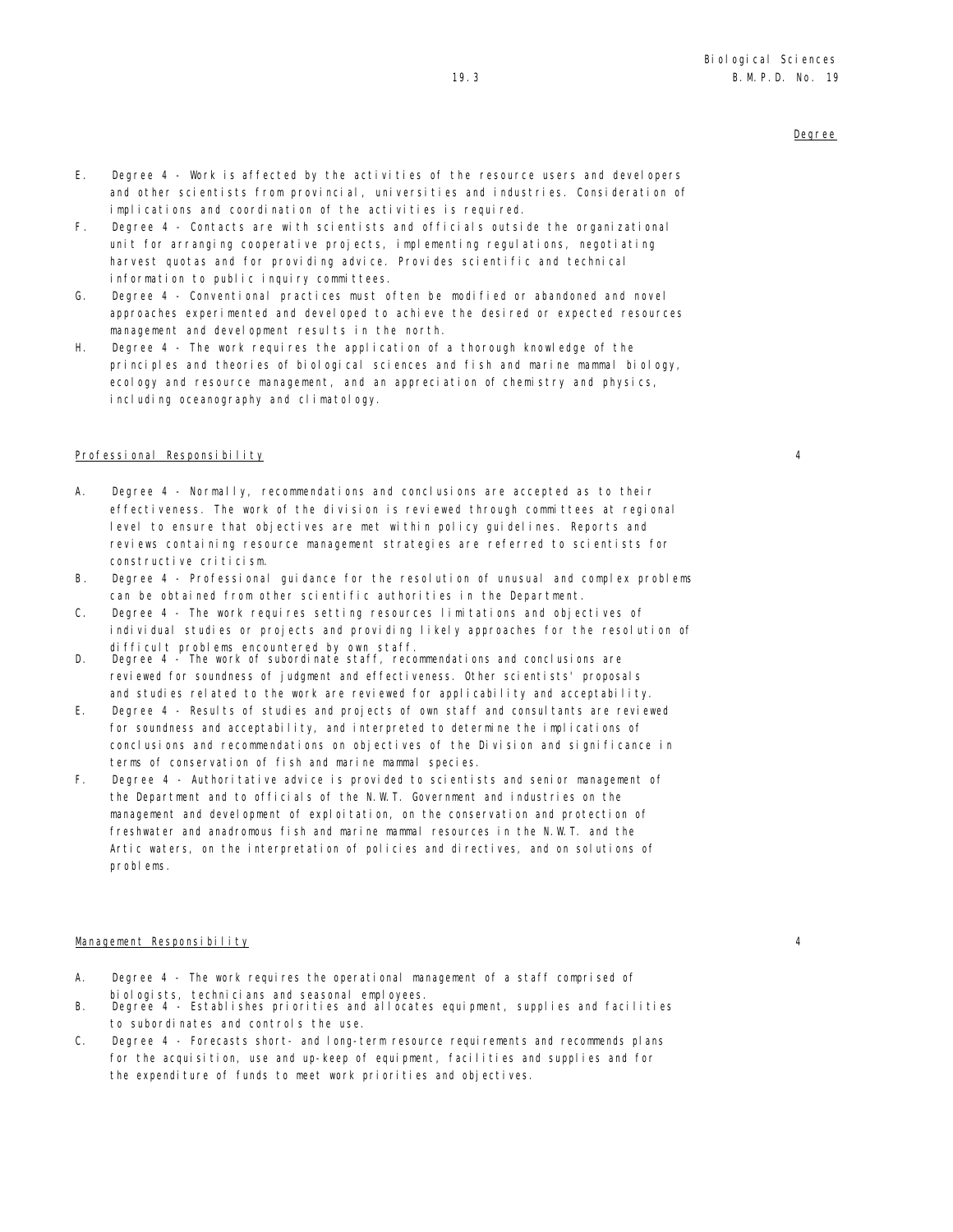- D. Degree 4 Negotiates and selects suitable sources of outside assistance. Acts as scientific authority concerning consultants on DSS contracts. Several projects are funded externally.
- E. Degree 4 Controls and coordinates projects, establishes and implements performance and safety standards and controls to meet priorities and objectives. Exercises co-administrative functions for pertinent activities with other organizations (e.g. N.W.T. Government's Test Fishery Program; D.F.O. (Industrial Development Branch).
- F. Degree 4 The work requires coordinating differing activities with those of other collaborating outside organizations e.g. RIE, World Wildlife Fund, Petro Canada.
- G. Degree 4 The work requires recommending and developing internal administrative and safety directives based on knowledge of field conditions in the north.

# Impact of Recommendations and Activities 4

- A. Degree 4 Recommendations, advice or consultations contribute to the development of policies and decisions directly affects the development and implementation of the Fish and Marine Mammal programs, policy and related projects, studies, guidelines and directives for the Northwest Territories.
- B. Degree 4
	- (i) Degree 4 Recommendations, advice or decision have economic impact on the fisheries and mining or energy sectors of industry.
	- (ii) Degree 4 Activities contribute directly to the development of the policies and affect the use and conservation of fish and marine mammal resources over a wide geographic area.
		- (iii) No significant impact.
	- (iv) Degree 3 Negotiated subsistence harvest quotas have economic and social impacts on particular communities.
- C. Degree 4 Development of new concepts and approaches and results of the work contribute to the technology and scientific knowledge of fisheries and marine mammal resources development and management in Northern Canada, and to an increased aware ness and understanding by industries and other organizations of the dangers of ecological imbalance and over exploitation of the marine and freshwater biotic communities.

### LINEAR ORGANIZATION CHART

Director General - Western Region

Manager - Artic Resource Assessment Section

Head, Fish and Marine Mammal Management Division BI-4

Fishery Management Biologists BI-3 (2)

- Technicians EG-ESS-6 (5)
- Fishery Management Biologist BI-2
- Marine Mammal Management Biologists BI-3 (2)

- Technicians EG-ESS-6 (4) \*

Bench-mark Position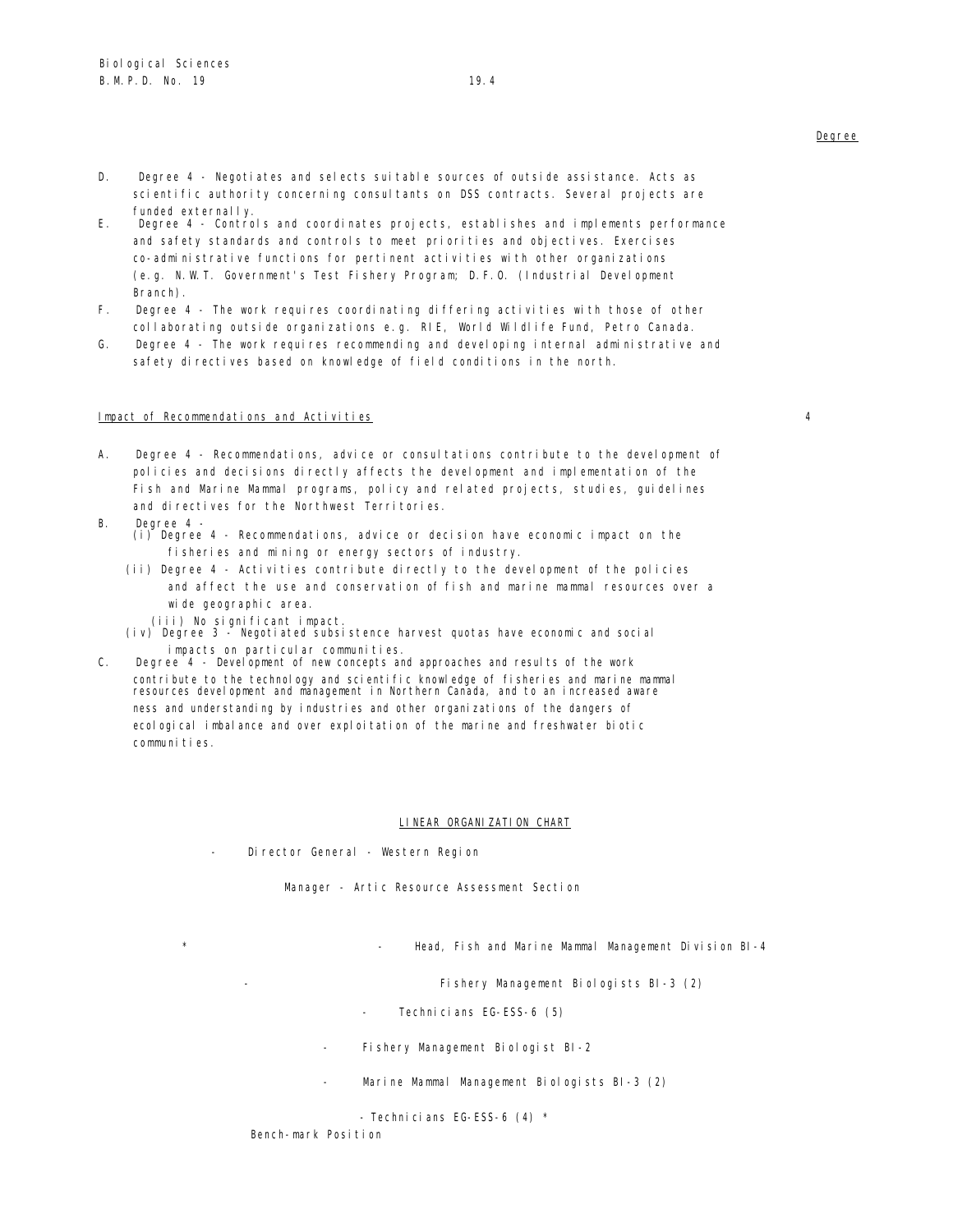Bench-mark Position Number: 20 Level: 5

Descriptive Title: Senior Policy/Program Advisor, Marine Fisheries Reporting to the Associate Director, Resource Assessment:

Develops, analyzes and recommends to senior management, national policy strategies and procedures for the management of Canada's marine renewable resources, evaluating research information and data gathered by federal government research scientists, provincial governments, universities and international fishery research and management bodies, delineating resource management problems, nature, magnitude and control strategies in consultation with experts in several disciplines, assessing efficacy of current strategies and applying modern managerial concepts and techniques of program development and management.

Identifies resource assessment and resource management problems, and research program needs in consultation with regional research managers and scientists and determines the person-year and financial resource requirements for proposals and recommendations.

Advises senior management, international scientific bodies and senior officials of provincial governments and fishing industry on resource management measures required for the optimum utilization of the fishery resources and on trends and projected abundance and availability of marine fish stocks on a national basis, including the impact of management interventions and alterations in fishing strategies upon yields from the marine fish resources, keeping abreast of national and international scientific development in population and ecosystem dynamics and marine renewable resource management concepts.

Plans, develops, advises on implementation and coordinates national resource assessment programs and research activities related to marine fisheries to provide a rational basis for the management of marine renewable resources and co-ordinate regional inputs into national programs.

Evaluates the outputs from research programs at research establishments across the country in relation to the quantitative assessment of marine fish resources, analyzing, assessing and interpreting programs results in relation to objectives and national research needs and resources devoted.

Develops national resource forecasts of marine resources availability and abundance, analyzing, assessing and interpreting results of resource assessment investigations and participating to study committees and task forces.

Assists in the development and coordination of cooperative marine fisheries assessment programs with other nations, developing in consultation with regional research managers Canadian requirements for scientific resource assessment input by other nations under Canadian fisheries management within 200 miles, consulting with their scientists on the levels of resources and commitments to be required as a condition for fishing within the Canadian fishing zones, and coordinating foreign and Canadian resource assessment activities.

### Specifications

### Kinds of Assignments 5

A. Degree 5 - Objectives of the work are stated by the Associate Director, Resource Assessment in terms of broad national policy for the management of Canada's marine fisheries.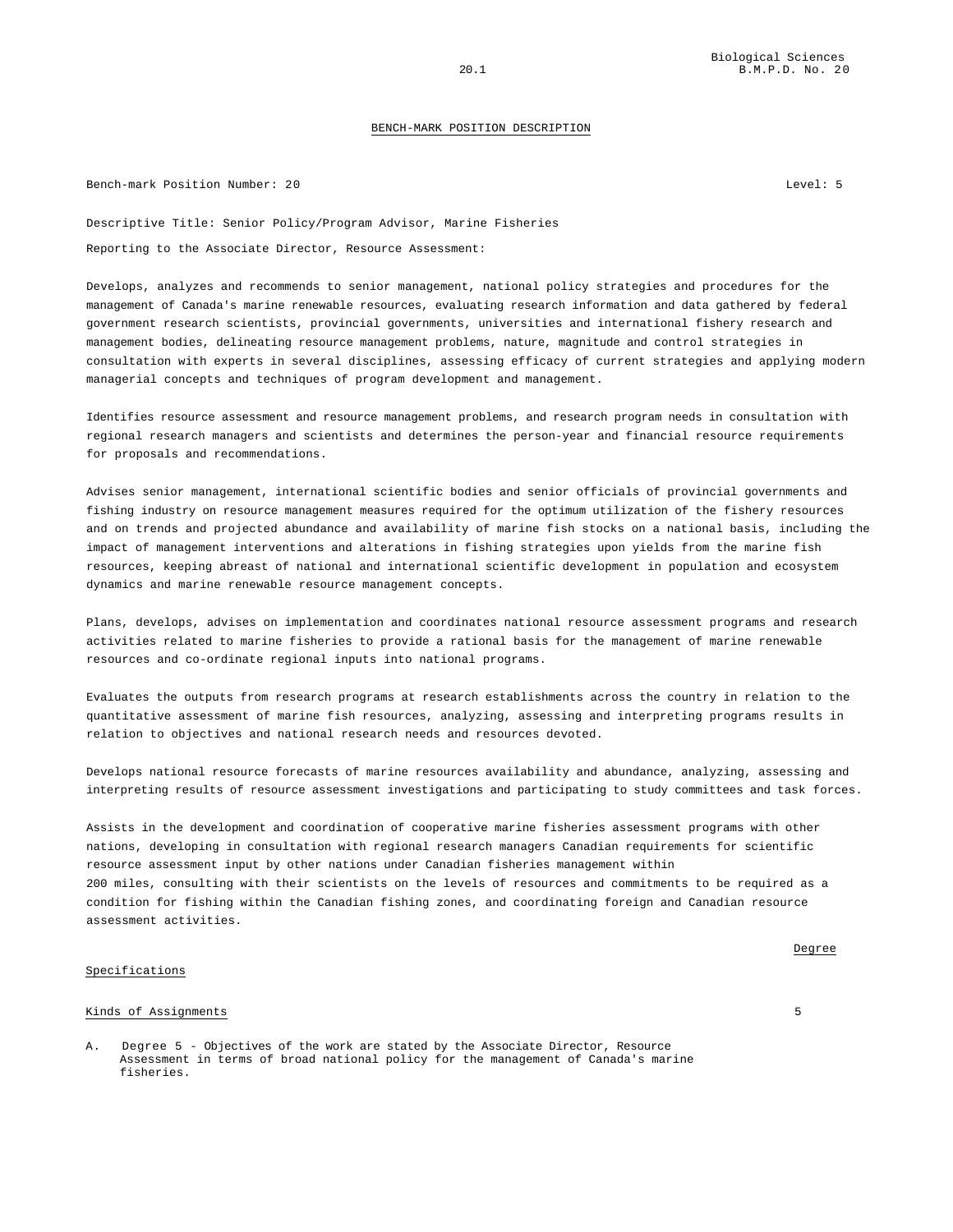- B. Degree 5 The work involves developing concepts, strategies and policies for the management of Canada's marine fisheries involving a wide spectrum of scientific activities, and comprises a significant program activity.
- C. Degree 5 Activities involves the scientific evaluations of national research programs on marine fisheries assessment, making recommendations and providing advice on resource management, strategies and policy or legislation, providing guidance on the approaches to complex problems, evaluating outputs from research programs, and coordinating scientific resource assessment activities at the national and international levels.
- D. Degree 5 The work involves program conceptualization, development, planning and coordination of the several concurrent regional and international marine fisheries scientific assessment and research studies and contributes to the formulation of national policies on the management of marine fisheries.

# Complexity of Work 5

- A. Degree 5 Must develop and coordinate cooperative research programs with other agencies and other nations for the scientific information and data required to provide a rational basis for the management of fisheries and to construct comprehensive, multi-species and interdisciplinary models simulating major fisheries complexes and forecasting marine fish abundance.
- B. Degree 5 Much of the information and data is extrapolated and hypothetical and not completely validatable.
- C. Degree 5 Information and data obtained nationally from many research establishments in different regions and from other nations is highly variable and often ambiguous, and requires ingenuity and highly selective judgment to use.
- D. Degree 5 For any given resource situation, a large number of variables must be considered and relationships among the variables are often conflicting and difficult to define and measure in the field of marine fish population dynamics, assessment and future trends predicting.
- E. Degree 5 The work of fisheries research of marine fish assessments in other provincial, international and commercial agencies affects the body of information and requires consideration of the implications of their activities and findings.
- F. Degree 5 Contacts are with senior scientists and officials at the national and international levels to negotiate research program activities. May represent the department with the media on the subject of marine fish management policies.
- G. Degree 5 The work requires approving and recommending new procedures and research proposals investigating new concepts and approaches, where few precedents exist.
- H. Degree 5 The work requires the application of an advanced knowledge of the principles, theories and practices of marine fish biology and a good knowledge of related disciplines such as population dynamics, modelling, marine ecology and marine fish management practices, and modern commercial fishing technology.

### Professional Responsibility 50 and 200 million control of the set of the set of the set of the set of the set of the set of the set of the set of the set of the set of the set of the set of the set of the set of the set of

- A. Degree 5 Results of the work are evaluated in terms of achievement of policy and program objectives and the maintenance of a sustainable level of marine fish stock for commercial fisheries exploitation.
- B. Degree 5 Guidance is only received in terms Fisheries and Marine Services policy intent and overall national fisheries management objectives. Professional guidance may be received from other scientific authorities in other countries.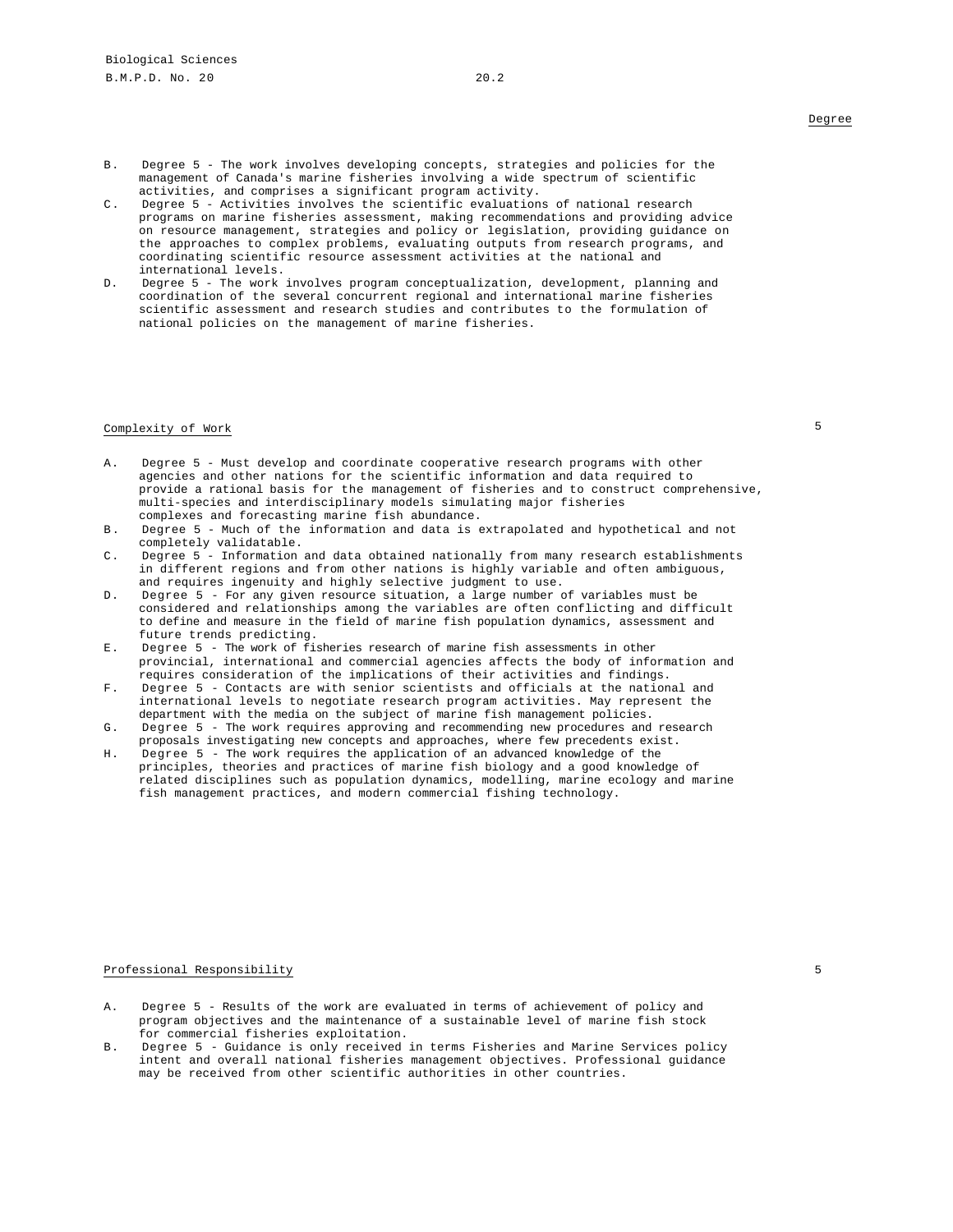20.3 B.M.P.D. No. 20

# Degree

- C. Degree 5 The work requires defining research objectives for major projects on marine fisheries resource assessment, defining conceptual approaches to complex resource assessment and resource management problems and establishing scientific guidelines.
- D. Degree 5 Recommendations and conclusions of departmental and other scientists in the resource assessment field are reviewed in terms of validity and effectiveness as well as implications to program direction, objectives and national fisheries management strategies both in the short-, and long-term.
- E. Degree 5 Results of studies, conclusions and recommendations of scientists are interpreted to determine their broad national implications on fisheries resource management and on the marine fish population status of various species in different locations.
- F. Degree 5 Authoritative advice and recommendations on the status of marine fish stocks and on marine fish management practices are provided to senior management and officials including the Assistant Deputy Minister.

# Management Responsibility 3

- A. Degree 1 Assigns work to non-subordinate staff as applicable.<br>B. Degree 2 Ensures proper use of allocated equipment, supplies
- B. Degree 2 Ensures proper use of allocated equipment, supplies and facilities.
- C. Degree 4 Assesses the requirement for assessment research commitments, develops and recommends plans and develops proposals providing a rationale for resources needed and expenditure of funds to meet identified research programs priorities and objectives in support of the national marine fisheries resources assessment programs.
- D. Degree 4 Provide advice based on recognized expertise on the requirements and selection of outside scientific assistance.
- E. Degree 1 Complies with administrative procedures, directives and guidelines established for the work.
- F. Degree 4 Coordinates resource assessment programs activities involving a number of participating research establishments and scientists, and coordinating inputs into national programs to meet priorities and objectives of the marine renewable resources management.
- G. Degree 3 Interprets program management policy, directives and guidelines and implements managerial concepts and technique for the development and management of programs.

### Impact of Recommendations and Activities 5

- A. Degree 5 Results of the work, authoritative recommendations and advice affect the development of marine renewable resource management policies and strategies, the formulation of marine fish resource assessment programs and the resource management practices and regulations, and the development, initiation, continuation and conduct of the research programs activities.
- B. Degree 5
	- (i) Degree 5 Authoritative advice, recommendations and results of the work have far reaching short-, and long term effects upon the fishing industry, on the determination and allocation of quotas affecting the deployment of the existing fleet and expansion plans, and on the development of Canadian fisheries as a viable industry.
	- (ii) Degree 5 Authoritative recommendations, advice and consultations have a substantial effect on the development of policies and decisions affecting the management of marine fish population, its conservation and optimum utilization as a renewable natural resource.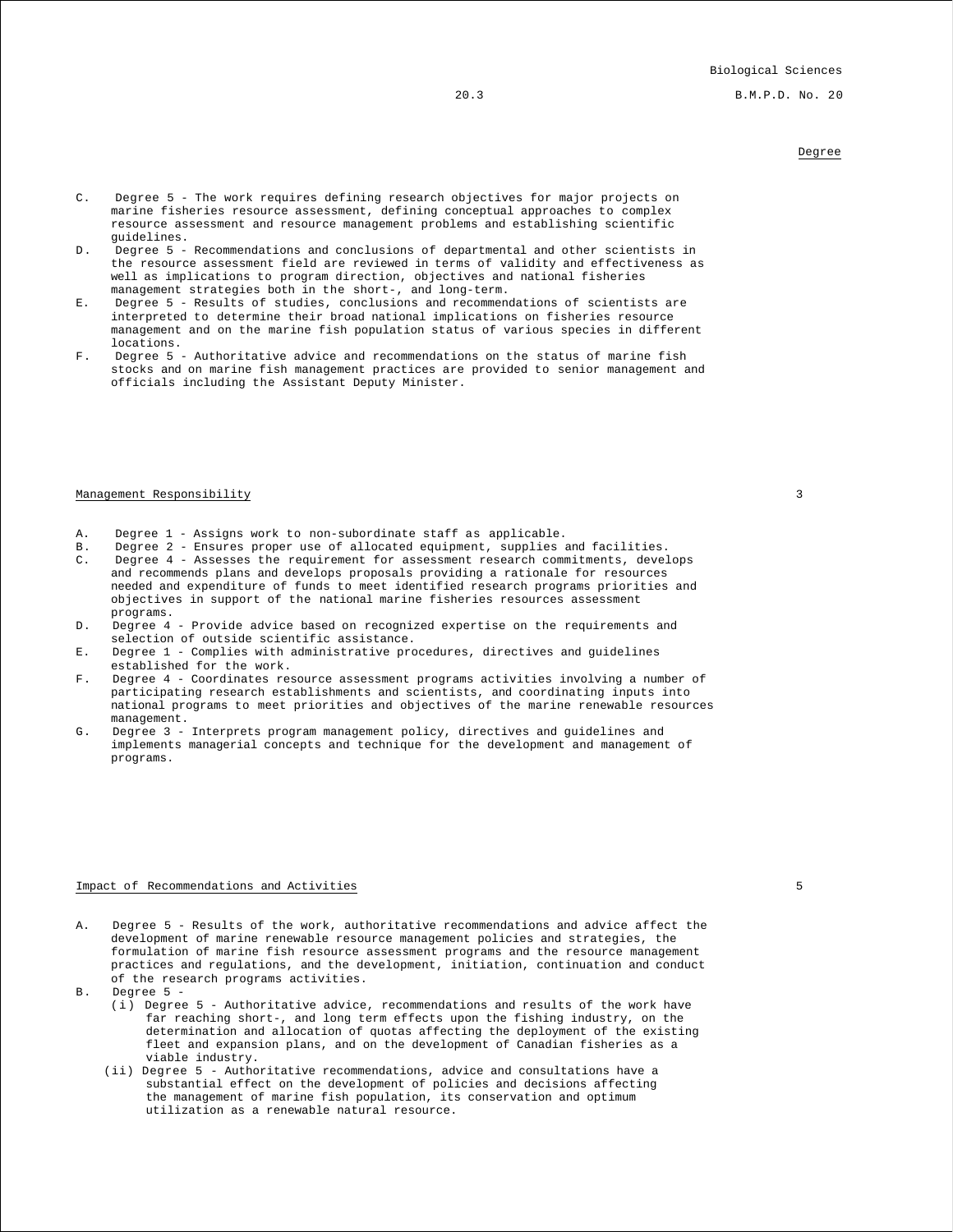- (iii) No significant impact. (iv) No other significant impacts.
- C. Degree 5 The identification of research needs and strategies, the development of national resource assessment programs and the research studies for the development of concepts contribute to greater knowledge in the areas of marine fish biology, ecology and population dynamics for resource assessment and management.

# LINEAR ORGANIZATION CHART

Director, Fisheries Research Branch

- Associate Director Research Planning and Analysis
- Associate Director Resource Assessment
	- Senior Policy/Program Advisor, Northern and Inland Fisheries
	- Senior Policy/Program Advisor, Marine Mammals
	- Senior Policy/Program Advisor, Fisheries Ecology
	- Senior Policy/Program Advisor, Anadromous Fisheries
- \* Senior Policy/Program Advisor, Marine Fisheries (BI-5)
	- Scientific Advisor, Resource Evaluation
- \* Bench-mark Position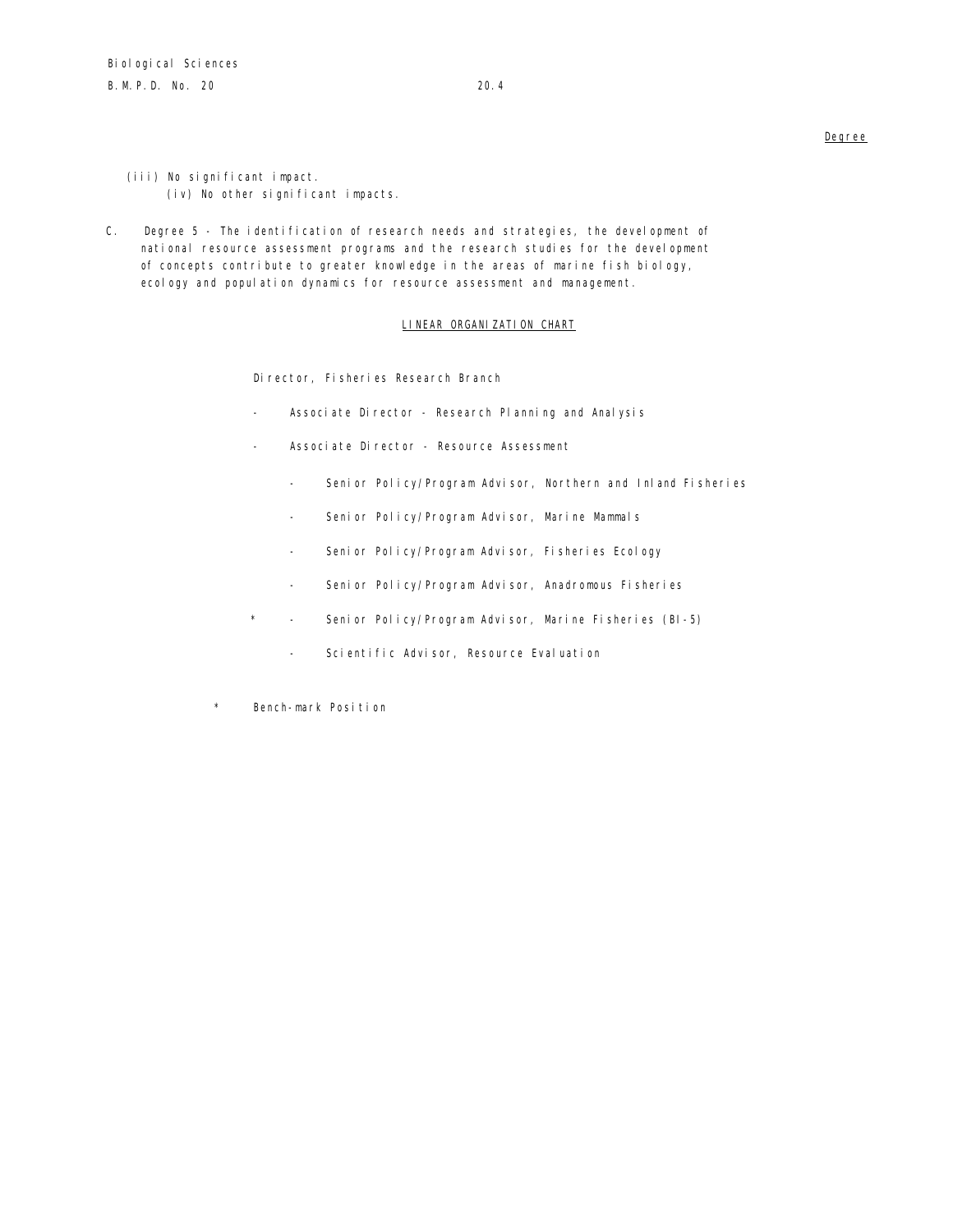Bench-mark Position Number: 21 Level: 5

Descriptive Title: Head, Food Chemicals Section Reporting to the Chief, Toxicological Evaluation Division:

Acts as the Branch toxicological authority and expert advisor on the safety and acceptability of chemicals which may be intentionally or incidentally added to the Canadian food supply.

Plans, directs and controls the activities of the Section's staff to achieve the directorate's program objectives, allocating work according to individuals' expertise and experience and appraising all documents and reports prepared by the Section. Coordinates the work of the Section with that of other Sections, Divisions, Bureaus and Directorates. Recommends the hiring of consultants when appropriate expertise is not available or second opinion is required to resolve contentious issues, and participates in the staffing of the Section.

Conducts and supervises the review, evaluation and toxicological assessment of all pertinent information contained in pre-market submissions from the food industry requesting approval to use chemical additives or new products containing potential contaminants proposed for the manipulation, transformation, storage and packaging of foods. (The safety assessment is from the viewpoint of protecting human health as mandated by the Food and Drug Act and Regulations.) Correlates scientific data collected from many other available sources including major studies conducted in other countries, and develops an overall assessment of the chemical's toxicity to animals with reference to such factors as: carcinogenicity, teratogenicity, reproductive toxicity, chronic toxicity, immunotoxicity, developmental toxicity, mutagenicity and comparative metabolism. Extopolates the results of laboratory animal studies to humans (data collected in epidemiology studies, occupational exposure studies and human trials may be available) for the assessment of the toxicity/safety of the chemical which may be intentionally or incidentally added to food, identifying an acceptable daily intake (ADI) which represents the amount that can be consumed daily by humans throughout their lives without an appreciable risk to their health.

Provides authoritative advice, recommendations and consultations on concerns relating to human health effects and potential health hazards from chemicals present in food, to senior departmental officials, other government departments, national, provincial and international agencies, industry, the media and the public.

Participates in the planning of research projects, studies and experiments to be carried out in-house or by industry in order to provide additional scientific data required to fully assess a chemical's safety in food.

Recommends improvements in Branch policies and food legislation to ensure consistency and fairness in the implementation of the Food and Drug Act and Regulations to all segments of the food industry.

Degree

### Specifications

### Kind of Assignments 5

- A. Degree 5 Objectives of the work are stated in terms of goals for the department's national program of safe chemicals in foods in the Canadian marketplace.
- B. Degree 5 The work involves the provision of authoritative advice on the toxicology of a broad range of chemicals added to food, to improve various desirable characteristics or through contact with food during processing and packaging and the formulation of their safety in terms of (ADI) acceptable daily intake.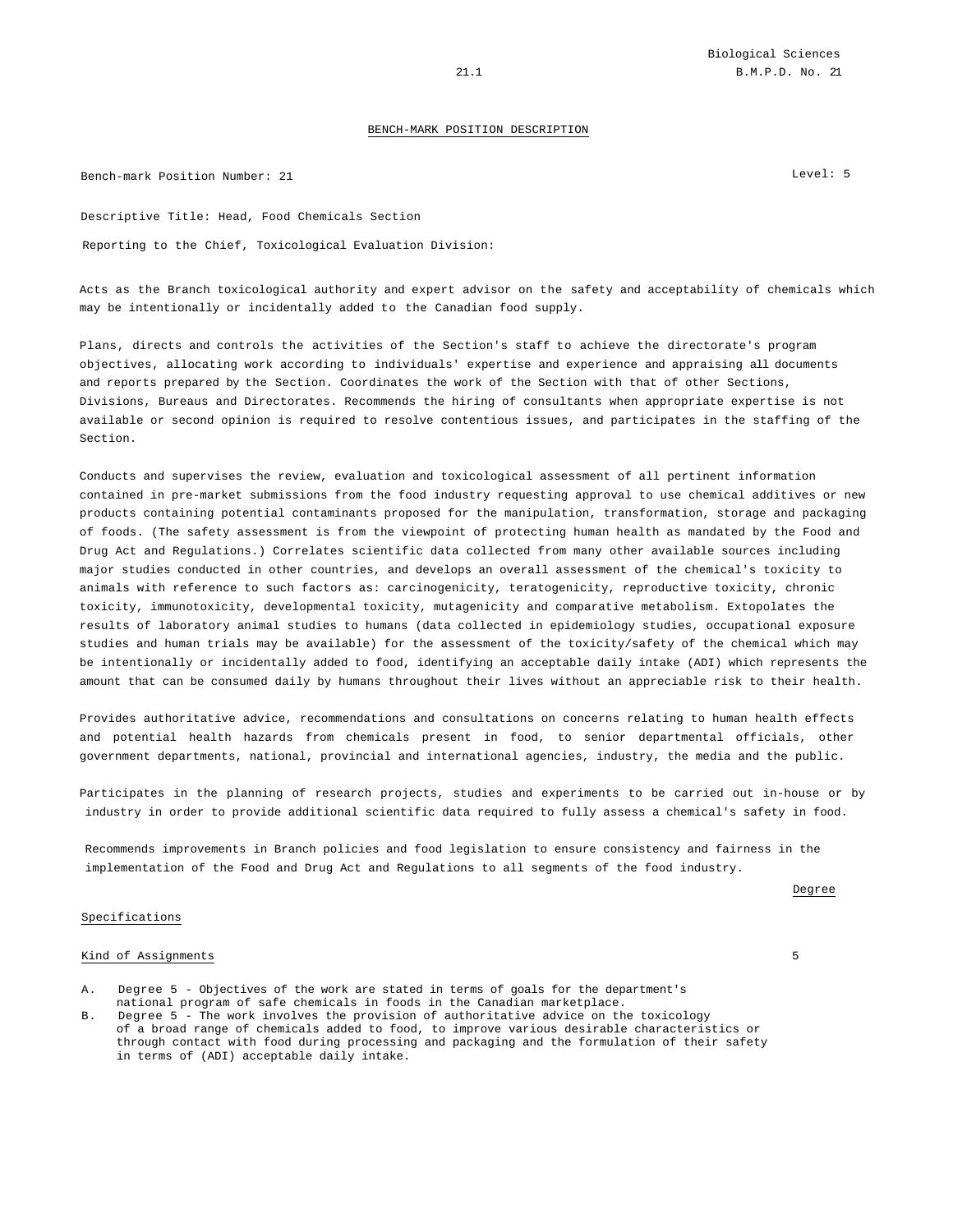- C. Degree 5 The variety of activities involves a broad spectrum of scientific (toxicology **is** a multi-disciplinary science) and administrative duties which include evaluating major animal toxicity studies, making recommendations, providing authoritative advice on policy and legislation, providing guidance to internal and external agencies on the determination of approaches to complex problems and participating in the planning of internal and external research projects.
- D. Degree 5 The work requires planning, coordinating and implementing a national food chemical safety assessment program and the formulation of national Food guidelines (ADI) and departmental policies in support of the Food and Drug Act and Regulations.

### Complexity of Work 5

- A. Degree 5 The work requires coordinating the collection and selection of toxicological information and data on intentionally or incidentally added chemicals which are usually obtained with great difficulty and expense to industry through the conduct of prolonged complex animal studies carried out by multidisciplinary teams and the subsequent evaluation or supervision of evaluation of results, preparation of reports and recommendations as to the chemical's toxicity. Human data is sometimes available on the effects of exposure to the chemical.
- B. Degree 5 Information and data on animal toxicity studies required for pre-market clearance are generated over several years of experimentation. Integrity of data may not be completely validatable, and studies are very costly and time consuming to repeat. The validity of the extrapolation of results to humans can frequently not be validated.
- C. Degree 5 Information and data on a wide variety of chemicals in foods and their toxicological properties obtained involve many intra- and inter-species variables and interactions and their use **in** safety assessment requires ingenuity and highly selective judgment.
- D. Degree 5 Many of the toxicological parameters measured and assessed are interrelated and their significance to human health often results in conflicting viewpoints.
- E. Degree 5 The work of the Toxicological Evaluation Division is directly affected by the activities and deliberations of senior scientists and officials from the food industry pressing for acceptance of their food products on the Canadian market and requires full consideration of their supporting data. The work may also be affected by the actions of other agencies, both national and international.
- F. Degree 5 Contacts are with scientists and senior officials of the department to plan and coordinate evaluation studies for providing authoritative advice, and with senior scientists and officials of other federal, provincial and international food regulatory agencies, for exchanging information and advice on the acceptability of certain chemicals in food.
- G. Degree 4 The work requires developing and implementing improved approaches and procedures for the identification of hazards and safety assessment of chemicals which are present in foods. For example, staying abreast with the latest findings on the process of carcinogenesis requires continuous study.
- H. Degree 5 The work requires the application of an advanced knowledge of the principles, theories and practices of toxicology (a relatively new and developing multidisciplinary science) and a good knowledge of the chemistry of products utilized by the food processing industry. A basic knowledge of epidemiology is required.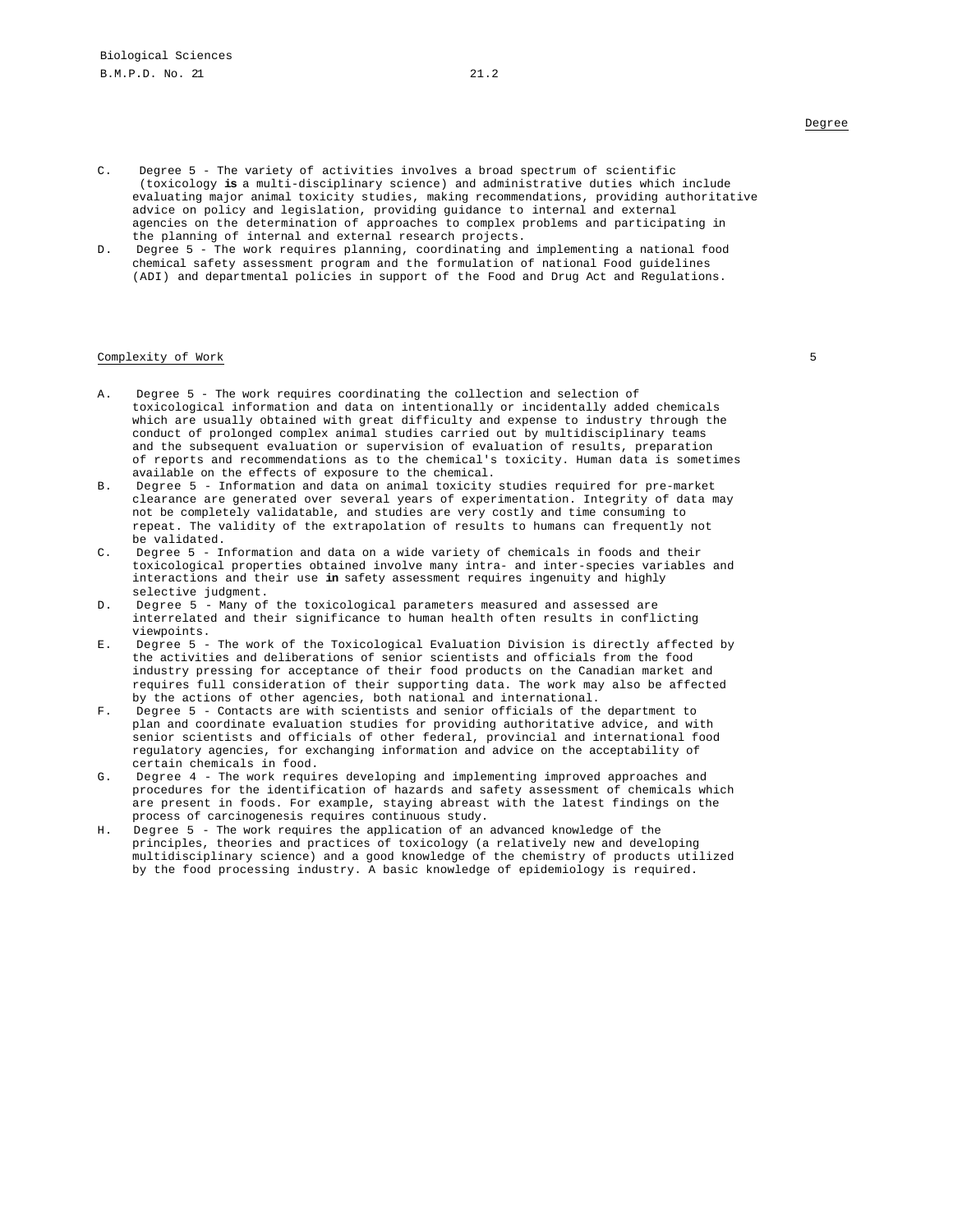### Professional Responsibility 50 and 200 million control of the set of the set of the set of the set of the set of the set of the set of the set of the set of the set of the set of the set of the set of the set of the set of

- A. Degree 5 Results of the work are evaluated in terms of the effectiveness of the advice provided in support of food safety policies, including the pre-market safety assessment of food additives, and departmental program objectives.
- B. Degree 5 Guidance is received from the Chief on policy intent and program implications. Professional guidance may be received on toxicological problems from other scientific authorities in the Branch or colleagues involved in similar work in other countries.
- C. Degree 5 For each new chemical introduced into the food industry, the work requires defining the objectives of the evaluation process, developing conceptual approaches to ensure all aspects of the required animal studies are adequately assessed and that the evaluation takes into account all potential human health problems and requires establishing scientific guidelines in terms of national ADI.
- D. Degree 5 Toxicity study evaluation reports and, recommendations and conclusions of own staff are reviewed for validity, effectiveness and consistency with current toxicological and risk assessment principles along with established Department policies and guidelines. Major studies or activities of other scientists from the Branch or from the food industry are evaluated for applicability to own program objectives.
- E. Degree 5 Results of major laboratory animal and epidemiology studies presented in the submission for pre-market clearance of food chemicals and all other pertinent information are interpreted to determine and identify any toxicological hazards which may impact on the Branch's Food chemical safety programs.
- F. Degree 5 Authoritative advice and recommendations are provided to senior officials of the department on all aspects relating to the safety of chemicals in food and the enforcement of regulations to protect the health of Canadian consumers.

### Management Responsibility 4

- A. Degree 4 The work requires the operational management of a varying number of toxicologists with various specialties carrying out safety evaluation of chemicals which may be found in foods.
- B. Degree 2 Ensures the proper use of allocated equipment, supplies and facilities.<br>C. Degree 4 Assesses requirements, develops and recommends plans for research stud:
- Degree 4 Assesses requirements, develops and recommends plans for research studies required to meet work priorities and evaluation objectives.
- D. Degree 4 Assesses the requirement for outside assistance and recommends the hiring of appropriate consultants when expertise is not available within the Branch to resolve contentious issues.
- E. Degree 4 Controls and coordinates the work of toxicologists with responsibility for pre-market safety assessments of food chemicals and recommending standards for these chemicals to meet priorities and Branch's objectives.
- F. Degree 4 Coordinates activities of the Section with those of toxicology research groups from the Branch or from the food industry.
- G. Degree 2 Implements office administrative procedures.

Impact of Recommendations and Activities 5

- 
- A. Degree 5 Authoritative recommendations, advice or consultations affect the development of departmental compliance policies and national food safety guidelines. Recommendations affect programs in other departments which have a Food component.